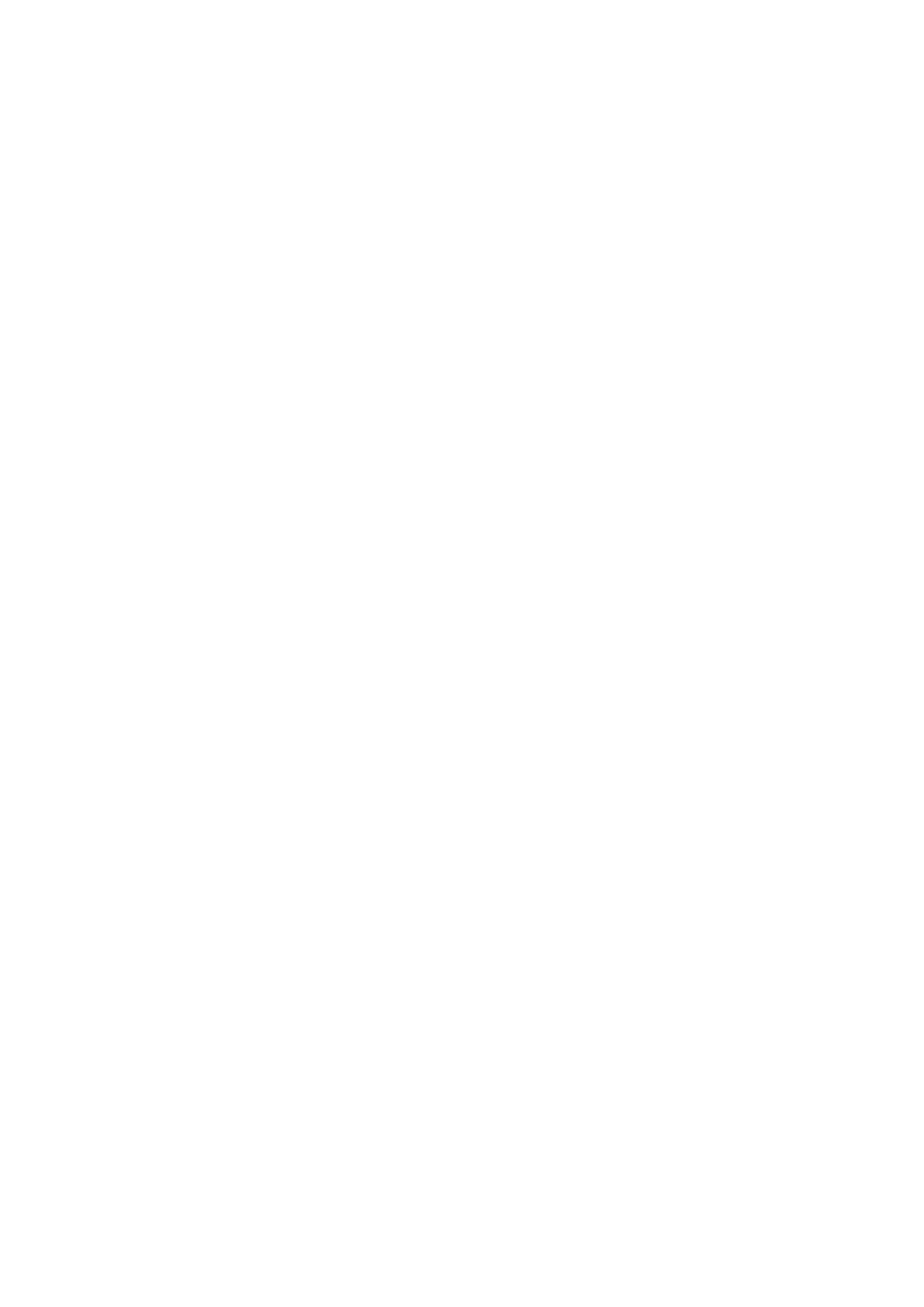

**Queensland** 

## **Criminal Law (Criminal Organisations Disruption) Amendment Act 2013**

|                |                 |          |                                                                                                   | Page |
|----------------|-----------------|----------|---------------------------------------------------------------------------------------------------|------|
| Part 1         | Preliminary     |          |                                                                                                   |      |
| 1              |                 |          |                                                                                                   | 10   |
| Part 2         |                 |          | <b>Amendment of Bail Act 1980</b>                                                                 |      |
| $\overline{2}$ |                 |          | Act amended $\ldots \ldots \ldots \ldots \ldots \ldots \ldots \ldots \ldots \ldots \ldots \ldots$ | 10   |
| 3              |                 |          | Amendment of s 6 (Definitions)                                                                    | 10   |
| 4              |                 |          | Amendment of s 16 (Refusal of bail)                                                               | 10   |
| Part 3         |                 |          | <b>Amendment of Crime and Misconduct Act 2001</b>                                                 |      |
| 5              |                 |          |                                                                                                   | 12   |
| 6              |                 |          | Replacement of ch 2, pt 2 hdg (Major crime)                                                       | 12   |
| 7              |                 |          | Replacement of ch 2, pt 2, div 1 hdg (Major crime function)                                       | 12   |
| 8              |                 |          | Replacement of s 25 (Commission's major crime function)                                           | 12   |
|                | 25              |          |                                                                                                   | 12   |
| 9              |                 |          | Amendment of s 32 (Police task forces and other operational                                       | 13   |
| 10             |                 |          | Amendment of s 53 (Intelligence functions)                                                        | 13   |
| 11             |                 |          |                                                                                                   | 13   |
|                | Division 2A     |          | Particular authorisations by reference<br>committee                                               |      |
|                | 55A             |          |                                                                                                   | 13   |
|                | 55B             |          | Matters to which the reference committee must<br>consider before granting an authorisation        | 15   |
|                | 55C             |          | Reference committee may give commission<br>directions about intelligence operations               | 15   |
|                | Division 2B     |          | Public safety                                                                                     |      |
|                | 55 <sub>D</sub> |          | Immediate response function to threats to public<br>safety involving criminal organisations       | 16   |
|                | 55E             | function | How commission performs its immediate response                                                    | 16   |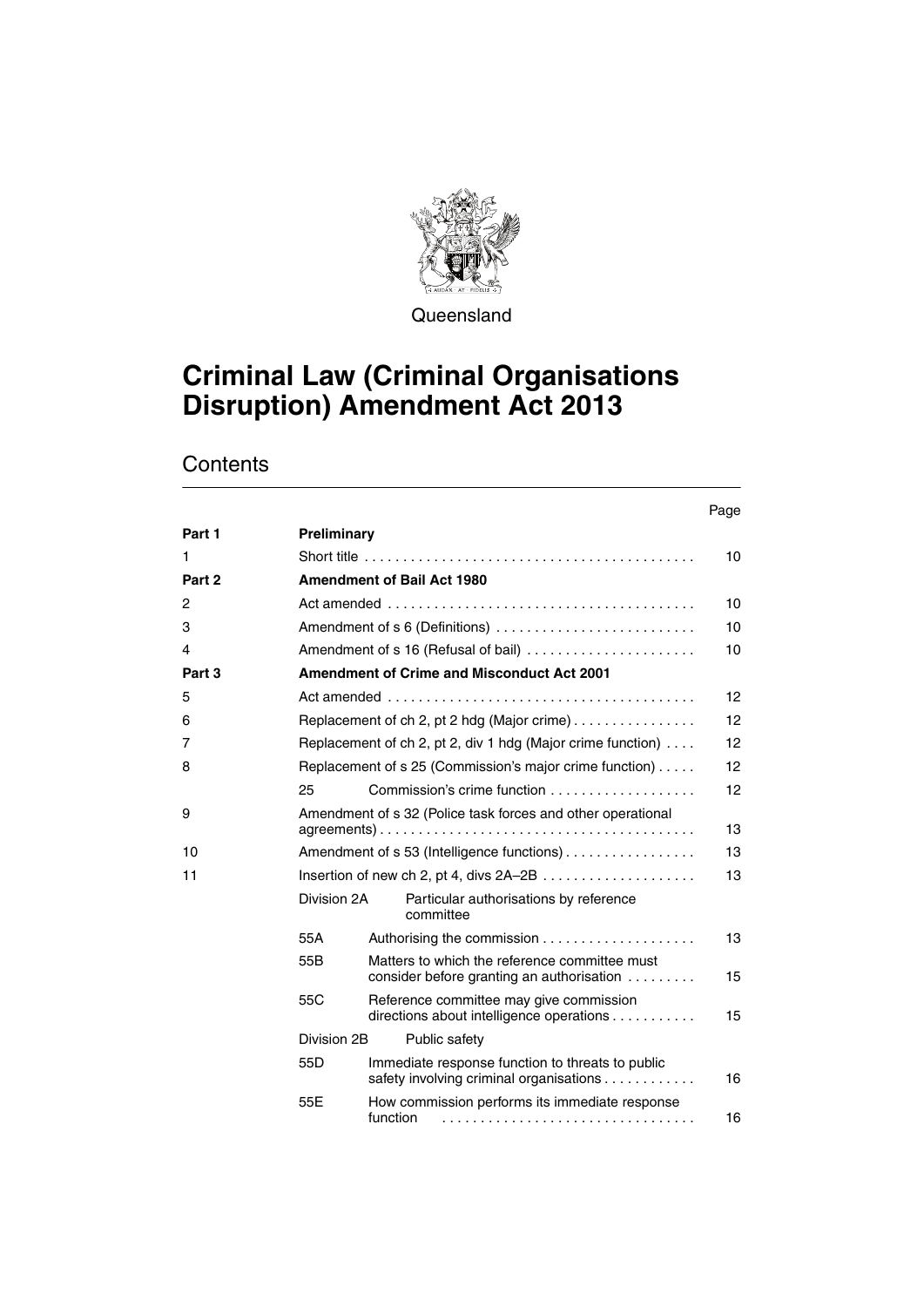| 55F                                                                                                                                  | 17                                                |
|--------------------------------------------------------------------------------------------------------------------------------------|---------------------------------------------------|
| Amendment of s 75A (Application of div 2A)                                                                                           | 17                                                |
| Amendment of s 75B (Power to require immediate production)                                                                           | 18                                                |
| Amendment of s 82 (Notice to attend hearing—general)                                                                                 | 18                                                |
| Amendment of s 85 (Notices requiring immediate attendance<br>may be issued only by or with the approval of a Supreme Court<br>judge) | 19                                                |
| Amendment of s 167 (Arrest warrant application)                                                                                      | 20                                                |
| Amendment of s 168 (Issue of arrest warrant)                                                                                         | 20                                                |
| Amendment of s 176 (Commission may hold hearings).                                                                                   | 21                                                |
| Amendment of ch 4, pt 2, div 2, sdiv 1, hdg (Crime investigations                                                                    | 21                                                |
| Amendment of s 184 (Application of sdiv 1).                                                                                          | 21                                                |
| Amendment of s 185 (Refusal to produce-claim of reasonable<br>excuse)                                                                | 21                                                |
| Amendment of ch 4, pt 2, div 3, sdiv 1 hdg (Crime investigations                                                                     | 22                                                |
| Amendment of s 189 (Application of sdiv 1).                                                                                          | 22                                                |
| Amendment of s 190 (Refusal to answer question)                                                                                      | 22                                                |
| Amendment of ch 4, pt 2, div 4, sdiv 1 hdg (Crime investigations                                                                     | 23                                                |
| Amendment of s 193 (Application of sdiv 1).                                                                                          | 23                                                |
| Amendment of s 197 (Restriction on use of privileged answers,<br>documents, things or statements disclosed or produced under         | 24                                                |
|                                                                                                                                      |                                                   |
|                                                                                                                                      | 24                                                |
|                                                                                                                                      | 24                                                |
| 198A<br>Person in contempt may be detained                                                                                           | 25                                                |
| Amendment of s 199 (Punishment of contempt)                                                                                          | 25                                                |
| Amendment of s 201 (Commission must give evidence to<br>defence unless court certifies otherwise)                                    | 27                                                |
| Amendment of s 205 (Legal assistance for crime investigations)                                                                       | 27                                                |
| Amendment of s 270 (Delegation-chairperson)                                                                                          | 27                                                |
| Amendment of s 275 (Functions of reference committee)                                                                                | 27                                                |
| Amendment of s 277 (Reference committee may obtain<br>information from commission)                                                   | 28                                                |
| Amendment of s 278 (Membership of reference committee)                                                                               | 29                                                |
| Amendment of s 348 (Regulation-making power)                                                                                         | 29                                                |
|                                                                                                                                      | Amendment of s 198 (Contempt of person conducting |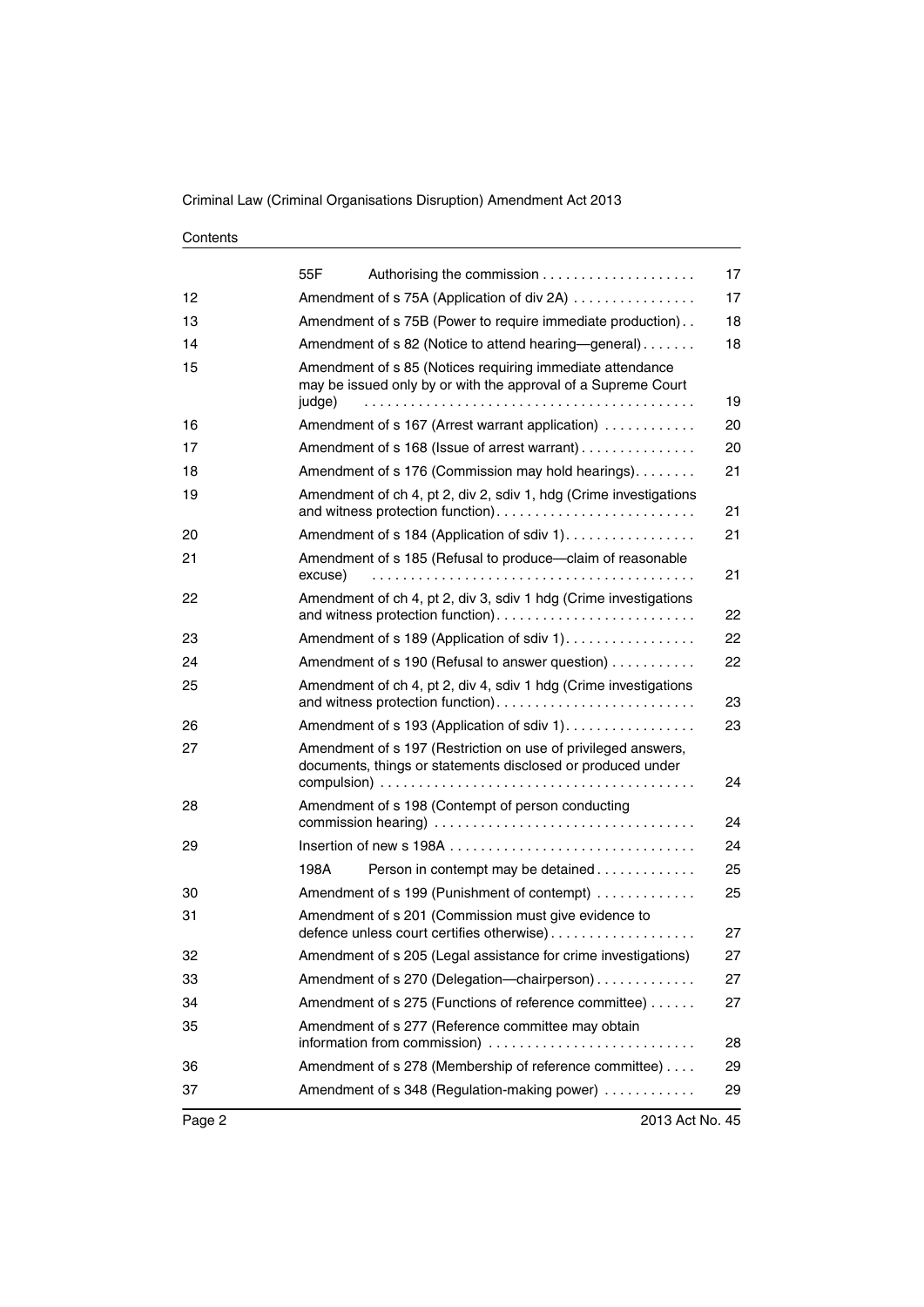| 38     |      |                                                                                                        | 30 |  |
|--------|------|--------------------------------------------------------------------------------------------------------|----|--|
|        | 348A | Criteria for recommending an entity be declared a<br>criminal organisation                             | 30 |  |
| 39     |      | Amendment of sch 2 (Dictionary)                                                                        | 31 |  |
| Part 4 |      | <b>Amendment of Criminal Code</b>                                                                      |    |  |
| 40     |      |                                                                                                        | 33 |  |
| 41     |      | Amendment of s 1 (Definitions)                                                                         | 33 |  |
| 42     | 34   |                                                                                                        |    |  |
|        | 60A  | Participants in criminal organisation being knowingly<br>present in public places                      | 34 |  |
|        | 60B  | Participants in criminal organisation entering<br>prescribed places and attending prescribed events    | 35 |  |
|        | 60C  | Participants in criminal organisation recruiting<br>persons to become participants in the organisation | 36 |  |
| 43     |      | Amendment of s 72 (Affray)                                                                             | 37 |  |
| 44     |      | Amendment of s 92A (Misconduct in relation to public office)                                           | 38 |  |
| 45     |      | Amendment of s 320 (Grievous bodily harm)                                                              | 38 |  |
| 46     |      | Amendment of s 340 (Serious assaults)                                                                  | 39 |  |
| 47     |      | Amendment of s 408D (Obtaining or dealing with identification                                          |    |  |
| 48     |      | Amendment of s 552D (When Magistrates Court must abstain                                               | 40 |  |
| 49     |      |                                                                                                        | 40 |  |
|        | 708A | Criteria for recommending an entity be declared a<br>criminal organisation                             | 40 |  |
| Part 5 |      | <b>Amendment of Penalties and Sentences Act 1992</b>                                                   |    |  |
| 50     |      |                                                                                                        | 42 |  |
| 51     |      | Amendment of s 160A (Application of ss 160B-160D)                                                      | 42 |  |
| 52     |      | Amendment of s 187 (Disqualification from holding Queensland<br>42                                     |    |  |
| Part 6 |      | Amendment of Police Powers and Responsibilities Act 2000                                               |    |  |
| 53     |      |                                                                                                        | 43 |  |
| 54     |      | Amendment of s 29 (Searching persons without warrant)                                                  | 44 |  |
| 55     |      | Amendment of s 32 (Prescribed circumstances for searching                                              | 44 |  |
| 56     |      | Amendment of s 40 (Person may be required to state name and                                            | 44 |  |
| 57     |      | Amendment of s 41 (Prescribed circumstances for requiring                                              | 45 |  |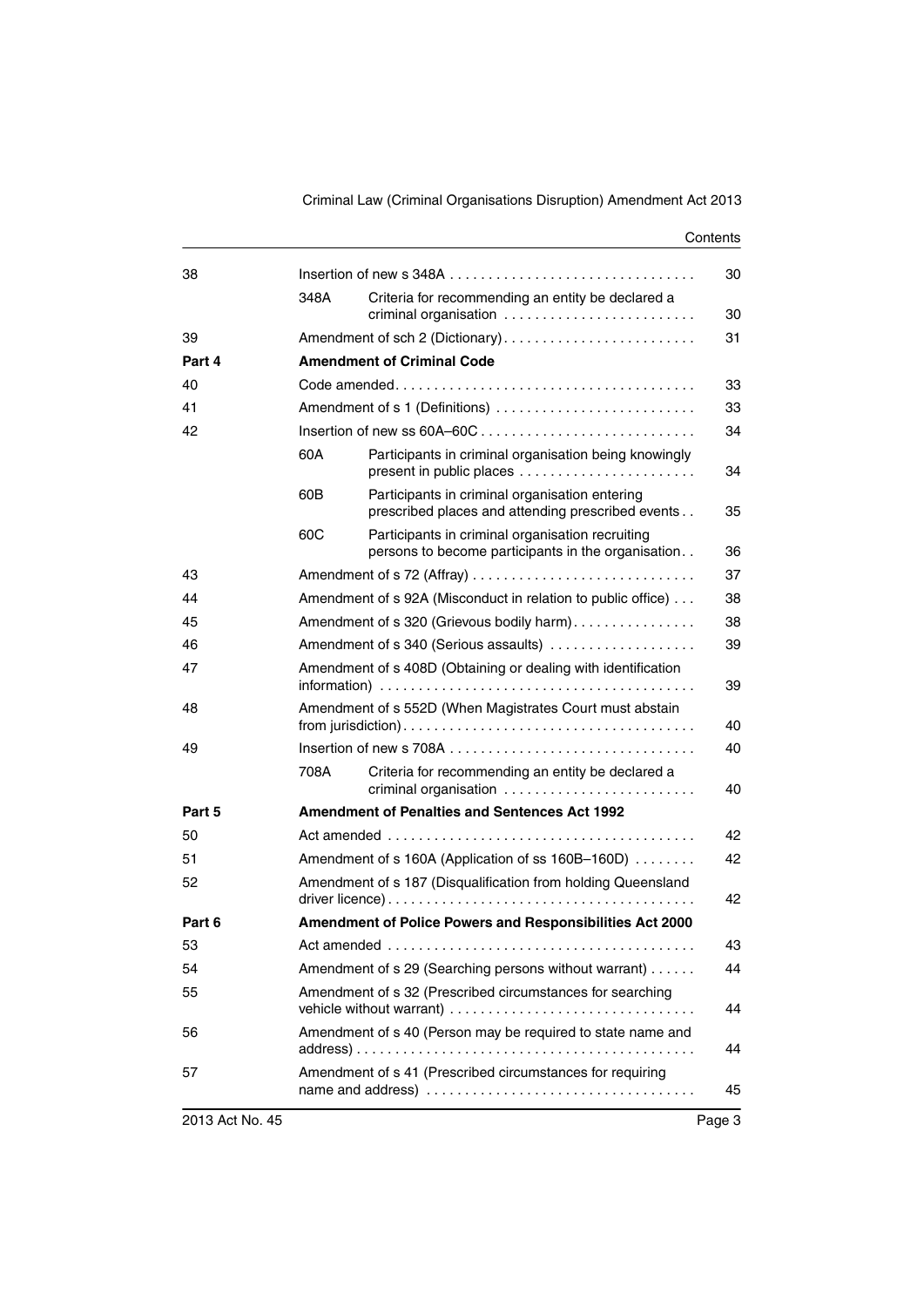| 58 |               | Amendment of s 42 (Power for age-related offences and for particular<br>motor vehicle related purposes)                |
|----|---------------|------------------------------------------------------------------------------------------------------------------------|
| 59 |               | Amendment of s 60 (Stopping vehicles for prescribed purposes)                                                          |
| 60 |               |                                                                                                                        |
|    | Chapter 4A    | Motor vehicle forfeiture for particular criminal<br>organisation offences                                              |
|    | Part 1        | Preliminary                                                                                                            |
|    | Division 1    | Interpretation                                                                                                         |
|    | 123A          |                                                                                                                        |
|    | 123B          | Meaning of criminal organisation offence                                                                               |
|    | 123C          | References to motor vehicle includes motorbike                                                                         |
|    | 123D          | When a person is charged for this chapter in relation<br>to a criminal organisation offence                            |
|    | 123E          | Punishment under this chapter is in addition to other<br>punishment for the same offence                               |
|    | Division 2    | Relationship with other legislation                                                                                    |
|    | 123F          | National Credit Code                                                                                                   |
|    | Part 2        | Impounding motor vehicles and forfeiture of<br>motor vehicles                                                          |
|    | Division 1    | Impounding powers and forfeiture of vehicles<br>in particular circumstances                                            |
|    | 123G          | Impounding motor vehicles for criminal organisation<br>offence                                                         |
|    | 123H          | Forfeiture of motor vehicles if driver found guilty of                                                                 |
|    | Division 2    | Immobilising powers                                                                                                    |
|    | Subdivision 1 | Preliminary                                                                                                            |
|    | 1231          | Purpose of div 2                                                                                                       |
|    | 123J          | References to impounding a motor vehicle includes<br>reference to immobilising vehicle                                 |
|    | Subdivision 2 | Removal and confiscation of number plate<br>powers                                                                     |
|    | 123K          | Power to remove and confiscate number plates                                                                           |
|    | 123L          | Moving motor vehicle to which number plate<br>confiscation notice is attached $\ldots, \ldots, \ldots, \ldots, \ldots$ |
|    | Subdivision 3 | Immobilising device powers                                                                                             |
|    | 123M          | Power to attach immobilising device.                                                                                   |
|    | Division 3    | Vehicle production notices                                                                                             |
|    | 123N          | Power to require motor vehicle to be produced                                                                          |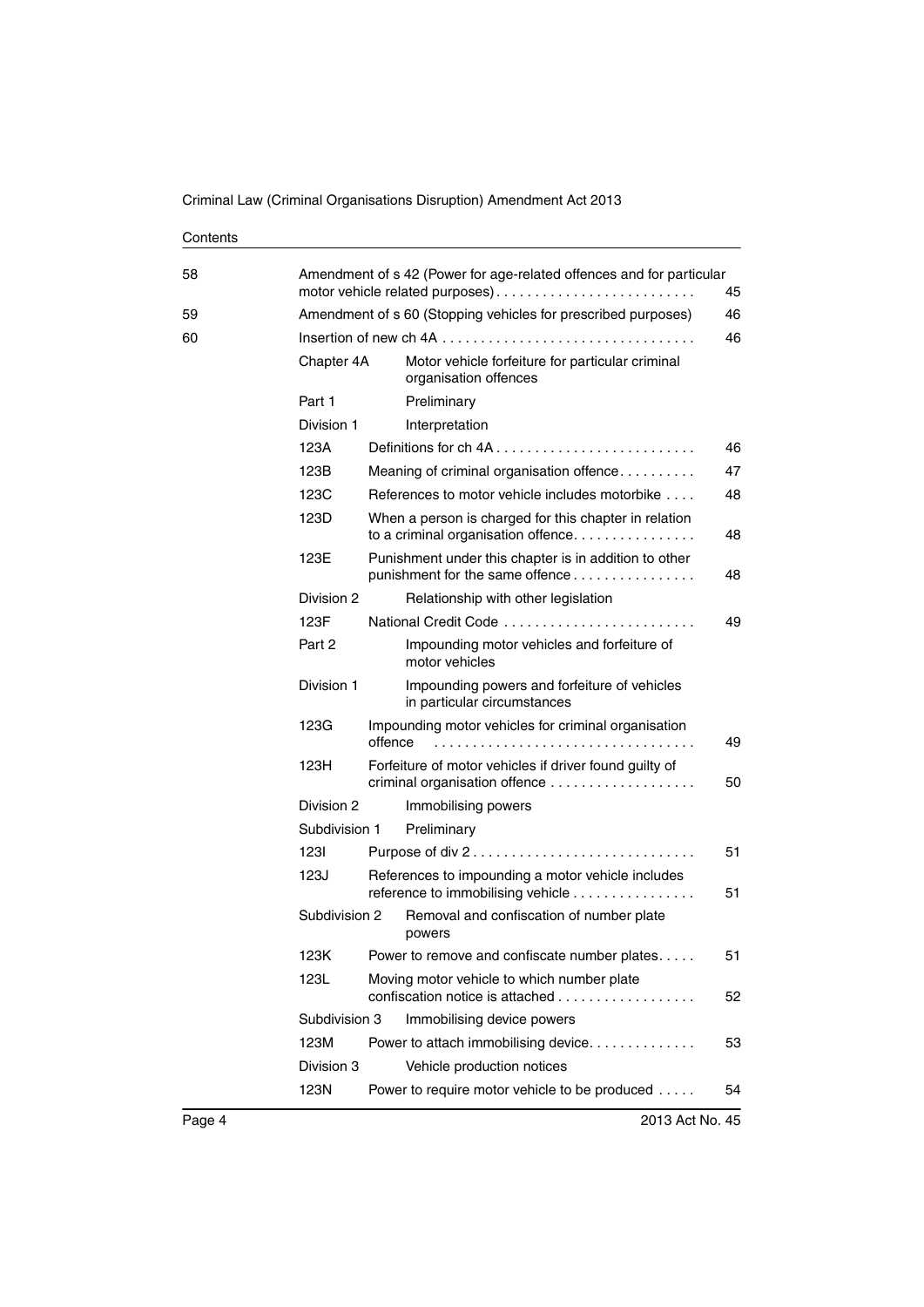| 1230          | Impoundment starts when motor vehicle produced                                                                                               | 54       |  |
|---------------|----------------------------------------------------------------------------------------------------------------------------------------------|----------|--|
| 123P          | 54<br>Vehicle production notices generally                                                                                                   |          |  |
| Division 4    | General provisions relating to impounding<br>motor vehicles                                                                                  |          |  |
| 123Q          | Particular powers for impounding motor vehicles                                                                                              | 55       |  |
| 123R          | Release of motor vehicle in particular circumstances                                                                                         | 57       |  |
| 123S          | Police officer may authorise tow                                                                                                             | 57       |  |
| 123T          | Impounding notice or immobilising notice                                                                                                     | 58       |  |
| Division 5    | Other provisions relating to impounded motor<br>vehicles                                                                                     |          |  |
| Subdivision 1 | Preliminary                                                                                                                                  |          |  |
| 123U          |                                                                                                                                              | 61       |  |
| 123V          |                                                                                                                                              | 62       |  |
| Subdivision 2 | Application for release of impounded motor<br>vehicle                                                                                        |          |  |
| 123W          | Application for release of impounded motor vehicle                                                                                           | 62       |  |
| 123X          | Decision on application for release of impounded<br>motor vehicle on basis of severe hardship                                                | 63       |  |
| 123Y          | Application for release of impounded motor vehicle on<br>basis criminal organisation offence happened without                                | 65       |  |
| 123Z          | Decision on application for release of impounded<br>motor vehicle on basis criminal organisation offence<br>happened without owner's consent | 66       |  |
| 123ZA         | Application for release of impounded motor vehicle on<br>basis that offender not a participant in a criminal                                 | 67       |  |
| 123ZB         | Decision on application for release of impounded<br>motor vehicle on basis that offender not a participant in                                |          |  |
| 123ZC         | Impoundment ends if application for release of motor<br>vehicle granted                                                                      | 68<br>69 |  |
| Subdivision 3 | Appeals                                                                                                                                      |          |  |
| 123ZD         |                                                                                                                                              | 70       |  |
| 123ZE         | How to start appeal                                                                                                                          | 70       |  |
| 123ZF         |                                                                                                                                              | 71       |  |
| 123ZG         | Commissioner has right of appearance                                                                                                         | 71       |  |
| 123ZH         |                                                                                                                                              | 71       |  |
| 123ZI         | Powers of Magistrates Court                                                                                                                  | 71       |  |
|               |                                                                                                                                              |          |  |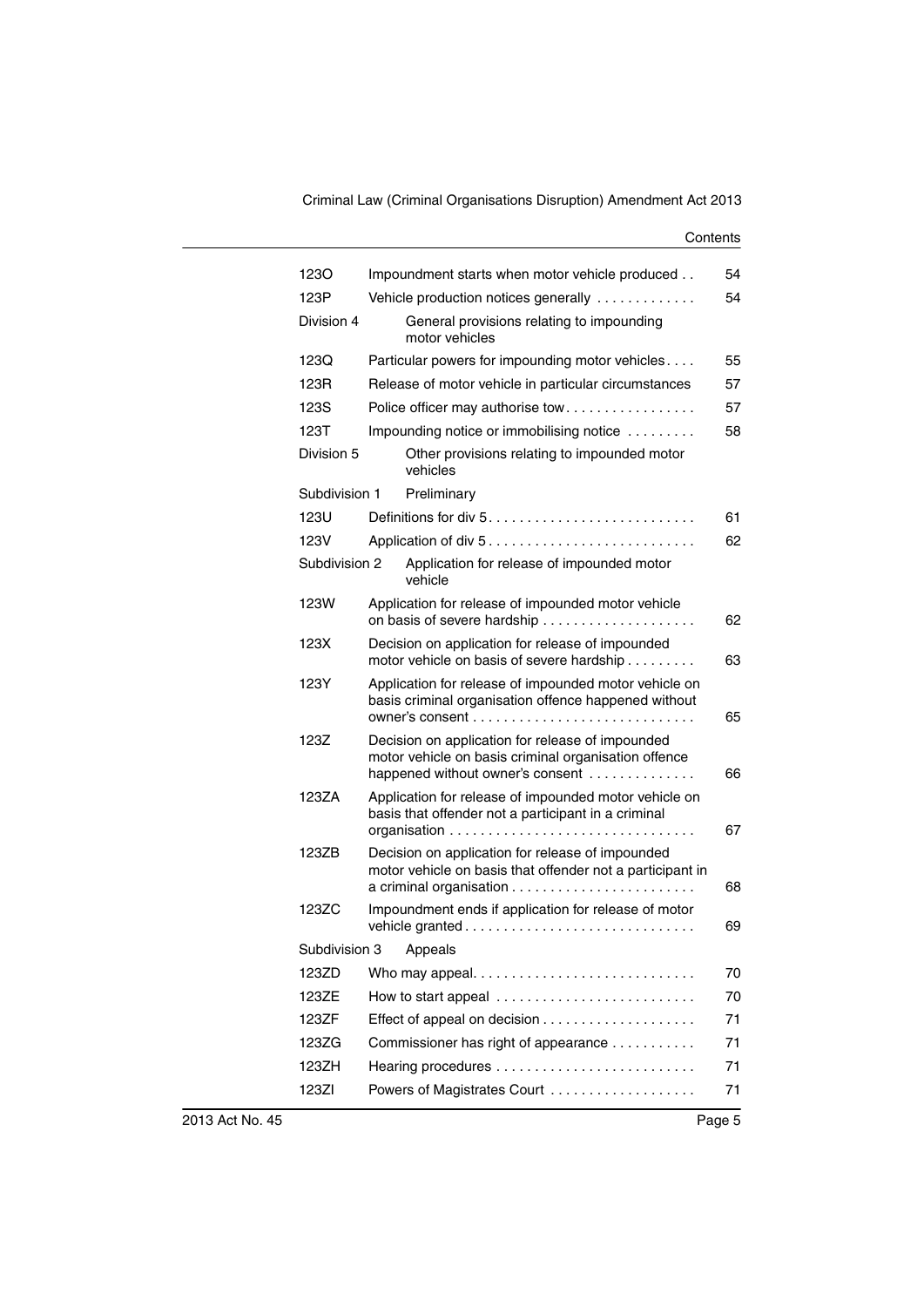| Subdivision 4 | Miscellaneous                                                                                            |    |
|---------------|----------------------------------------------------------------------------------------------------------|----|
| 123ZJ         | Power to take certain action if breach of condition                                                      | 72 |
| Part 3        | Offences                                                                                                 |    |
| 123ZK         | Offence to remove vehicle from holding yard                                                              | 72 |
| 123ZL         | Failure to comply with requirement to produce motor<br>vehicle                                           | 73 |
| 123ZM         | Offence to operate vehicle to which number plate<br>confiscation notice attached                         | 73 |
| 123ZN         | Offence to remove, tamper with or modify number<br>plate confiscation notice                             | 73 |
| 123ZO         | Offence to remove, tamper with or modify<br>immobilising device                                          | 73 |
| 123ZP         | Offence to operate motor vehicle if immobilising<br>device unlawfully removed, tampered with or modified | 74 |
| 123ZQ         | Offence to breach condition made on release of                                                           | 74 |
| 123ZR         | Offence to modify, sell or dispose of motor vehicle<br>subject to vehicle production notice              | 74 |
| Part 4        | Other provisions                                                                                         |    |
| Division 1    | Liability for cost of impounding                                                                         |    |
| 123ZS         | State's liability to pay costs of impounding                                                             | 75 |
| 123ZT         | Liability to pay costs of impounding—adult driver                                                        | 76 |
| 123ZU         | Liability to pay costs of impounding—child driver.                                                       | 76 |
| 123ZV         | Payment of costs if motor vehicle not recovered                                                          | 78 |
| 123ZW         | Registration of costs under State Penalties                                                              | 79 |
| Division 2    | Release of impounded vehicle                                                                             |    |
| 123ZX         | Release of motor vehicle if driver found not guilty etc.                                                 | 80 |
| Division 3    | Sale, transfer or disposal of impounded or<br>forfeited motor vehicle                                    |    |
| 123ZY         | Sale of motor vehicle if not recovered after impounding<br>ends                                          | 81 |
| 12377         | Sale of impounded motor vehicle if driver fails to appear                                                | 82 |
| 123ZZA        | Disposal of forfeited motor vehicle                                                                      | 83 |
| 123ZZB        | Application of proceeds of sale                                                                          | 83 |
| 123ZZC        | Compensation for disposal of motor vehicle if driver<br>found not guilty etc.                            | 84 |
| Division 4    | Other provisions                                                                                         |    |
| 123ZZD        |                                                                                                          | 85 |
|               |                                                                                                          |    |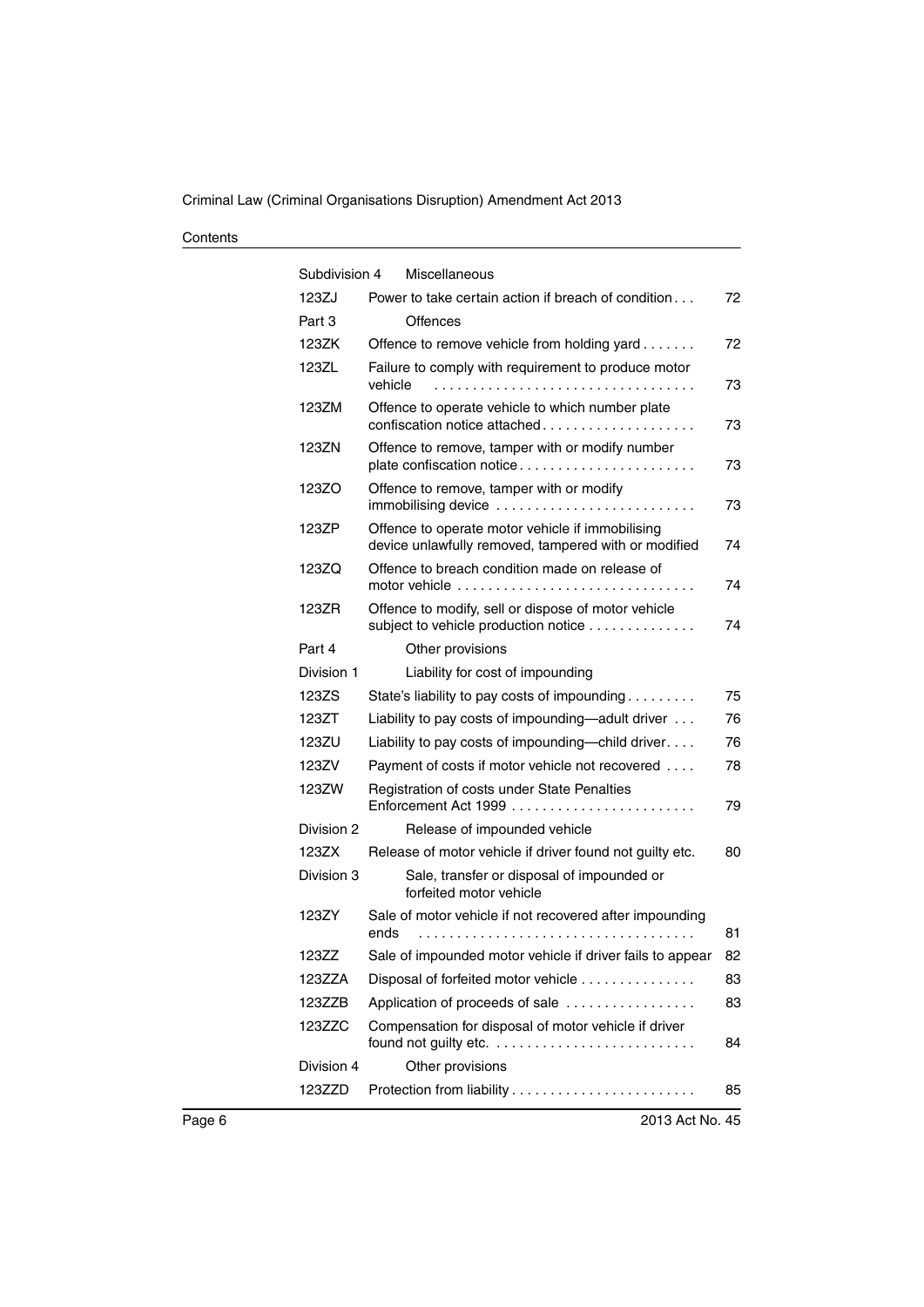|                   | 123ZZE               | Third party protection relating to forfeiture               | 85 |
|-------------------|----------------------|-------------------------------------------------------------|----|
|                   | 123ZZF               | Delegation-commissioner                                     | 87 |
| 61                |                      | Amendment of s 150 (Search warrant application)             | 87 |
| 62                |                      | Amendment of s 156 (What search warrant must state)         | 88 |
| 63                |                      | Amendment of s 686 (Application of pt 3)                    | 88 |
| 64                |                      | Amendment of s 754 (Offence for driver of motor vehicle to  | 88 |
| 65                |                      | Amendment of s 809 (Regulation-making power)                | 88 |
| 66                |                      | Amendment of sch 6 (Dictionary)                             | 89 |
| Part 7            |                      | <b>Amendment of Tow Truck Act 1973</b>                      |    |
| 67                |                      |                                                             | 90 |
| 68                |                      | Amendment of s 38 (Exemptions)                              | 90 |
| 69                |                      | Amendment of s 43 (Regulation-making power)                 | 90 |
| Part 8            | <b>Other matters</b> |                                                             |    |
| 70                | 2013                 | Making of Criminal Code (Criminal Organisations) Regulation | 91 |
| 71                |                      |                                                             | 91 |
| 72                |                      |                                                             | 91 |
| <b>Schedule 1</b> |                      | Criminal Code (Criminal Organisations) Regulation 2013      | 92 |
| 1                 |                      |                                                             | 92 |
| 2                 |                      | Entities declared to be criminal organisations              | 92 |
| 3                 |                      | Places declared to be prescribed places                     | 93 |
| <b>Schedule 2</b> |                      | Other amendments                                            | 96 |
| 1                 |                      |                                                             | 96 |
| $\overline{c}$    |                      |                                                             | 96 |
|                   | 18                   | Entities declared to be criminal organisations              | 96 |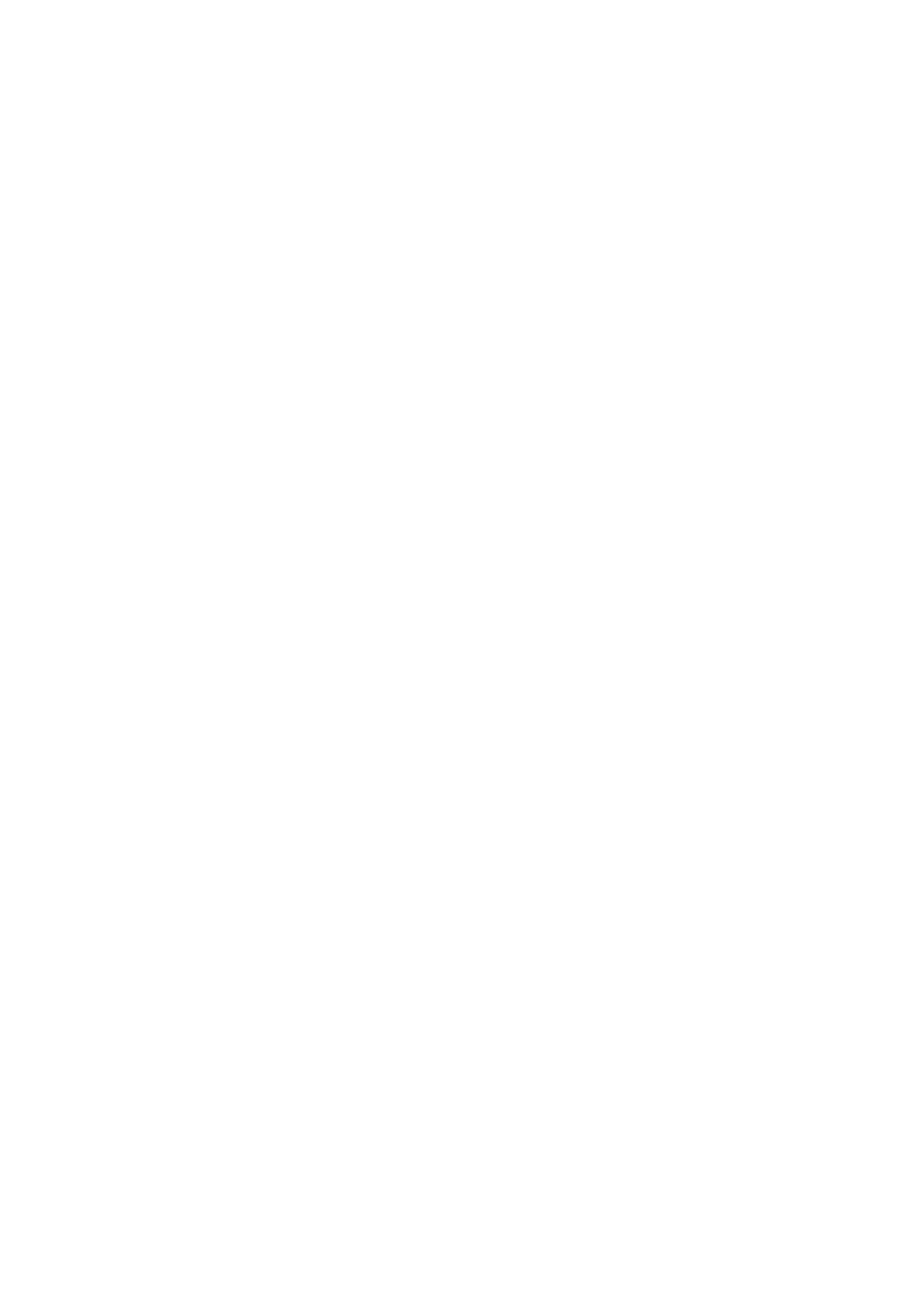

## **Queensland**

## **Criminal Law (Criminal Organisations Disruption) Amendment Act 2013**

**Act No. 45 of 2013**

**An Act to amend the Bail Act 1980, the Crime and Misconduct Act 2001, the Criminal Code, the Penalties and Sentences Act 1992, the Police Powers and Responsibilities Act 2000 and the Tow Truck Act 1973 for particular purposes, to make a regulation under the Criminal Code and to amend the Crime and Misconduct Regulation 2005 for particular purposes**

**[Assented to 17 October 2013]**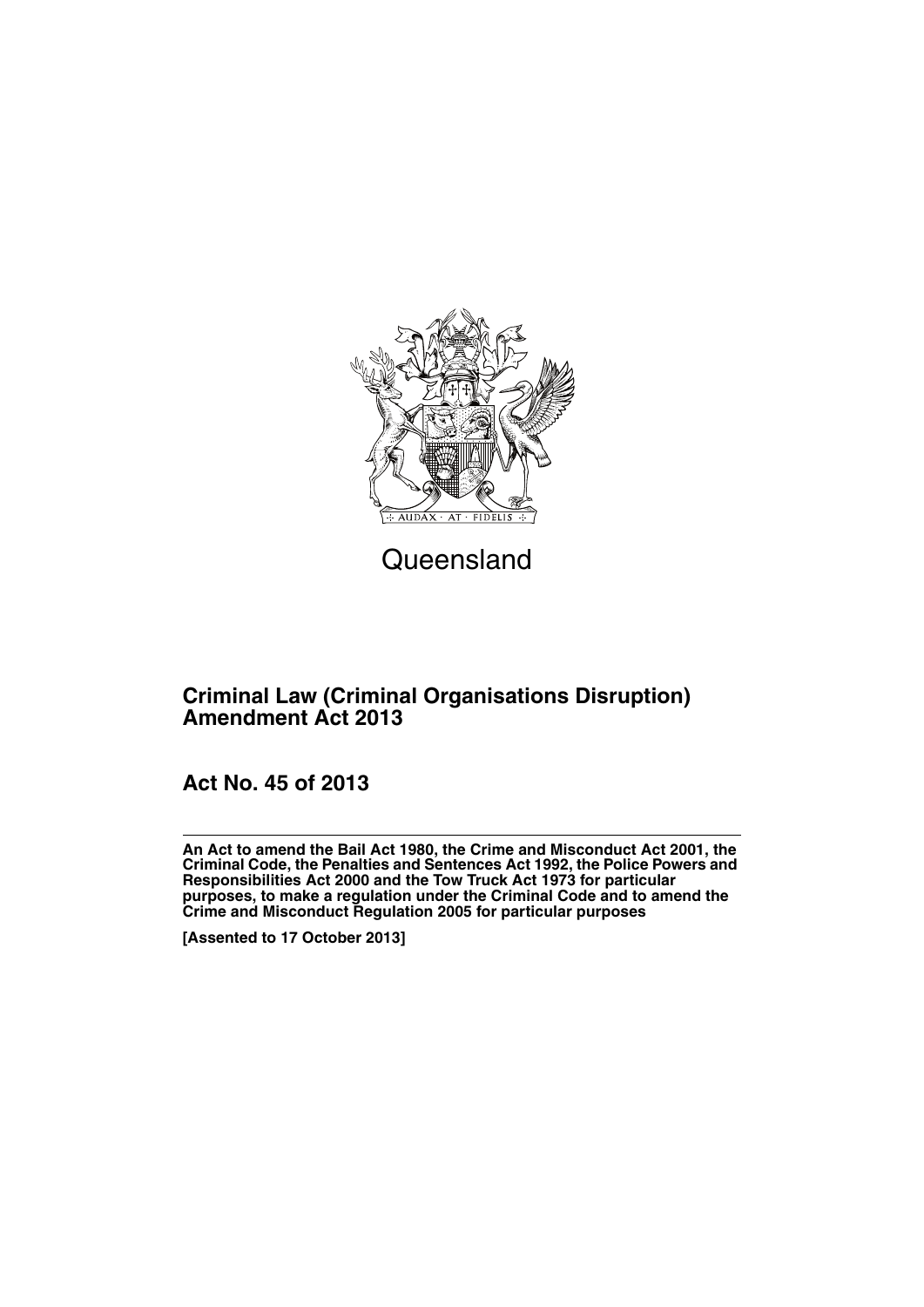Criminal Law (Criminal Organisations Disruption) Amendment Act 2013 Part 1 Preliminary

 $[s 1]$ 

**The Parliament of Queensland enacts—**

## <span id="page-11-0"></span>**Part 1** Preliminary

#### <span id="page-11-1"></span>**1 Short title**

This Act may be cited as the *Criminal Law (Criminal Organisations Disruption) Amendment Act 2013*.

## <span id="page-11-2"></span>**Part 2 Amendment of Bail Act 1980**

#### <span id="page-11-3"></span>**2 Act amended**

This part amends the *Bail Act 1980*.

#### <span id="page-11-4"></span>**3 Amendment of s 6 (Definitions)**

Section 6—

*insert*—

*criminal organisation* see the Criminal Code, section 1.

*participant*, in a criminal organisation, see the Criminal Code, section 60A.

#### <span id="page-11-5"></span>**4 Amendment of s 16 (Refusal of bail)**

(1) Section 16—

*insert—*

(3A) If the defendant is a participant in a criminal organisation, the court or police officer must—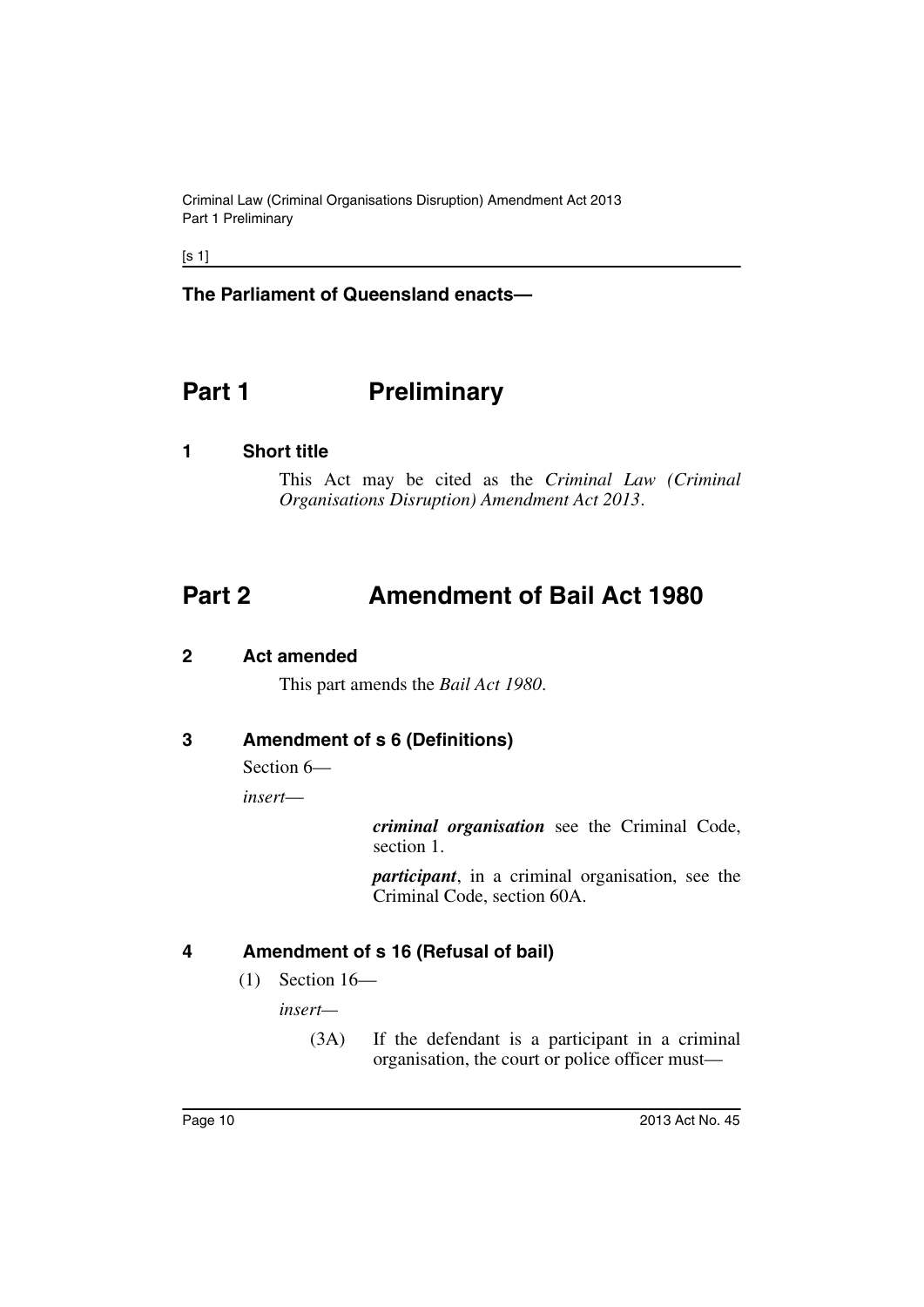[s 4]

|     |                              | (a) | refuse to grant bail unless the defendant<br>shows cause why the defendant's detention<br>in custody is not justified; and                                                                                                          |
|-----|------------------------------|-----|-------------------------------------------------------------------------------------------------------------------------------------------------------------------------------------------------------------------------------------|
|     |                              | (b) | if bail is granted or the defendant is released<br>under section 11A-                                                                                                                                                               |
|     |                              |     | (i)<br>require the defendant to surrender the<br>defendant's current passport; and                                                                                                                                                  |
|     |                              |     | include in the order a statement of the<br>(ii)<br>reasons for granting bail or releasing<br>the defendant.                                                                                                                         |
|     | (3B)                         |     | If the defendant is required to surrender the<br>defendant's current passport under subsection<br>$(3A)(b)(i)$ , the court or police officer must order<br>that the defendant be detained in custody-                               |
|     |                              | (a) | until the court or police officer is satisfied<br>about whether the defendant is the holder of<br>a current passport; and                                                                                                           |
|     |                              | (b) | if the defendant is the holder of a current<br>passport—the passport is surrendered.                                                                                                                                                |
|     | (3C)                         |     | For subsection (3A), it does not matter whether<br>the offence with which the defendant is charged<br>is an indictable offence, a simple offence or a<br>regulatory offence.                                                        |
|     | (3D)                         |     | Subsection (3A) does not apply if the defendant<br>proves that the criminal organisation is not an<br>organisation that has, as 1 of its purposes, the<br>purpose of engaging in, or conspiring to engage<br>in, criminal activity. |
| (2) | Section 16(4), after $(3)$ — |     |                                                                                                                                                                                                                                     |
|     | insert—                      |     |                                                                                                                                                                                                                                     |

or (3A)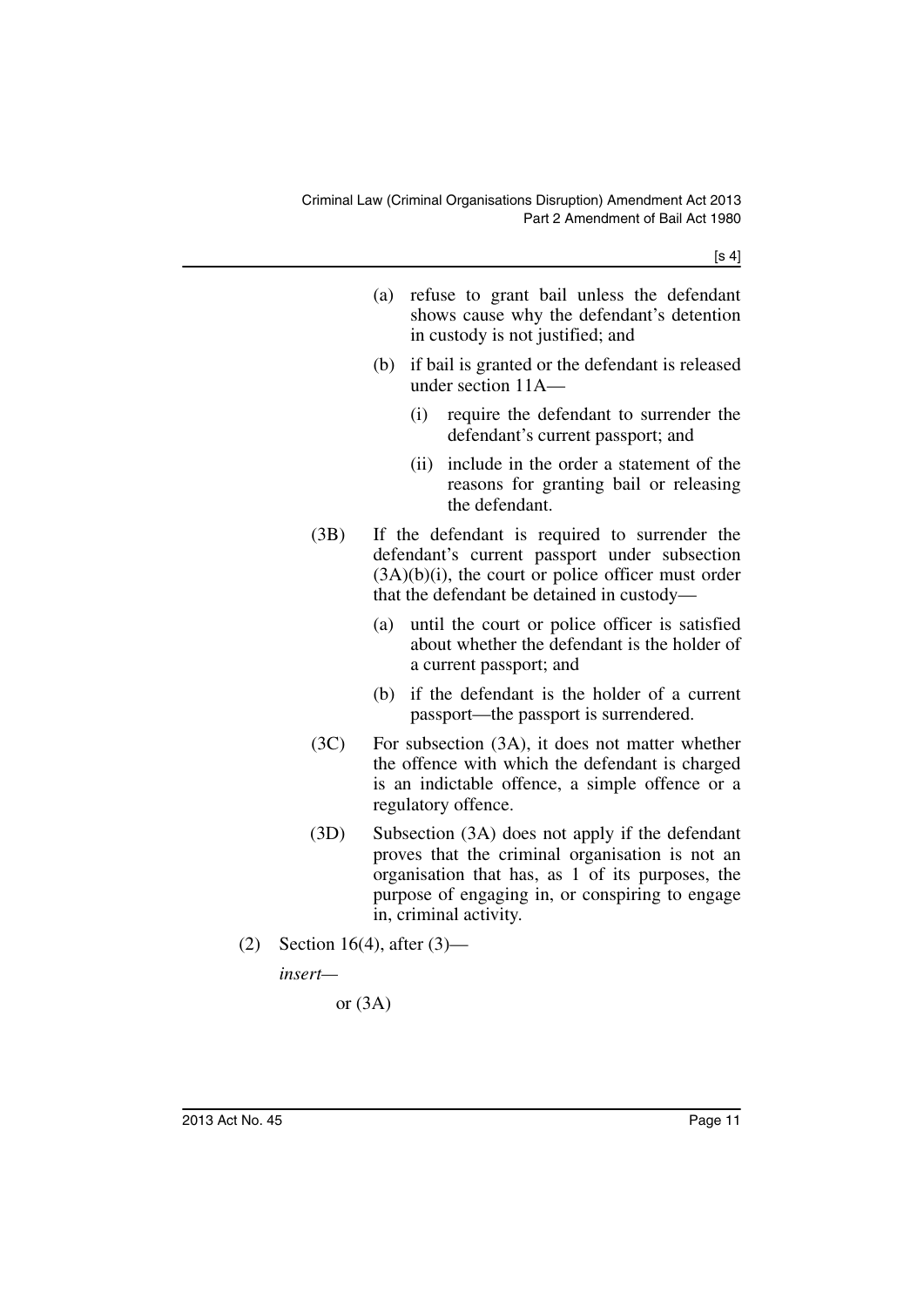$[s 5]$ 

## <span id="page-13-0"></span>**Part 3 Amendment of Crime and Misconduct Act 2001**

#### <span id="page-13-1"></span>**5 Act amended**

This part amends the *Crime and Misconduct Act 2001*.

## <span id="page-13-2"></span>**6 Replacement of ch 2, pt 2 hdg (Major crime)**

Chapter 2, part 2, heading—

*omit, insert*—

## **Part 2 Crime**

#### <span id="page-13-3"></span>**7 Replacement of ch 2, pt 2, div 1 hdg (Major crime function)**

Chapter 2, part 2, division 1, heading—

*omit, insert*—

## **Division 1 Crime function**

#### <span id="page-13-4"></span>**8 Replacement of s 25 (Commission's major crime function)**

Section 25—

<span id="page-13-5"></span>*omit, insert*—

## **25 Commission's crime function**

The commission has a function (its *crime function*)—

- (a) to investigate major crime referred to it, under division 2, by the reference committee; and
- (b) to investigate, under an authorisation under section 55F, incidents a criminal organisation or participants in criminal organisations have engaged in, or are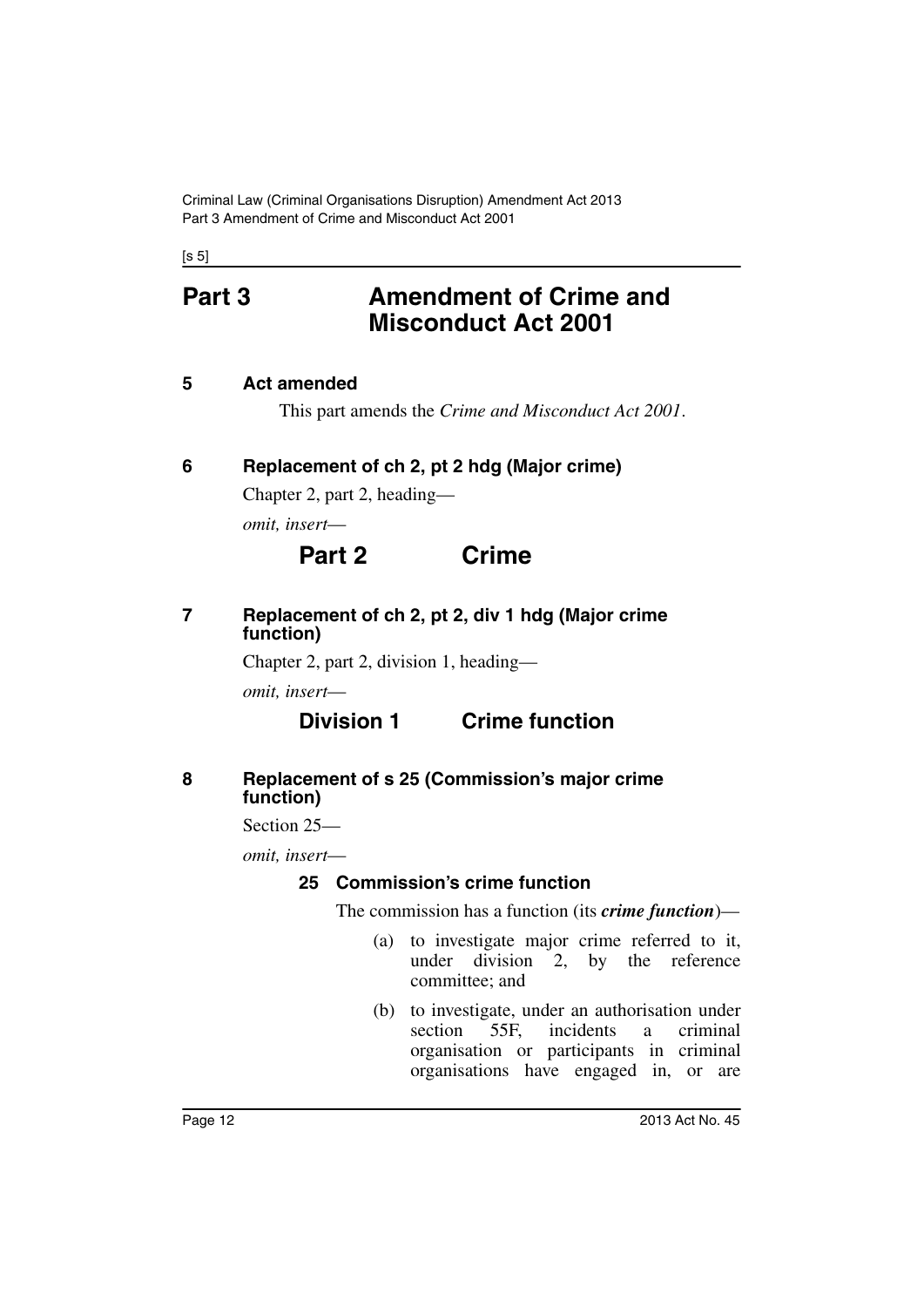planning to engage in, that threatened or may threaten public safety.

#### <span id="page-14-0"></span>**9 Amendment of s 32 (Police task forces and other operational agreements)**

Section 32(3), 'section 275(b)'—

*omit, insert*—

section 275(d)

### <span id="page-14-1"></span>**10 Amendment of s 53 (Intelligence functions)**

(1) Section 53(a), after 'activities' *insert—*

> , including specific intelligence operations authorised by the reference committee,

- (2) Section 53(b), (c) and (d) *renumber* as section 53(c), (d) and (e).
- (3) Section 53—

*insert—*

(b) to hold intelligence function hearings under an authorisation under section 55F;

## <span id="page-14-2"></span>**11 Insertion of new ch 2, pt 4, divs 2A–2B**

After chapter 2, part 4, division 2—

<span id="page-14-3"></span>*insert*—

## **Division 2A Particular authorisations by reference committee**

#### <span id="page-14-4"></span>**55A Authorising the commission**

(1) The section applies if the reference committee is satisfied that there are reasonable grounds to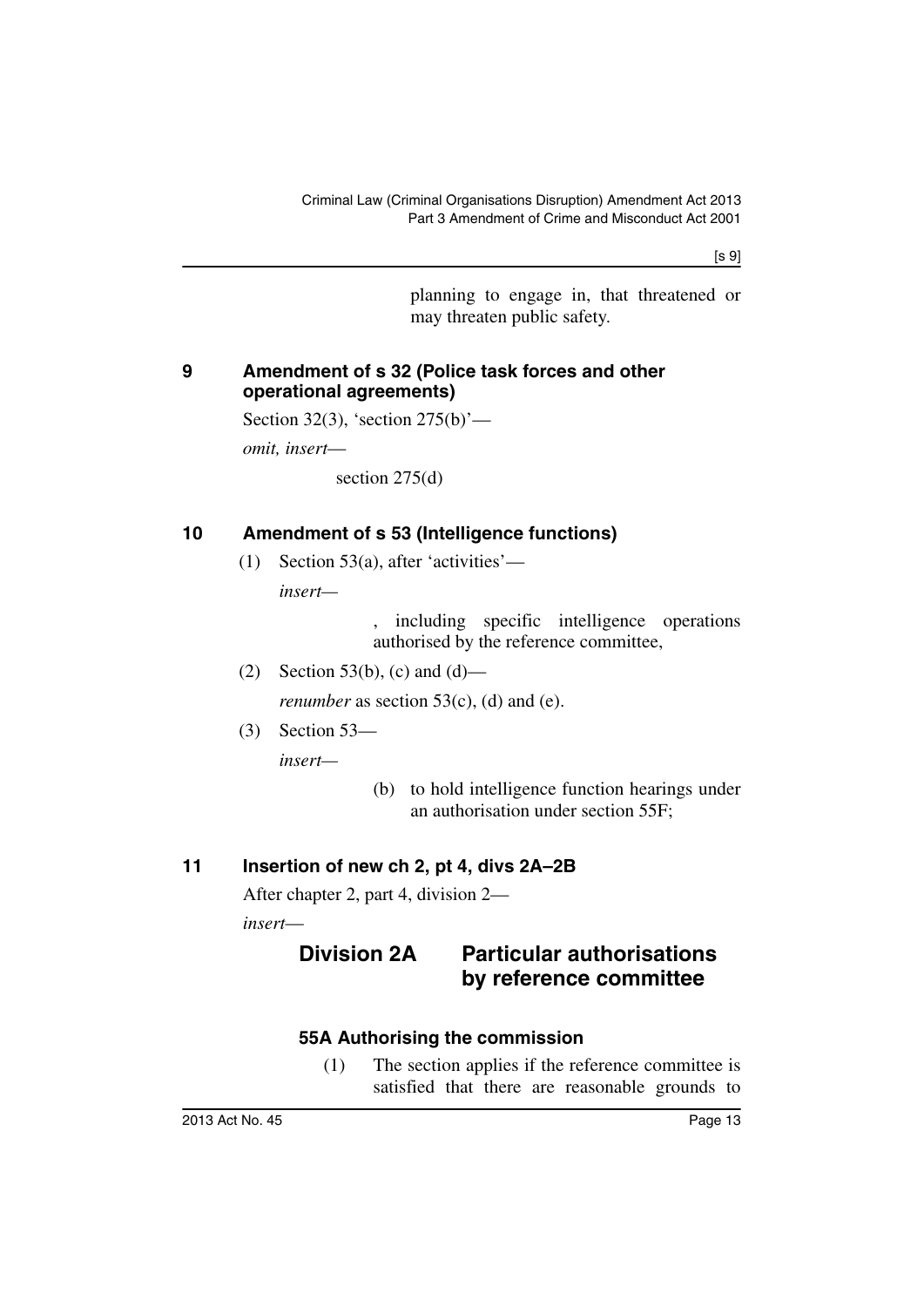suspect that—

- (a) a criminal organisation, or a participant in a criminal organisation, has engaged in, is engaging in, or is planning to engage in, criminal activity; or
- (b) a person, regardless of whether the person holds an appointment, has engaged in, is engaging in, or is planning to engage in misconduct to support or help a criminal organisation or a participant in a criminal organisation.
- (2) The reference committee may authorise the commission to undertake a specific intelligence operation, including by holding hearings.
- (3) The authorisation must be in writing and identify—
	- (a) the criminal organisation or participant to be investigated by the commission; and
	- (b) the suspected criminal activity or misconduct; and
	- (c) the purpose of the intelligence operation.
- (4) The authorisation may relate to any circumstances implying, or any allegations, that particular criminal activity or misconduct, is reasonably suspected.
- (5) The authorisation may be made by the reference committee—
	- (a) on its own initiative; or
	- (b) if asked by the assistant commissioner, crime or the assistant commissioner, misconduct.
- (6) In this section—

*criminal activity* means any act or omission that involves the commission of an offence.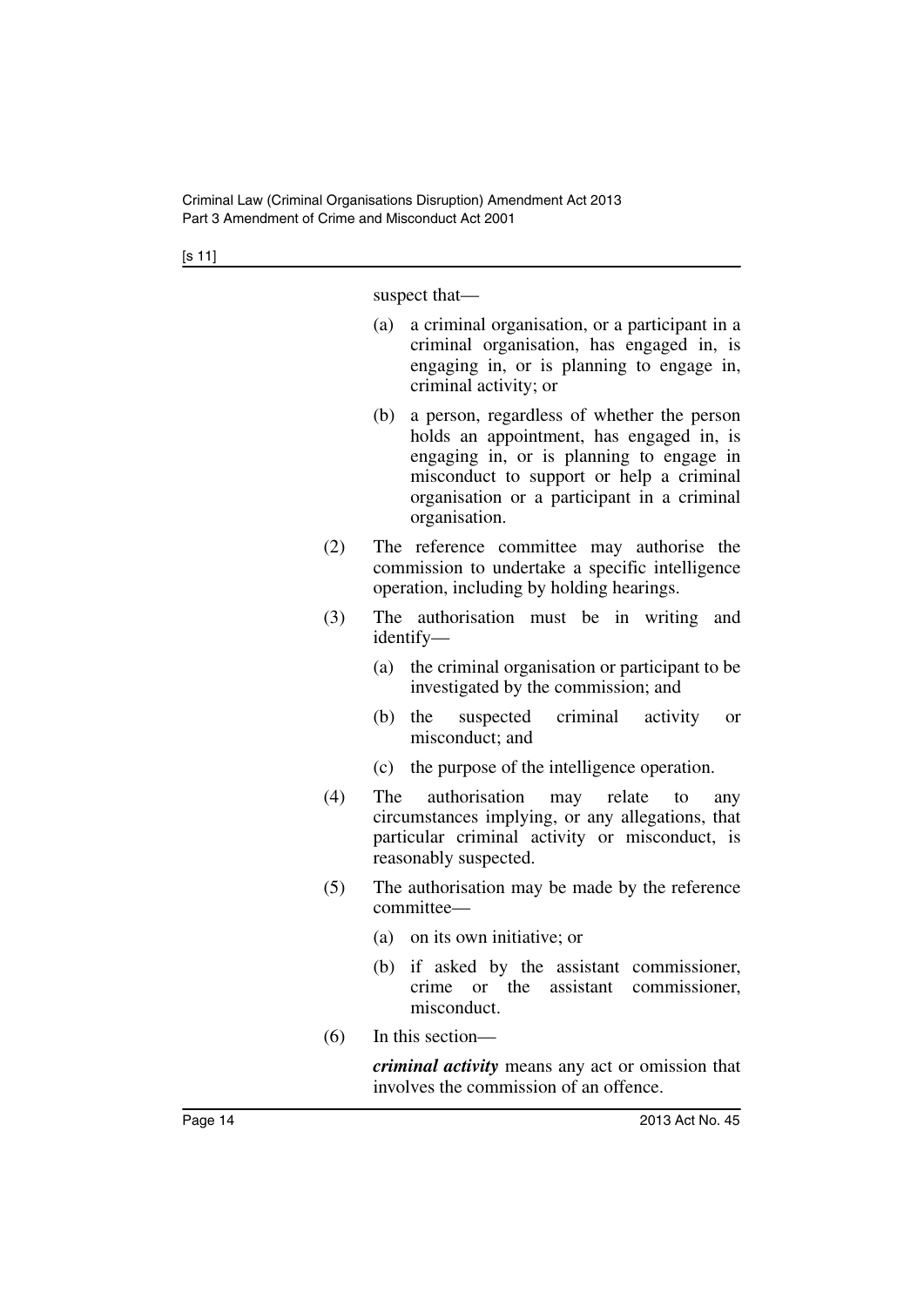*hold an appointment* means hold an appointment in a unit of public administration.

#### <span id="page-16-0"></span>**55B Matters to which the reference committee must consider before granting an authorisation**

- (1) The reference committee may authorise the commission to undertake a specific intelligence operation under section 55A only if it is satisfied—
	- (a) as required under the section; and
	- (b) it is in the public interest to authorise the commission to undertake the specific intelligence operation.
- (2) In considering the public interest, the reference committee may also have regard to the likely effectiveness of an investigation into criminal activity or misconduct without the use of powers available to the commission under this division.
- (3) In this section—

*criminal activity* means any act or omission that involves the commission of an offence.

#### <span id="page-16-1"></span>**55C Reference committee may give commission directions about intelligence operations**

- (1) The reference committee may give the commission directions imposing limitations on the commission's intelligence operation under an authorisation under section 55A, including limitations on the exercise of the commission's powers for the operations.
- (2) The reference committee may also direct the commission to end a specific intelligence operation under an authorisation if the committee considers—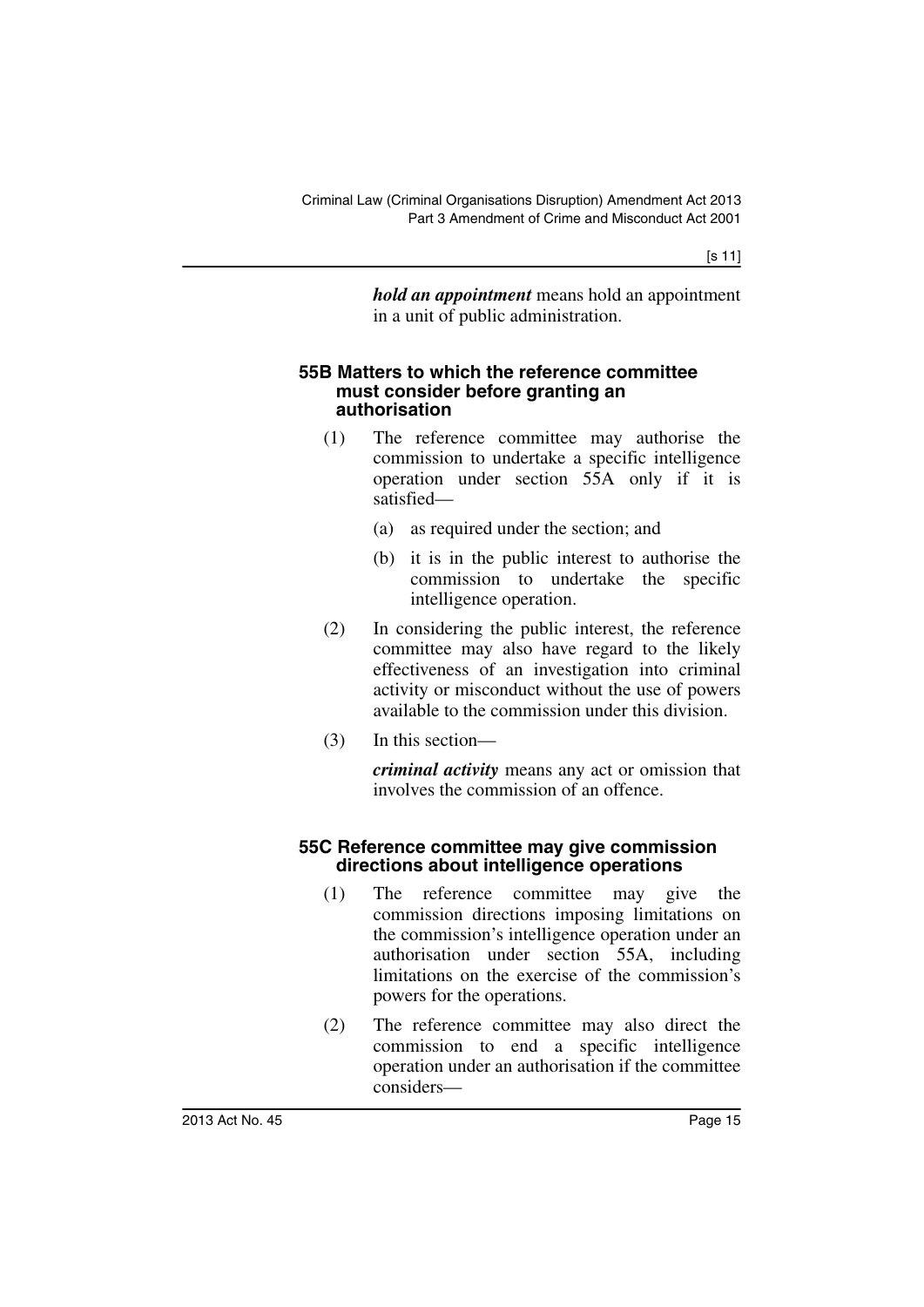|     | (a) it may be more appropriate for another<br>entity to undertake the intelligence<br>operation; or                                                                                        |
|-----|--------------------------------------------------------------------------------------------------------------------------------------------------------------------------------------------|
|     | (b) it may be more effective for another entity to<br>undertake the intelligence operation; or                                                                                             |
|     | (c) undertaking an intelligence operation is not<br>a justifiable use of the commission's<br>resources; or                                                                                 |
|     | (d) the commission undertaking an intelligence<br>operation is not in the public interest.                                                                                                 |
| (3) | The commission must comply with a direction<br>given under subsection $(1)$ or $(2)$ .                                                                                                     |
| (4) | The reference committee may amend the terms of<br>an authorisation on its own initiative or if asked<br>by the assistant commissioner, crime or the<br>assistant commissioner, misconduct. |
| (5) | To remove any doubt, it is declared that<br>subsection $(2)(d)$ is not limited by section<br>$55B(2)$ .                                                                                    |
|     | <b>Division 2B</b><br><b>Public safety</b>                                                                                                                                                 |
|     | 55D Immediate response function to threats to                                                                                                                                              |

#### <span id="page-17-1"></span><span id="page-17-0"></span>**55D Immediate re public safety involving criminal organisations**

The commission has an immediate response function in relation to an incident that threatened or may threaten public safety under an authorisation under section 55F.

#### <span id="page-17-2"></span>**55E How commission performs its immediate response function**

The commission performs its immediate response function by exercising its powers—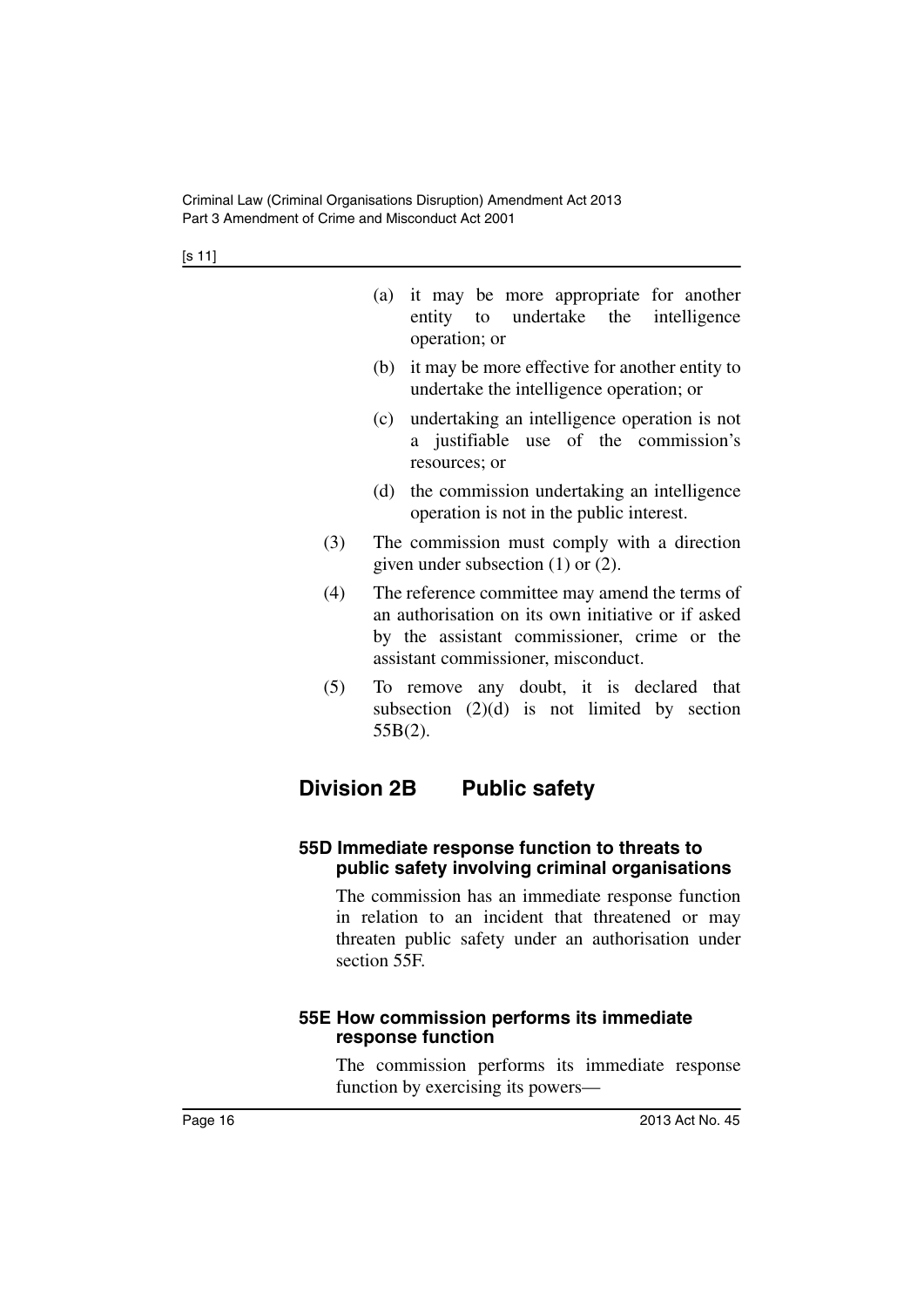[s 12]

- (a) to undertake crime investigations as authorised under section 55F; and
- (b) to hold intelligence function hearings under authorisations under section 55F.

#### <span id="page-18-0"></span>**55F Authorising the commission**

- (1) This section applies if the chairperson is satisfied—
	- (a) there are reasonable grounds to suspect a criminal organisation or a participant in a criminal organisation has engaged in, or is planning to engage in, an incident that threatened or may threaten public safety; and
	- (b) it is in the public interest for the commission to conduct a crime investigation or hold an intelligence function hearing in response to, or to prevent, the threat to public safety.
- (2) The chairperson may authorise the crime investigation or the holding of an intelligence hearing (or both) in response to, or to prevent, the threat to public safety.
- (3) The authorisation must be in writing and identify—
	- (a) the incident or anticipated incident; and
	- (b) the criminal organisation or participant; and
	- (c) the purpose of the crime investigation or intelligence function hearing.

#### <span id="page-18-1"></span>**12 Amendment of s 75A (Application of div 2A)**

Section 75A, from 'or' *omit, insert*—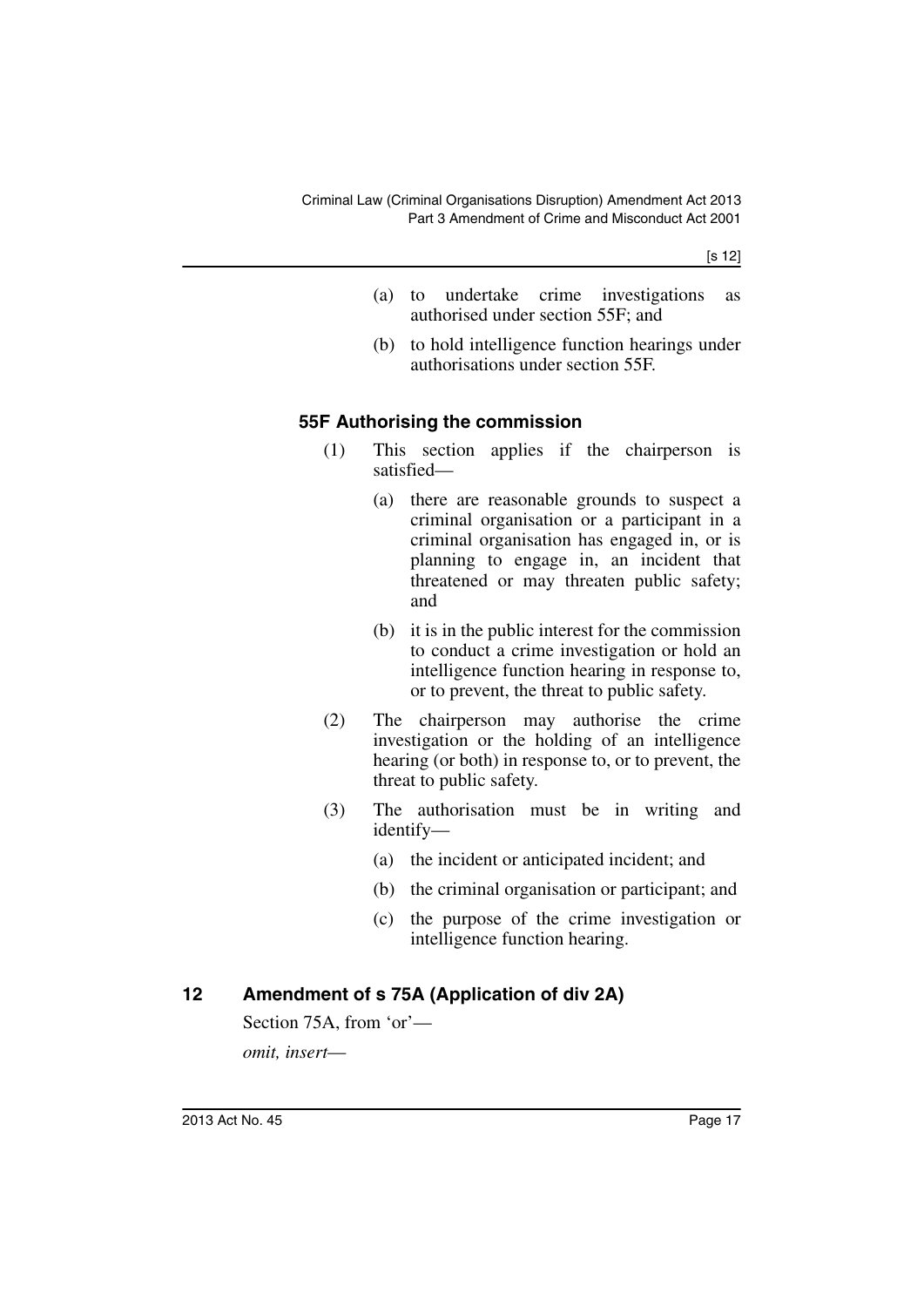[s 13]

, a misconduct investigation or an intelligence function hearing.

#### <span id="page-19-0"></span>**13 Amendment of s 75B (Power to require immediate production)**

Section 75B(1), note, after 'crime investigation'—

*insert*—

or intelligence function hearing

#### <span id="page-19-1"></span>**14 Amendment of s 82 (Notice to attend hearing—general)**

 $(1)$  Section 82 $(1)$ —

*insert—*

- (c) for an intelligence function hearing—
	- (i) to give evidence; or
	- (ii) to produce a stated document or thing.
- $(2)$  Section 82 $(2)(a)(iii)$ —

*omit, insert—*

- (iii) a misconduct investigation; or
- (iv) the intelligence function; and
- (3) Section 82(4)—

*insert—*

- (c) for an attendance notice issued in the context of an intelligence function hearing—any matter that relates to the matter for which the attendance notice was issued.
- (4) Section 82(6)—

*omit, insert—*

(6) A prescribed person's fear, whether genuinely held or not, of—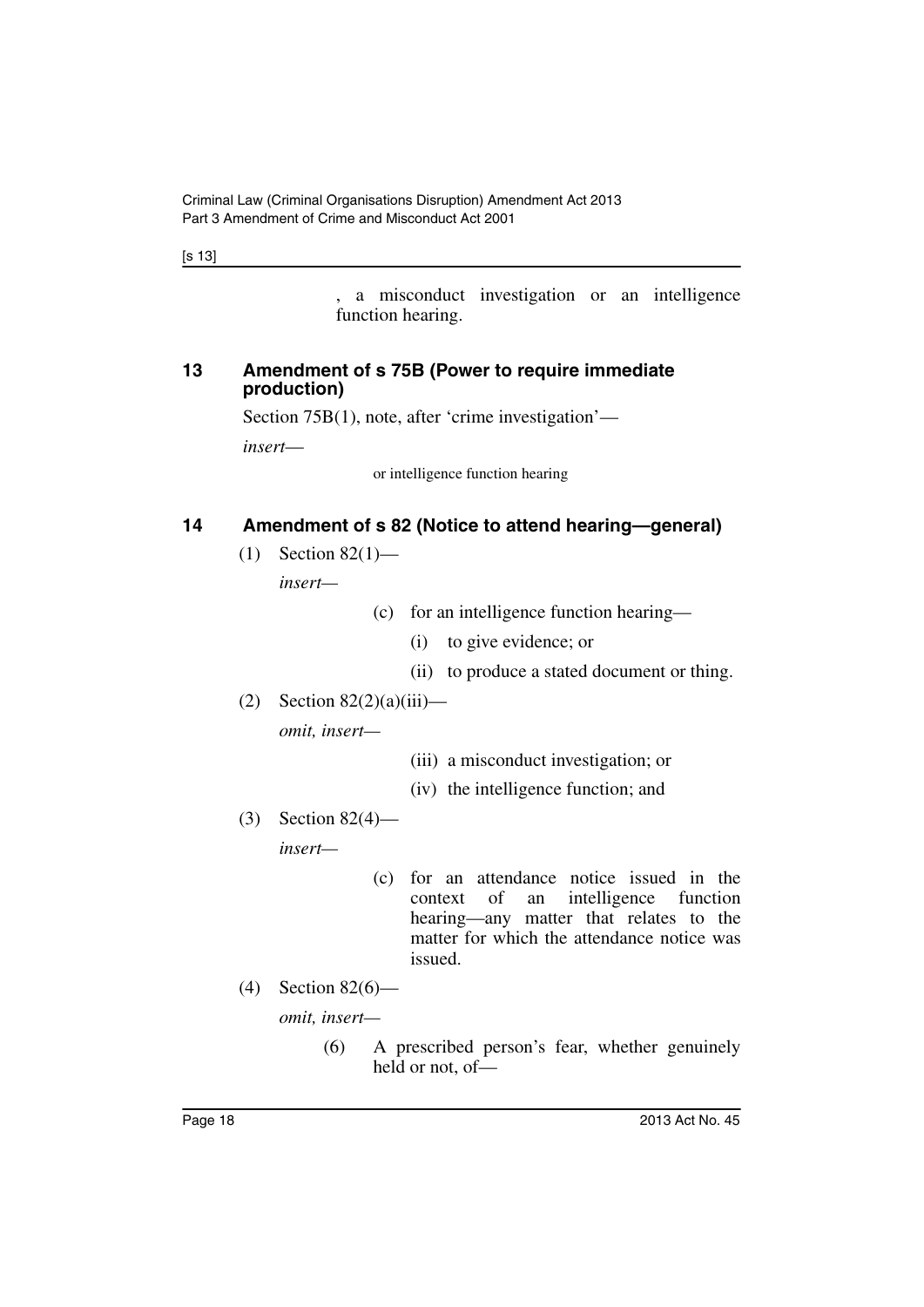[s 15]

- (a) personal physical harm or damage to the person's property; or
- (b) physical harm to someone else, or damage to the property of someone else, with whom the person has a connection or bond;

is not a reasonable excuse to fail to comply with the attendance notice for a hearing in relation to a crime investigation or the intelligence function if the investigation or function relates to a criminal organisation or a participant in a criminal organisation.

- (7) If the commission hearing is being held under an authorisation under section 55F, the chairperson may issue an attendance notice requiring a person to attend immediately at the commission hearing at a stated place.
- (8) This section, other than subsection (7), is subject to section 85.
- (9) In this section—

*prescribed person* means a person who is a participant in a criminal organisation.

#### <span id="page-20-0"></span>**15 Amendment of s 85 (Notices requiring immediate attendance may be issued only by or with the approval of a Supreme Court judge)**

(1) Section 85(2)—

*insert—*

- (c) for a notice issued in the context of an intelligence function hearing under an authorisation under section 55A, delay in attendance might result in the loss of an opportunity to obtain timely intelligence—
	- (i) in advance of a significant event; or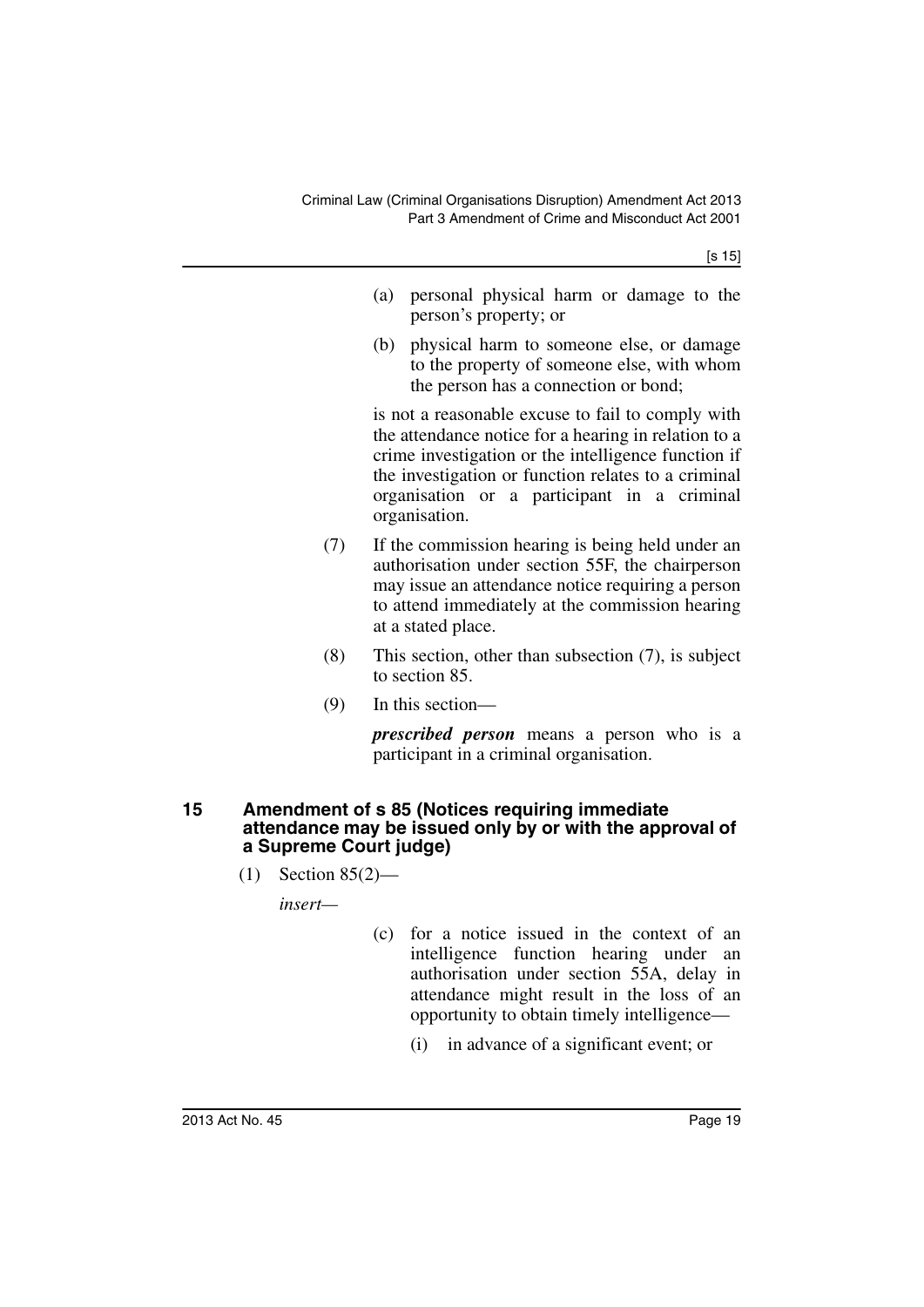[s 16]

- (ii) that may help prevent a risk to public safety.
- *Note*—

An attendance notice issued under section 82(7) that requires the immediate attendance of someone at a commission hearing does not require the court's approval under this section.

(2) Section 85(3)—

*omit, insert—*

- (3) Subsection (3A) applies to an attendance notice issued in the context of a crime investigation or misconduct investigation or the performance of the intelligence function under an authorisation under section 55A.
- (3A) The notice need not state the general nature of the matters about which the person may be questioned if the chairperson is satisfied that, in the particular circumstances of the investigation or the performance of the function, stating the matters would prejudice the effectiveness of the investigation or the performance of the function.

#### <span id="page-21-0"></span>**16 Amendment of s 167 (Arrest warrant application)**

(1) Section 167(1), 'Supreme Court judge'—

*omit, insert—*

'magistrate'.

(2) Section 167(3). 'judge'—

*omit, insert—*

'magistrate'.

#### <span id="page-21-1"></span>**17 Amendment of s 168 (Issue of arrest warrant)**

Section  $168(1)$ , 'judge'—

*omit, insert*—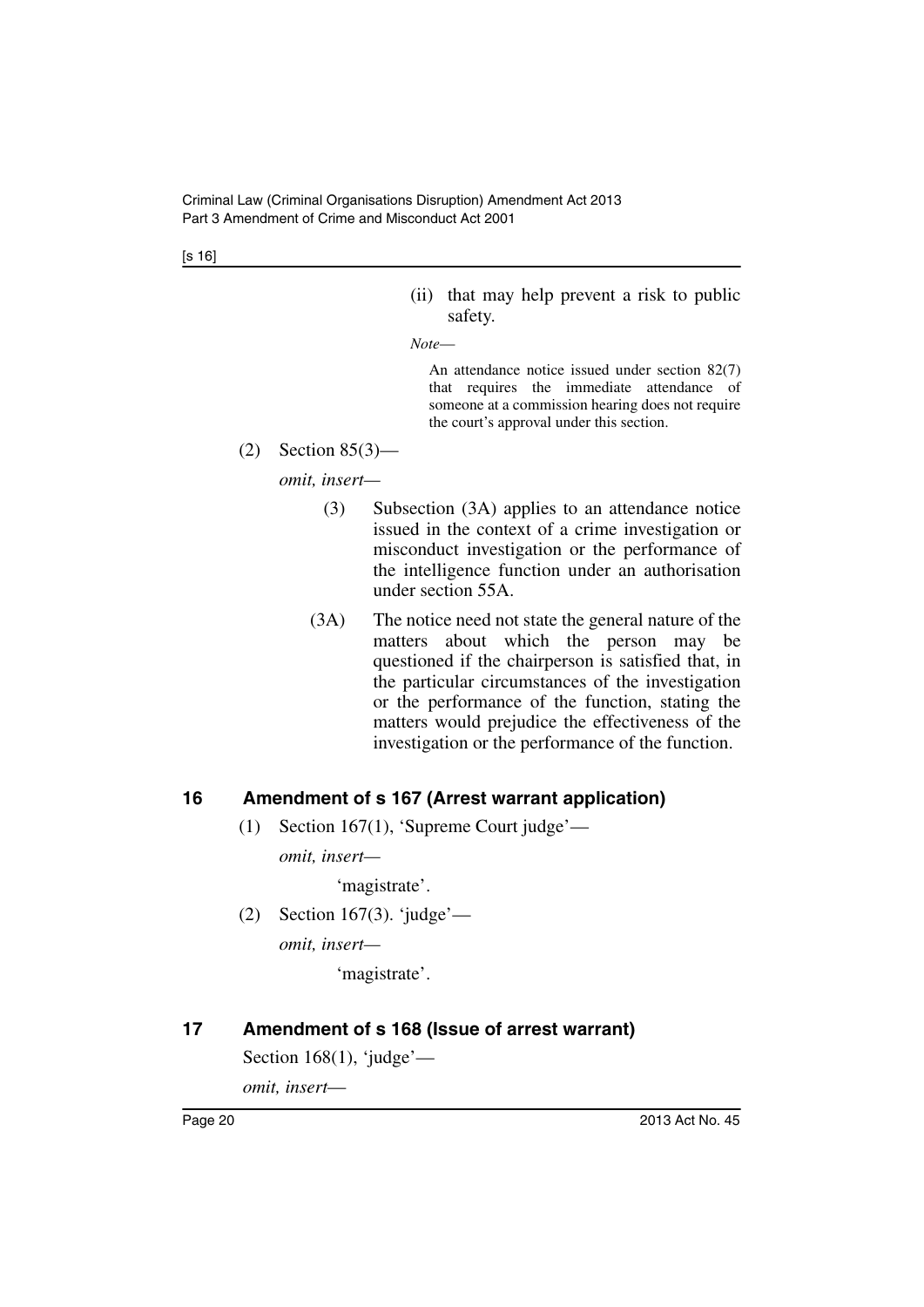'magistrate'.

### <span id="page-22-0"></span>**18 Amendment of s 176 (Commission may hold hearings)** Section 176—

*insert*—

(3) The commission may hold a hearing in relation to the performance of its intelligence function if the hearing is permitted under an authorisation under section 55A or 55F.

#### <span id="page-22-1"></span>**19 Amendment of ch 4, pt 2, div 2, sdiv 1, hdg (Crime investigations and witness protection function)**

Chapter 4, part 2, division 2, subdivision 1, heading, from 'and' *omit, insert*—

#### **and intelligence and witness protection functions**

## <span id="page-22-2"></span>**20 Amendment of s 184 (Application of sdiv 1)**

(1) Section 184(b)—

*renumber* as section 184(c).

(2) Section 184—

*insert—*

#### <span id="page-22-3"></span>**21 Amendment of s 185 (Refusal to produce—claim of reasonable excuse)**

(1) Section 185—

*insert—*

(3A) A prescribed person's fear, whether genuinely held or not, of—

<sup>(</sup>b) an intelligence function hearing; or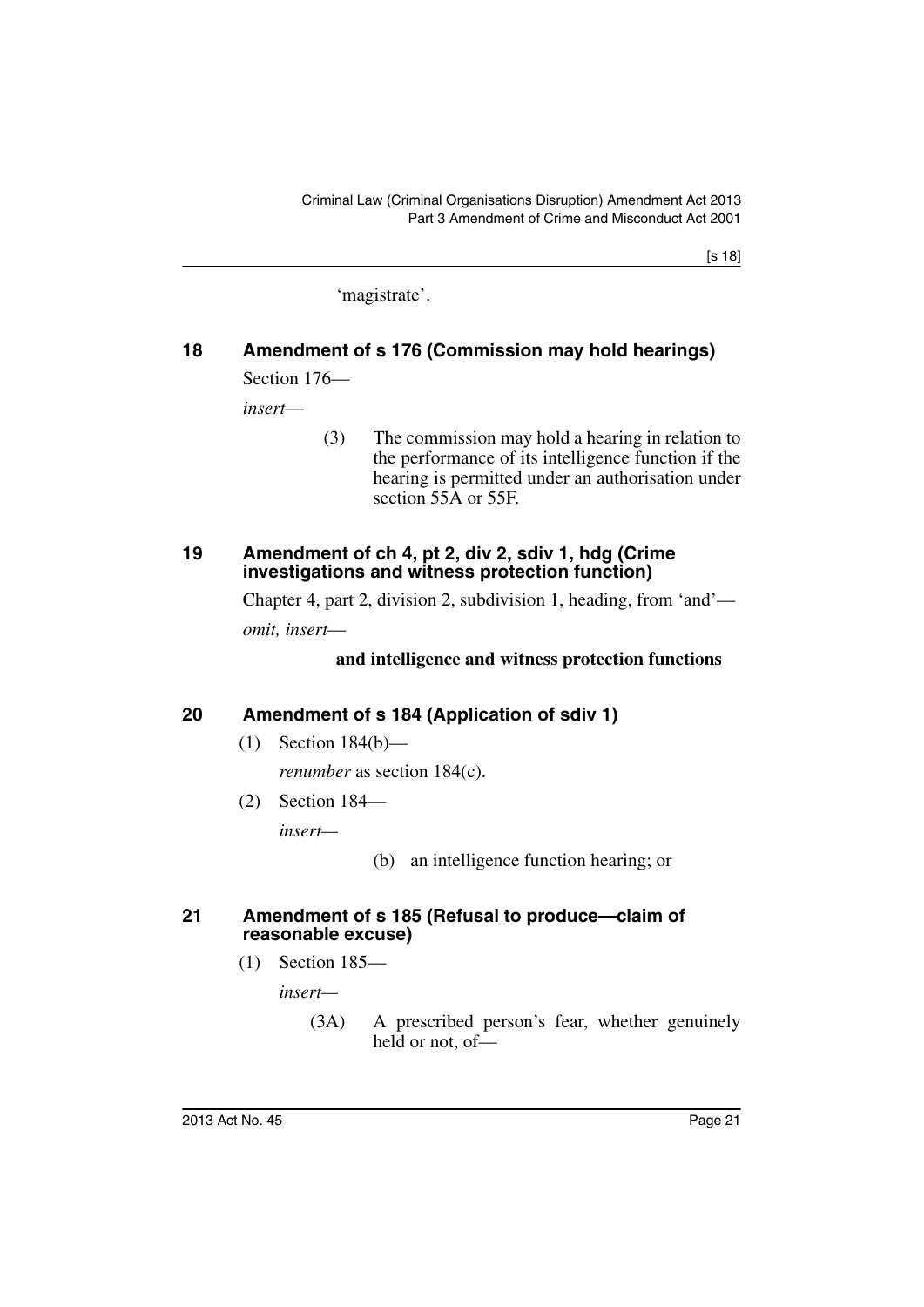[s 22]

- (a) personal physical harm or damage to the person's property; or
- (b) physical harm to someone else, or damage to the property of someone else, with whom the person has a connection or bond;

is not a reasonable excuse to fail to comply with an attendance notice or requirement made under section 75B if the hearing relates to a criminal organisation or a participant in a criminal organisation.

(2) Section 185—

*insert*—

(10) In this section—

*prescribed person* means a person who is a participant in a criminal organisation.

### <span id="page-23-0"></span>**22 Amendment of ch 4, pt 2, div 3, sdiv 1 hdg (Crime investigations and witness protection function)**

Chapter 4, part 2, division 3, subdivision 1, heading, from 'and' *omit, insert*—

#### **and intelligence and witness protection functions**

## <span id="page-23-1"></span>**23 Amendment of s 189 (Application of sdiv 1)**

(1) Section 189(b)—

*renumber* as section 189(c).

(2) Section 189—

*insert—*

(b) an intelligence function hearing; or

## <span id="page-23-2"></span>**24 Amendment of s 190 (Refusal to answer question)**

 $(1)$  Section 190(1), after 'officer'—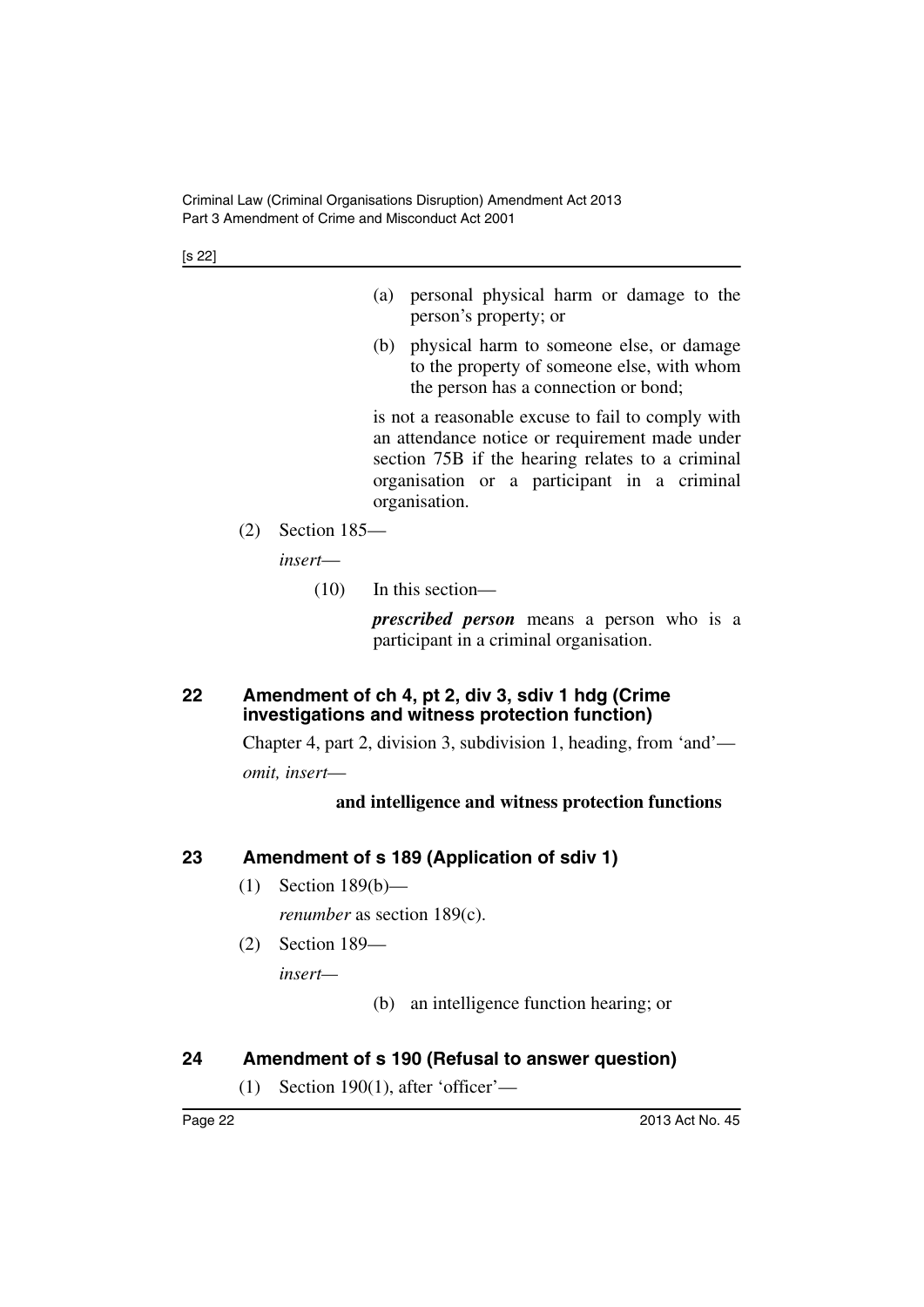*insert—*

- , unless the person has a reasonable excuse
- (2) Section 190—

*insert—*

- (4) A prescribed person's fear, whether genuinely held or not, of—
	- (a) personal physical harm or damage to the person's property; or
	- (b) physical harm to someone else, or damage to the property of someone else, with whom the person has a connection or bond;

is not a reasonable excuse to fail to answer a question if the investigation or intelligence hearing relates to a criminal organisation or a participant in a criminal organisation.

(5) In this section—

*prescribed person* means a person who is a participant in a criminal organisation.

#### <span id="page-24-0"></span>**25 Amendment of ch 4, pt 2, div 4, sdiv 1 hdg (Crime investigations and witness protection function)**

Chapter 4, part 2, division 4, subdivision 1, heading, from 'and'—

*omit, insert—*

#### **and intelligence and witness protection functions**

#### <span id="page-24-1"></span>**26 Amendment of s 193 (Application of sdiv 1)**

(1) Section 193(b)—

*renumber* as section 193(c).

(2) Section 193—

*insert—*

(b) an intelligence function hearing;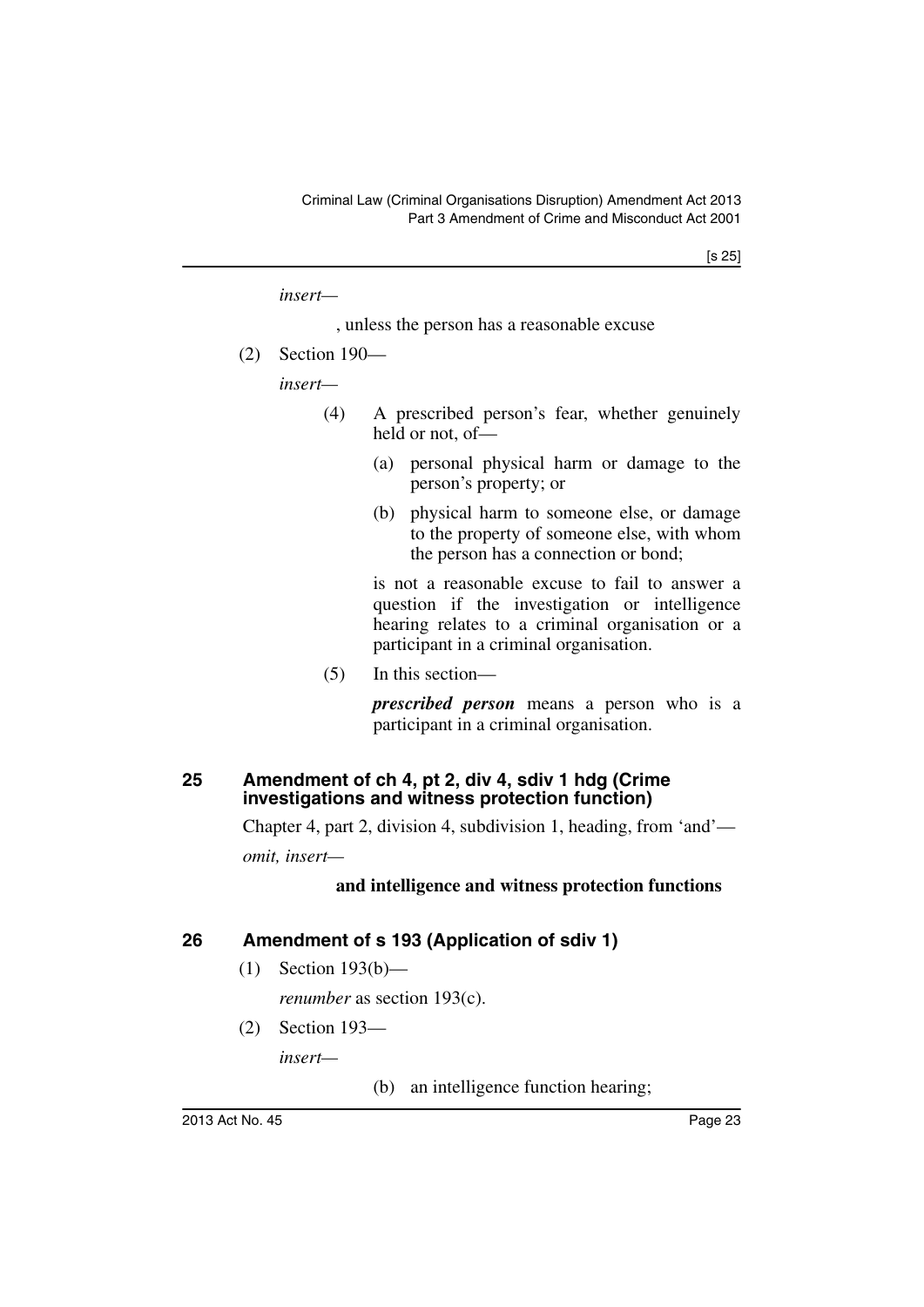[s 27]

#### <span id="page-25-0"></span>**27 Amendment of s 197 (Restriction on use of privileged answers, documents, things or statements disclosed or produced under compulsion)**

Section 197(3)—

*insert*—

(c) if the proceeding is a proceeding, other than a proceeding for the prosecution of an offence, under the Confiscation Act.

#### <span id="page-25-1"></span>**28 Amendment of s 198 (Contempt of person conducting commission hearing)**

Section 198—

*insert*—

- (4) To remove any doubt, it is declared that the following contraventions relating to a hearing may be certified in writing to the Supreme Court under section 199 as a contempt of the presiding officer—
	- (a) a failure by a person, under section 183, to take an oath when required by the presiding officer;
	- (b) a failure by a person, under section 185 or 188, to produce a stated document or thing at a commission hearing under an attendance notice or a requirement made under section 75B without reasonable excuse;
	- (c) a failure by a person, under section 190 or 192, to answer a question put to the person at the hearing by the presiding officer without reasonable or lawful excuse.

#### <span id="page-25-2"></span>**29 Insertion of new s 198A**

After section 198—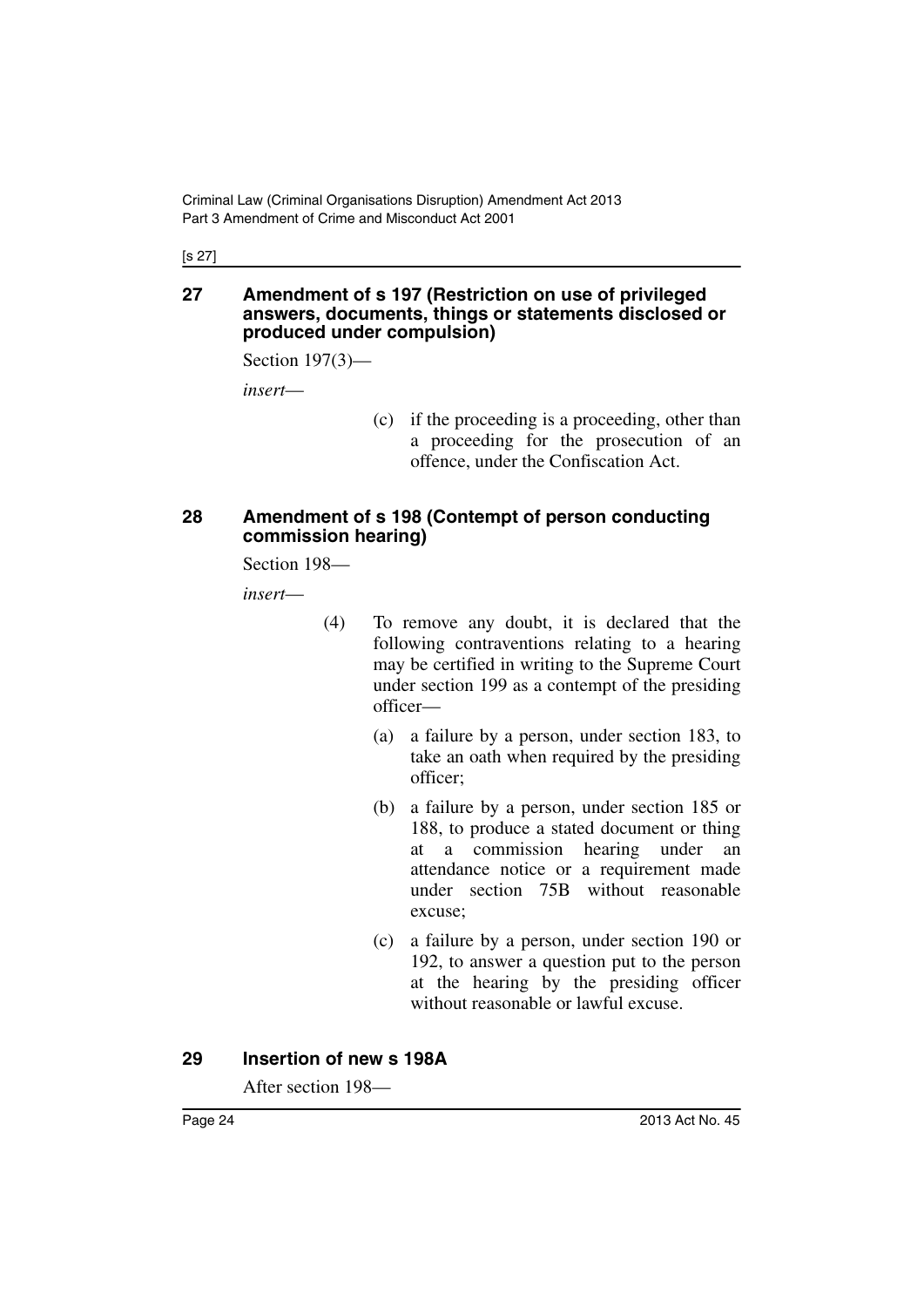[s 30]

<span id="page-26-0"></span>*insert*—

#### **198A Person in contempt may be detained**

- (1) If the presiding officer expresses an intention at the hearing to certify the contempt in writing to the Supreme Court, the presiding officer may, during the hearing, direct a police officer to detain the person for the purpose of bringing the person before the Supreme Court to be dealt with according to law.
- (2) If the person is detained under subsection (1), the person must be brought before the court as soon as practicable.

#### <span id="page-26-1"></span>**30 Amendment of s 199 (Punishment of contempt)**

Section 199—

*insert*—

(8A) However, if—

- (a) the contempt that is certified is—
	- (i) a failure by a person, under section 183, to take an oath when required by the presiding officer; or
	- (ii) a failure by a person, under section 185 or 188, to produce a stated document or thing at a commission hearing under an attendance notice or a requirement made under section 75B without reasonable excuse; or
	- (iii) a failure by a person, under section 190 or 192, to answer a question put to the person at the hearing by the presiding officer without reasonable or lawful excuse; and
- (b) the court is satisfied the person has committed the contempt;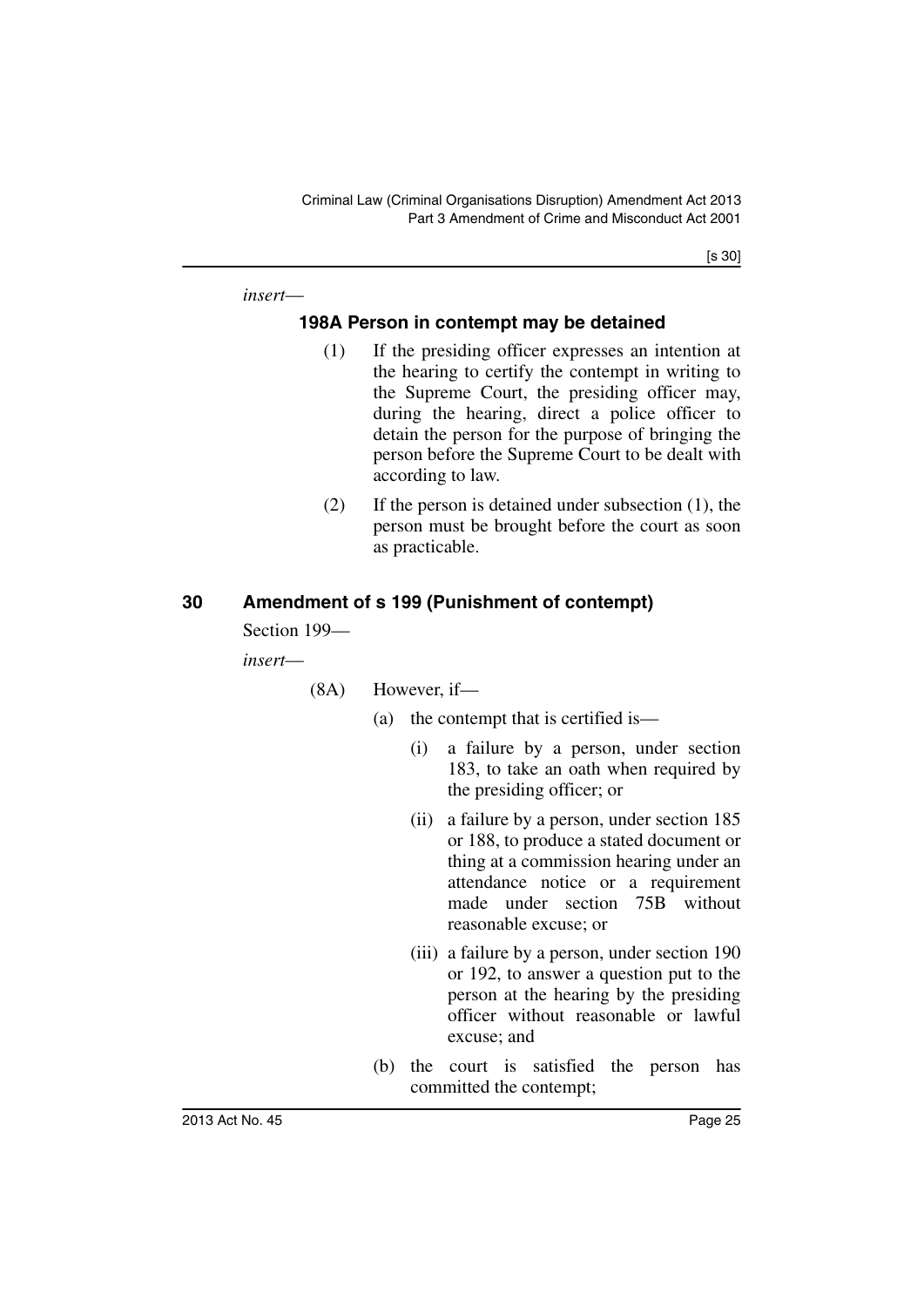[s 30]

the court must punish the person in contempt by imprisonment to be served wholly in a corrective services facility.

- (8B) The minimum punishment the court must impose is—
	- (a) for a first contempt—imprisonment for the term decided by the court; or
	- (b) for a second contempt relating to a hearing dealing with the same subject matter as that dealt with in a hearing in which the person's contempt was first certified—2 years and 6 months imprisonment; or
	- (c) for a third or subsequent contempt relating to a hearing dealing with the same subject matter as that dealt with in at least 2 hearings in each of which the person's contempt was certified—5 years imprisonment.
- (8C) The maximum punishment the court may impose is at the discretion of the court.
- (8D) A person punished by imprisonment under subsection (8A) may be brought before the commission to ascertain whether the person wishes to purge the contempt.
- (8E) A person imprisoned under subsection (8A) may be brought before the Supreme Court, on the person's or the commission's application, for a declaration that the person has purged the contempt.
- (8F) The court may order the person's discharge from prison before the end of the term—
	- (a) if it is satisfied that the person has purged the contempt; and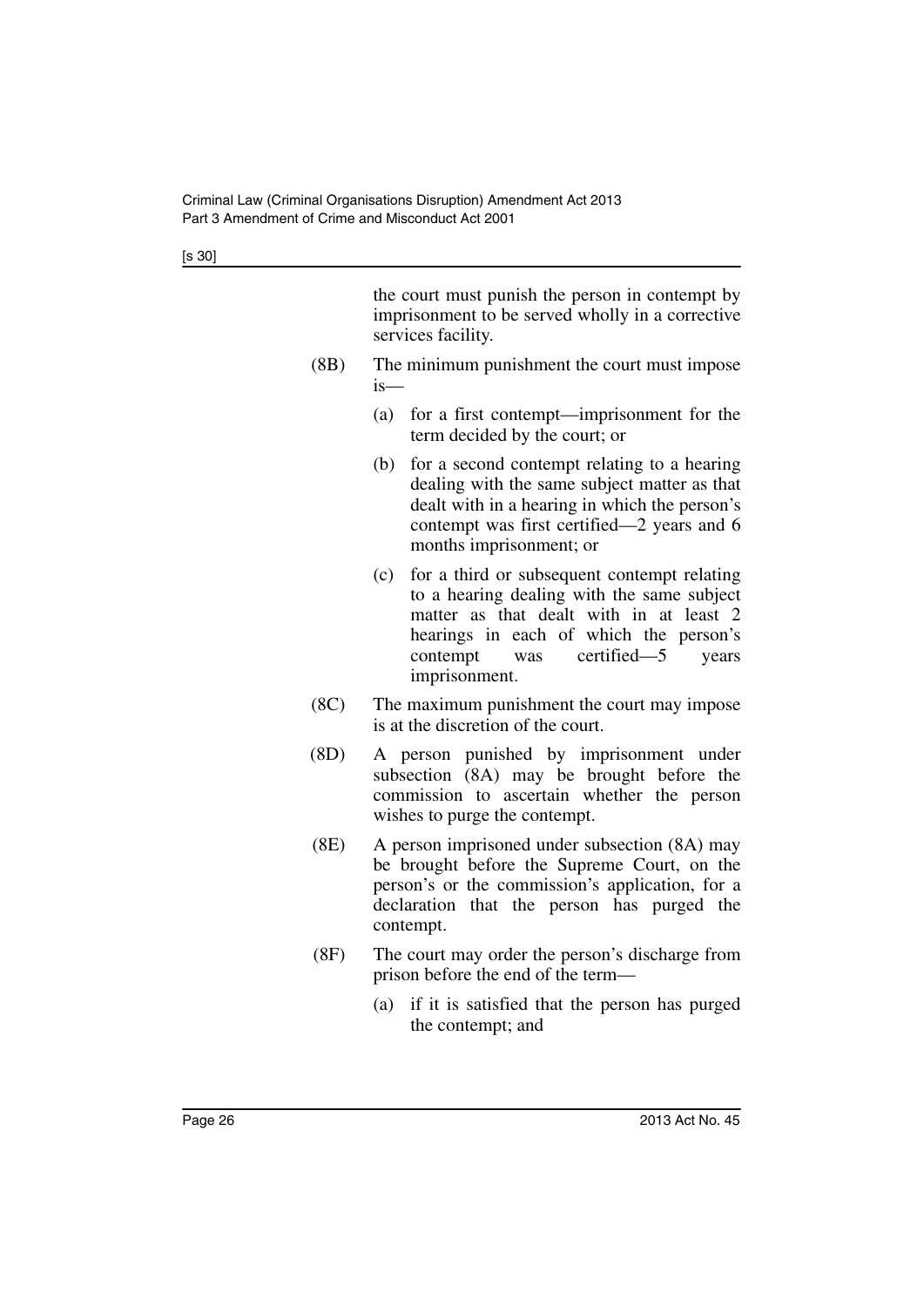[s 31]

(b) it has heard the commission's submissions in relation to the application and the person's discharge from prison.

#### <span id="page-28-0"></span>**31 Amendment of s 201 (Commission must give evidence to defence unless court certifies otherwise)**

Section 201—

*insert*—

(1A) This section does not apply to evidence obtained by the commission at an intelligence function hearing.

#### <span id="page-28-1"></span>**32 Amendment of s 205 (Legal assistance for crime investigations)**

Section 205—

*insert—*

(1A) This section does not apply to crime investigations authorised under section 55F.

#### <span id="page-28-2"></span>**33 Amendment of s 270 (Delegation—chairperson)**

Section 270(2)—

*omit, insert*—

(2) However—

- (a) the chairperson's powers under section 55F or 82(7), may only be delegated to the assistant commissioner, crime; and
- (b) the chairperson's powers under section 272 may only be delegated to an assistant commissioner.

#### <span id="page-28-3"></span>**34 Amendment of s 275 (Functions of reference committee)**

(1) Section 275(b) and  $(c)$ —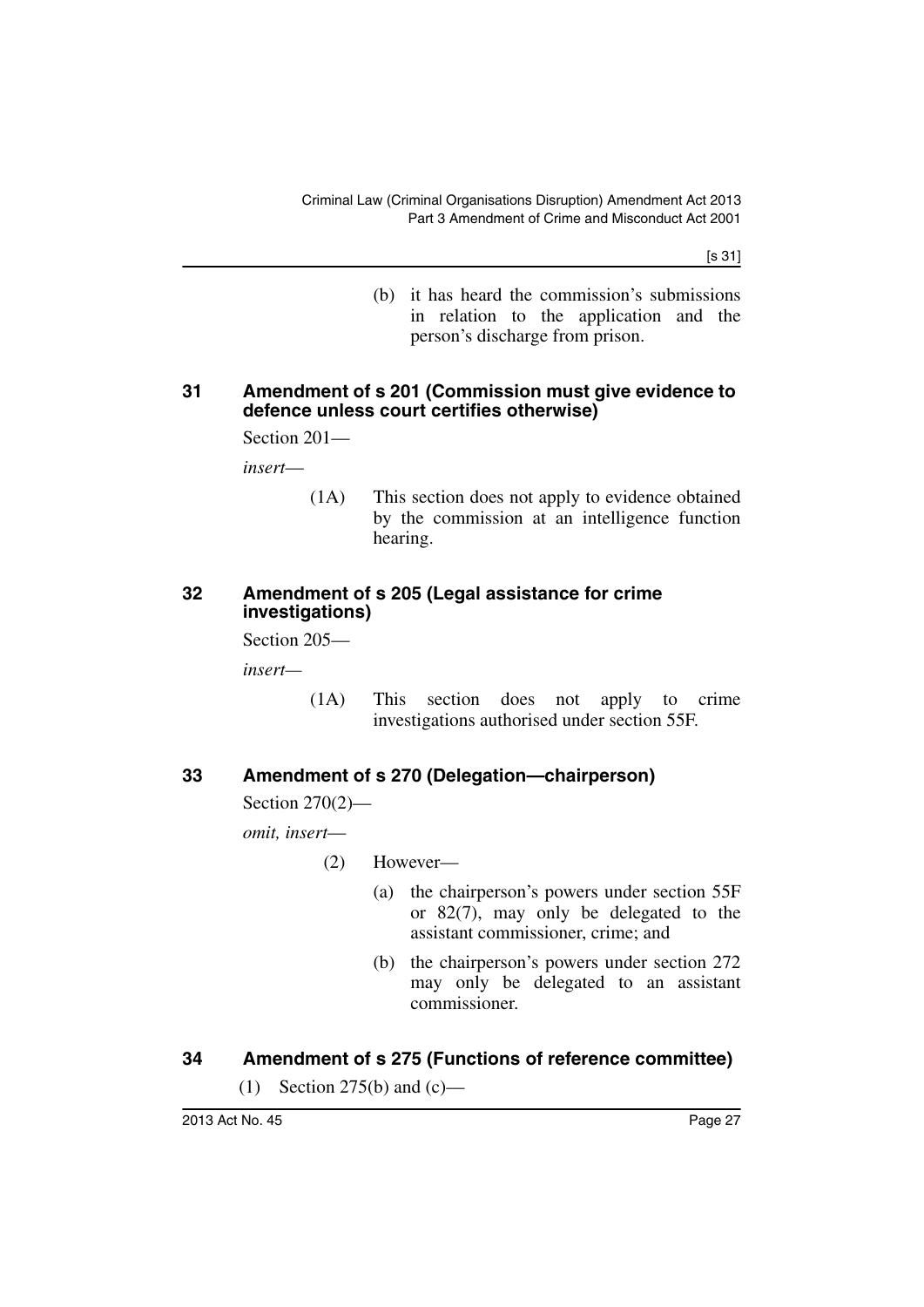[s 35]

*renumber* as section 275(c) and (d).

(2) Section 275—

*insert*—

(b) to authorise the commission, as provided under chapter 2, part 4, division 2A, to undertake specific intelligence operations;

#### <span id="page-29-0"></span>**35 Amendment of s 277 (Reference committee may obtain information from commission)**

(1) Section  $277(1)(a)$ , from 'major crime'—

—

*omit, insert—*

- (i) major crime; or
- (ii) an authorisation under section 55A to undertake specific intelligence operations, including any hearing held under the authorisation; and
- (2) Section 277—

*insert—*

- (2A) The assistant commissioner, misconduct must keep the reference committee informed of the general conduct of the assistant commissioner's operations in the performance of the commission's function in relation to authorisations under section 55A to undertake specific intelligence operations if the operation involves suspected misconduct.
- (3) Section  $277(3)(a)$ , after 'major crime'—

*insert—*

or an authorisation under section 55A to undertake specific intelligence operations

under the authorisation; and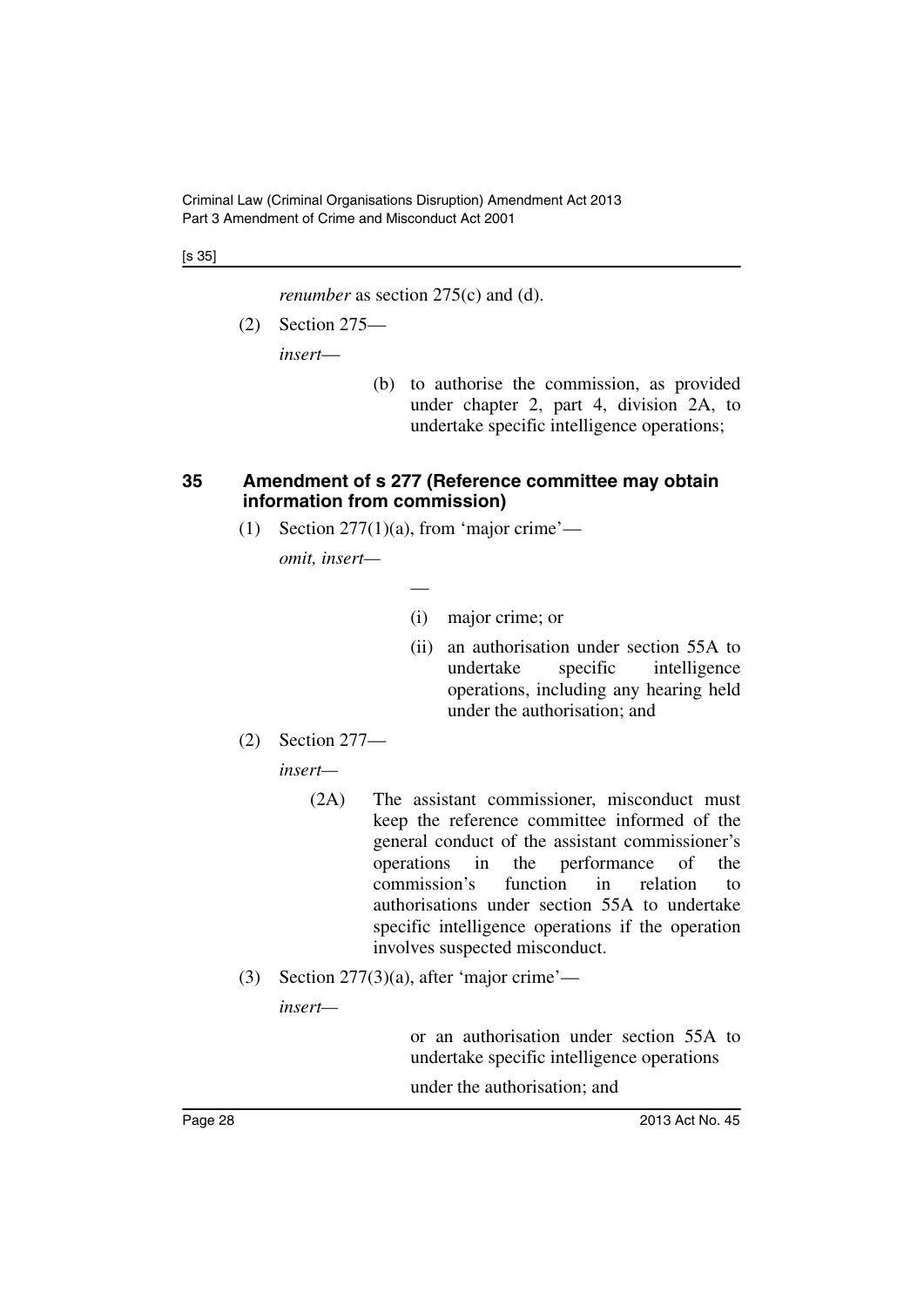[s 36]

(4) Section 277—

*insert—*

- (4A) Subsection (4B) applies if the reference committee asks the assistant commissioner, misconduct to give it information concerning a specific intelligence operation authorised under section 55A if the operation involves suspected misconduct.
- (4B) The assistant commissioner, misconduct must comply with the request and give the help the reference committee needs to consider the information.

#### <span id="page-30-0"></span>**36 Amendment of s 278 (Membership of reference committee)**

(1) Section 278(1)—

*insert—*

(ea) subject to subsection (1B), the assistant commissioner, misconduct;

(2) Section 278—

*insert—*

(1B) The assistant commissioner, misconduct is a member of the reference committee only when the committee is performing a function that relates to an authorisation under section 55A for a matter involving suspected misconduct.

## <span id="page-30-1"></span>**37 Amendment of s 348 (Regulation-making power)**

Section 348(2)—

*omit, insert—*

(2) Without limiting subsection (1), a regulation may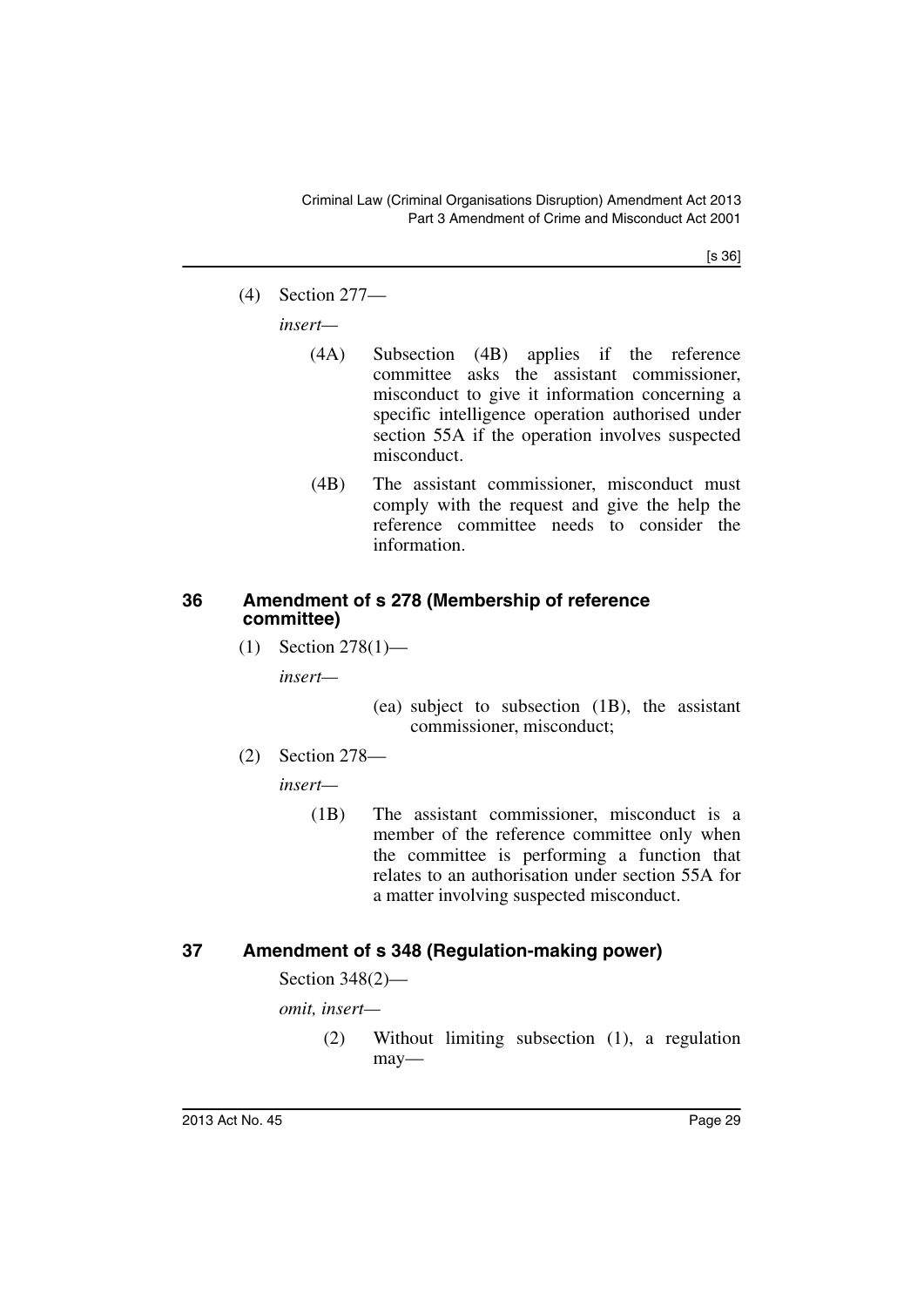Criminal Law (Criminal Organisations Disruption) Amendment Act 2013 Part 3 Amendment of Crime and Misconduct Act 2001

[s 38]

(a) provide for—

- (i) procedures to be followed in proceedings before the commission; or
- (ii) procedures to be observed by commission officers and other persons in performing the commission's functions or exercising the commission's powers; or
- (b) declare an entity to be a criminal organisation.

#### <span id="page-31-0"></span>**38 Insertion of new s 348A**

Chapter 7—

<span id="page-31-1"></span>*insert*—

#### **348A Criteria for recommending an entity be declared a criminal organisation**

- (1) In deciding whether to recommend an amendment of the *Crime and Misconduct Regulation 2005* to declare an entity to be a criminal organisation, the Minister may have regard to the following matters—
	- (a) any information suggesting a link exists between the entity and serious criminal activity;
	- (b) any convictions recorded in relation to—
		- (i) current or former participants in the entity; or
		- (ii) persons who associate, or have associated, with participants in the entity;
	- (c) any information suggesting current or former participants in the entity have been, or are, involved in serious criminal activity (whether directly or indirectly and whether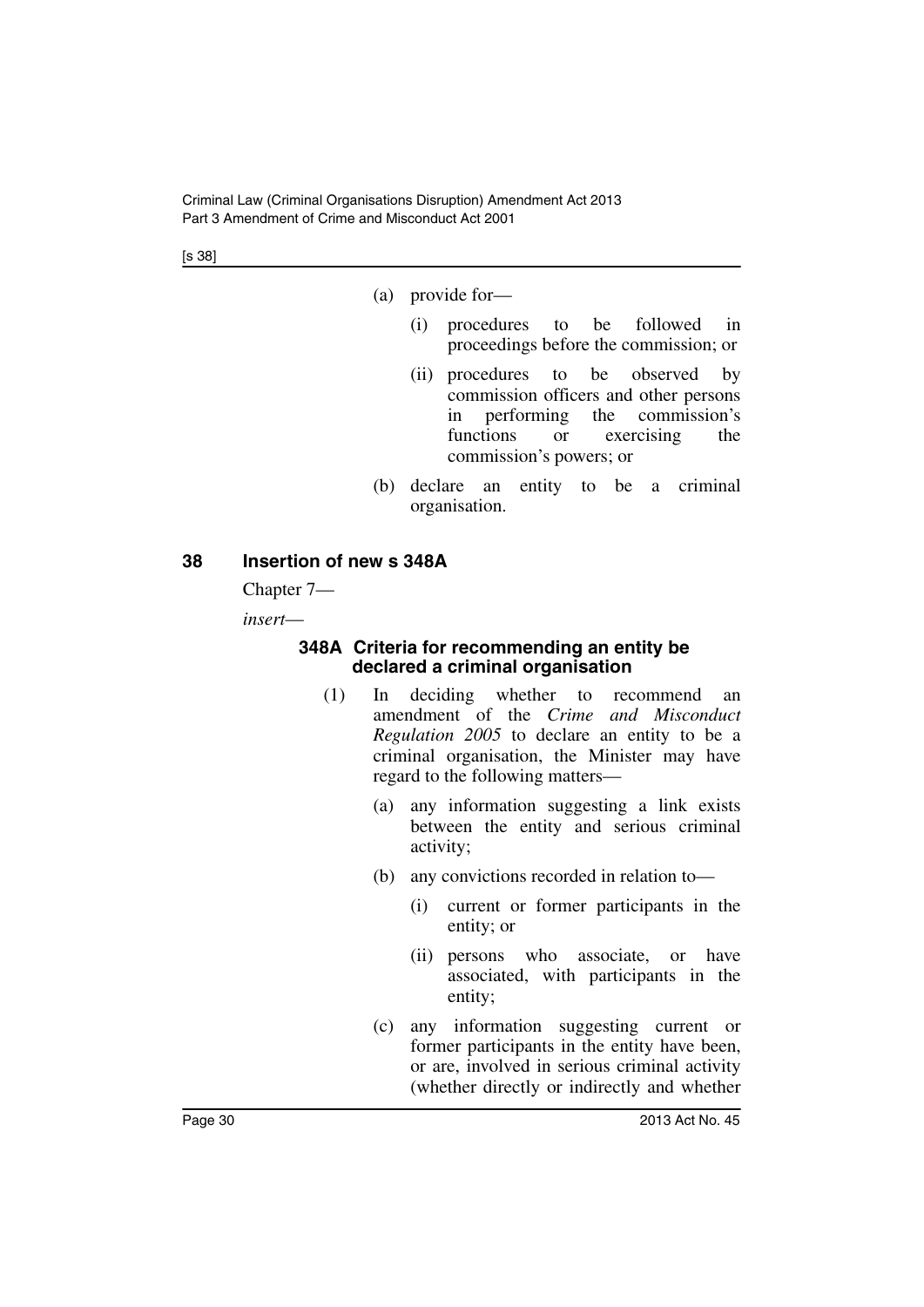[s 39]

or not the involvement has resulted in any convictions);

- (d) any information suggesting participants in an interstate or overseas chapter or branch (however described) of the entity have as their purpose, or 1 of their purposes, organising, planning, facilitating, supporting or engaging in serious criminal activity;
- (e) any other matter the Minister considers relevant.
- (2) In this section—

*conviction* means a finding of guilt by a court, or the acceptance of a plea of guilty by a court, whether or not a conviction is recorded.

*serious criminal activity* see the *Criminal Organisation Act 2009*, section 6.

*participant*, in an entity, means a person who—

- (a) (whether by words or conduct, or in any other way) asserts, declares or advertises his or her membership of, or association with, the entity; or
- (b) (whether by words or conduct, or in any other way) seeks to be a member of, or to be associated with, the entity; or
- (c) has attended more than 1 meeting or gathering of persons who participate in the affairs of the entity in any way; or
- (d) has taken part on any 1 or more occasions in the affairs of the entity in any other way.

## <span id="page-32-0"></span>**39 Amendment of sch 2 (Dictionary)**

(1) Schedule 2—

*insert—*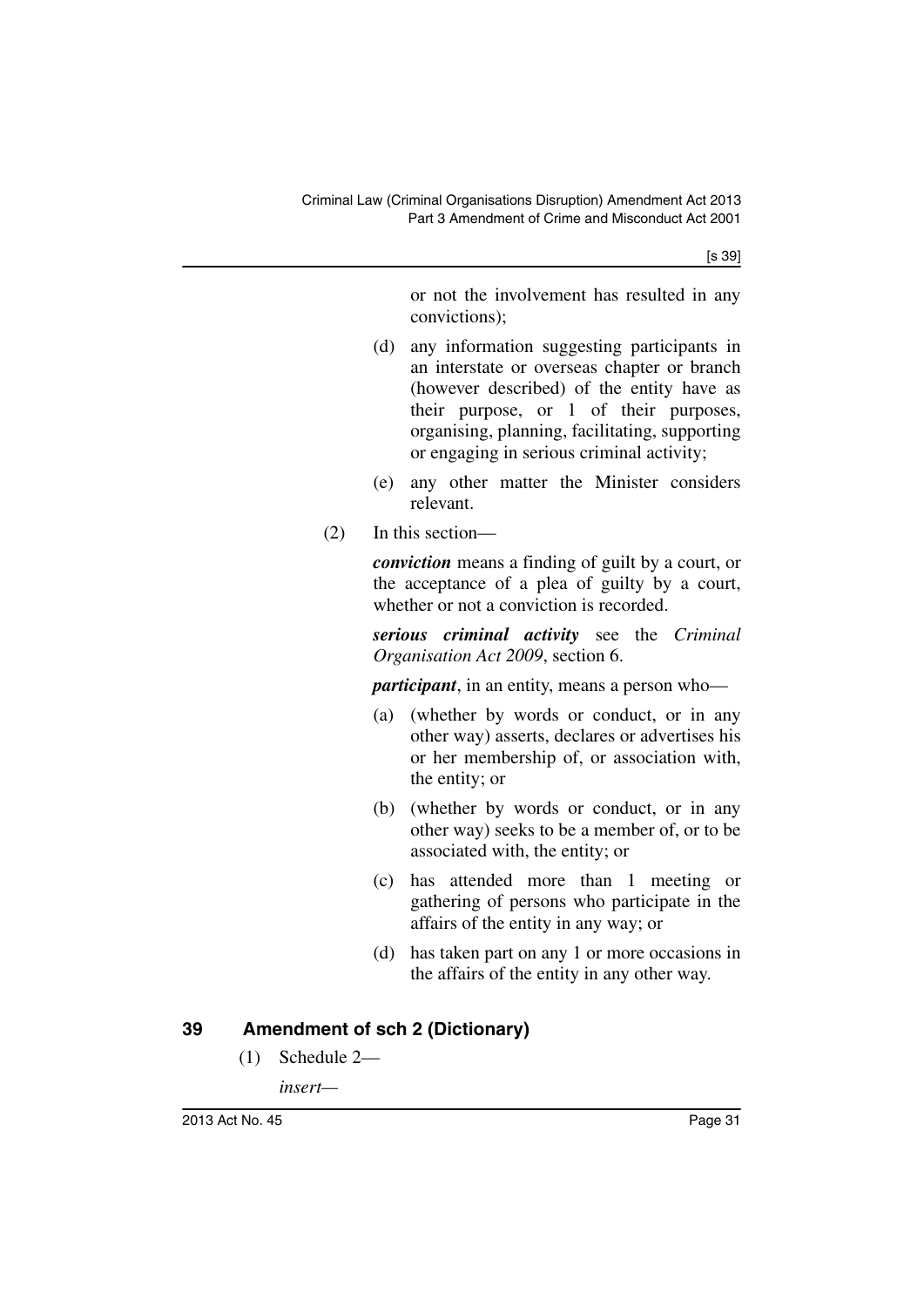[s 39]

#### *criminal organisation* means—

- (a) an organisation of 3 or more persons—
	- (i) who have as their purpose, or 1 of their purposes, engaging in, organising, planning, facilitating, supporting, or otherwise conspiring to engage in, serious criminal activity as defined under the *Criminal Organisation Act 2009*; and
	- (ii) who, by their association, represent an unacceptable risk to the safety, welfare or order of the community; or
- (b) a criminal organisation under the *Criminal Organisation Act 2009*; or
- (c) an entity declared under a regulation to be a criminal organisation.

*intelligence function hearing* means a hearing authorised under section 55A or 55F(2).

*participant*, in a criminal organisation, means—

- (a) if the organisation is a body corporate—a director or officer of the body corporate; or
- (b) a person who (whether by words or conduct, or in any other way) asserts, declares or advertises his or her membership of, or association with, the organisation; or
- (c) a person who (whether by words or conduct, or in any other way) seeks to be a member of, or to be associated with, the organisation; or
- (d) a person who attends more than 1 meeting or gathering of persons who participate in the affairs of the organisation in any way; or
- (e) a person who takes part in the affairs of the organisation in any other way;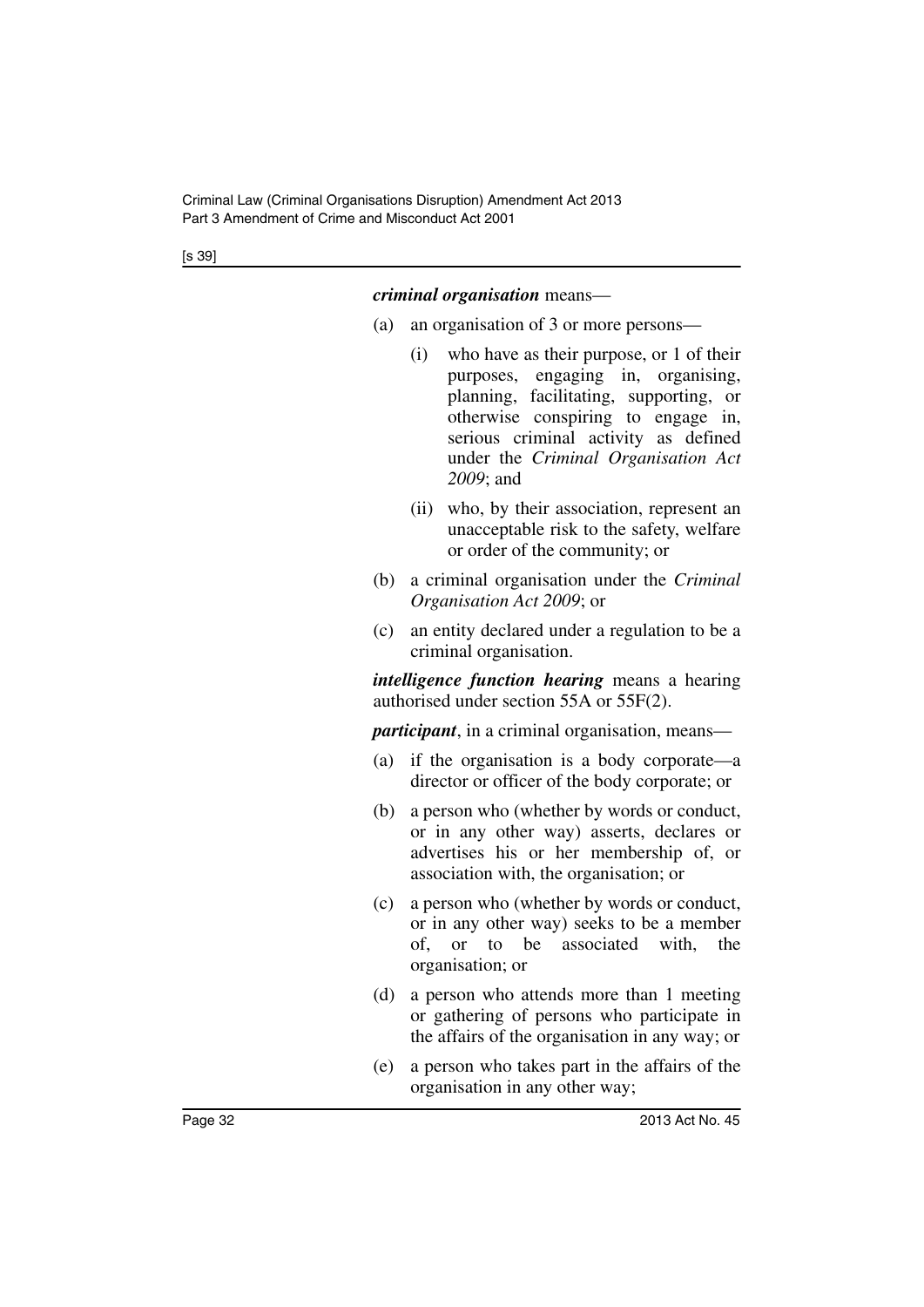[s 40]

but does not include a lawyer acting in a professional capacity.

*specific intelligence operation* means a specific intelligence operation authorised by the reference committee under section 55A.

(2) Schedule 2, definition *privilege*, paragraph (a), 'or the witness protection function'—

*omit, insert*—

or the intelligence or witness protection functions—

## <span id="page-34-0"></span>**Part 4 Amendment of Criminal Code**

#### <span id="page-34-1"></span>**40 Code amended**

This part amends the Criminal Code.

## <span id="page-34-2"></span>**41 Amendment of s 1 (Definitions)**

Section 1, definition *criminal organisation omit, insert*—

#### *criminal organisation* means—

- (a) an organisation of 3 or more persons—
	- (i) who have as their purpose, or 1 of their purposes, engaging in, organising, planning, facilitating, supporting, or otherwise conspiring to engage in, serious criminal activity as defined under the *Criminal Organisation Act 2009*; and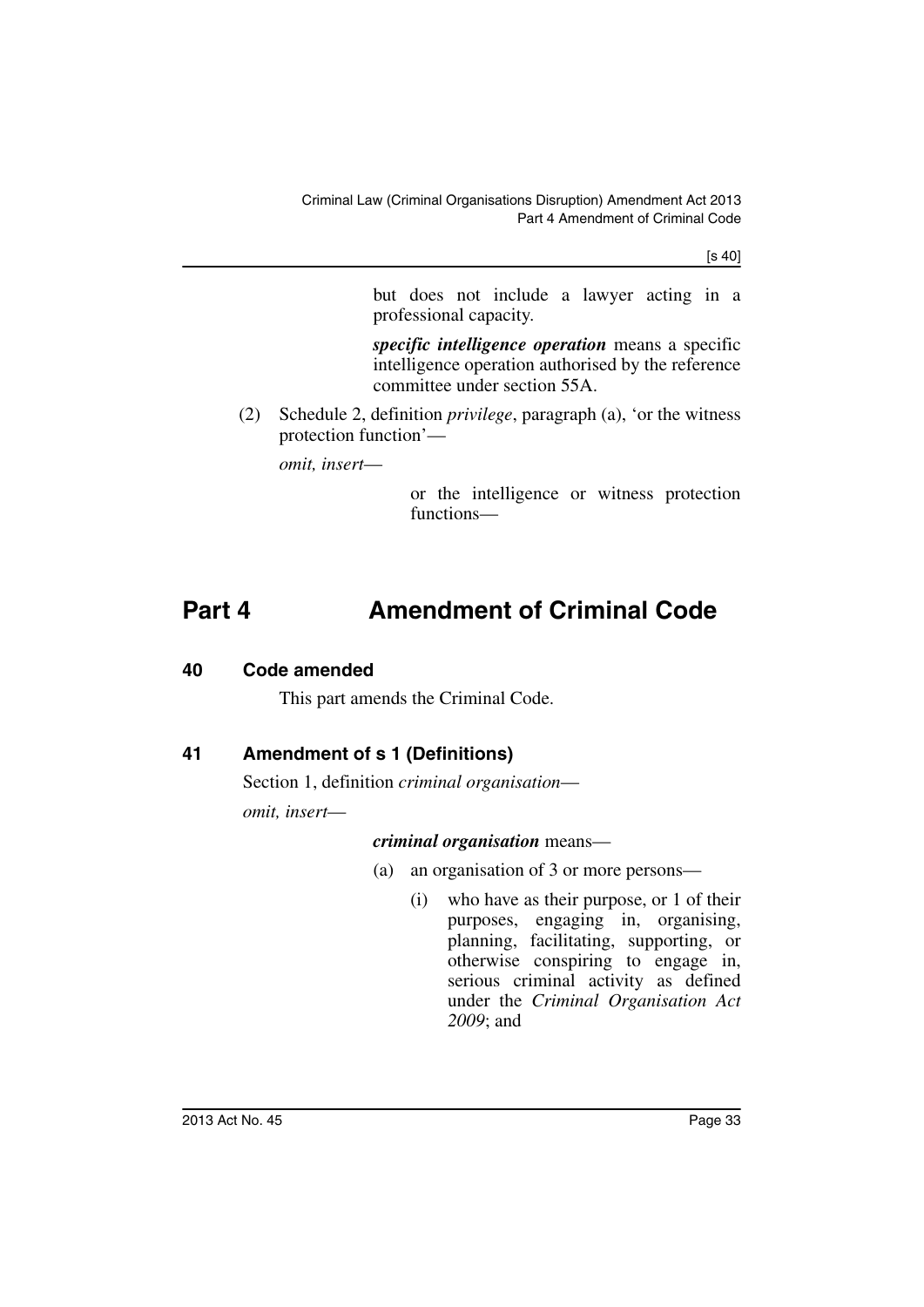[s 42]

- (ii) who, by their association, represent an unacceptable risk to the safety, welfare or order of the community; or
- (b) a criminal organisation under the *Criminal Organisation Act 2009*;
- (c) an entity declared under a regulation to be a criminal organisation.

### <span id="page-35-0"></span>**42 Insertion of new ss 60A–60C**

Chapter 9—

<span id="page-35-1"></span>*insert*—

#### **60A Participants in criminal organisation being knowingly present in public places**

(1) Any person who is a participant in a criminal organisation and is knowingly present in a public place with 2 or more other persons who are participants in a criminal organisation commits an offence.

> Minimum penalty—6 months imprisonment served wholly in a corrective services facility.

Maximum penalty—3 years imprisonment.

- (2) It is a defence to a charge of an offence against subsection (1) to prove that the criminal organisation is not an organisation that has, as 1 of its purposes, the purpose of engaging in, or conspiring to engage in, criminal activity.
- (3) In this section—

*member*, of an organisation, includes an associate member, or prospective member, however described.

*participant*, in a criminal organisation, means—

(a) if the organisation is a body corporate—a director or officer of the body corporate; or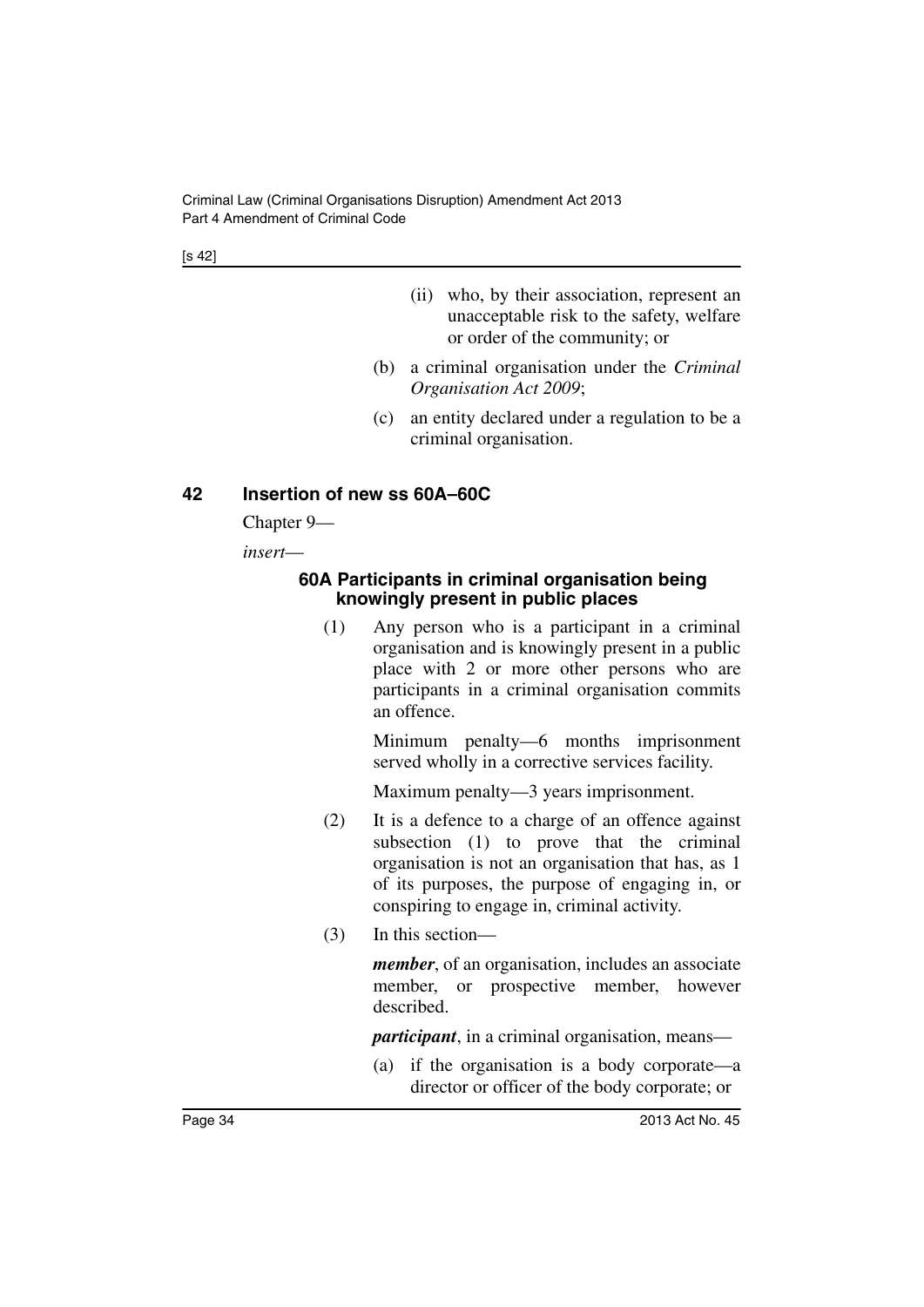[s 42]

| (b) a person who (whether by words or conduct, |  |
|------------------------------------------------|--|
| or in any other way) asserts, declares or      |  |
| advertises his or her membership of, or        |  |
| association with, the organisation; or         |  |

- (c) a person who (whether by words or conduct, or in any other way) seeks to be a member of, or to be associated with, the organisation; or
- (d) a person who attends more than 1 meeting or gathering of persons who participate in the affairs of the organisation in any way; or
- (e) a person who takes part in the affairs of the organisation in any other way;

but does not include a lawyer acting in a professional capacity.

### *public place* means—

- (a) a place, or part of a place, that the public is entitled to use, is open to members of the public or is used by the public, whether or not on payment of money; or
- (b) a place, or part of a place, the occupier of which allows, whether or not on payment of money, members of the public to enter.

#### **60B Participants in criminal organisation entering prescribed places and attending prescribed events**

(1) Any person who is a participant in a criminal organisation and enters, or attempts to enter, a prescribed place commits an offence.

> Minimum penalty—6 months imprisonment served wholly in a corrective services facility.

Maximum penalty—3 years imprisonment.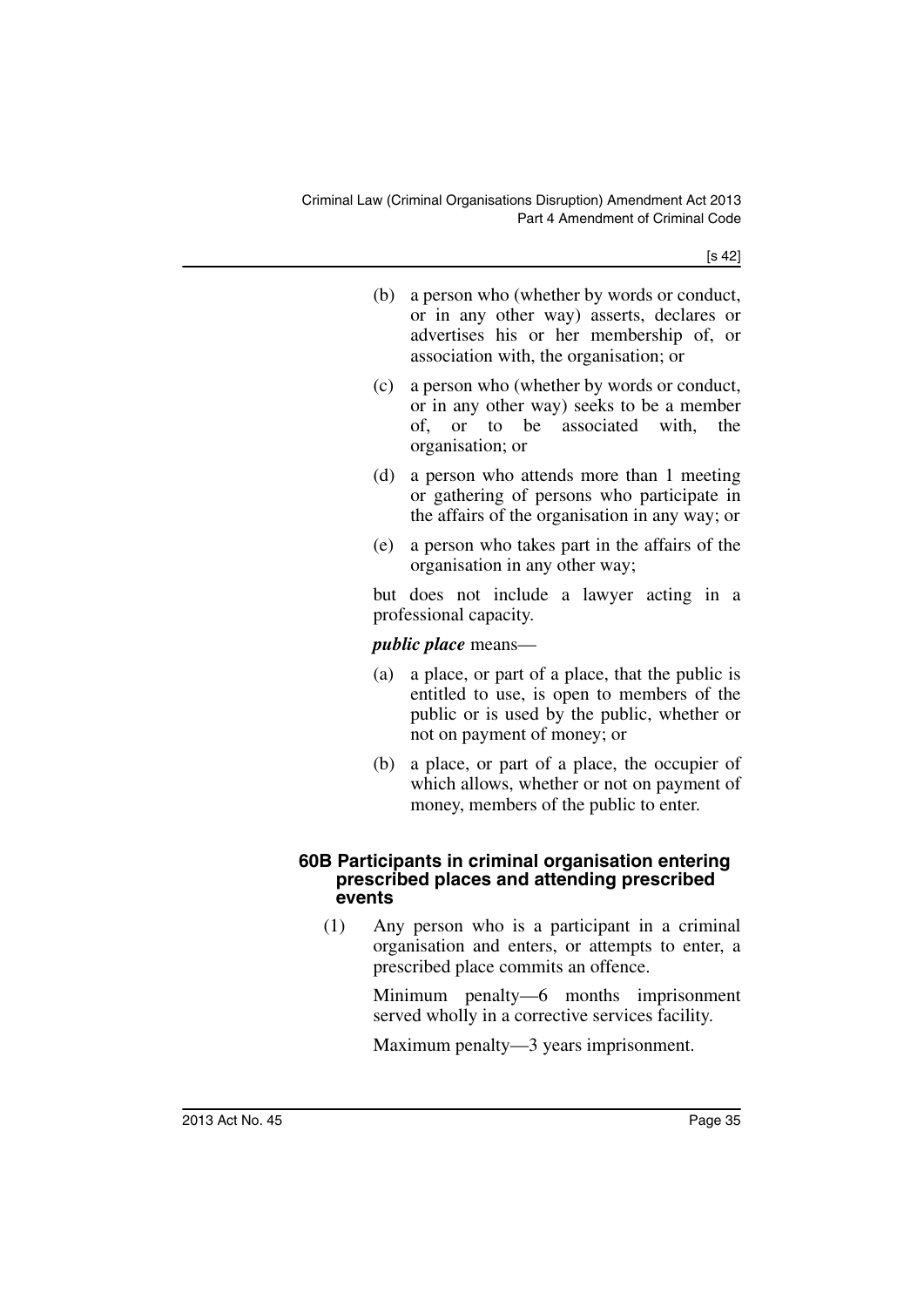[s 42]

| (2) | Any person who is a participant in a criminal      |
|-----|----------------------------------------------------|
|     | organisation and attends, or attempts to attend, a |
|     | prescribed event commits an offence.               |

Minimum penalty—6 months imprisonment served wholly in a corrective services facility.

Maximum penalty—3 years imprisonment.

- (3) It is a defence to a charge of an offence against subsection  $(1)$  or  $(2)$  to prove that the criminal organisation is not an organisation that has, as 1 of its purposes, the purpose of engaging in, or conspiring to engage in, criminal activity.
- (4) In this section—

*participant*, in a criminal organisation, see section 60A

*prescribed event* means an event declared under a regulation to be a prescribed event.

*prescribed place* means a place declared under a regulation to be a prescribed place.

#### **60C Participants in criminal organisation recruiting persons to become participants in the organisation**

(1) Any person who is a participant in a criminal organisation and recruits, or attempts to recruit, anyone to become a participant in a criminal organisation commits an offence.

> Minimum penalty—6 months imprisonment served wholly in a corrective services facility.

Maximum penalty—3 years imprisonment.

(2) It is a defence to a charge of an offence against subsection (1) to prove that the criminal organisation is not an organisation that has, as 1 of its purposes, the purpose of engaging in, or conspiring to engage in, criminal activity.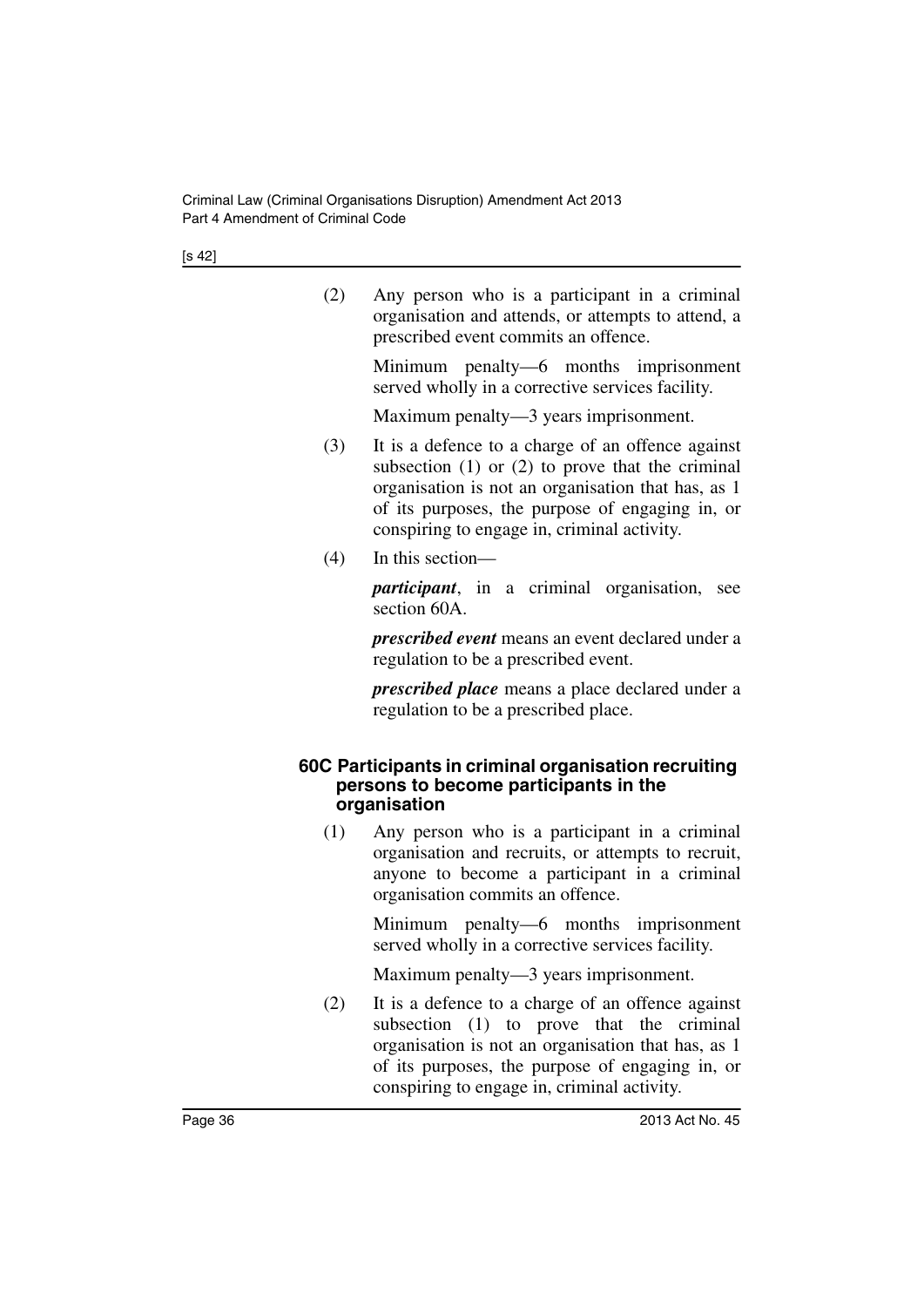[s 43]

(3) In this section—

*criminal organisation* does not include a criminal organisation under the *Criminal Organisation Act 2009*.

*participant*, in a criminal organisation, see section 60A.

*recruit*, a person, to become a participant in a criminal organisation, includes counsel, procure, solicit, incite and induce the person, including by promoting the organisation, to become a participant in the organisation.

### **43 Amendment of s 72 (Affray)**

Section 72—

*insert*—

(2) If the person convicted of an offence against subsection (1) is a participant in a criminal organisation, the offence is punishable on conviction as follows—

> Minimum penalty—6 months imprisonment served wholly in a corrective services facility;

Maximum penalty—7 years imprisonment.

- (3) For an offence defined in subsection (1) alleged to have been committed with the circumstance of aggravation mentioned in subsection (2), it is a defence to the circumstance of aggravation to prove that the criminal organisation is not an organisation that has, as 1 of its purposes, the purpose of engaging in, or conspiring to engage in, criminal activity.
- (4) In this section—

*participant*, in a criminal organisation, see section 60A.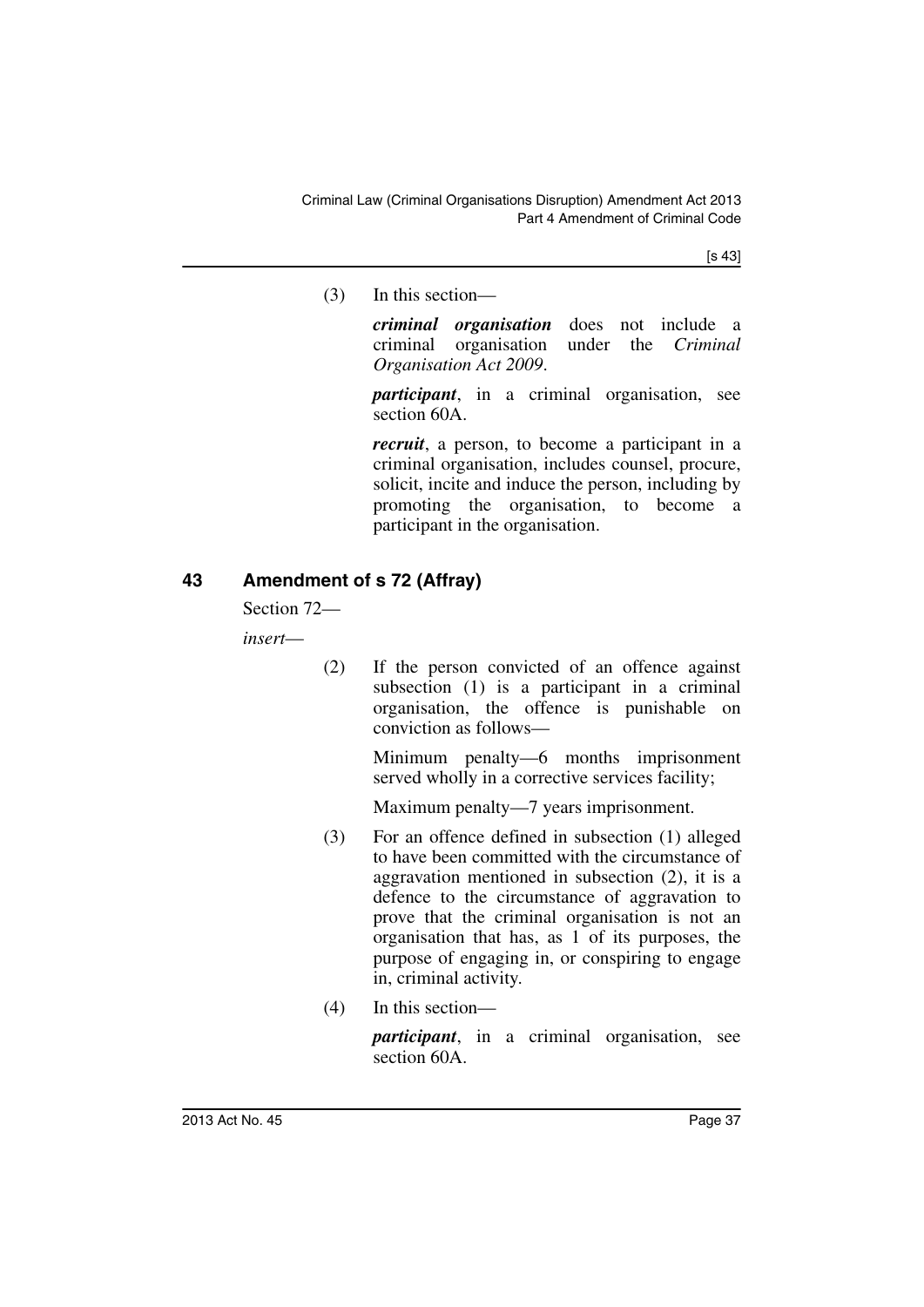[s 44]

### **44 Amendment of s 92A (Misconduct in relation to public office)**

(1) Section 92A—

*insert—*

- (4A) The offender is liable to imprisonment for 14 years if, for an offence against subsection (1) or (2), the person who dishonestly gained a benefit, directly or indirectly, was a participant in a criminal organisation.
- (4B) For an offence defined in subsection (1) or (2) alleged to have been committed with the circumstance of aggravation mentioned in subsection (4A), it is a defence to the circumstance of aggravation to prove that the criminal organisation is not an organisation that has, as 1 of its purposes, the purpose of engaging in, or conspiring to engage in, criminal activity.
- (2) Section 92A(5)—

*insert—*

*participant*, in a criminal organisation, see section 60A.

### **45 Amendment of s 320 (Grievous bodily harm)**

Section 320—

*insert—*

- (2) If the offender is a participant in a criminal organisation and unlawfully does grievous bodily harm to a police officer while acting in the execution of the officer's duty, the offender must be imprisoned for 1 year with the imprisonment served wholly in a corrective services facility.
- (3) It is a defence to the circumstance of aggravation mentioned in subsection (2) to prove that the criminal organisation is not an organisation that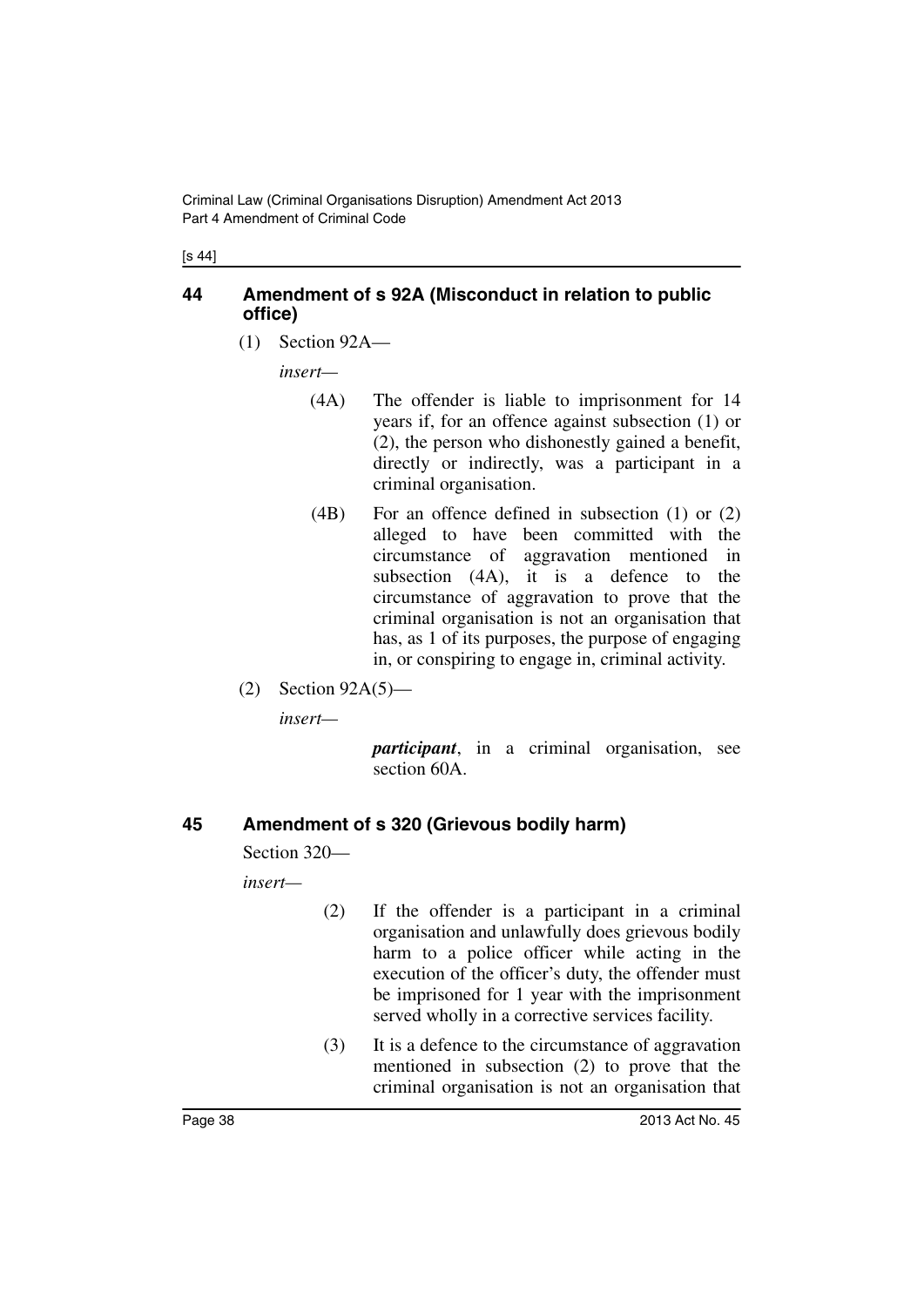[s 46]

has, as 1 of its purposes, the purpose of engaging in, or conspiring to engage in, criminal activity.

(4) In this section—

*participant*, in a criminal organisation, see section 60A.

# **46 Amendment of s 340 (Serious assaults)**

(1) Section 340—

*insert—*

- (1A) If the offender is a participant in a criminal organisation and assaults a police officer in any of the circumstances mentioned in paragraph (a) of the maximum penalty for subsection  $(1)$ , the offender must be imprisoned for 1 year with the imprisonment served wholly in a corrective services facility.
- (1B) It is a defence to the circumstance of aggravation mentioned in subsection (1A) to prove that the criminal organisation is not an organisation that has, as 1 of its purposes, the purpose of engaging in, or conspiring to engage in, criminal activity.
- (2) Section 340(3)—

*insert—*

*participant*, in a criminal organisation, see section 60A.

### **47 Amendment of s 408D (Obtaining or dealing with identification information)**

(1) Section 408D, after subsection (1)—

*insert—*

(1AA) If the person obtaining or dealing with the identification information supplies it to a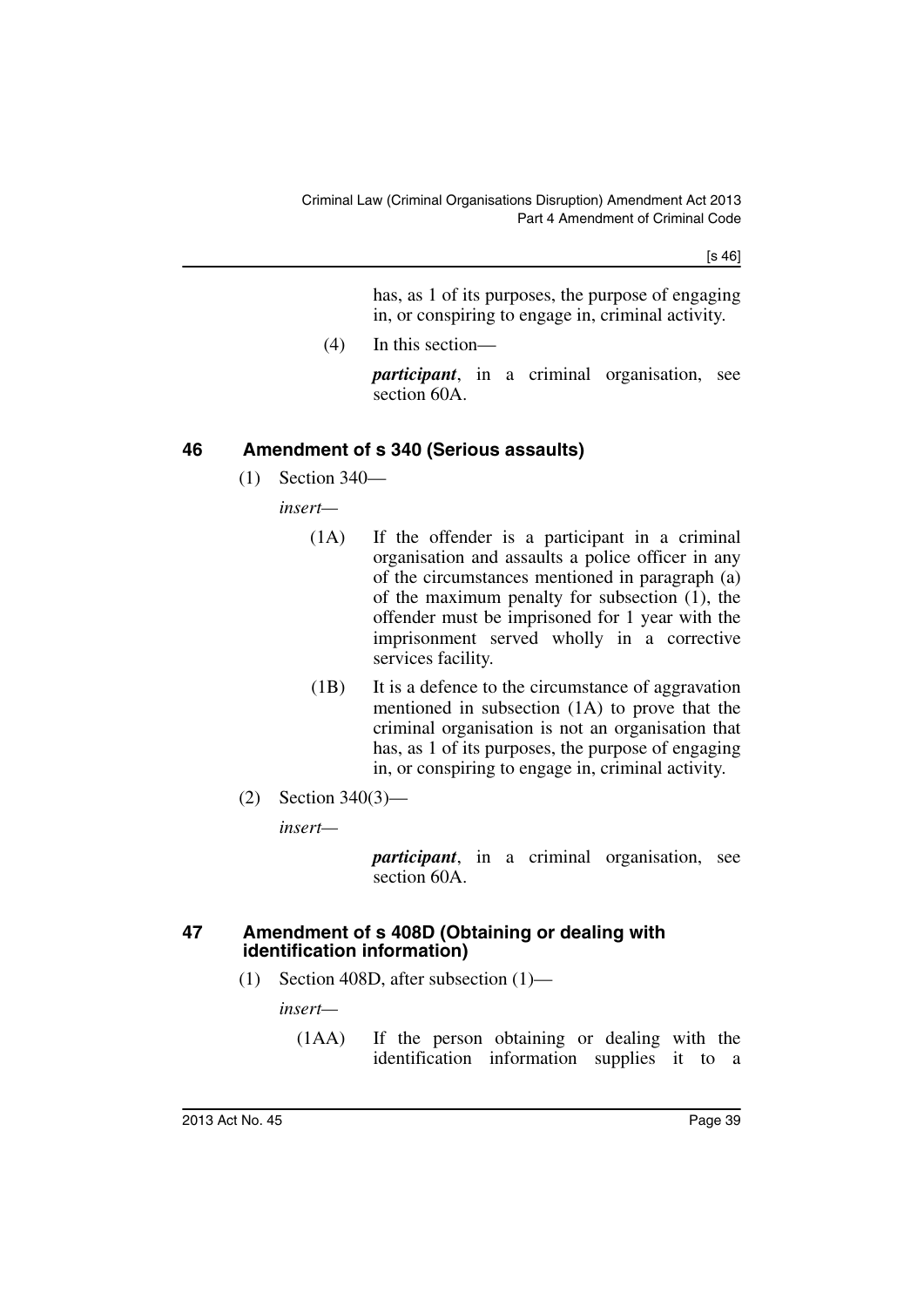[s 48]

participant in a criminal organisation, the person is liable to imprisonment for 7 years.

- (1AB) For an offence defined in subsection (1) alleged to have been committed with the circumstance of aggravation mentioned in subsection (1AA), it is a defence to the circumstance of aggravation to prove that the criminal organisation is not an organisation that has, as 1 of its purposes, the purpose of engaging in, or conspiring to engage in, criminal activity.
- (2) Section 408D(7)—

*insert—*

*participant*, in a criminal organisation, see section 60A.

### **48 Amendment of s 552D (When Magistrates Court must abstain from jurisdiction)**

Section 552D—

*insert*—

(2A) A Magistrates Court must abstain from dealing summarily with a charge if the defendant is alleged to be a vicious lawless associate under the *Vicious Lawless Association Disestablishment Act 2013*.

# **49 Insertion of new s 708A**

Part 8, chapter 71—

*insert*—

### **708A Criteria for recommending an entity be declared a criminal organisation**

(1) In deciding whether to recommend an amendment of the *Criminal Code (Criminal Organisations) Regulation 2013* to declare an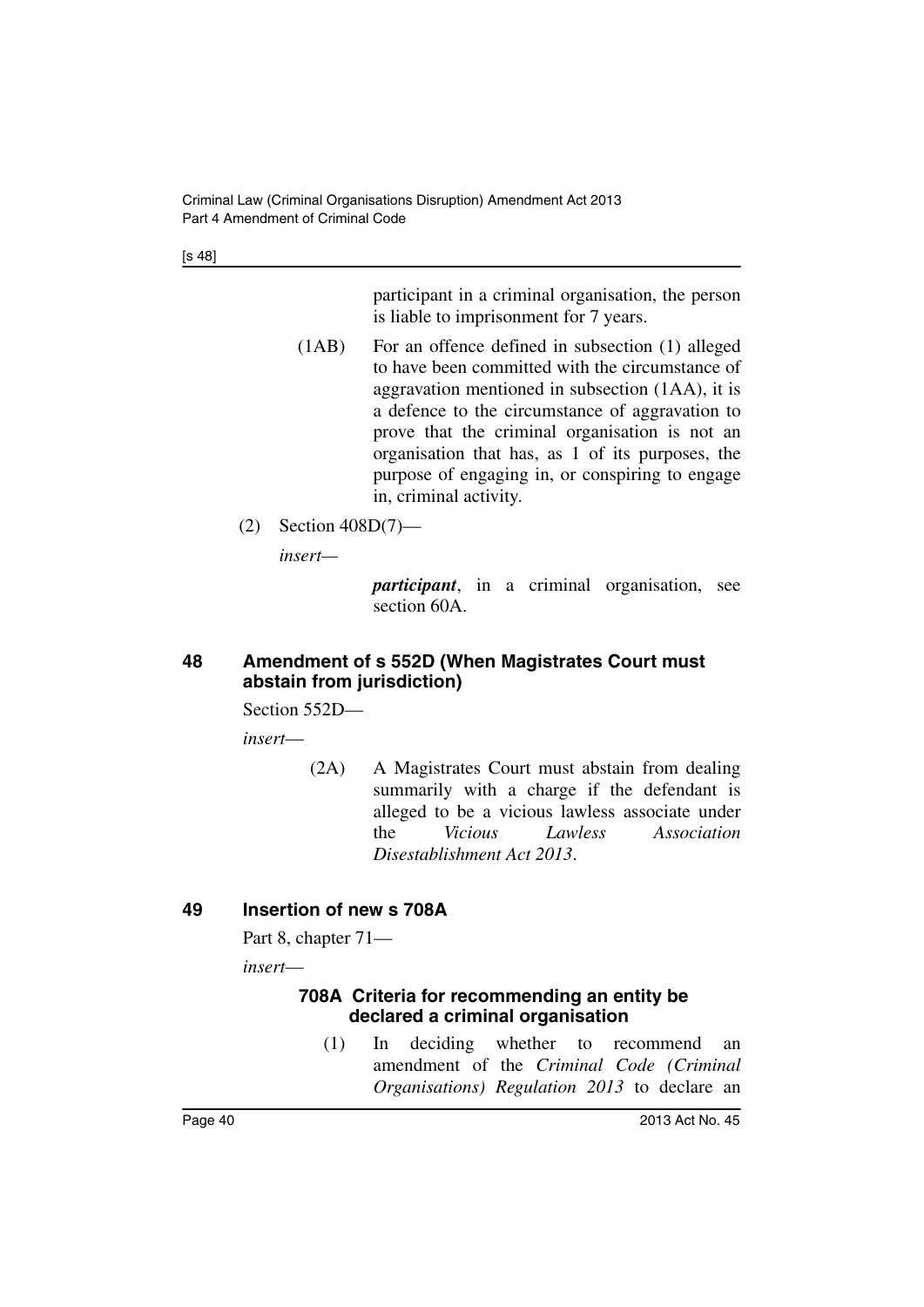[s 49]

entity to be a criminal organisation, the Minister may have regard to the following matters—

- (a) any information suggesting a link exists between the entity and serious criminal activity;
- (b) any convictions recorded in relation to—
	- (i) current or former participants in the entity; or
	- (ii) persons who associate, or have associated, with participants in the entity;
- (c) any information suggesting current or former participants in the entity have been, or are, involved in serious criminal activity (whether directly or indirectly and whether or not the involvement has resulted in any convictions);
- (d) any information suggesting participants in an interstate or overseas chapter or branch (however described) of the entity have as their purpose, or 1 of their purposes, organising, planning, facilitating, supporting or engaging in serious criminal activity;
- (e) any other matter the Minister considers relevant.
- (2) In this section—

*conviction* means a finding of guilt by a court, or the acceptance of a plea of guilty by a court, whether or not a conviction is recorded.

*serious criminal activity* see the *Criminal Organisation Act 2009*, section 6.

*participant*, in an entity, means a person who—

(a) (whether by words or conduct, or in any other way) asserts, declares or advertises his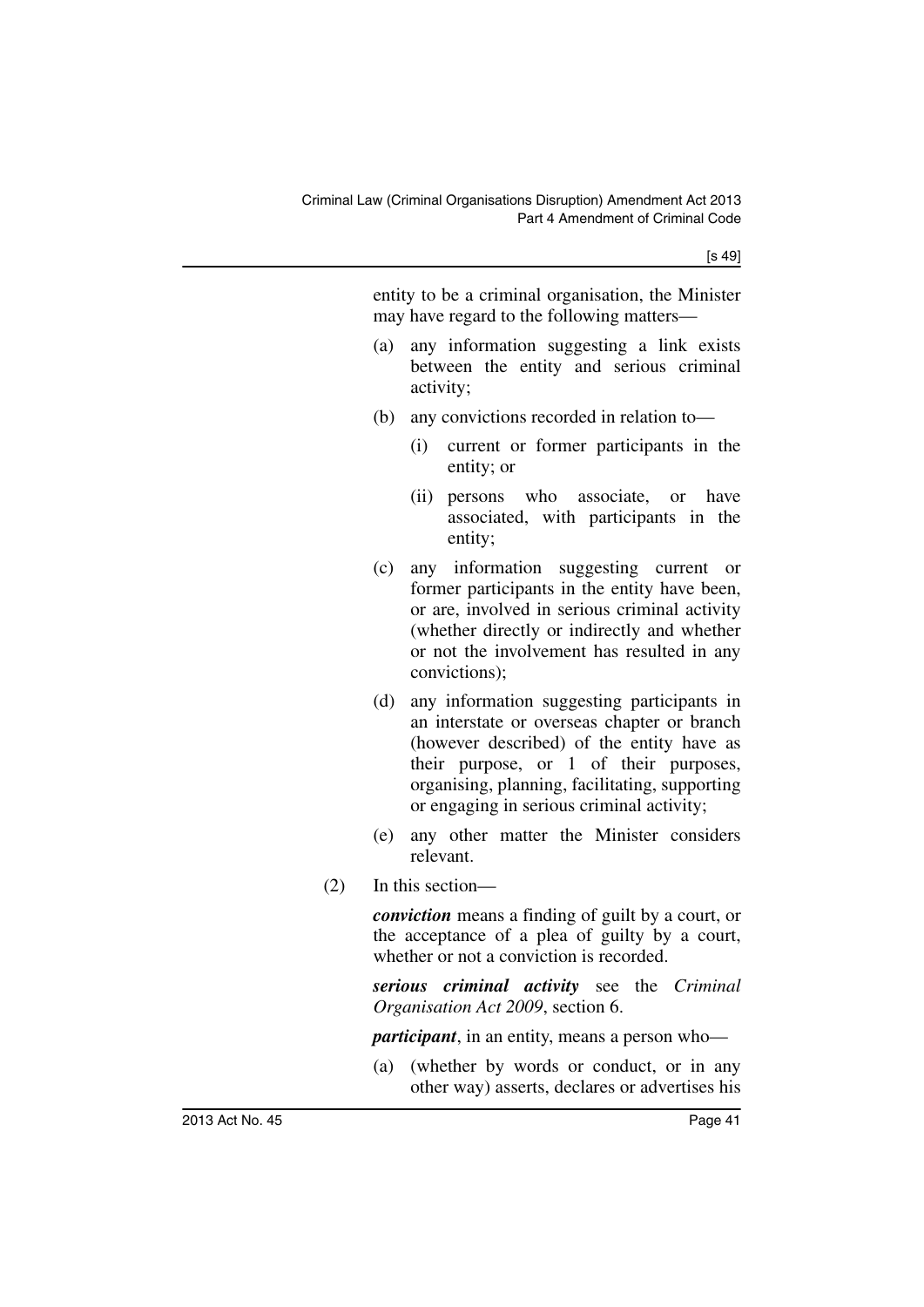[s 50]

or her membership of, or association with, the entity; or

- (b) (whether by words or conduct, or in any other way) seeks to be a member of, or to be associated with, the entity; or
- (c) has attended more than 1 meeting or gathering of persons who participate in the affairs of the entity in any way; or
- (d) has taken part on any 1 or more occasions in the affairs of the entity in any other way.

# **Part 5 Amendment of Penalties and Sentences Act 1992**

### **50 Act amended**

This part amends the *Penalties and Sentences Act 1992*.

# **51 Amendment of s 160A (Application of ss 160B–160D)**

Section 160A(4), examples—

*insert*—

• a provision providing that a minimum term of imprisonment be served

### **52 Amendment of s 187 (Disqualification from holding Queensland driver licence)**

(1) Section 187(2) and (3)—

*renumber* as section 187(3) and (4).

(2) Section 187—

*insert—*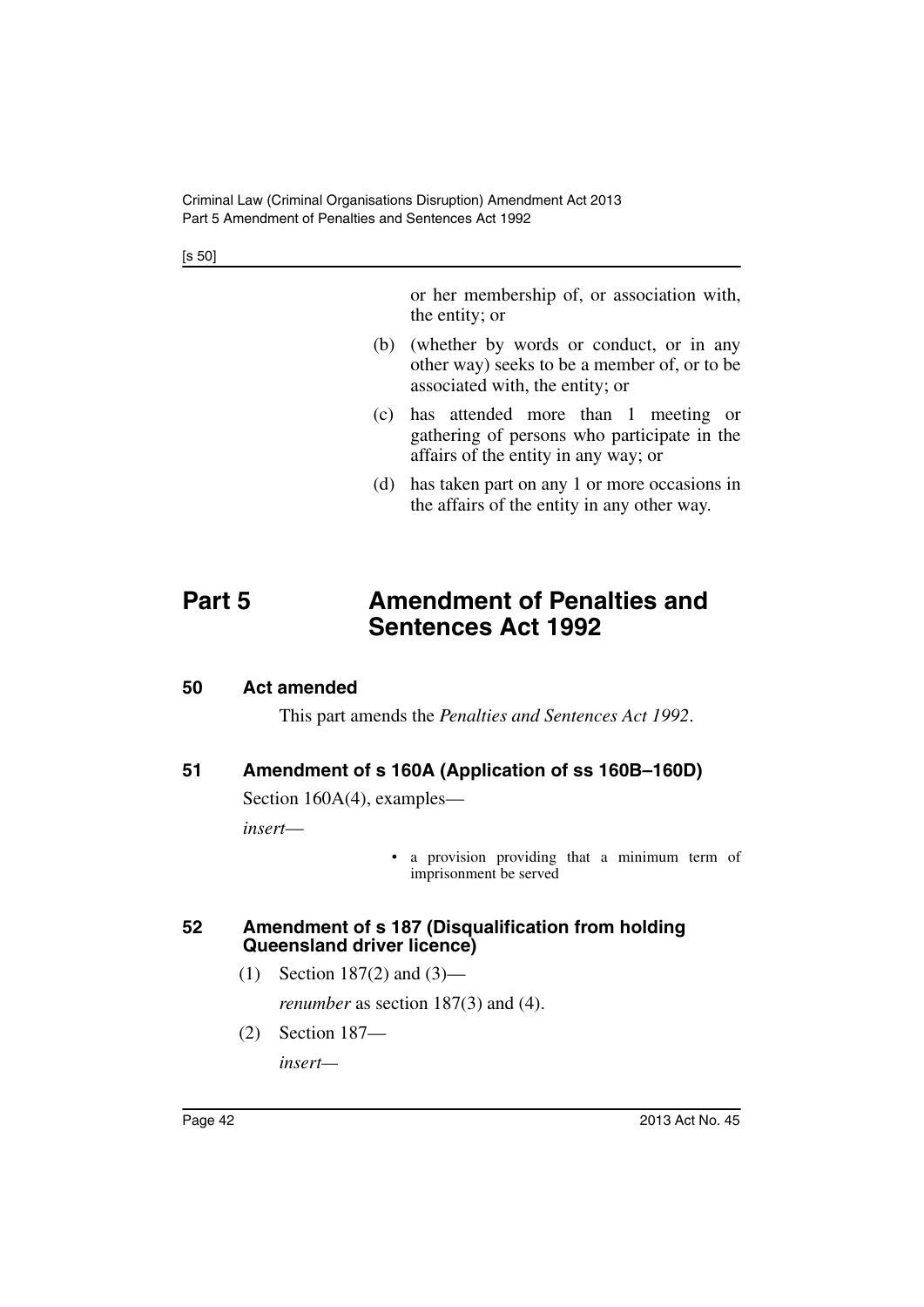[s 53]

- (2) However, if the offender is convicted of a prescribed offence (whether or not the offence was committed in connection with, or arose out of, the driving of a motor vehicle), the court must, in addition to any sentence that it may impose, order that the offender is, from the time of the conviction, disqualified absolutely, or for a period, not less than 3 months, as is ordered by the court, from holding or obtaining a Queensland driver licence.
- (3) Section 187(4), as renumbered, 'subsection  $(1)$ ' *omit, insert—*

this section

(4) Section 187(4), as renumbered—

*insert—*

*prescribed offence* means an offence against any of the following provisions of the Criminal Code—

- (a) section 60A;
- (b) section 60B;
- (c) section 60C;
- (d) section 72, if the offender is convicted of the offence with the circumstance of aggravation mentioned in section 72(2).

# **Part 6 Amendment of Police Powers and Responsibilities Act 2000**

# **53 Act amended**

This part amends the *Police Powers and Responsibilities Act 2000*.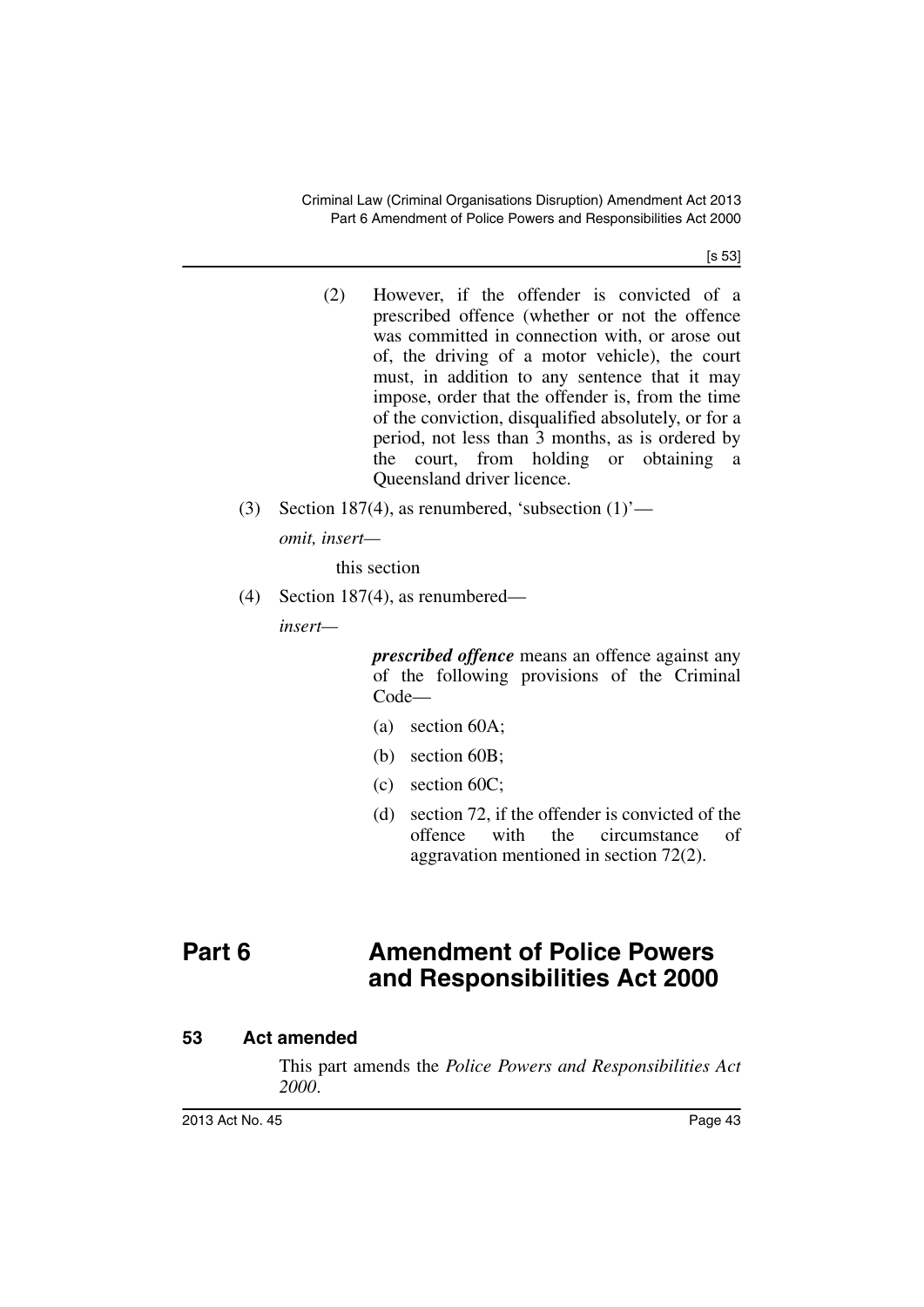[s 54]

# **54 Amendment of s 29 (Searching persons without warrant)**

Section 29—

*insert*—

- (1A) A police officer who reasonably suspects a person is a participant in a criminal organisation may, without a warrant, do any of the following—
	- (a) stop and detain the person;
	- (b) search the person and anything in the person's possession for anything that may provide evidence of the commission of an offence.

#### **55 Amendment of s 32 (Prescribed circumstances for searching vehicle without warrant)**

Section 32, after 'warrant are that'—

*insert*—

the vehicle is being used by, or is in the possession of, a participant in a criminal organisation or

### **56 Amendment of s 40 (Person may be required to state name and address)**

Section 40—

*insert*—

 $(2A)$  If—

- (a) a police officer reasonably suspects the person is a person mentioned in section 41(ba)(i) or is a person mentioned in section  $41(ba)(ii)$ ; and
- (b) the person can not provide evidence of the correctness of the stated name or address when the requirement is made;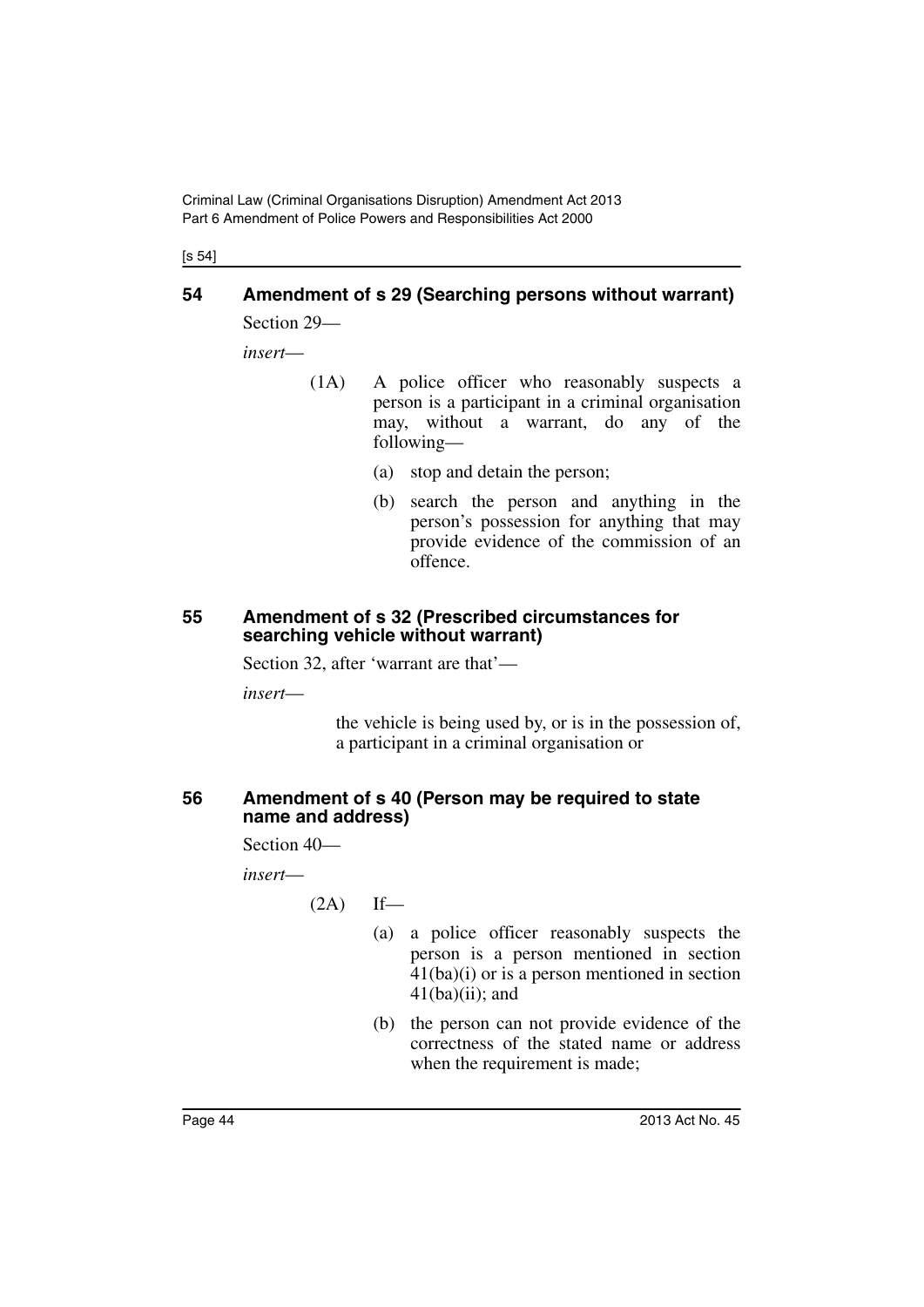[s 57]

the person may be detained for a reasonable time to confirm the correctness of the stated name and address.

- (2B) If the police officer reasonably suspects it is necessary to do so to confirm the correctness of the stated name given by a person mentioned in subsection (2A), the police officer may take or photograph all or any of the person's identifying particulars.
- (2C) If the person is not proceeded against for an identifying particulars offence within 12 months, the identifying particulars must be destroyed within a reasonable time in the presence of a justice.

### **57 Amendment of s 41 (Prescribed circumstances for requiring name and address)**

Section 41—

*insert*—

(ba) a police officer—

- (i) reasonably suspects the person is a participant in a criminal organisation; or
- (ii) finds the person at a prescribed place as defined under the Criminal Code, section 60B; or
- (iii) finds the person at a prescribed event as defined under the Criminal Code, section 60B;

### **58 Amendment of s 42 (Power for age-related offences and for particular motor vehicle related purposes)**

Section  $42(1)(c)(i)$ , after 'chapter  $4'$ —

*insert*—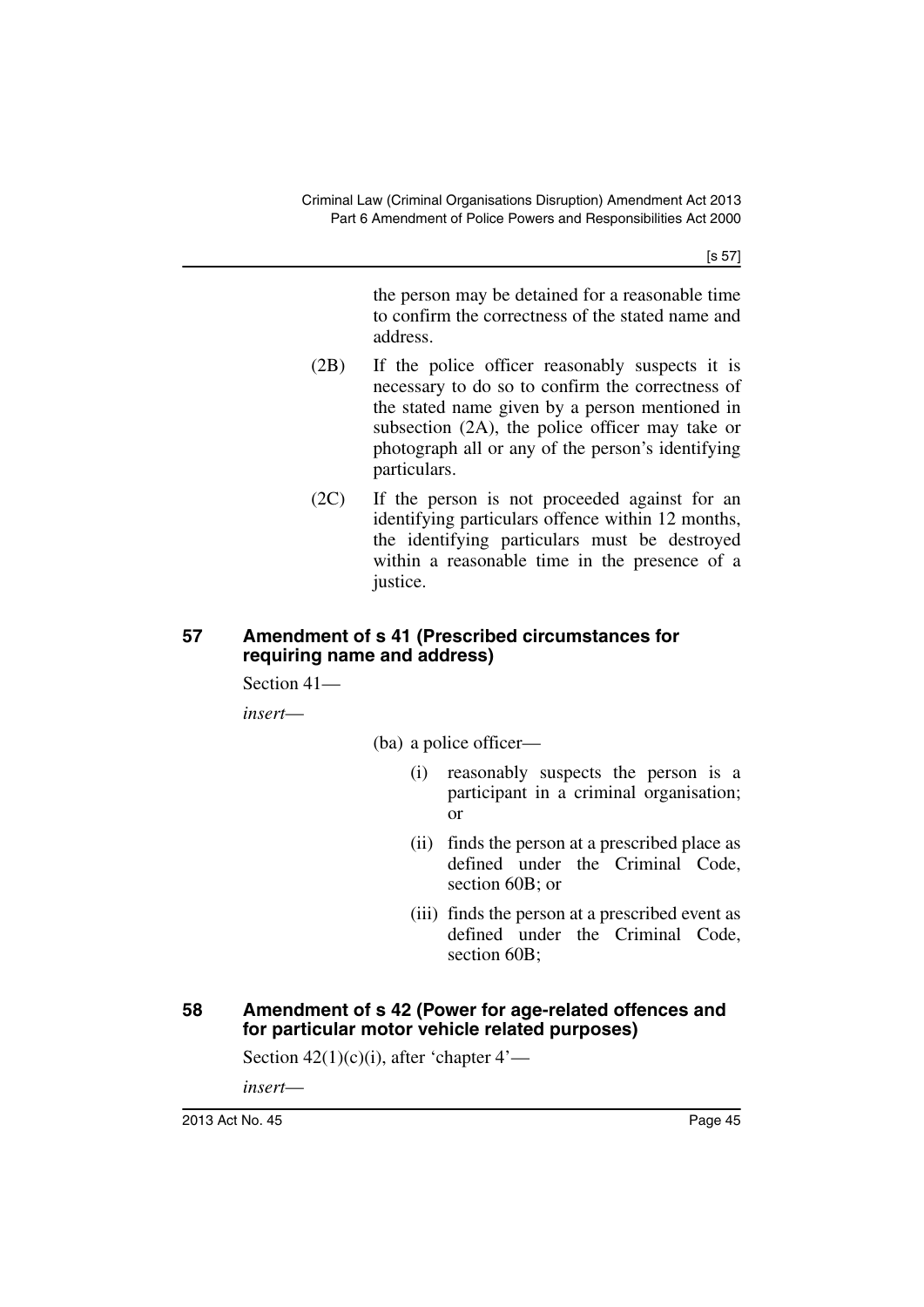Criminal Law (Criminal Organisations Disruption) Amendment Act 2013 Part 6 Amendment of Police Powers and Responsibilities Act 2000

[s 59]

or 4A

### **59 Amendment of s 60 (Stopping vehicles for prescribed purposes)**

Section 60(3)(h), after 'chapter 4'—

*insert*—

or 4A

### **60 Insertion of new ch 4A**

After chapter 4—

*insert*—

# **Chapter 4A Motor vehicle forfeiture for particular criminal organisation offences**

**Part 1** Preliminary

**Division 1** Interpretation

# **123A Definitions for ch 4A**

In this chapter—

*criminal organisation offence* see section 123B.

*immobilise*, for a motor vehicle, includes restrict the use of the motor vehicle by way of an immobilising device or the removal and confiscation of the motor vehicle's number plates.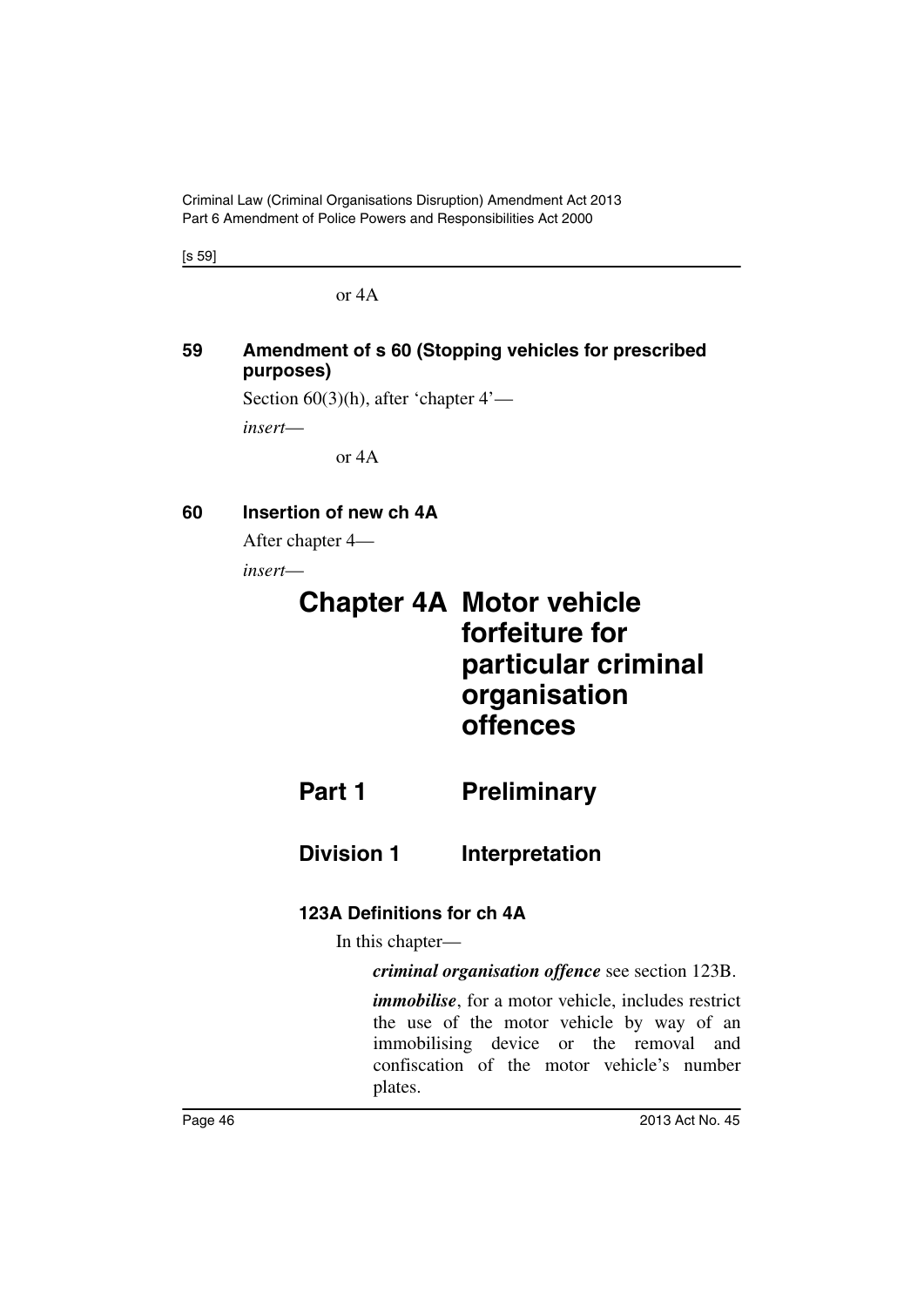*immobilising device*, for a motor vehicle, includes a wheel clamp.

*immobilising notice*, for a criminal organisation offence, see section 123T(2).

*impounding notice*, for a criminal organisation offence, see section 123T(2).

*number plate* means a plate or other device designed to be attached to a motor vehicle to identify the motor vehicle.

*number plate confiscation notice* see section 123K(2).

*usual possessor*, of a motor vehicle, means a person other than an owner of the vehicle who usually has lawful possession of the vehicle.

*vehicle production notice*, for a criminal organisation offence, see section 123N(2).

# **123B Meaning of** *criminal organisation offence*

- (1) A *criminal organisation offence* means any of the following offences—
	- (a) an offence against the Criminal Code, section 60A, 60B or 60C committed in relation to a motor vehicle;
	- (b) an offence against the Criminal Code, section 72 committed in relation to a motor vehicle and with the circumstance of aggravation mentioned in section 72(2);
	- (c) an offence against section 754 if the driver is a participant in a criminal organisation.
- (2) For subsection (1)(a) and (b), an offence is committed in relation to a motor vehicle if the vehicle is used by the offender in connection with the commission of the offence, including, for example, using the vehicle—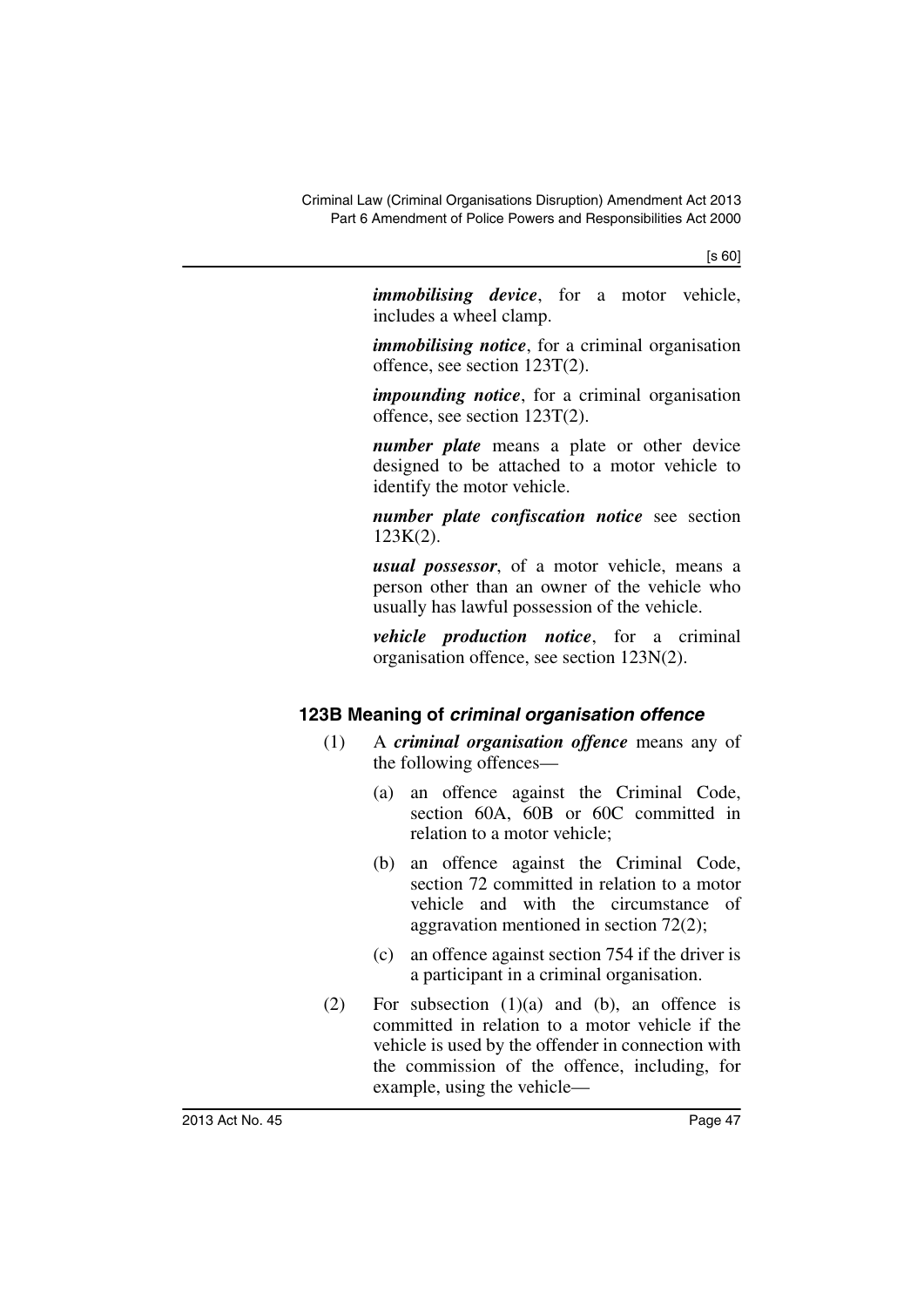- (a) to drive to or from the place where the offence is committed; or
- (b) during the commission of the offence.

### **123C References to motor vehicle includes motorbike**

To remove any doubt, it is declared that a reference in this chapter to a motor vehicle in relation to a criminal organisation offence includes a reference to a motorbike.

### **123D When a person is charged for this chapter in relation to a criminal organisation offence**

- (1) This section applies for this chapter if a proceeding for a criminal organisation offence is started against a person by notice to appear or arrest.
- (2) If the proceeding is started by notice to appear, the person is taken to be charged with having committed the offence when the notice to appear is issued and served on the person.
- (3) If the proceeding is started by arrest, the person is taken to be charged with having committed the offence when the person is arrested.

### **123E Punishment under this chapter is in addition to other punishment for the same offence**

The impounding or forfeiture of a motor vehicle under this chapter arising out of the commission of a criminal organisation offence is in addition to any other penalty that may be imposed on the person for the criminal organisation offence.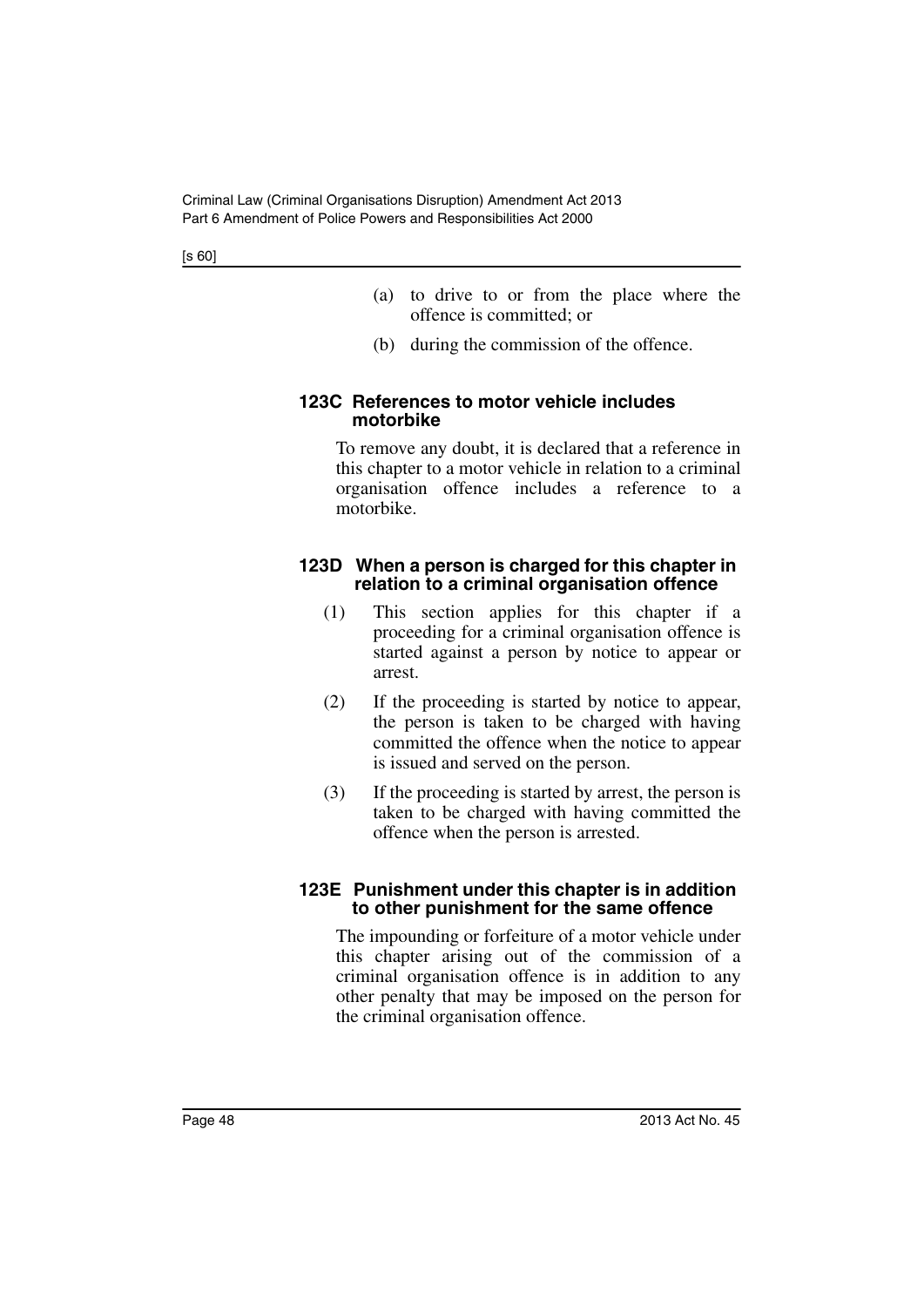# **Division 2 Relationship with other legislation**

# **123F National Credit Code**

Nothing in this chapter affects the rights of a credit provider to repossess a motor vehicle under the National Credit Code and sell it.

# **Part 2 Impounding motor vehicles and forfeiture of motor vehicles**

# **Division 1 Impounding powers and forfeiture of vehicles in particular circumstances**

### **123G Impounding motor vehicles for criminal organisation offence**

(1) A police officer may impound a motor vehicle if the driver of the motor vehicle is charged with having committed a criminal organisation offence in relation to the motor vehicle.

*Note*—

For when a person is charged with an offence, see section 123D.

(2) A motor vehicle impounded under subsection (1) may be impounded until the end of the proceedings for all charges of criminal organisation offences in relation to the motor vehicle.

*Note*—

See section 123ZX about the release of a motor vehicle if the driver of the motor vehicle is found not guilty of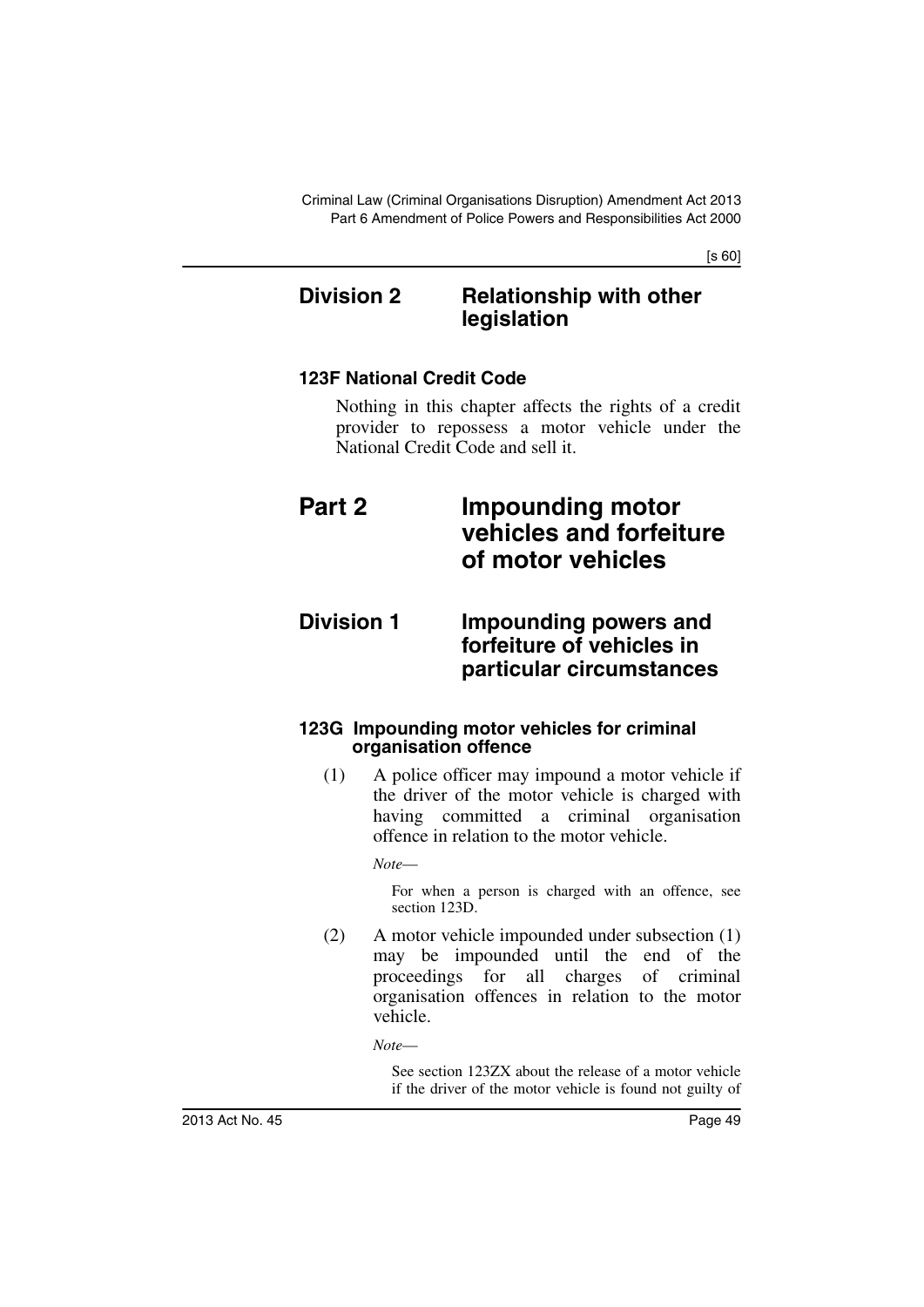the criminal organisation offence, the proceeding for the criminal organisation offence is discontinued, or the driver is found guilty of an offence against a provision mentioned in section  $123B(1)(b)$  or (c) but not in the circumstance of being a participant in a criminal organisation.

(3) This section applies subject to division 5.

*Note*—

Division 5 contains provisions relating to applications for release of impounded motor vehicles.

### **123H Forfeiture of motor vehicles if driver found guilty of criminal organisation offence**

- (1) This section applies in relation to a motor vehicle impounded under section 123G if the driver of the motor vehicle is found guilty of the criminal organisation offence.
- (2) On the driver being found guilty—
	- (a) the motor vehicle becomes the property of the State; and
	- (b) any right of a person to enforce a security interest under the *Personal Property Securities Act 2009* (Cwlth) against a person other than the State by taking possession of the vehicle is extinguished.
- (3) This section applies subject to division 5.

*Note*—

Under division 5 the commissioner may grant an application for the release of an impounded motor vehicle.

- (4) However, subsection (5) applies if—
	- (a) before the driver of the motor vehicle is found guilty of the criminal organisation offence, the motor vehicle is released under section 123X, 123Z or 123ZB with a condition; and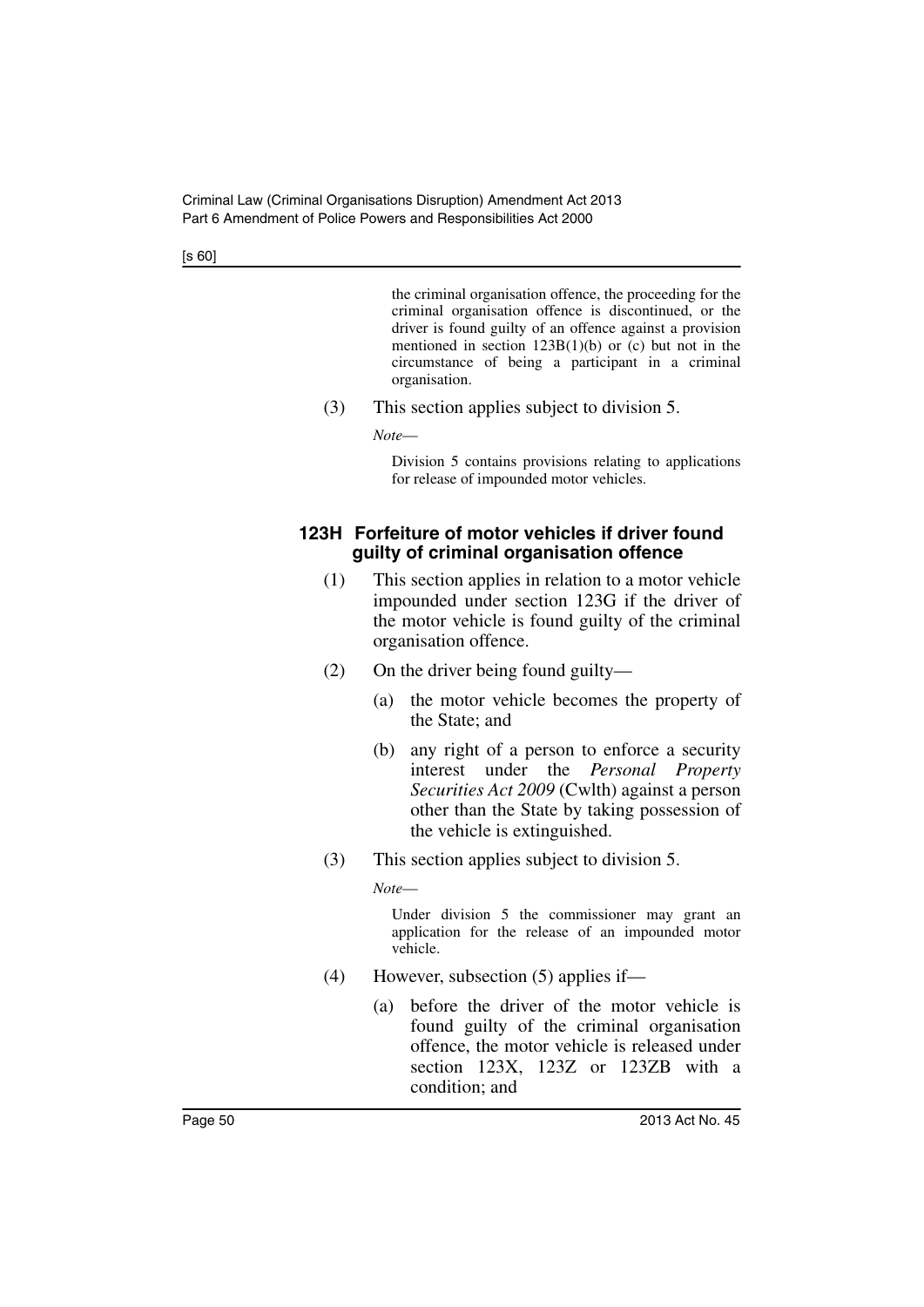- (b) the motor vehicle is later impounded under section 123ZJ because of a breach of the condition.
- (5) Subsection (2) applies in relation to the motor vehicle as if the motor vehicle had not been released under section 123X, 123Z or 123ZB.

# **Division 2 Immobilising powers**

# **Subdivision 1 Preliminary**

# **123I Purpose of div 2**

The purpose of this division is to provide for keeping a motor vehicle that is to be impounded under division 1 at a place other than a holding yard before it is impounded under division 1.

### **123J References to impounding a motor vehicle includes reference to immobilising vehicle**

In this chapter, if the context permits, a reference to impounding under this chapter in relation to a motor vehicle includes a reference to immobilising the motor vehicle under this division.

# **Subdivision 2 Removal and confiscation of number plate powers**

### **123K Power to remove and confiscate number plates**

- (1) This section applies if—
	- (a) a police officer intends to impound a motor vehicle under division 1; and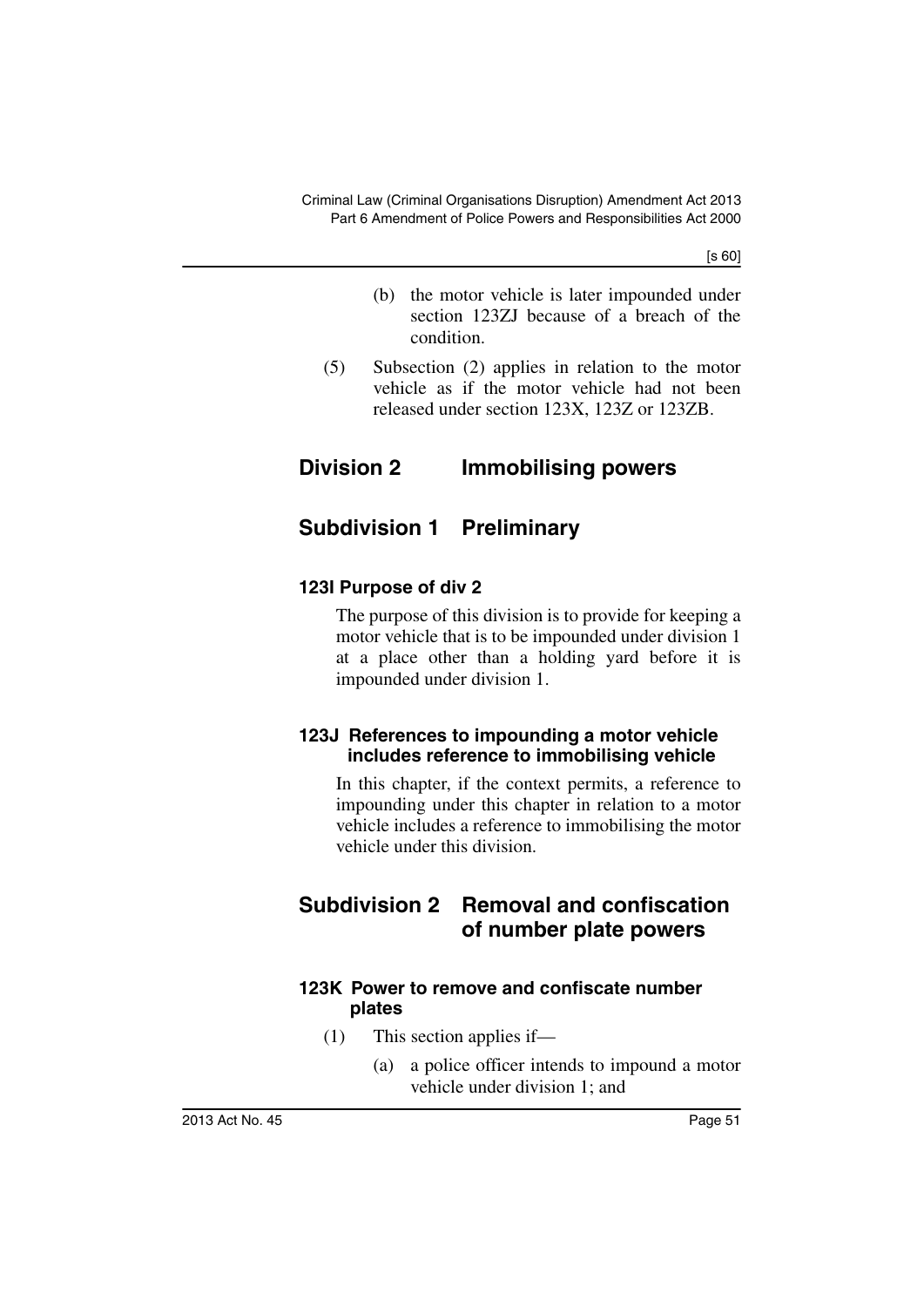- (b) the police officer decides that it is appropriate in the circumstances for the motor vehicle to be kept at a place other than a holding yard before it is impounded under division 1.
- (2) The police officer may remove and confiscate the number plates attached to the motor vehicle and attach a notice (a *number plate confiscation notice*) to the motor vehicle.
- (3) Except as provided under this chapter, a motor vehicle to which a number plate confiscation notice is attached under this section is prohibited from being operated from the day the notice is attached to the vehicle.

*Note*—

See sections 123ZM and 123ZN for number plate offences.

(4) A motor vehicle to which a number plate confiscation notice is attached under this section is taken to be impounded under this chapter from the day the notice is attached to the vehicle.

### **123L Moving motor vehicle to which number plate confiscation notice is attached**

A motor vehicle to which a number plate confiscation notice is attached under section 123K may be moved (for example, by being driven or towed) to a place authorised by a police officer where the motor vehicle may lawfully stand.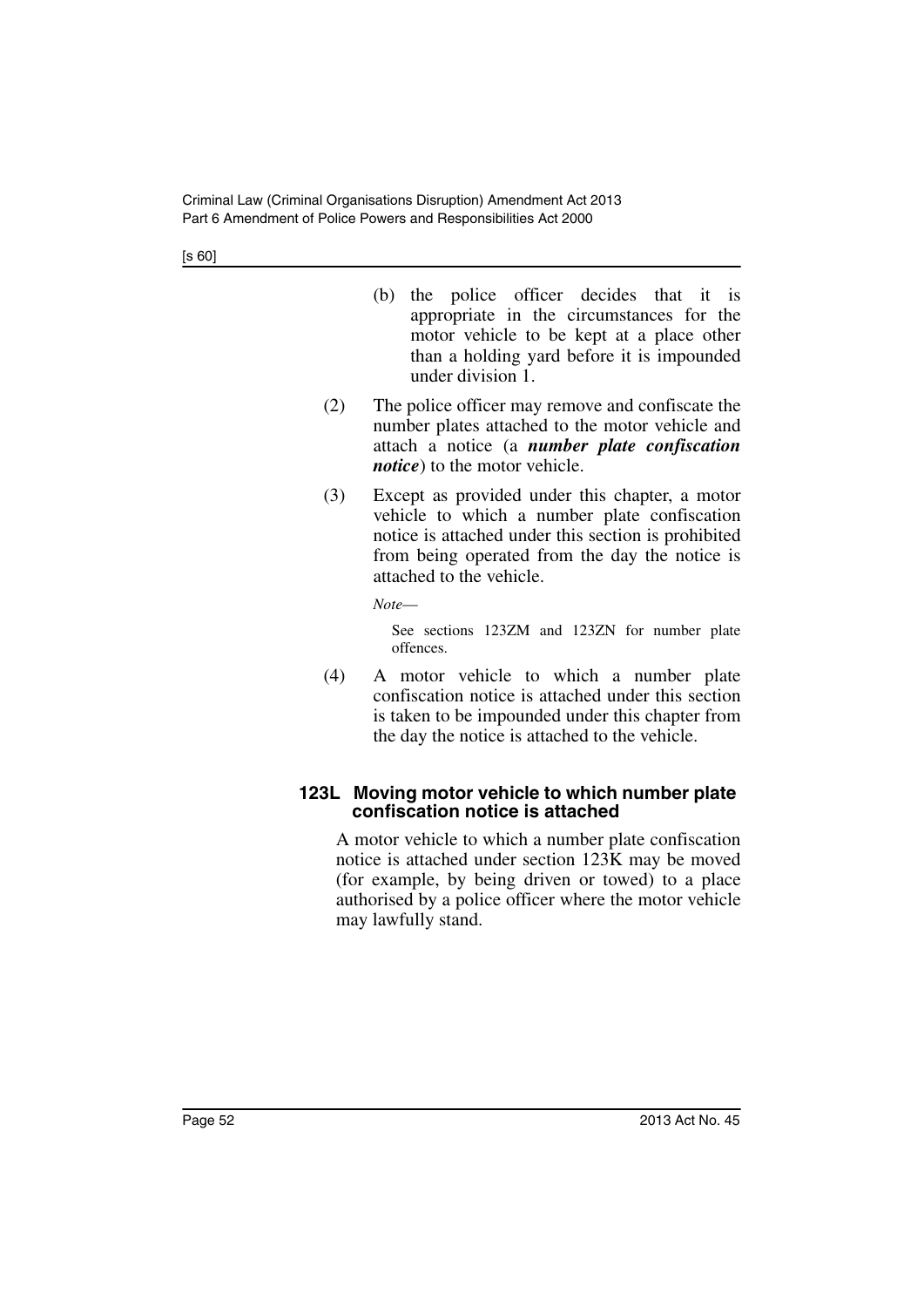# **Subdivision 3 Immobilising device powers**

### **123M Power to attach immobilising device**

- (1) This section applies if—
	- (a) a police officer intends to impound a motor vehicle under division 1; and
	- (b) the police officer decides that it is appropriate in the circumstances for the motor vehicle to be kept at a place other than a holding yard before it is impounded under division 1.
- (2) The police officer may attach an immobilising device, or arrange for an immobilising device to be attached, to the motor vehicle.
- (3) Except as provided under this chapter, a motor vehicle to which an immobilising device is attached under this section is prohibited from being operated from the day the device is attached to the vehicle.

*Note*—

See sections 123ZO and 123ZP for immobilising device offences.

(4) A motor vehicle to which an immobilising device is attached under this section is taken to be impounded under this chapter from the day the device is attached to the vehicle.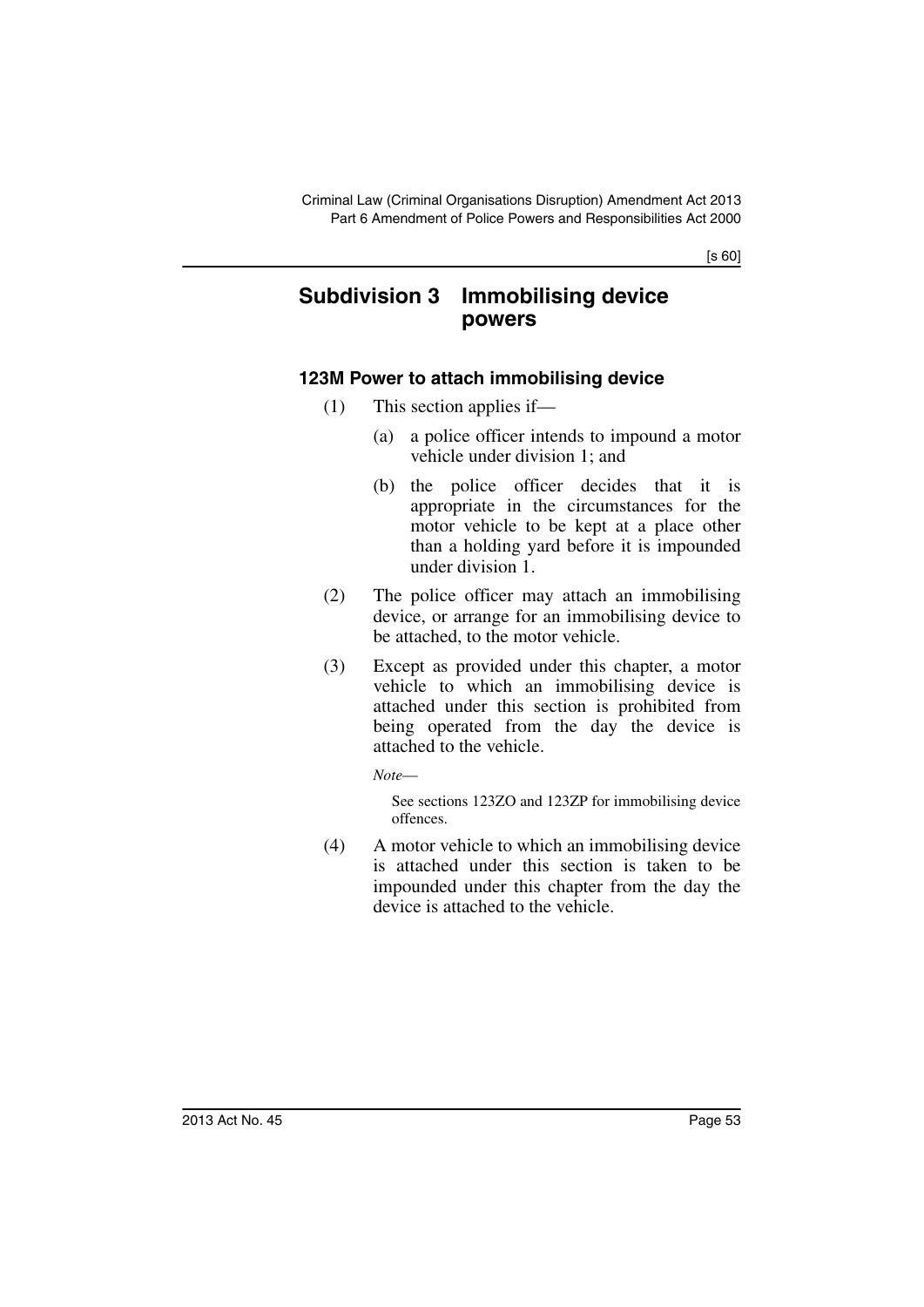# **Division 3 Vehicle production notices**

#### **123N Power to require motor vehicle to be produced**

- (1) This section applies if a police officer may impound a motor vehicle under division 1.
- (2) The police officer may require the owner or driver by notice in the approved form (a *vehicle production notice*) to produce the vehicle at a stated place and stated time for impoundment or immobilisation.
- (3) The time or place stated in the notice must be reasonable in the circumstances.
- (4) If for any reason it is not practicable to give a vehicle production notice, the requirement may be made orally and confirmed by a vehicle production notice as soon as practicable.

### **123O Impoundment starts when motor vehicle produced**

- (1) This section applies to a motor vehicle in relation to which a vehicle production notice has been given under section 123N.
- (2) The motor vehicle is impounded under division 1 from when the motor vehicle is produced at the place stated in the notice.

### **123P Vehicle production notices generally**

- (1) The date stated in a vehicle production notice for production of a motor vehicle must be a date that is no later than the first business day occurring 5 days after the notice is given.
- (2) The disposal of a motor vehicle within the period of 5 days after a vehicle production notice is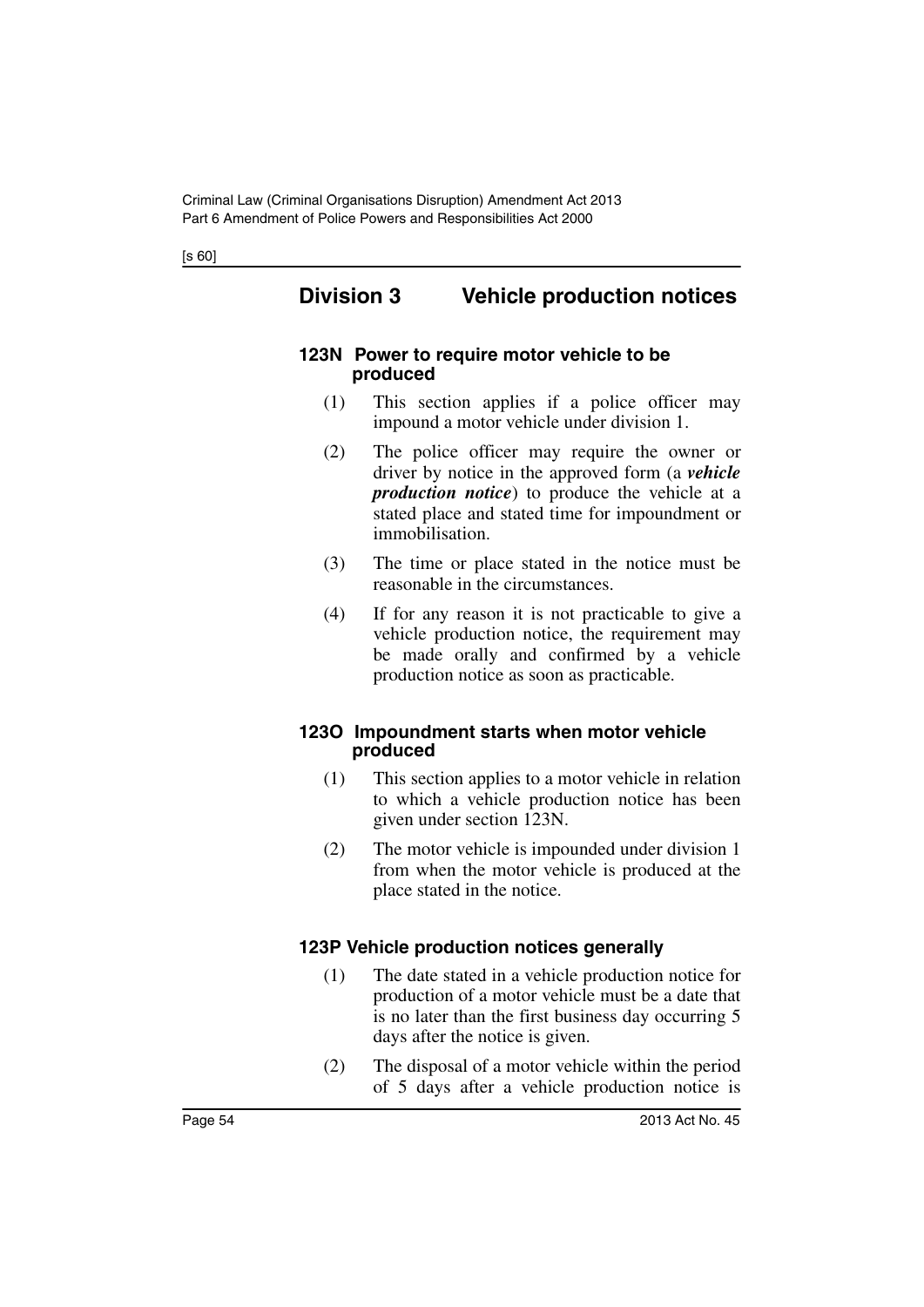given in relation to the motor vehicle does not affect the requirement to produce the motor vehicle in accordance with the notice, except as provided by subsection (3).

- (3) A vehicle production notice ceases to have effect in relation to a motor vehicle if it is withdrawn by the commissioner by notice in writing given to—
	- (a) the owner or driver of the motor vehicle to whom the vehicle production notice was given; or
	- (b) a person who purchased the motor vehicle after the production notice was given who satisfies the commissioner that the purchase was made in good faith for value and without notice, at the time of the purchase, of the production notice.

# **Division 4 General provisions relating to impounding motor vehicles**

### **123Q Particular powers for impounding motor vehicles**

- (1) To impound or immobilise a motor vehicle under this chapter a police officer may—
	- (a) stop the motor vehicle if it is moving, whether or not the motor vehicle is on a road; or
	- (b) require the driver of the motor vehicle if it is stationary to remain at the place where it is stopped for the time reasonably necessary; or
	- (c) direct the person who has the key needed to move the motor vehicle—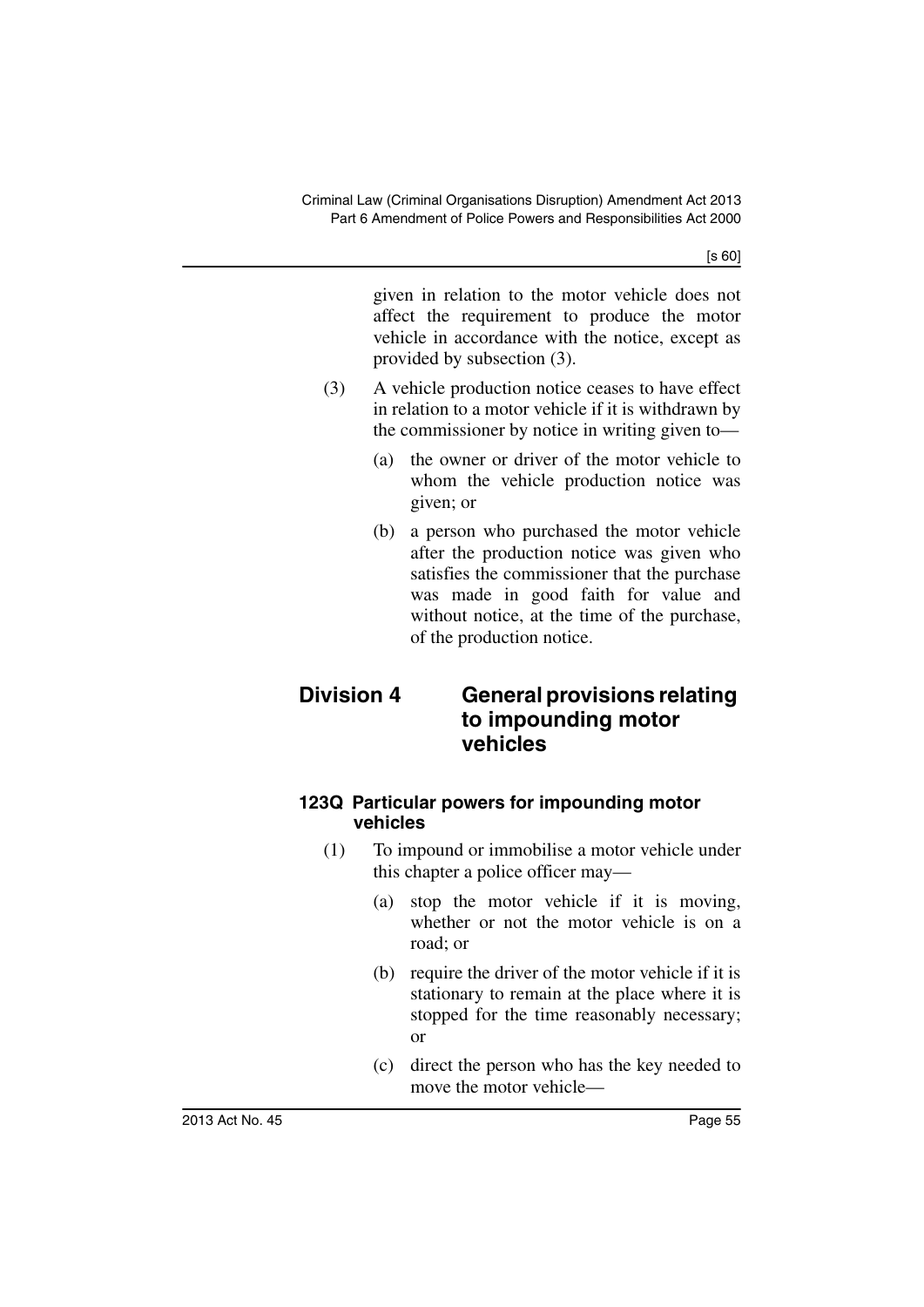- (i) to give the key to a police officer; or
- (ii) if the motor vehicle is in a dwelling, to move the motor vehicle out of the dwelling, and to give the key to a police officer; or
- (d) if it is necessary to enter the motor vehicle to impound or immobilise it, enter the motor vehicle to impound or immobilise it; or
- (e) enter a place, other than the part of the place that is a dwelling, and stay for a reasonable time on the place; or
- (f) do anything else reasonably necessary for impounding or immobilising the motor vehicle.
- (2) Also, when impounding or immobilising a motor vehicle that is not registered under a transport Act, a police officer may require the driver of the motor vehicle to state the name and address of the owner of the motor vehicle.

*Note*—

Failure to comply with a direction or requirement given or made under this section is an offence against section 791.

(3) After impounding a motor vehicle, a police officer may move the motor vehicle, or arrange for the motor vehicle to be moved, to a holding yard in the way the police officer considers appropriate.

> *Example of ways of moving a motor vehicle after it is impounded—*

driving, pushing, towing or transporting the motor vehicle

(4) Subsection (1)(a) and (b) are in addition to, and do not limit, sections 60 and 61.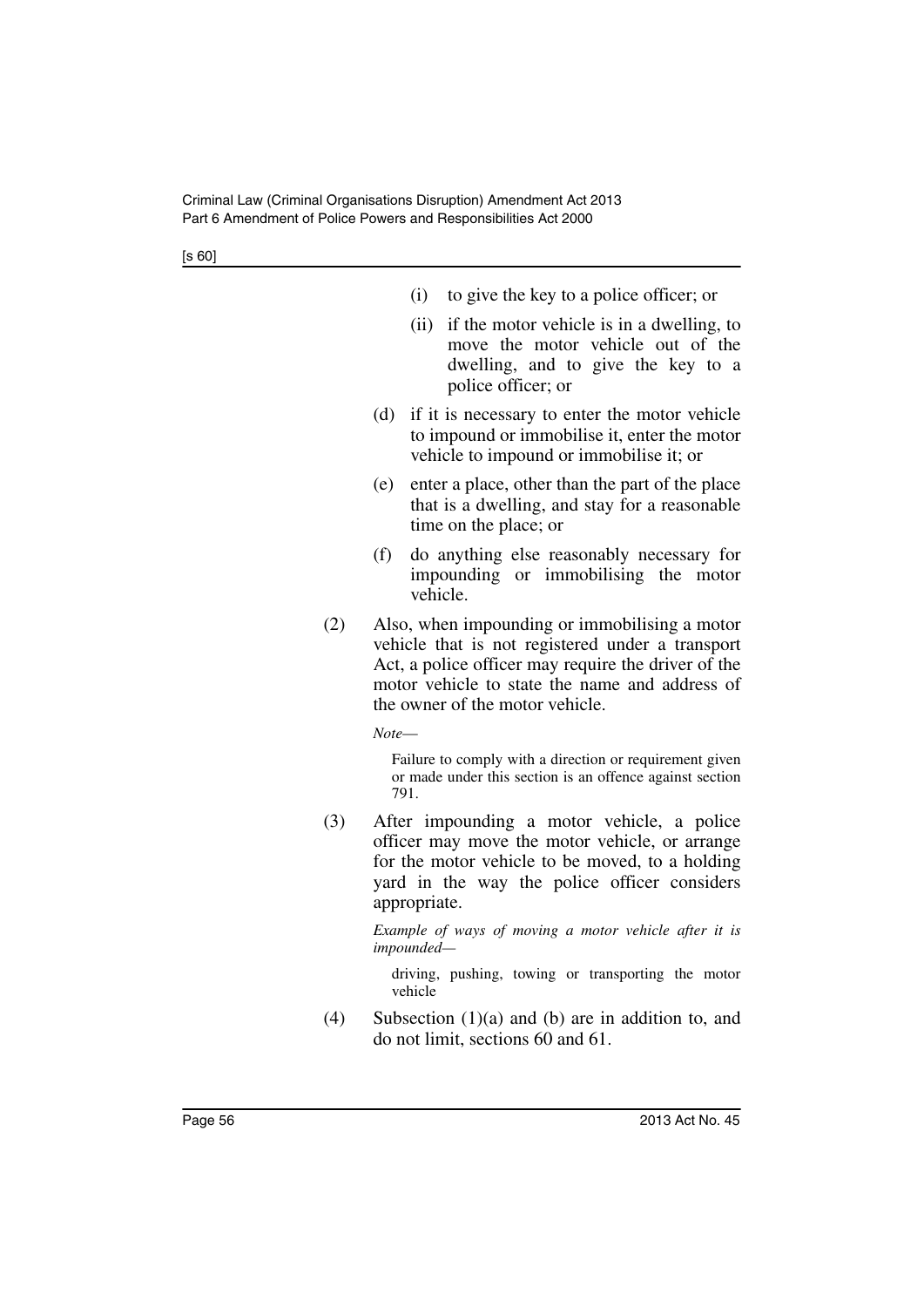(5) Also, the powers exercisable under subsection (1)(a) and (b) may be exercised before or after the motor vehicle is impounded or immobilised.

#### **123R Release of motor vehicle in particular circumstances**

- (1) If a motor vehicle that is impounded is a motor vehicle that is being unlawfully used or has been stolen or is a rental motor vehicle, the motor vehicle must be released to the owner as soon as reasonably practicable.
- (2) In this section—

*rental motor vehicle* means a motor vehicle made available by a person in the course of a business in which the person rents vehicles to members of the public.

*unlawfully*, in relation to the use of a motor vehicle, means in contravention of the *Summary Offences Act 2005*, section 25.

# **123S Police officer may authorise tow**

- (1) This section applies if a police officer arranges for an impounded motor vehicle to be towed to a holding yard.
- (2) A police officer may sign a towing authority for the impounded motor vehicle.
- (3) The driver of a tow truck towing the impounded motor vehicle under a towing authority must tow the motor vehicle to—
	- (a) if the police officer directs the driver to tow the motor vehicle to a particular holding yard or place—the holding yard or the place; or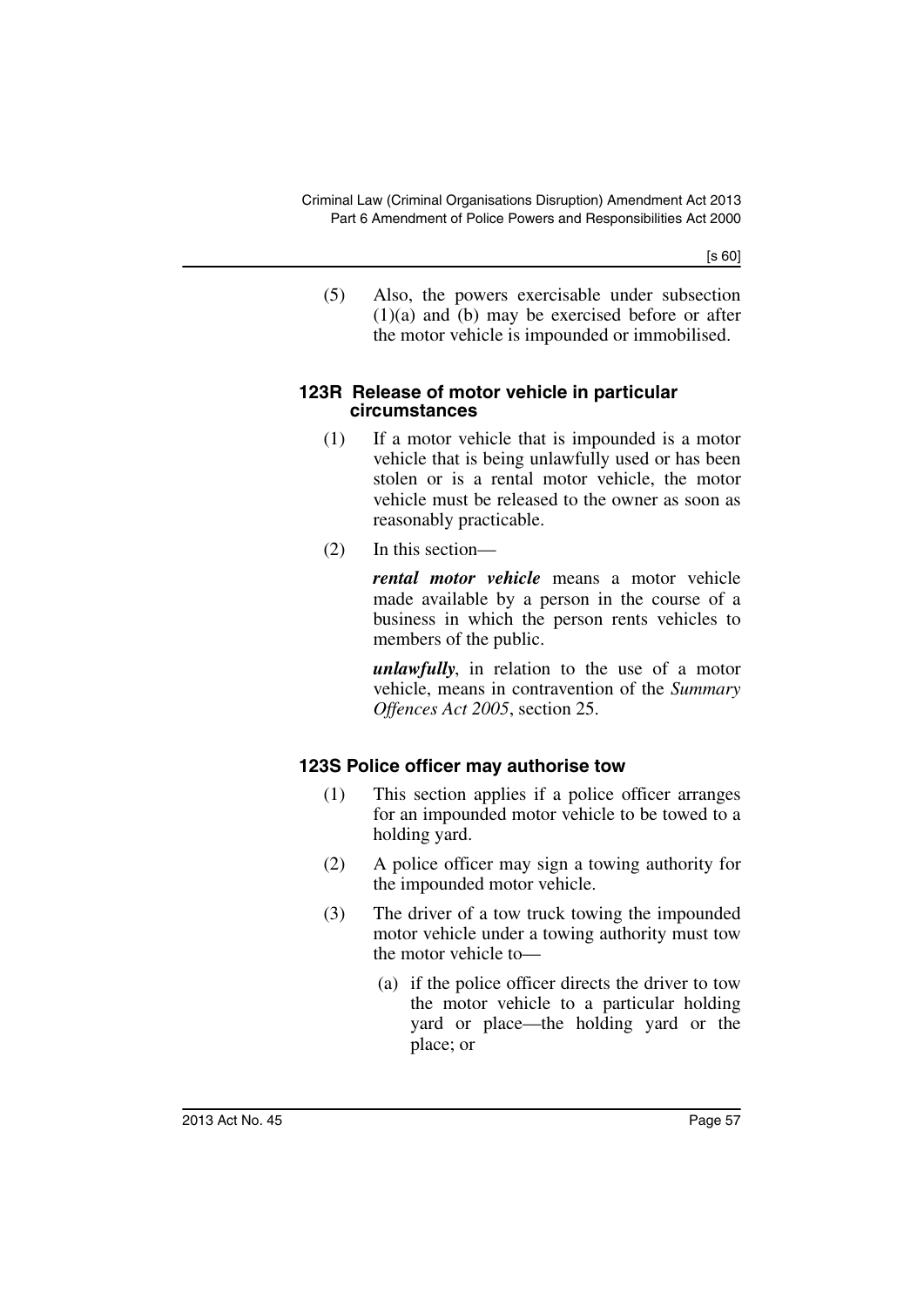- (b) if paragraph (a) does not apply—the holding yard to which the driver ordinarily tows motor vehicles.
- (4) In this section—

### *towing authority* means—

- (a) a towing authority under the *Tow Truck Act 1973*; or
- (b) another document authorising a person to tow a motor vehicle.

### **123T Impounding notice or immobilising notice**

- (1) This section applies if a motor vehicle is impounded or immobilised under this chapter.
- (2) As soon as reasonably practicable, a police officer must give written notice in the approved form (*impounding notice*) of the impounding, or written notice in the approved form (*immobilising notice*) of the immobilising, to—
	- (a) the driver of the motor vehicle; and
	- (b) if the driver is not the owner or not the only owner of the motor vehicle—the owner or each other owner of the motor vehicle.
- (3) If the driver is a child, the impounding notice or the immobilising notice must also be given to the child's parent or guardian if it is reasonably practicable to do so, unless the parent or guardian is given notice under subsection (2).
- (4) The impounding notice or the immobilising notice must state—
	- (a) that the motor vehicle is impounded under this chapter until the end of the proceedings for all charges of criminal organisation offences in relation to the motor vehicle; and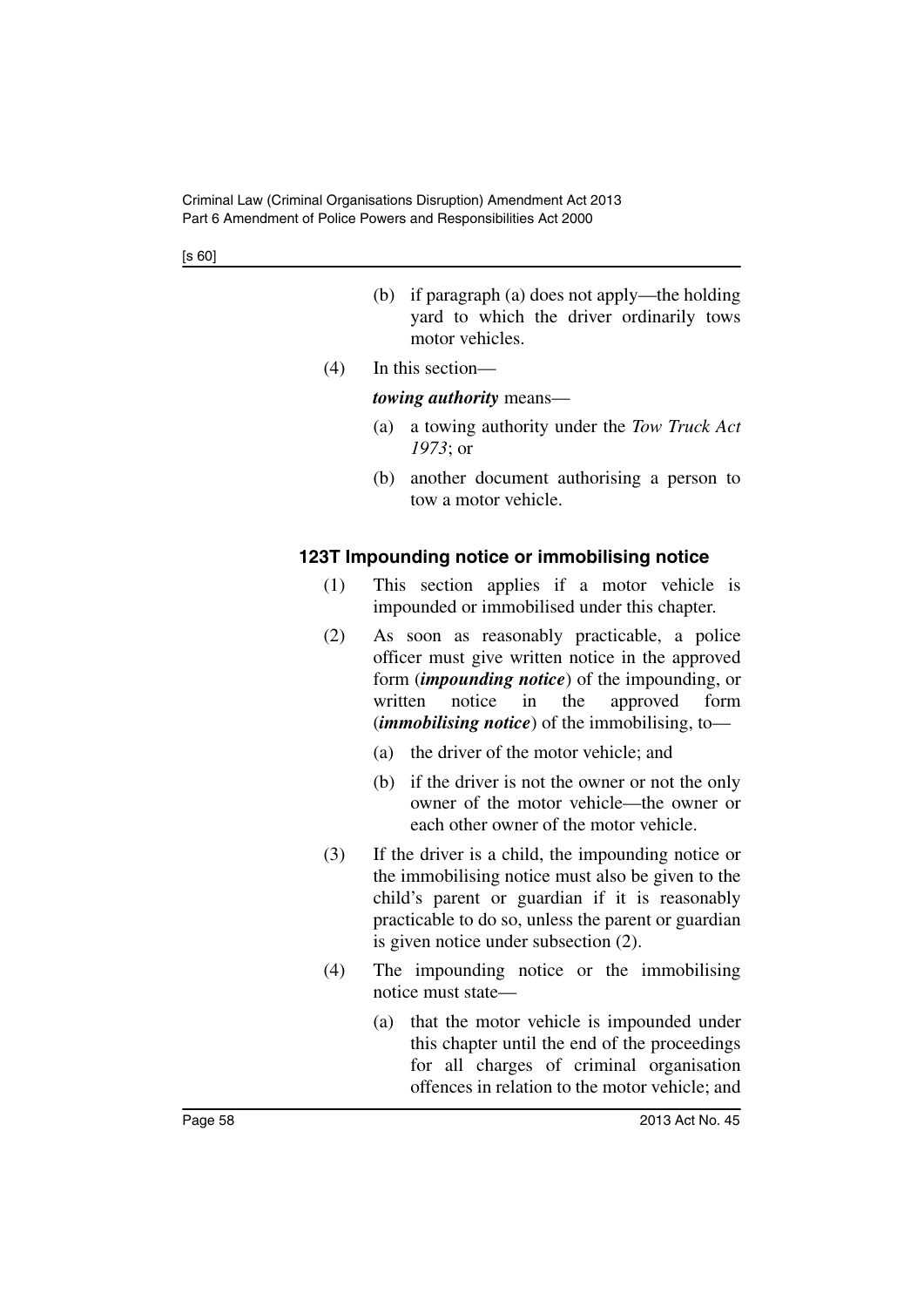- (b) that, if the driver of the motor vehicle is found guilty of the criminal organisation offence for which the vehicle was impounded, the motor vehicle may be forfeited to the State under section 123H; and
- (c) the prescribed impoundment information.
- (5) When giving an impounding notice or immobilising notice under this section to a child or the child's parent or guardian, the police officer giving the notice must also give the person an explanation of the matters stated in the impounding notice or immobilising notice.
- (6) The police officer may give the explanation by giving the person a statement, in the approved form, containing the explanation if it is appropriate in the circumstances to do so.
- (7) An impounding notice or immobilising notice given to a driver under subsection (2)(a) must be given personally to the driver.
- (8) If the name of an owner of the motor vehicle is not known, an impounding notice or immobilising notice required to be given to the owner under subsection (2)(b) may be given by making the information required to be included on the impounding notice or immobilising notice, other than the owner's name and address, available on the police service internet website.
- (9) In this section—

### *prescribed impoundment information* means—

- (a) information about how the owner of a motor vehicle impounded under this chapter may recover the motor vehicle; and
- (b) a statement that, before the motor vehicle may be recovered, the owner may be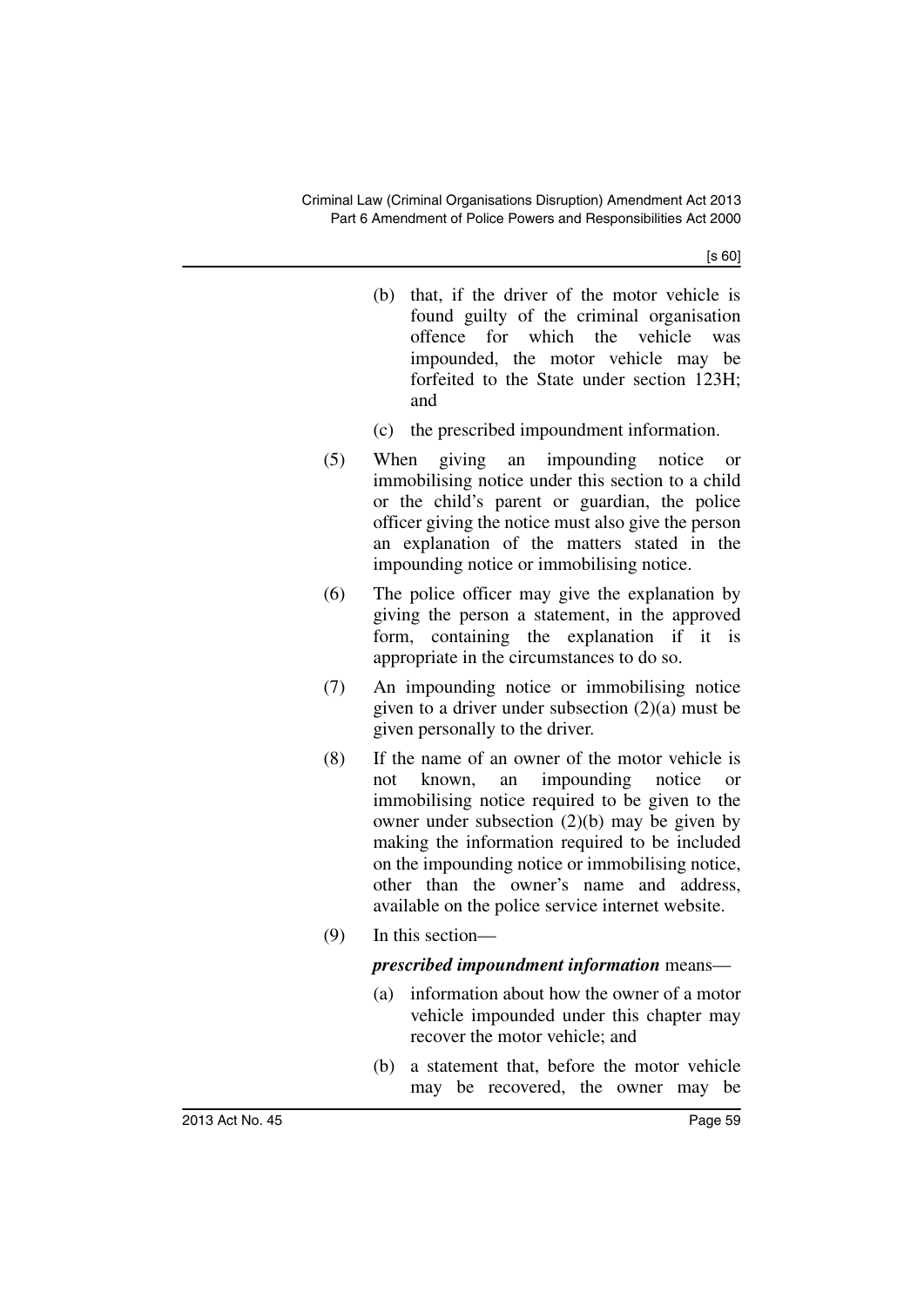required to produce satisfactory evidence of the ownership of the motor vehicle; and

- (c) a statement that, if the driver is an adult, the driver will be required to pay the costs of removing and keeping the motor vehicle; and
- (d) a statement that, if the driver is a child and the child is found guilty of the offence for which the motor vehicle was impounded, the court may order the child or the child's parent or guardian to pay the costs of removing and keeping the motor vehicle; and
- (e) a statement that, if the owner of a motor vehicle fails to recover the motor vehicle after the impoundment ends under this chapter and the owner was the driver of the motor vehicle when it was impounded, the owner is liable to pay the costs of keeping the motor vehicle for each day after the impoundment ends, whether or not the driver is found guilty of the offence for which the motor vehicle is impounded; and
- (f) a statement that, if the owner of the motor vehicle fails to recover the motor vehicle after the impounding ends under this chapter and the owner was not the driver of the motor vehicle when it was impounded, the owner is liable to pay the costs of keeping the motor vehicle for each day after the impoundment ends that is more than 2 business days after the owner is given the impounding notice; and
- (g) the penalty for unlawfully removing the motor vehicle from the place at which it is held; and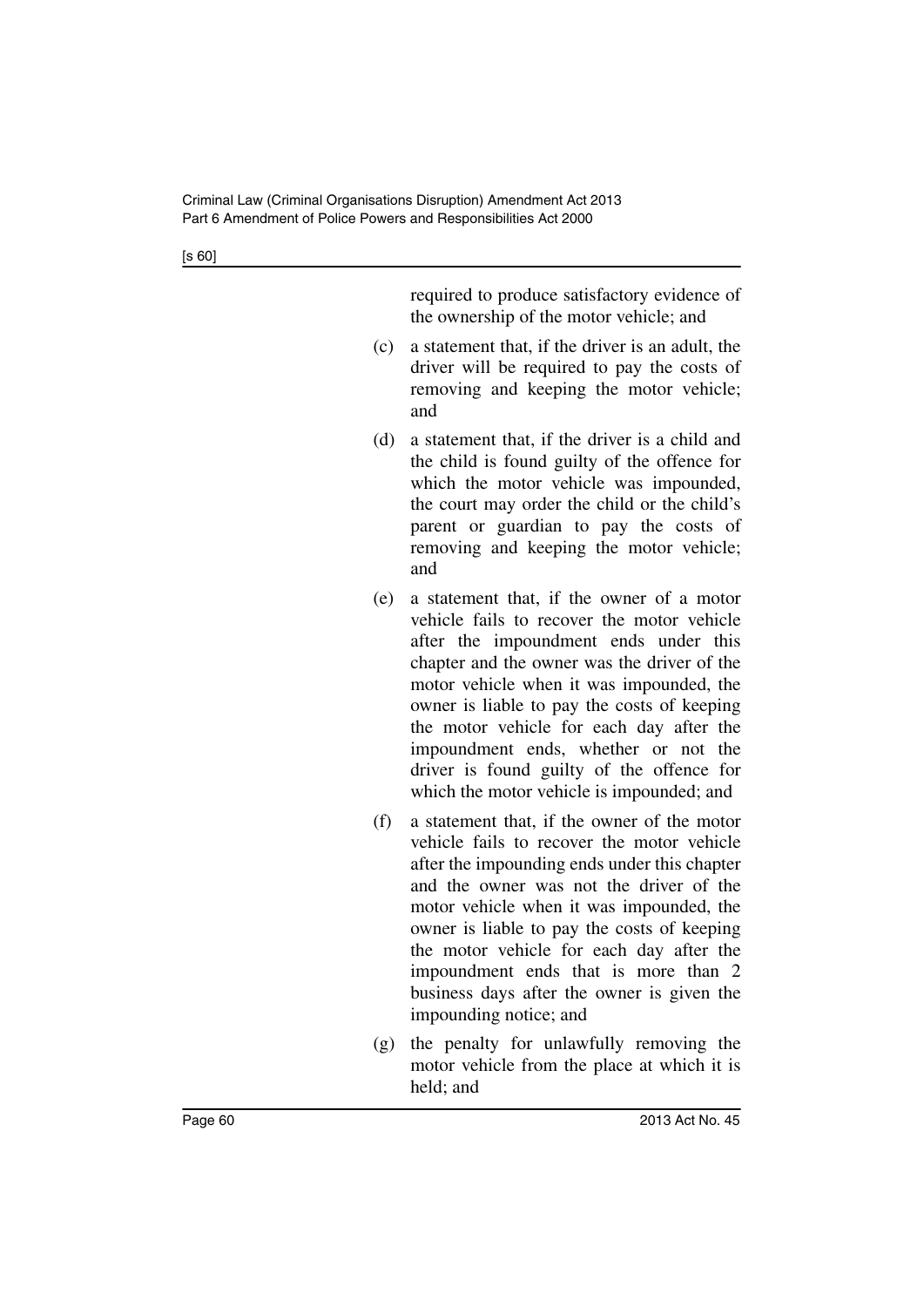(h) any other information prescribed under a regulation.

# **Division 5 Other provisions relating to impounded motor vehicles**

# **Subdivision 1 Preliminary**

### **123U Definitions for div 5**

In this division—

*eligible person*, for a motor vehicle, means an owner, usual driver or usual possessor of the motor vehicle.

*information notice*, for a decision of the commissioner under this division, means a notice stating—

- (a) the decision; and
- (b) the reasons for the decision; and
- (c) that the person to whom the notice is given may appeal against the decision within 28 days after the person receives the notice; and
- (d) how the person may appeal against the decision.

*vehicle release notice*, for a motor vehicle, means a notice stating—

- (a) the decision of the commissioner made under this division; and
- (b) the time and date when the impoundment of the vehicle ends under this division; and
- (c) any conditions to which the release of the motor vehicle is subject.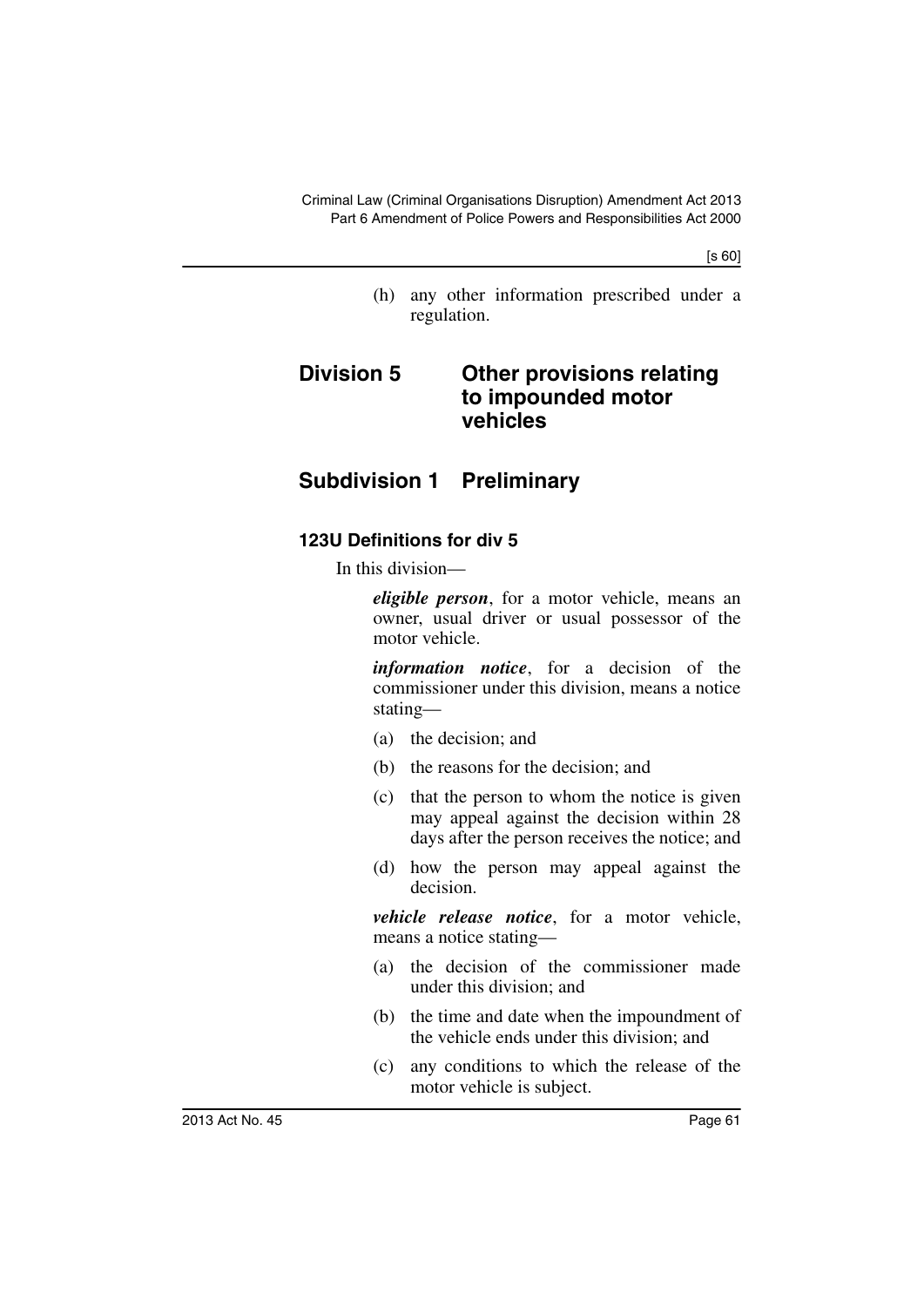# **123V Application of div 5**

- (1) This division applies in relation to a motor vehicle impounded under this chapter other than a motor vehicle registered under a transport Act in the name of an entity that was a declared criminal organisation when the criminal organisation offence for which the vehicle was impounded was committed.
- (2) In this section—

*declared criminal organisation* means an entity declared under a regulation under the Criminal Code to be a criminal organisation.

# **Subdivision 2 Application for release of impounded motor vehicle**

### **123W Application for release of impounded motor vehicle on basis of severe hardship**

- (1) An eligible person may apply to the commissioner for the release of a motor vehicle impounded under this chapter, on the basis that the person would suffer severe hardship if the motor vehicle was not released.
- (2) The application must be—
	- (a) made in the approved form; and
	- (b) supported by enough information to enable the commissioner to decide the application.

*Note*—

See section  $123X(4)$  and  $(5)$  for particular information the applicant must give to the commissioner.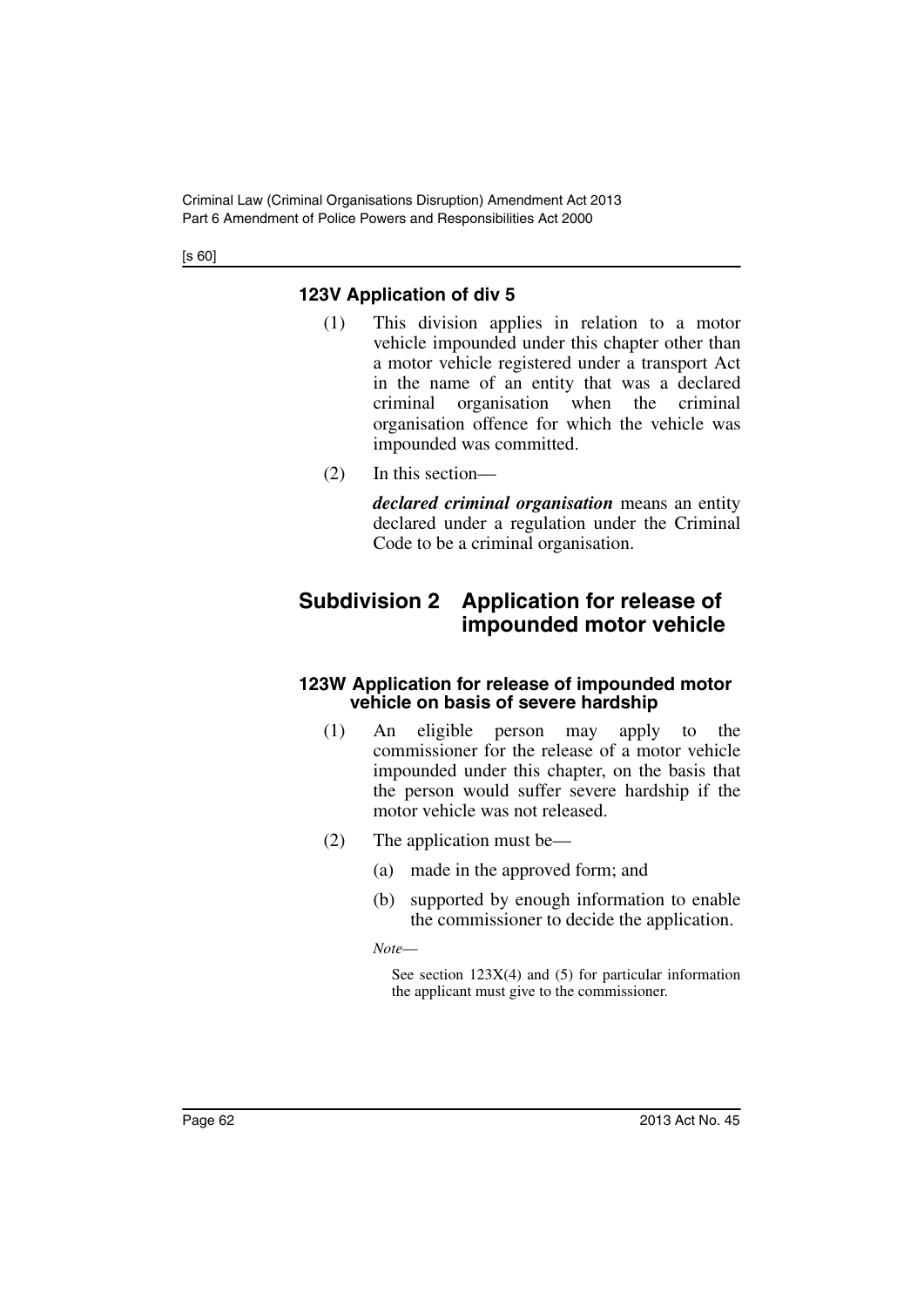#### **123X Decision on application for release of impounded motor vehicle on basis of severe hardship**

- (1) The commissioner must consider an application for the release of a motor vehicle under section 123W after receiving all necessary information relevant to the application and either—
	- (a) grant the application; or
	- (b) refuse to grant the application.
- (2) The commissioner must, if reasonably practicable, decide the application within 5 business days of receiving the application and other documents required under this subdivision.
- (3) The commissioner may grant the application only if the commissioner is satisfied a refusal to grant the application would—
	- (a) cause severe financial hardship to the applicant or the applicant's family by depriving the applicant of the applicant's means of earning a living; or
	- (b) cause severe physical hardship to the applicant or the applicant's family.
- (4) For subsection  $(3)(a)$ , the applicant must give the following to the commissioner—
	- (a) a statement made by the applicant outlining how a refusal to grant the application would cause severe financial hardship to the applicant or the applicant's family;
	- (b) if the applicant is not self-employed—a statement made by the applicant's employer confirming the applicant would be deprived of the applicant's means of earning a living if the application is refused.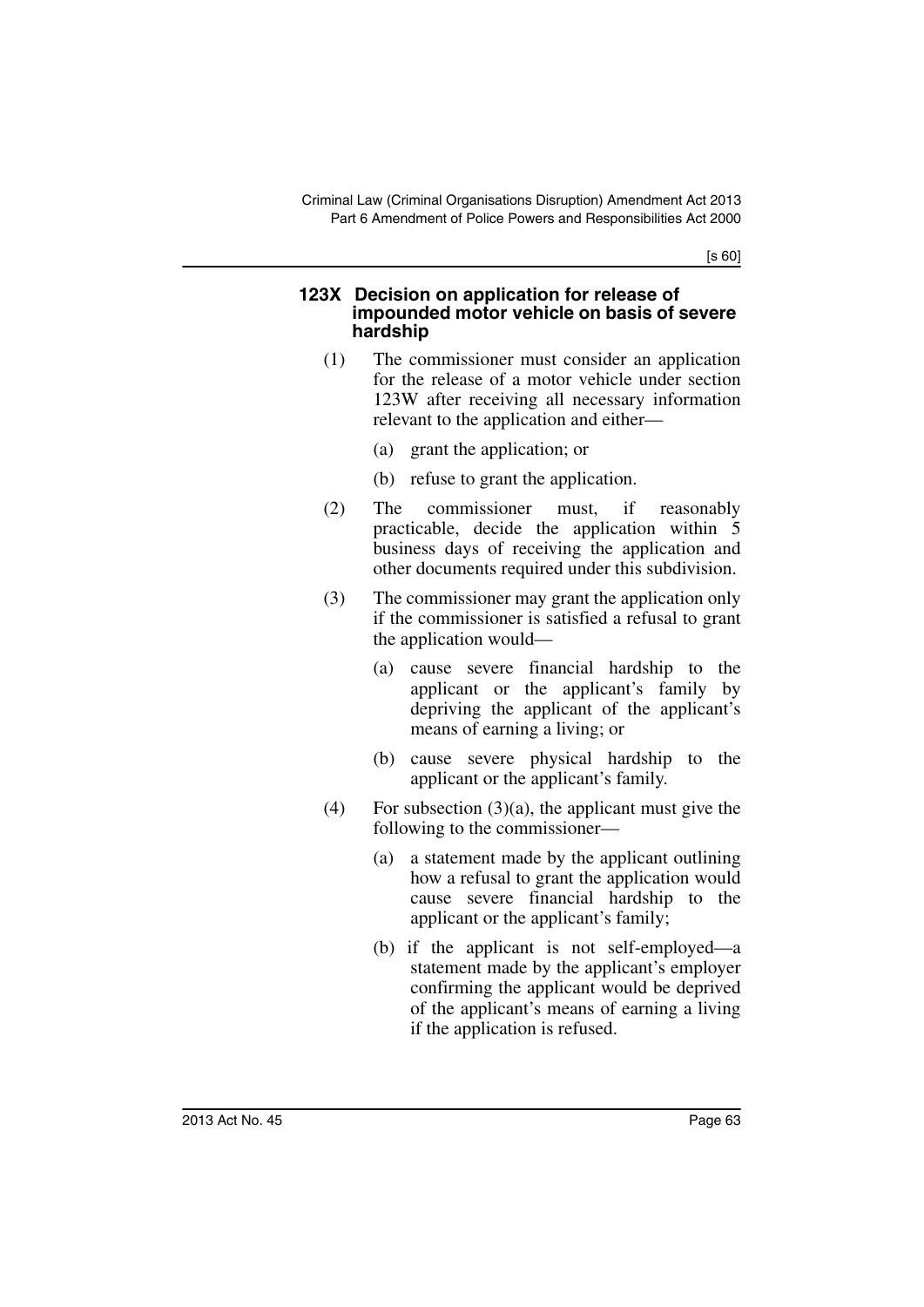| (5) | For subsection $(3)(b)$ , the applicant must give the |
|-----|-------------------------------------------------------|
|     | commissioner a statement made by the applicant        |
|     | that—                                                 |

- (a) outlines how a refusal to grant the application would cause severe physical hardship to the applicant or the applicant's family; and
- (b) has attached to it statutory declarations from persons other than the applicant, other documentary evidence, or certified copies of documentary evidence, in support of each matter stated in the statement.
- (6) The commissioner may grant the application with or without conditions.

*Examples of conditions*—

- 1 a condition that the owner of the motor vehicle does not allow the person who is alleged to have committed the offence for which the motor vehicle was impounded to use the motor vehicle
- 2 a condition that the owner of the motor vehicle who is alleged to have committed the offence for which the motor vehicle was impounded, is to only use the motor vehicle for work related purposes
- (7) If the commissioner decides to grant the application, the commissioner must give the applicant a vehicle release notice for the motor vehicle.
- (8) If the commissioner decides to refuse to grant the application or to grant the application with a condition, the commissioner must as soon as practicable give the applicant an information notice for the decision.
- (9) A condition made by the commissioner under this section expires if, and on the day, any of the following happens—
	- (a) the driver is found not guilty of the relevant offence;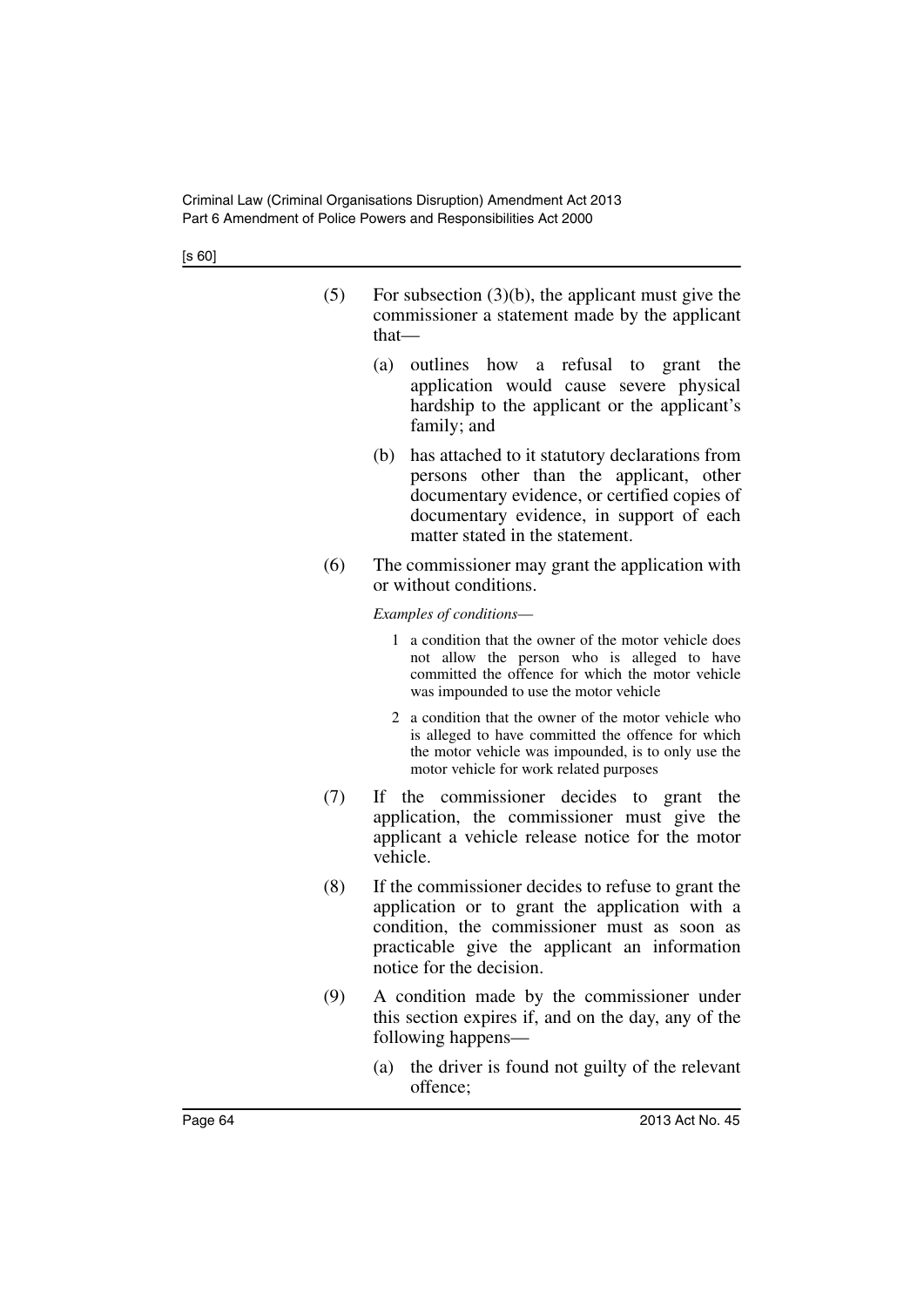- (b) the proceeding for the relevant offence is discontinued;
- (c) for a relevant offence mentioned in section  $123B(1)(b)$  or (c)—the driver is found guilty of an offence against a provision mentioned in the paragraph but not in the circumstance of being a participant in a criminal organisation.
- (10) In this section—

*certified copy*, of documentary evidence, means certified by a justice of the peace or commissioner for declarations in writing to be a true copy of the documentary evidence.

*relevant offence* means the criminal organisation offence because of which the impoundment has happened.

#### **123Y Application for release of impounded motor vehicle on basis criminal organisation offence happened without owner's consent**

- (1) The owner of a motor vehicle impounded under this chapter may apply to the commissioner for the release of the motor vehicle on the basis that the criminal organisation offence—
	- (a) was committed by a person other than the owner, usual driver or usual possessor of the motor vehicle; and
	- (b) happened without the consent of the owner.
- (2) The application must be—
	- (a) made in the approved form; and
	- (b) supported by enough information to enable the commissioner to decide the application.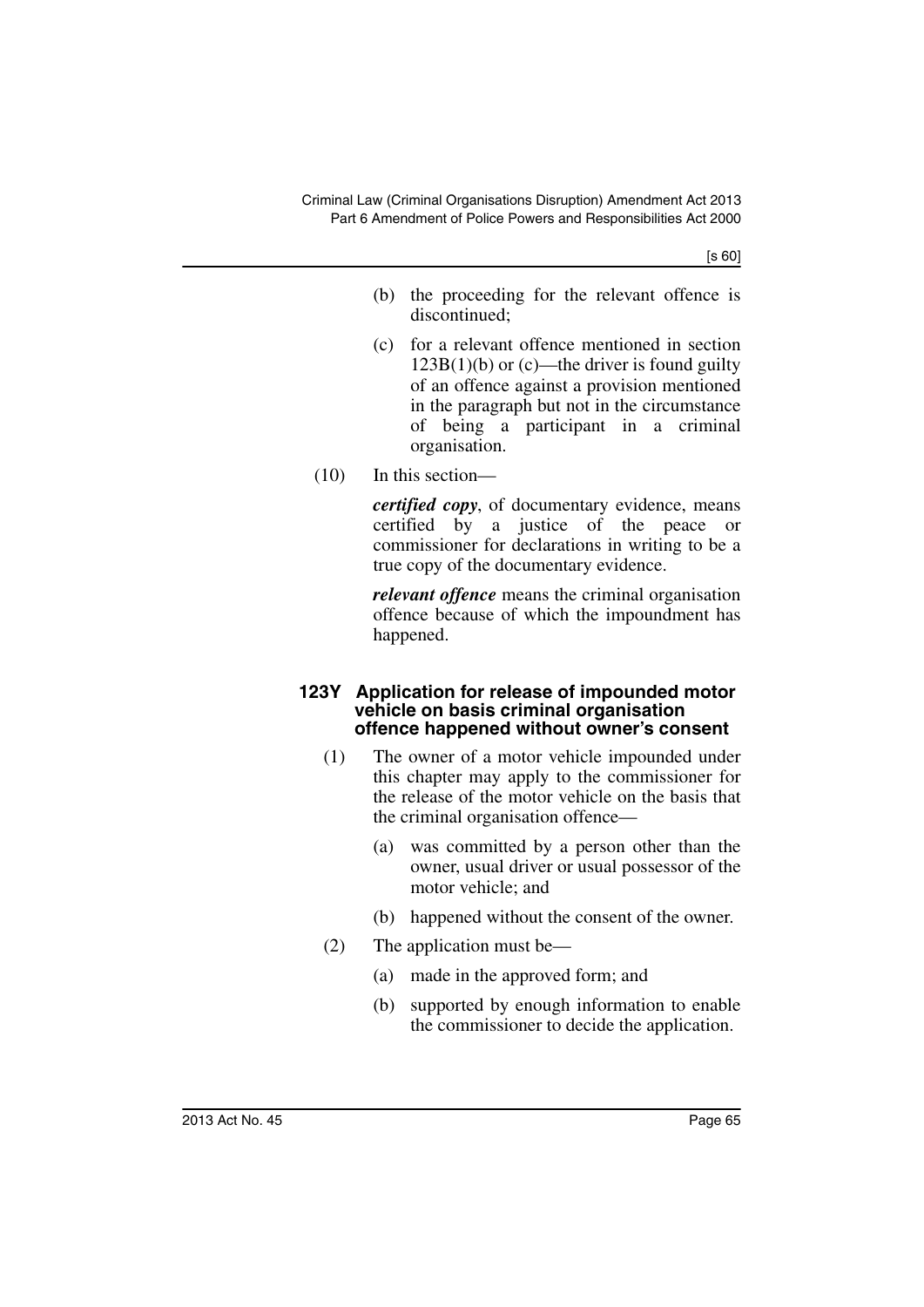#### **123Z Decision on application for release of impounded motor vehicle on basis criminal organisation offence happened without owner's consent**

- (1) The commissioner must consider an application for the release of a motor vehicle under section 123Y after receiving all necessary information relevant to the application and either—
	- (a) grant the application; or
	- (b) refuse to grant the application.
- (2) The commissioner must, if reasonably practicable, decide the application within 5 business days of receiving the application and other documents required under this subdivision.
- (3) The commissioner may grant the application only if the commissioner is satisfied the relevant offence—
	- (a) was committed by a person other than the owner, usual driver or usual possessor of the motor vehicle; and
	- (b) happened without the consent of the owner.
- (4) The commissioner may grant the application with or without conditions.

#### *Examples of conditions*—

- 1 a condition that the owner of the motor vehicle does not allow the person who is alleged to have committed the offence for which the motor vehicle was impounded to use the motor vehicle
- 2 a condition that the owner of the motor vehicle who is alleged to have committed the offence for which the motor vehicle was impounded, is to only use the motor vehicle for work related purposes
- (5) If the commissioner decides to grant the application, the commissioner must give the applicant a vehicle release notice for the motor vehicle.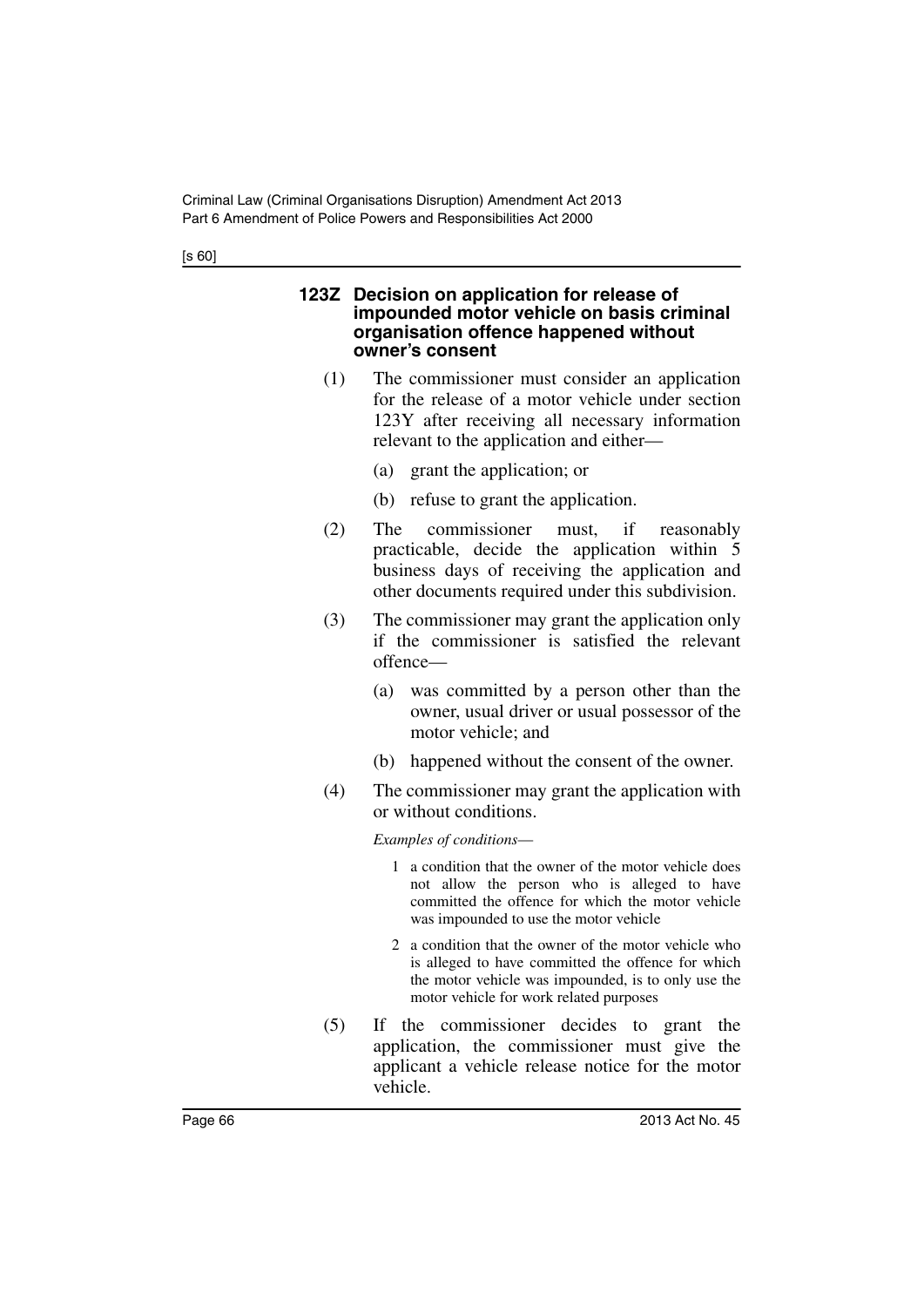- (6) If the commissioner decides to refuse to grant the application or to grant the application with a condition, the commissioner must as soon as practicable give the applicant an information notice for the decision.
- (7) A condition made by the commissioner under this section expires if, and on the day, any of the following happens—
	- (a) the driver is found not guilty of the relevant offence;
	- (b) the proceeding for the relevant offence is discontinued;
	- (c) for a relevant offence mentioned in section  $123B(1)(b)$  or (c)—the driver is found guilty of an offence against a provision mentioned in the paragraph but not in the circumstance of being a participant in a criminal organisation.
- (8) In this section—

*relevant offence* means the criminal organisation offence because of which the impoundment has happened.

#### **123ZA Application for release of impounded motor vehicle on basis that offender not a participant in a criminal organisation**

- (1) An eligible person may apply to the commissioner for the release of a motor vehicle impounded under this chapter on the basis that the offender is not a participant in a criminal organisation.
- (2) The application must be—
	- (a) made in the approved form; and
	- (b) supported by enough information to enable the commissioner to decide the application.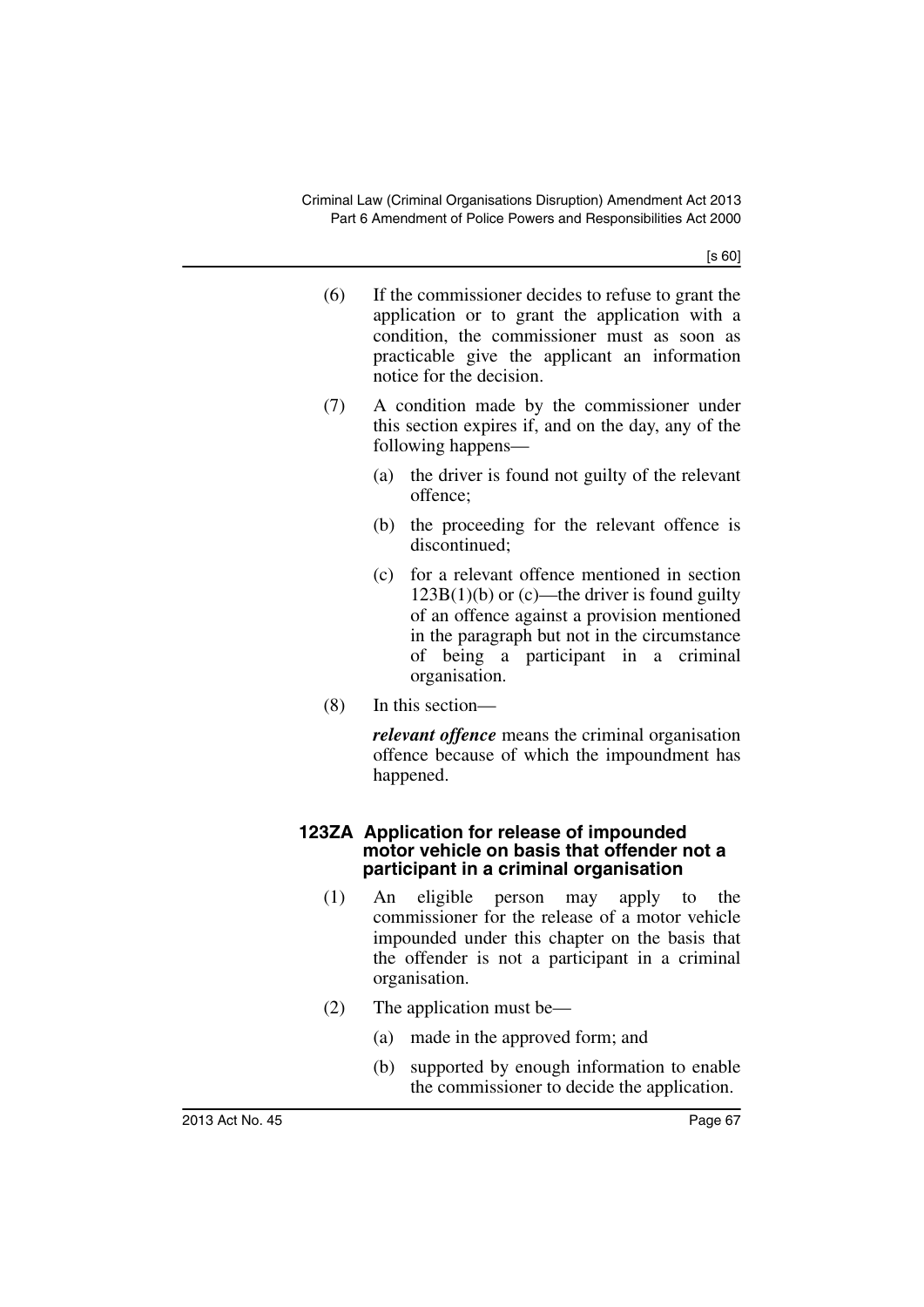#### **123ZB Decision on application for release of impounded motor vehicle on basis that offender not a participant in a criminal organisation**

- (1) The commissioner must consider an application for the release of a motor vehicle under section 123ZA after receiving all necessary information relevant to the application and either—
	- (a) grant the application; or
	- (b) refuse to grant the application.
- (2) The commissioner must, if reasonably practicable, decide the application within 5 business days of receiving the application and other documents required under this subdivision.
- (3) The commissioner may grant the application if the commissioner is not satisfied that the offender is a participant in a criminal organisation.
- (4) The commissioner may grant the application with or without conditions.

*Examples of conditions*—

- 1 a condition that the owner of the motor vehicle does not allow the person who committed, or is alleged to have committed, the offence for which the motor vehicle was impounded to use the motor vehicle
- 2 a condition that the owner of the motor vehicle who committed, or is alleged to have committed, the offence for which the motor vehicle was impounded, is to only use the motor vehicle for work related purposes
- (5) If the commissioner decides to grant the application, the commissioner must give the applicant a vehicle release notice for the motor vehicle.
- (6) If the commissioner decides to refuse to grant the application or to grant the application with a condition, the commissioner must as soon as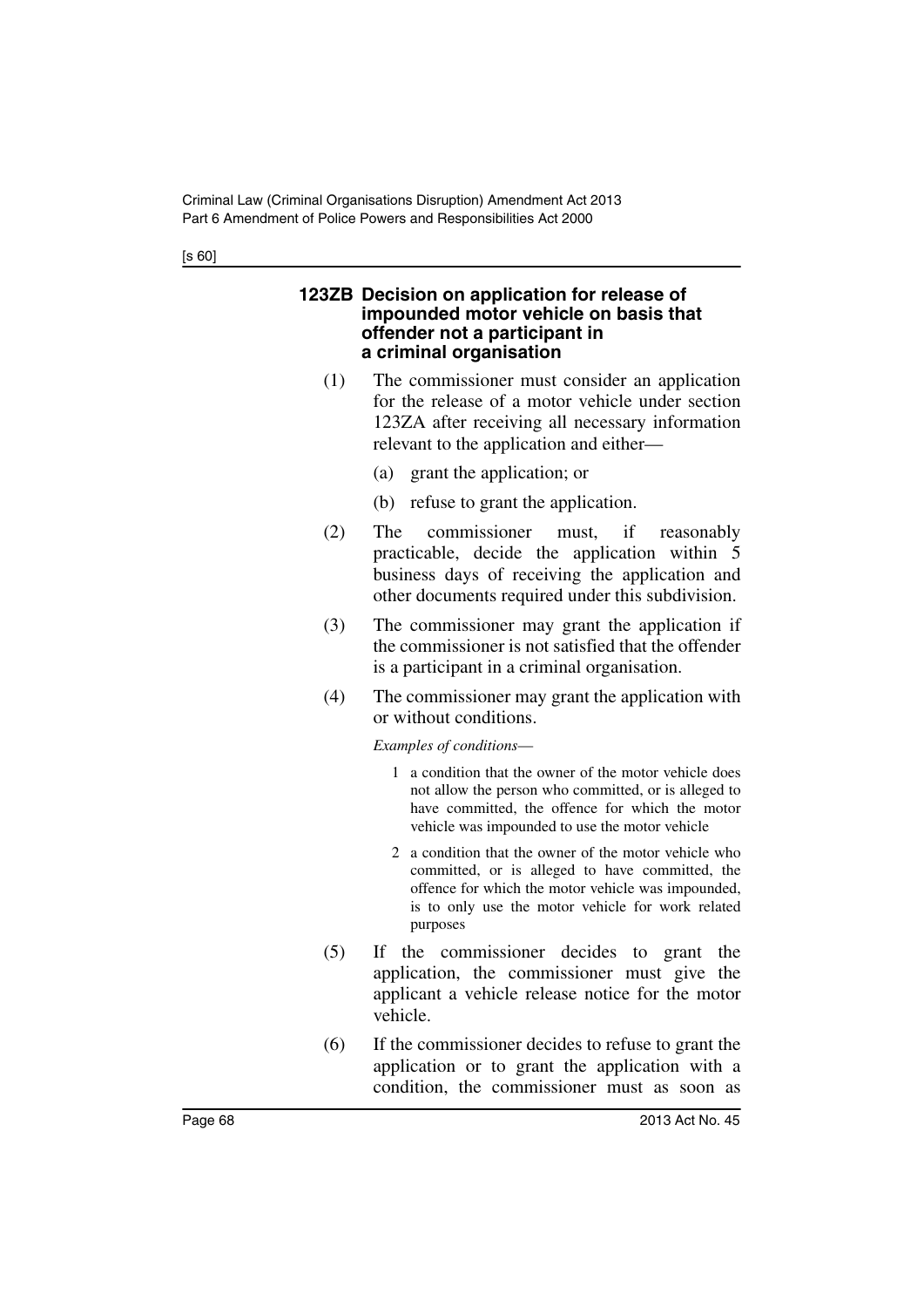practicable give the applicant an information notice for the decision.

- (7) A condition made by the commissioner under this section expires if, and on the day, any of the following happens—
	- (a) the driver is found not guilty of the relevant offence;
	- (b) the proceeding for the relevant offence is discontinued;
	- (c) for a relevant offence mentioned in section  $123B(1)(b)$  or (c)—the driver is found guilty of an offence against a provision mentioned in the paragraph but not in the circumstance of being a participant in a criminal organisation.
- (8) In this section—

*relevant offence* means the criminal organisation offence because of which the impoundment has happened.

### **123ZC Impoundment ends if application for release of motor vehicle granted**

- (1) If the commissioner grants an application for the release of a motor vehicle under this division, the impoundment of the motor vehicle under this chapter ends.
- (2) This section applies subject to section 123ZJ.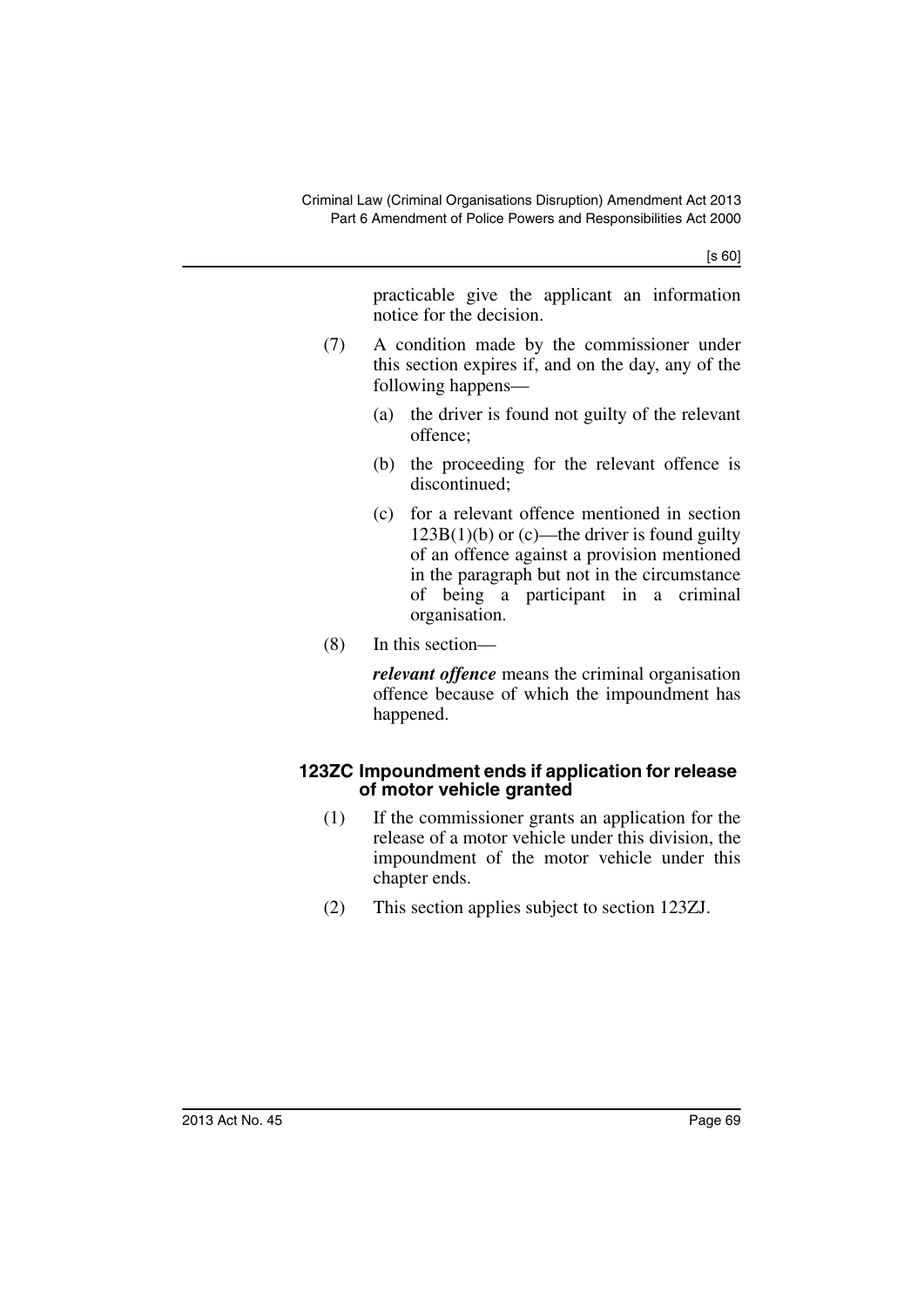# **Subdivision 3 Appeals**

### **123ZD Who may appeal**

- (1) A person who is aggrieved by a decision of the commissioner under section 123X, 123Z or 123ZB may appeal against the decision.
- (2) In this section—

*decision* includes a condition made by the commissioner under section 123X, 123Z or 123ZB in relation to granting an application for the release of a motor vehicle.

# **123ZE How to start appeal**

- (1) The appeal is started by filing a notice of appeal with the clerk of a Magistrates Court.
- (2) The appellant must serve a copy of the notice  $on$ —
	- (a) the other persons entitled to appeal against the decision; and
	- (b) the commissioner.
- (3) Despite subsection (2), the clerk of the court may ask the commissioner to serve a copy of the notice on a person mentioned in subsection  $(2)(a)$ whom the appellant is unable to serve.
- (4) The notice of appeal must be filed within 28 days after the person is given an information notice for the decision.
- (5) The court may at any time extend the period for filing the notice of appeal.
- (6) The notice of appeal must state fully the grounds of the appeal and the facts relied on.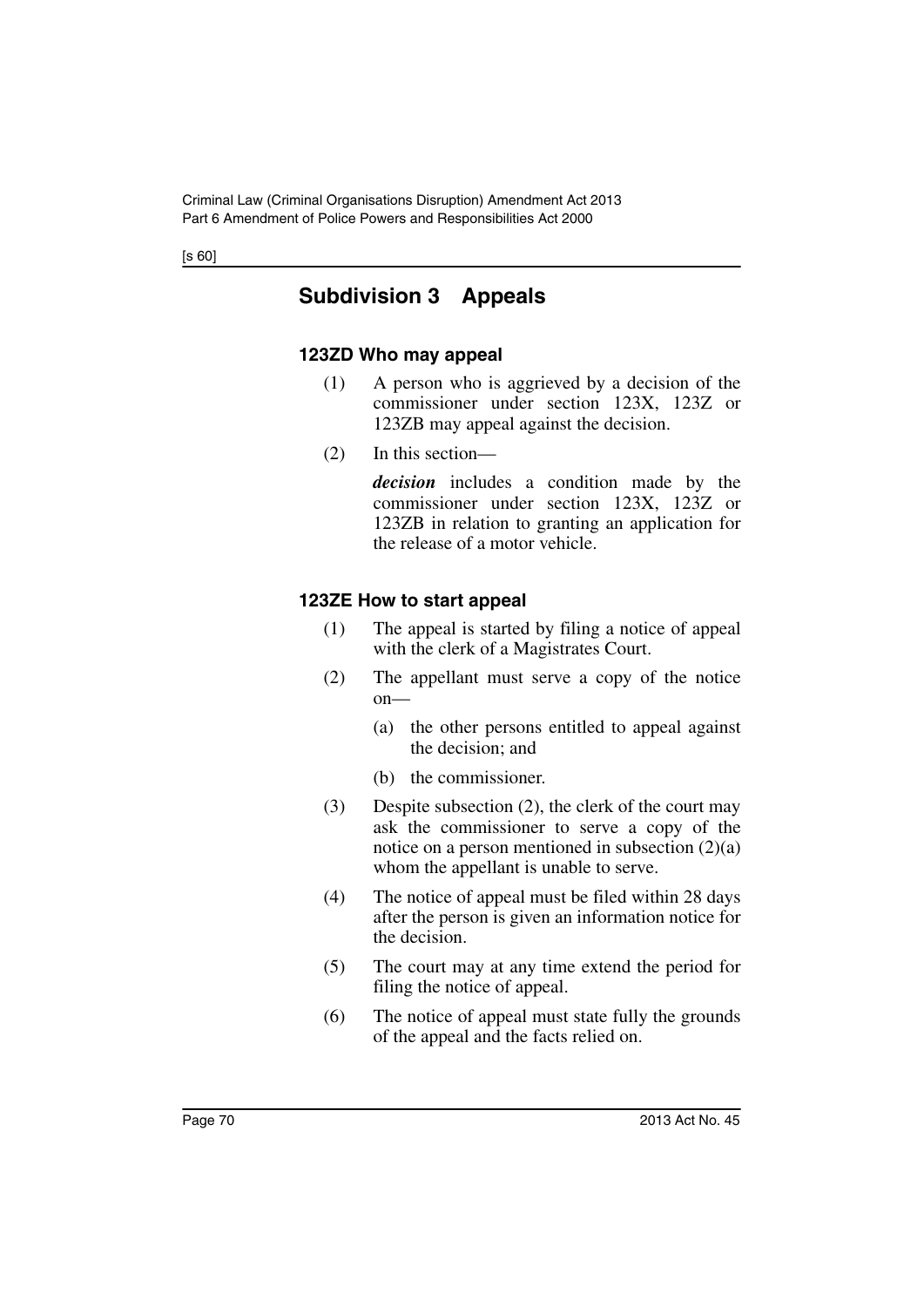# **123ZF Effect of appeal on decision**

- (1) The start of an appeal against a decision of the commissioner does not affect the operation of the decision or prevent the taking of action to implement the decision.
- (2) However, the court may make an order staying the operation of the decision being appealed against until the appeal is finally decided.
- (3) The court may act under subsection (2) on the application of the appellant or on its own initiative.

# **123ZG Commissioner has right of appearance**

The commissioner has a right to appear and be heard before the court on an appeal under this subdivision.

# **123ZH Hearing procedures**

- (1) An appeal must be decided on the evidence before the commissioner.
- (2) However, the court may order that the appeal be heard afresh, in whole or part.

# **123ZI Powers of Magistrates Court**

In deciding an appeal, the court may—

- (a) confirm the decision appealed against; or
- (b) set aside the decision and substitute another decision that it considers appropriate.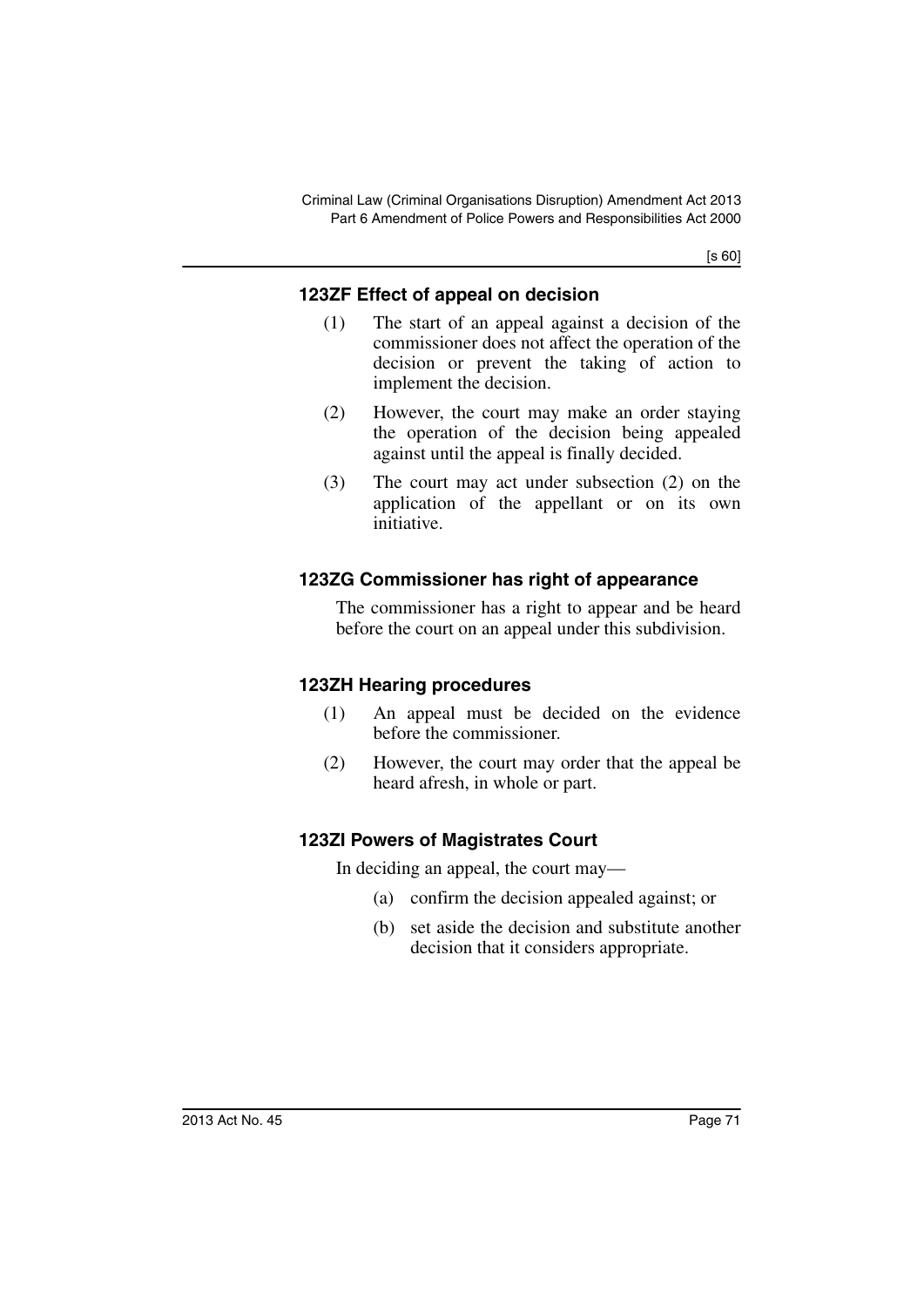# **Subdivision 4 Miscellaneous**

### **123ZJ Power to take certain action if breach of condition**

- (1) This section applies if—
	- (a) the commissioner grants an application under this division for the release of an impounded motor vehicle with a condition; and
	- (b) the commissioner is satisfied the condition has been breached.
- (2) A police officer may impound the motor vehicle until the end of the proceedings for all charges of criminal organisation offences in relation to the motor vehicle.
- (3) For impounding a motor vehicle under this section, a police officer may exercise any of the powers under section 123Q or division 2.

# **Part 3 Offences**

### **123ZK Offence to remove vehicle from holding yard**

(1) A person must not unlawfully remove a motor vehicle impounded under this chapter from a holding yard.

Maximum penalty—40 penalty units.

(2) For subsection (1), it does not matter how the motor vehicle came to be in the holding yard.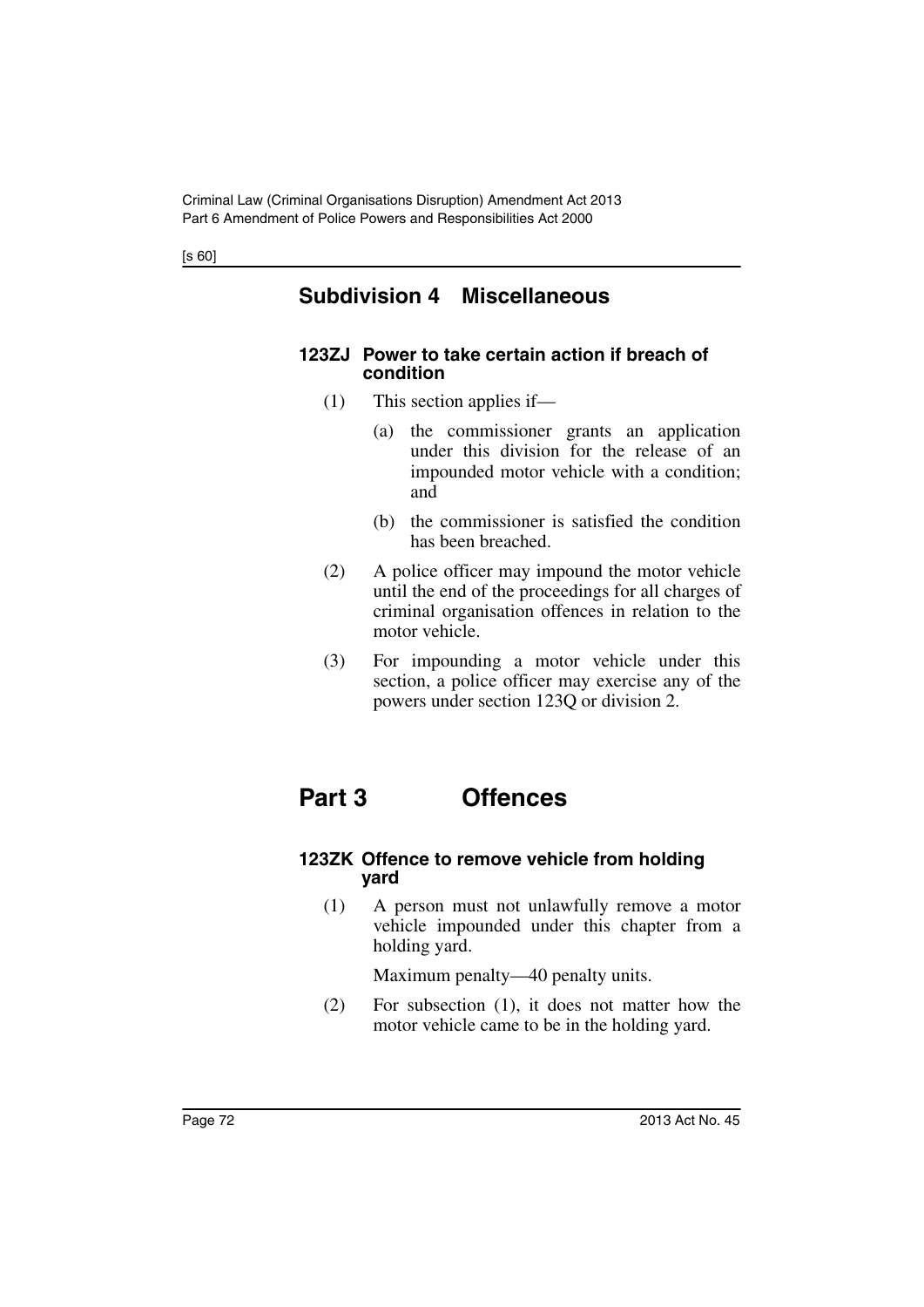### **123ZL Failure to comply with requirement to produce motor vehicle**

A person must comply with a requirement under section 123N, unless the person has a reasonable excuse.

Maximum penalty—40 penalty units.

### **123ZM Offence to operate vehicle to which number plate confiscation notice attached**

A person must not operate a motor vehicle to which a a number plate confiscation notice is attached without reasonable excuse or unless the motor vehicle is moved under section 123K.

Maximum penalty—40 penalty units.

### **123ZN Offence to remove, tamper with or modify number plate confiscation notice**

A person must not, without reasonable excuse, remove, tamper with, or modify a number plate confiscation notice attached to a motor vehicle under section 123K.

Maximum penalty—40 penalty units.

### **123ZO Offence to remove, tamper with or modify immobilising device**

A person must not, without reasonable excuse, remove, tamper with, or modify an immobilising device attached to a motor vehicle under section 123M.

Maximum penalty—40 penalty units.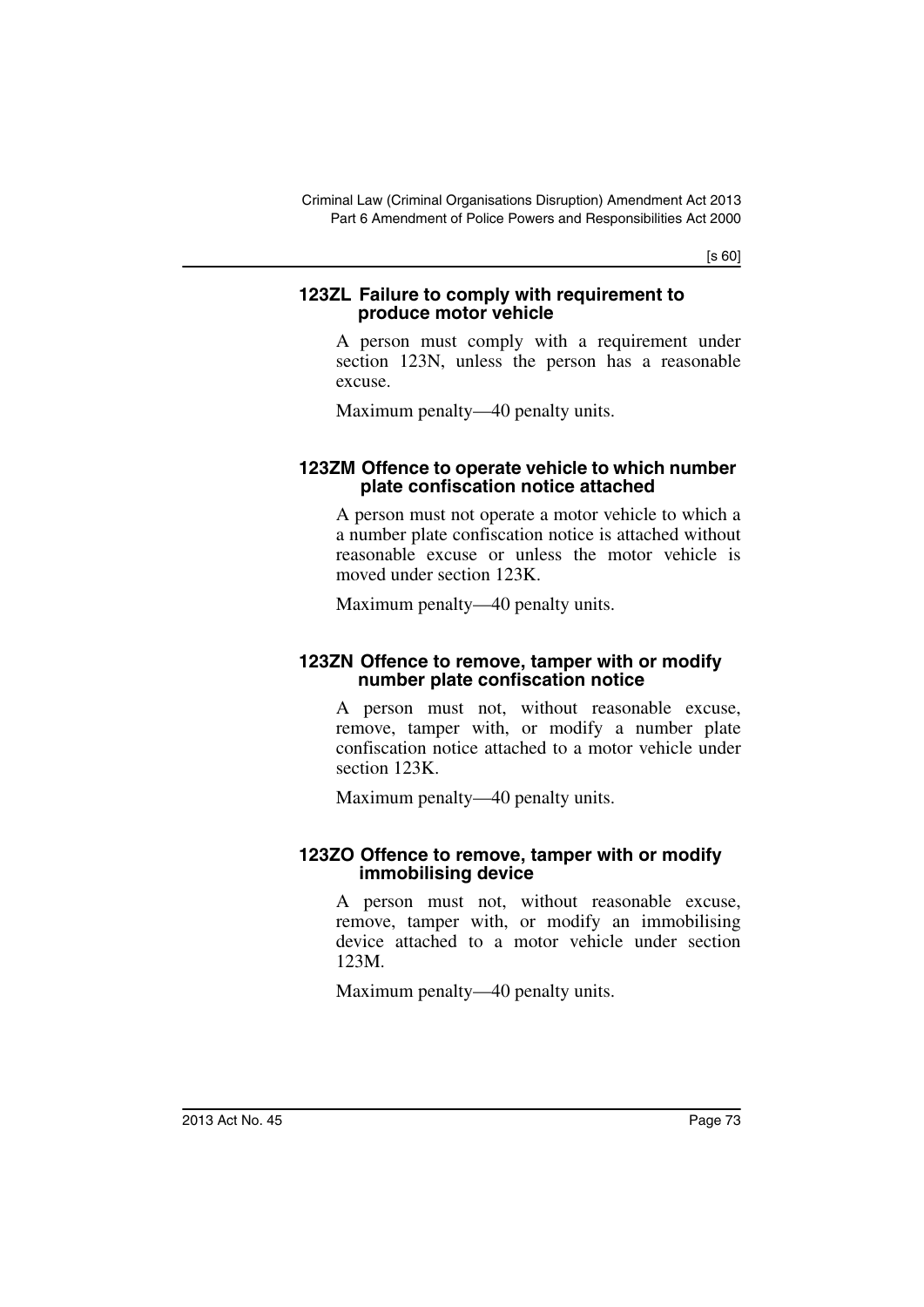#### **123ZP Offence to operate motor vehicle if immobilising device unlawfully removed, tampered with or modified**

A person must not, without reasonable excuse, operate a motor vehicle if an immobilising device attached to the motor vehicle has been unlawfully removed, tampered with or modified.

Maximum penalty—40 penalty units.

### **123ZQ Offence to breach condition made on release of motor vehicle**

A person must not contravene a condition made on the release of a motor vehicle by the commissioner under part 2, division 5 unless the person has a reasonable excuse.

Maximum penalty—40 penalty units.

### **123ZR Offence to modify, sell or dispose of motor vehicle subject to vehicle production notice**

- (1) This section applies if a motor vehicle is the subject of an vehicle production notice given under section 123N.
- (2) The owner of the motor vehicle must not, without reasonable excuse, modify or sell or otherwise dispose of the motor vehicle while the motor vehicle is the subject of the vehicle production notice.

Maximum penalty—40 penalty units.

(3) In this section—

*modify*, a motor vehicle, includes remove the engine or gearbox from the motor vehicle.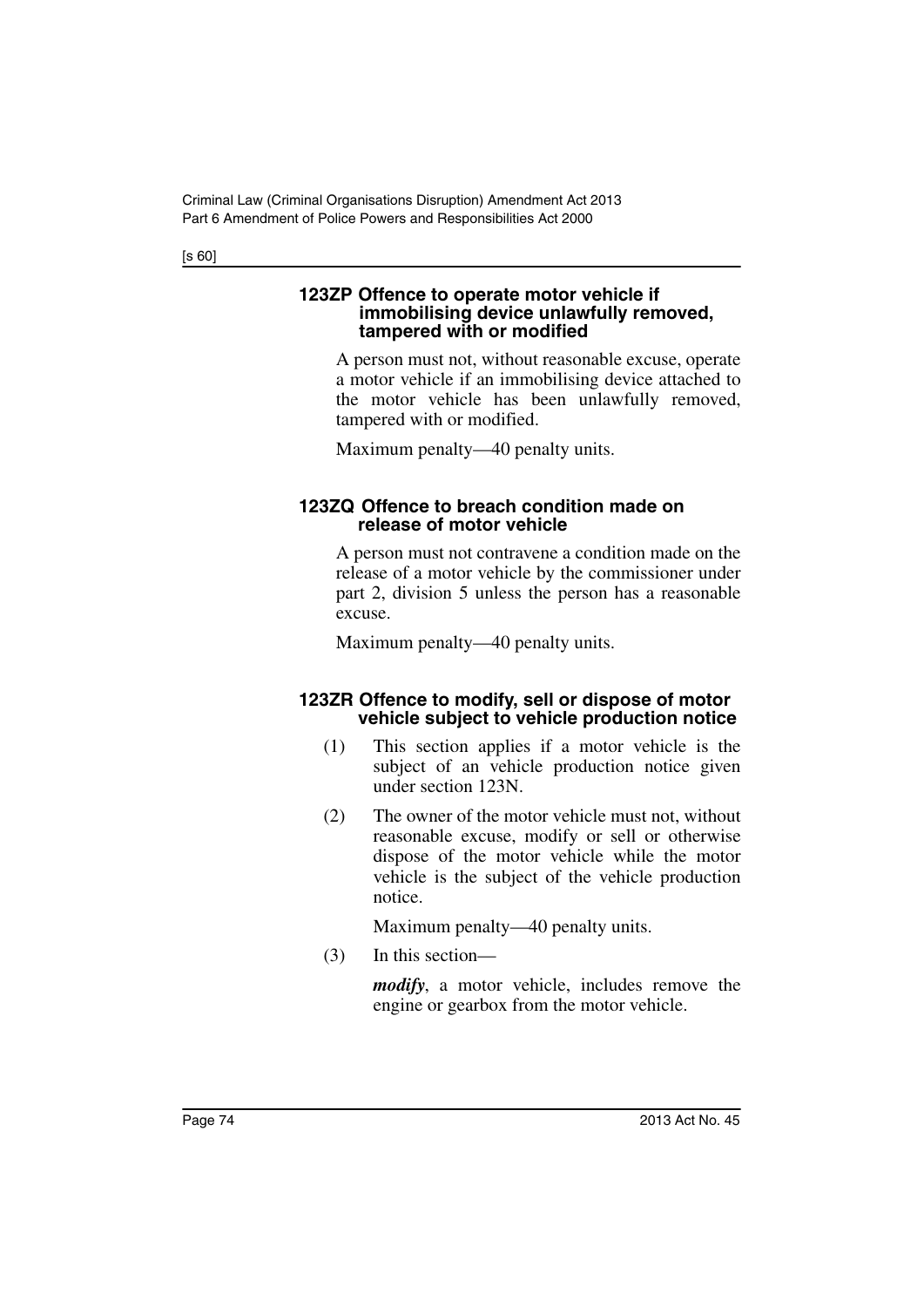# **Part 4 Other provisions**

# **Division 1 Liability for cost of impounding**

# **123ZS State's liability to pay costs of impounding**

- (1) Unless otherwise expressly provided by this division, the State is not liable to pay the costs of removing a motor vehicle impounded under this chapter and keeping it for the period for which it is impounded.
- (2) However, the State is liable to pay the costs of removing an impounded vehicle and keeping it if—
	- (a) the driver of the motor vehicle—
		- (i) was a child when he or she committed the offence for which it was impounded; or
		- (ii) is found not guilty of the criminal organisation offence for which the motor vehicle was impounded; or
	- (b) the proceeding for the offence for which the motor vehicle was impounded is withdrawn; or
	- (c) the motor vehicle was impounded for an offence mentioned in section 123B(1)(b) or (c), and the driver is found guilty of an offence against a provision mentioned in the paragraph but not in the circumstance of being a participant in a criminal organisation.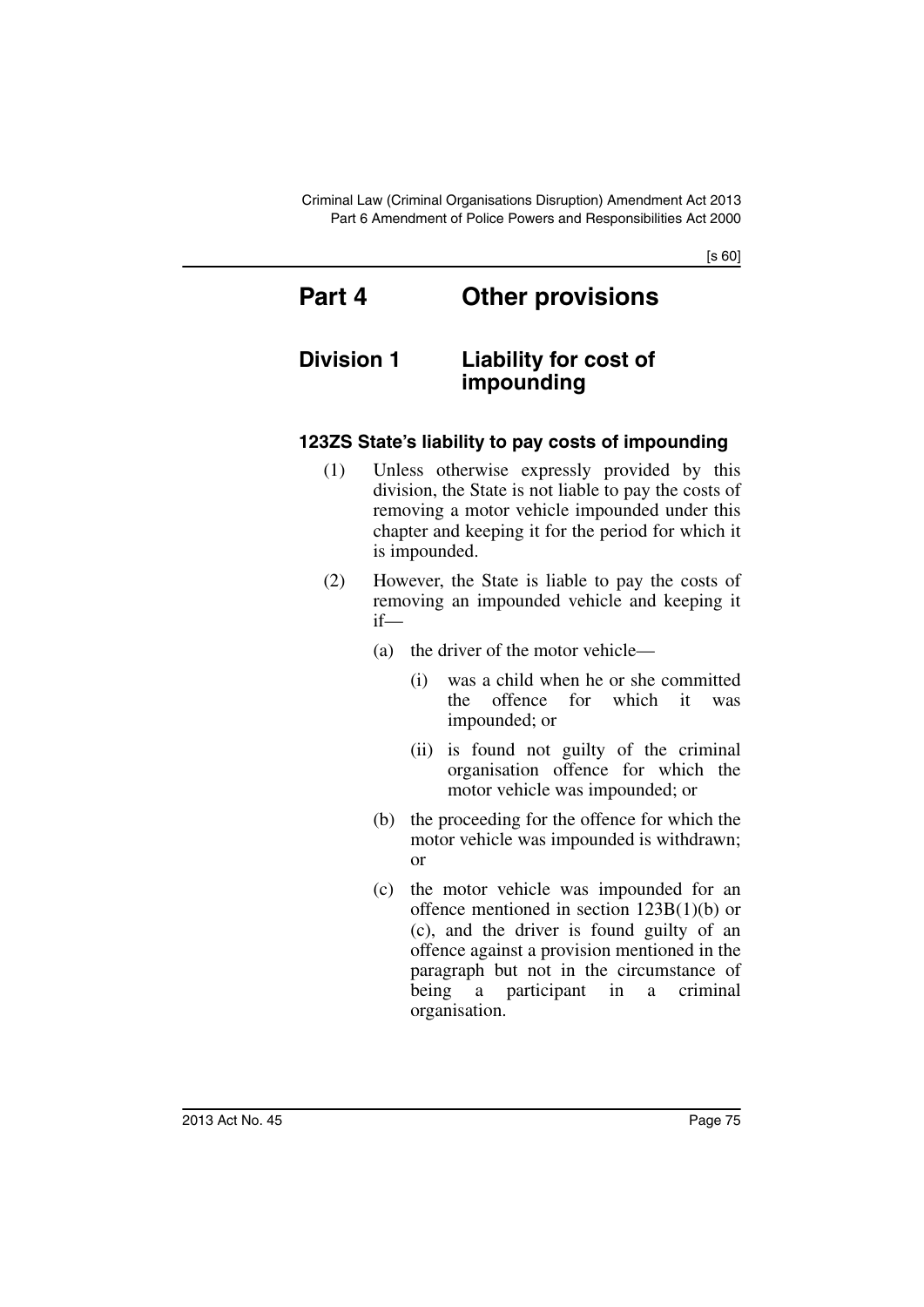### **123ZT Liability to pay costs of impounding—adult driver**

- (1) This section applies in relation to a motor vehicle impounded for a criminal organisation offence if the driver of the motor vehicle was an adult when he or she committed the offence for which it was impounded.
- (2) If the driver is found guilty of a criminal organisation offence in relation to the motor vehicle—
	- (a) the driver is liable to pay the costs of removing or keeping the motor vehicle; and
	- (b) any costs paid by someone else on the driver's behalf become a debt payable to the other person by the driver.

### **123ZU Liability to pay costs of impounding—child driver**

- (1) This section applies in relation to a motor vehicle impounded because of a criminal organisation offence if the driver of the motor vehicle was a child when he or she committed the offence for which it was impounded.
- (2) If a court finds the child guilty of a criminal organisation offence in relation to the motor vehicle, the court must consider whether the child has the capacity to pay the costs of removing or keeping the motor vehicle.
- (3) If the court considers the child has the capacity to pay those costs, the court may order the child to pay the costs of removing and keeping the motor vehicle.
- (4) An order made by the court under subsection (3) is taken to be an order under the *Youth Justice Act 1992*, section 310, requiring a payment to the State.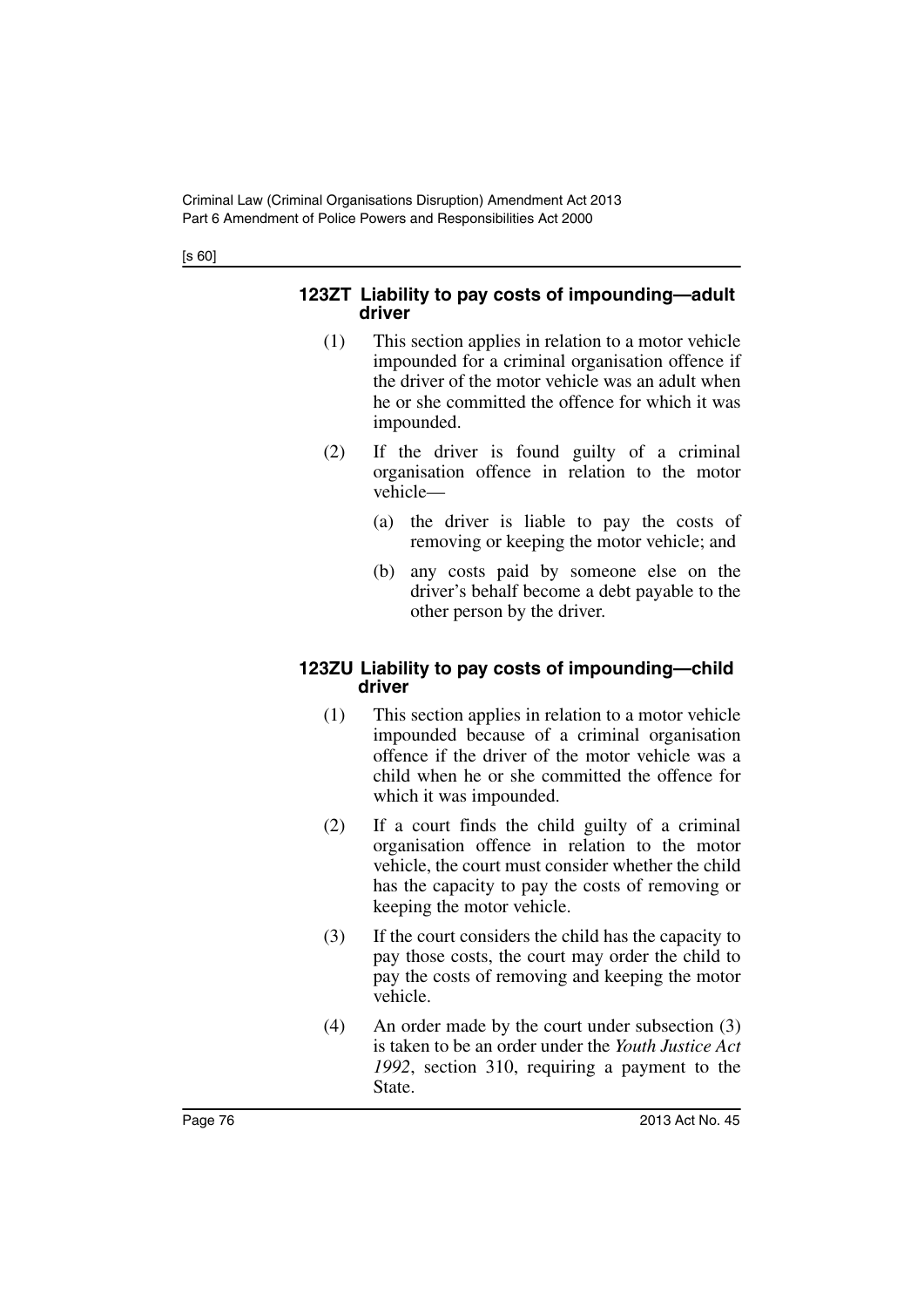- (5) If the court considers the child does not have the capacity to pay the costs of removing and keeping the motor vehicle, the court may call on the child's parent or guardian to show cause why the parent or guardian should not pay the costs of removing and keeping the motor vehicle.
- (6) If the court decides to call on the child's parent or guardian to show cause—
	- (a) the *Youth Justice Act 1992*, section 258(4) to (8) apply to the call; and
	- (b) the show cause hearing must be conducted in the way required under the *Youth Justice Act 1992*, section 259(1) to (4); and
	- (c) the *Youth Justice Act 1992*, section 259(5) applies as if the reference to section  $258(1)(a)$ , (b) and (c) were a reference to subsection (8)(a) and (b) of this section; and
	- (d) the *Youth Justice Act 1992*, section 259(6) to (12) applies to the court's decision and orders.
- (7) For applying subsection (6)—
	- (a) a reference to compensation in the *Youth Justice Act 1992*, sections 258 and 259 is taken to be a reference to the costs of removing and keeping the motor vehicle; and
	- (b) a reference to the prosecution in the *Youth Justice Act 1992*, sections 258 and 259 is taken to be a reference to the commissioner.
- (8) For subsection  $(6)(c)$ , the matters are—
	- (a) the parent or guardian contributed to the fact the offence happened by not adequately supervising the child; and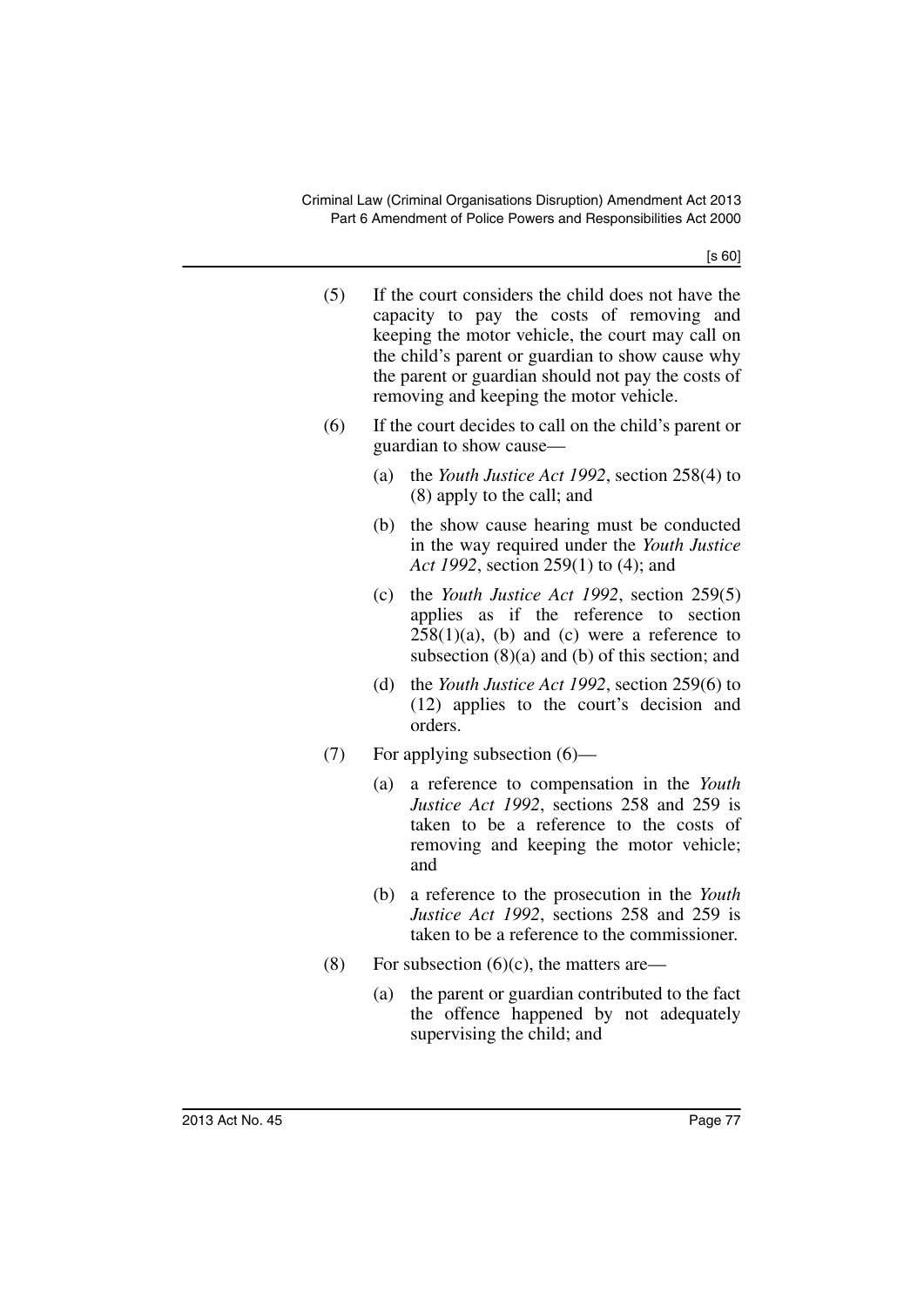- (b) it is reasonable the parent or guardian pay the costs of removing and keeping the motor vehicle.
- (9) The *Youth Justice Act 1992*, section 260 applies to the costs of removing and keeping the motor vehicle ordered to be paid under this section as if the order under this section were an order for compensation to be paid to the State under the *Youth Justice Act 1992*, section 259.
- (10) If the court orders the child to pay the costs of removing or keeping the motor vehicle, any costs paid by the State under section 123ZS(2) become a debt payable to the State by the child.
- (11) If the court orders the child's parent or guardian to pay the costs of removing or keeping the motor vehicle, any costs paid by the State under section 123ZS(2) become a debt payable to the State by the child's parent or guardian.

# **123ZV Payment of costs if motor vehicle not recovered**

- (1) This section applies if a person who is entitled to recover a motor vehicle fails to recover the motor vehicle after the person becomes entitled.
- $(2)$  If—
	- (a) before the impoundment ends under this chapter, the owner was personally given an impounding notice for the motor vehicle; and
	- (b) the owner was the driver when the vehicle was impounded;

the owner is liable to pay the costs of keeping the motor vehicle for each day after the impounding ends.

 $(3)$  If—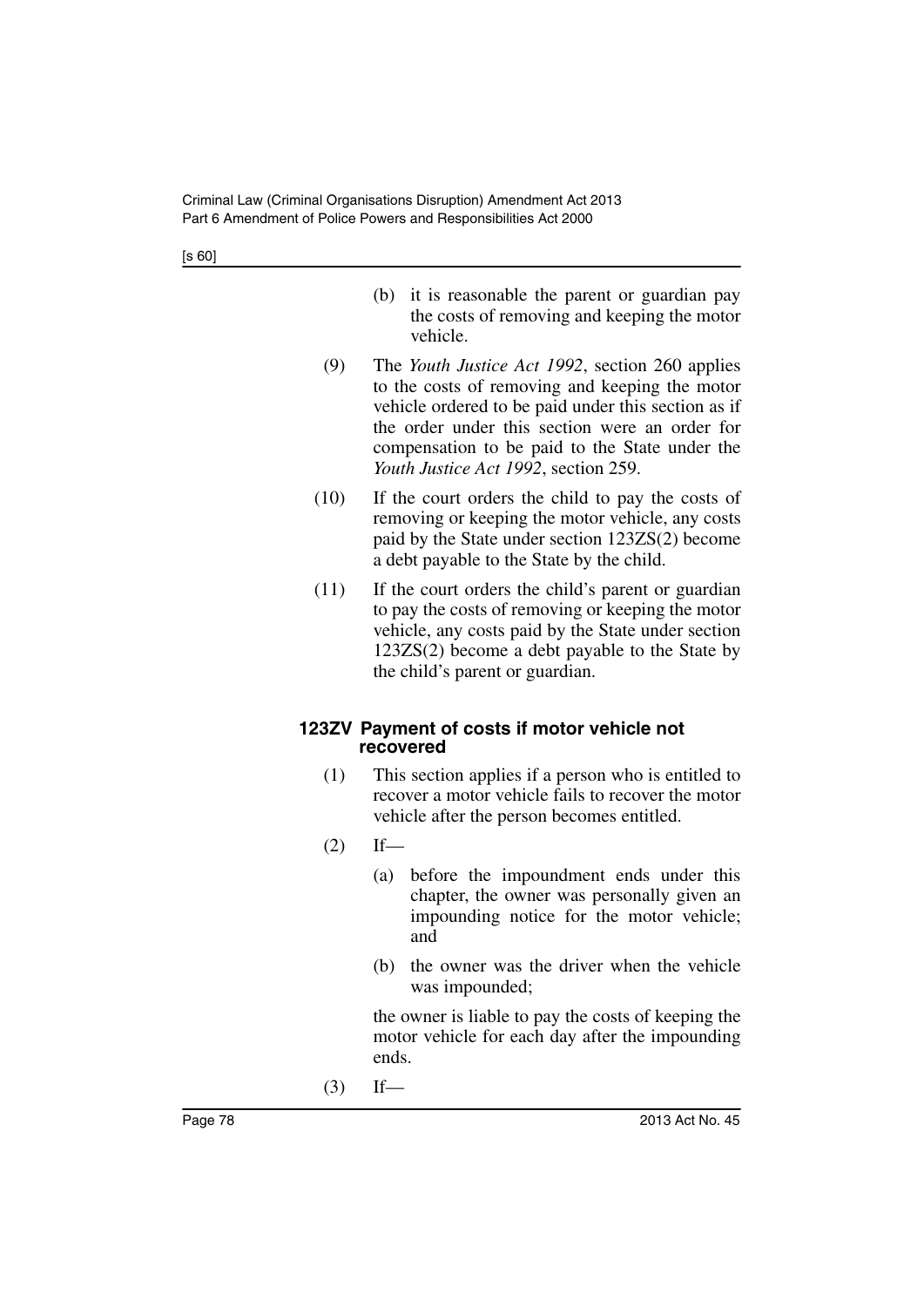- (a) before the impoundment ends under this chapter, the owner was given an impounding notice for the motor vehicle; and
- (b) the owner was not the driver of the motor vehicle when it was impounded;

the owner is liable to pay the costs of keeping the vehicle for each day that is more than 2 business days after the owner is given the impounding notice.

(4) If the owner was not the driver of the motor vehicle and pays the costs of keeping the motor vehicle as required under subsection (2) or (3), the owner may recover the costs paid from the driver as a debt.

### **123ZW Registration of costs under State Penalties Enforcement Act 1999**

- (1) If an adult who is liable to pay costs under section 123ZU(11) fails to pay the costs, the commissioner may give particulars of the costs to the registrar under the *State Penalties Enforcement Act 1999* for registration under that Act as if—
	- (a) the commissioner were the registrar of a court; and
	- (b) the particulars were particulars of a fine imposed by a court and the amount of the fine were unpaid after the time allowed by the court for payment.
- (2) The registrar must register the particulars under the *State Penalties Enforcement Act 1999*, section 34.
- (3) For this section, the adult who is liable to pay costs under this division fails to pay the costs if—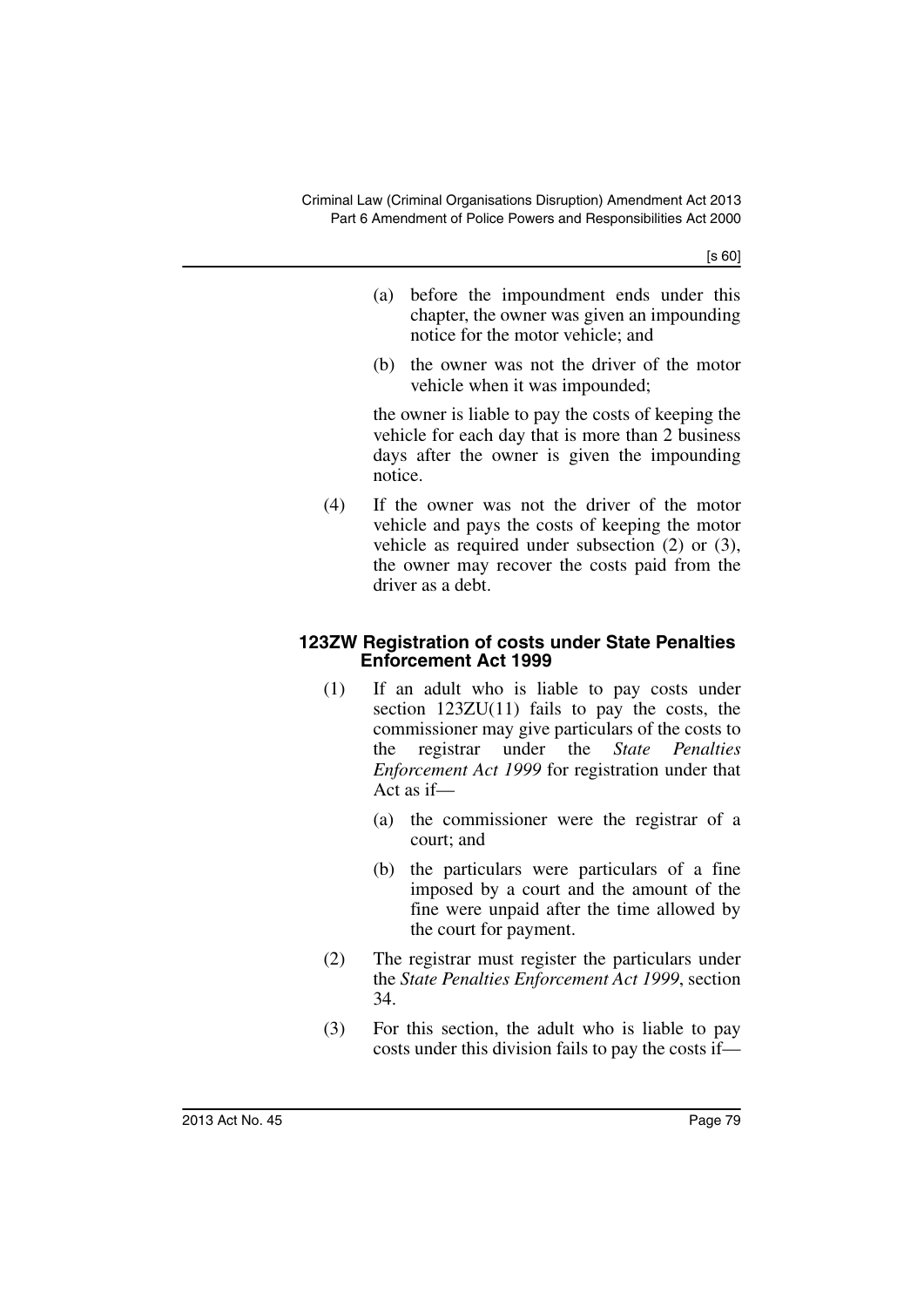- (a) the commissioner obtains an order for payment of costs against the person; and
- (b) the commissioner gives the person a copy of the order and a letter of demand for payment of the costs; and
- (c) the person fails to pay the costs within 28 days after receiving the copy of the order and the letter of demand, or the longer period agreed to by the commissioner.

# **Division 2 Release of impounded vehicle**

# **123ZX Release of motor vehicle if driver found not guilty etc.**

- (1) This section applies in relation to a motor vehicle impounded under section 123G if—
	- (a) the driver of the motor vehicle is found not guilty of the criminal organisation offence; or
	- (b) the proceeding for the criminal organisation offence is discontinued; or
	- (c) for a criminal organisation offence mentioned in section  $123B(1)(b)$  or (c)—the driver is found guilty of an offence against a provision mentioned in the paragraph but not in the circumstance of being a participant in a criminal organisation.
- (2) Subject to subsections (3) and (4), the motor vehicle must be released to the owner as soon as reasonably practicable.
- (3) A motor vehicle may not be released under subsection (2) if the driver has been charged with having committed another criminal organisation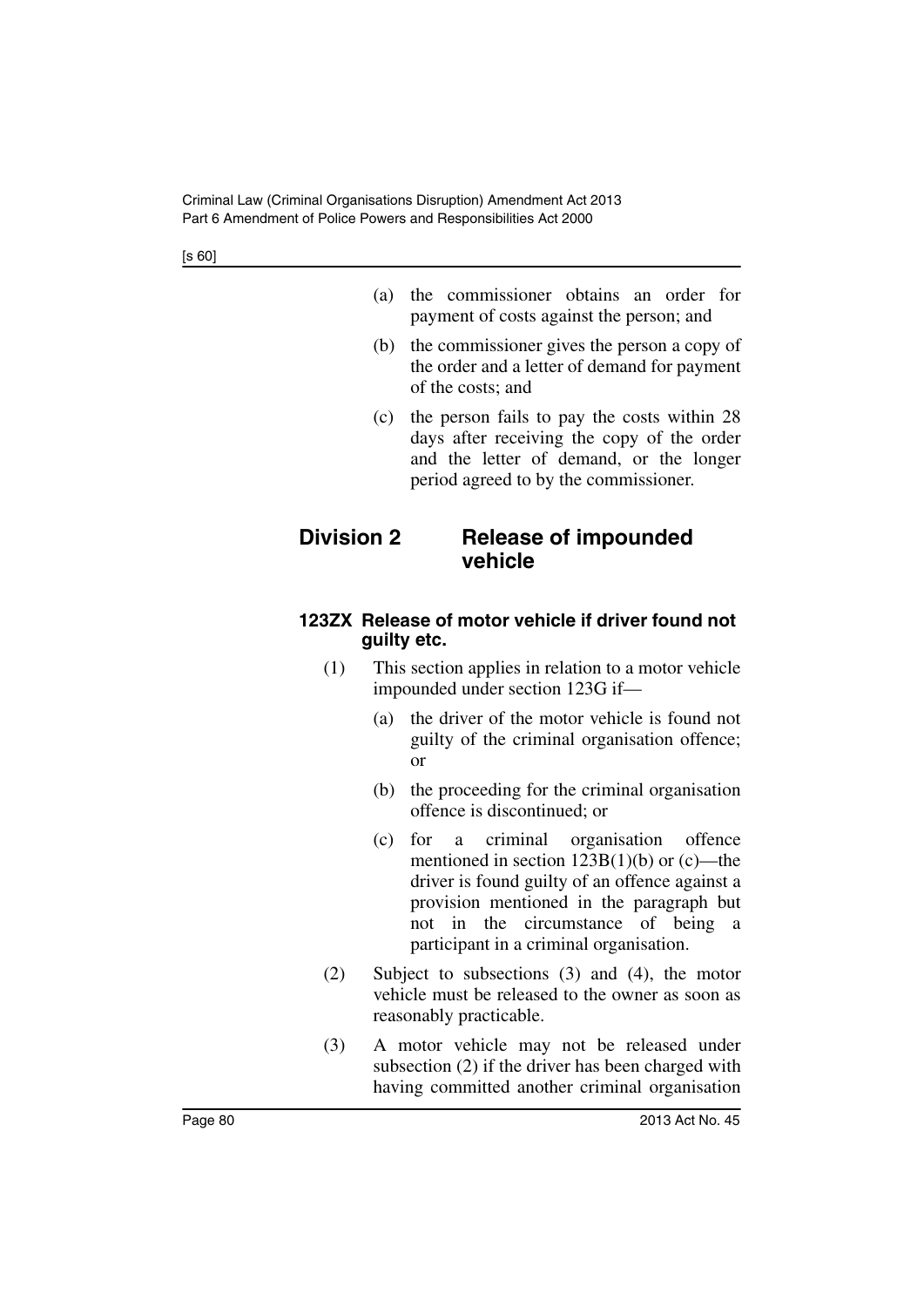offence for which the motor vehicle may be impounded under this chapter.

(4) Also, if the driver has been charged with having committed a prescribed offence for which the vehicle may be impounded under chapter 4, the motor vehicle may be impounded or immobilised under that chapter as if it had not previously been impounded under this chapter.

# **Division 3 Sale, transfer or disposal of impounded or forfeited motor vehicle**

### **123ZY Sale of motor vehicle if not recovered after impounding ends**

- (1) This section applies if, within 30 days after the impoundment of a motor vehicle ends under this chapter—
	- (a) the owner of the motor vehicle does not recover the motor vehicle; or
	- (b) after making reasonable inquiries, a police officer can not find out who owns the motor vehicle.
- (2) The commissioner may sell the motor vehicle and anything in or on it by public auction or dispose of it in the way the commissioner considers appropriate.
- (3) For subsection (2), the motor vehicle is taken to have been forfeited to the State.
- (4) Notice of the proposed sale or disposal must be published on the police service internet website.
- (5) If the name and address of the owner of the motor vehicle is known—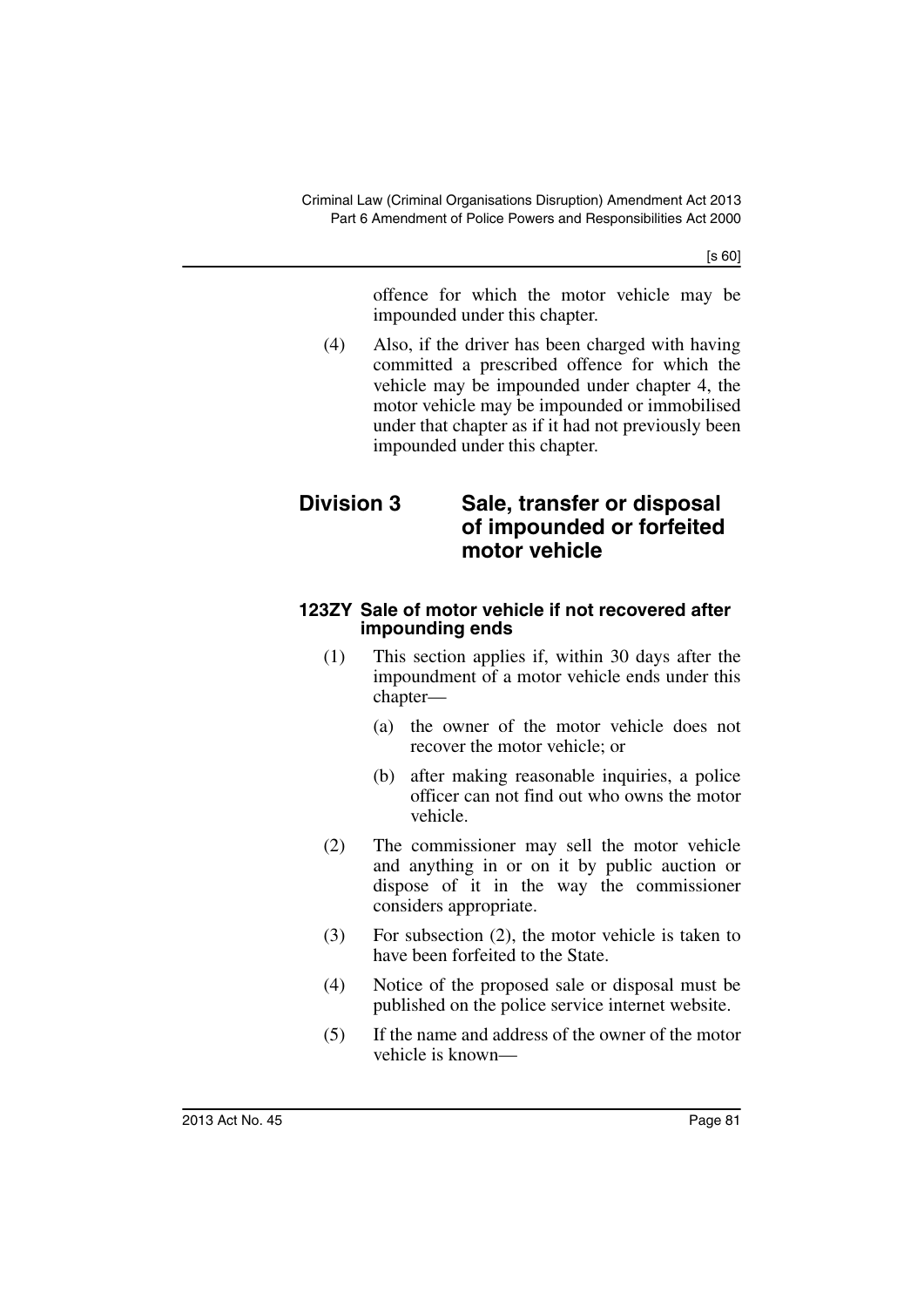- (a) the commissioner must also give written notice of the proposed sale or disposal to the owner; and
- (b) the owner's name and address must not be published on the police service website.

### **123ZZ Sale of impounded motor vehicle if driver fails to appear**

- (1) This section applies in relation to a motor vehicle impounded under this chapter if a court orders that a warrant issue for the arrest of the driver of the motor vehicle to be brought before the court to be dealt with according to law because the driver has failed to appear before the court in relation to the charge for the criminal organisation offence.
- (2) On the warrant being issued the motor vehicle is taken to have been forfeited to the State.
- (3) The commissioner may sell the motor vehicle and anything in or on it by public auction or dispose of it in the way the commissioner considers appropriate.
- (4) Notice of the proposed sale or disposal must be published on the police service internet website.
- (5) If the name and address of the owner of the motor vehicle is known—
	- (a) the commissioner must also give written notice of the proposed sale or disposal to the owner; and
	- (b) the owner's name and address must not be published on the police service website.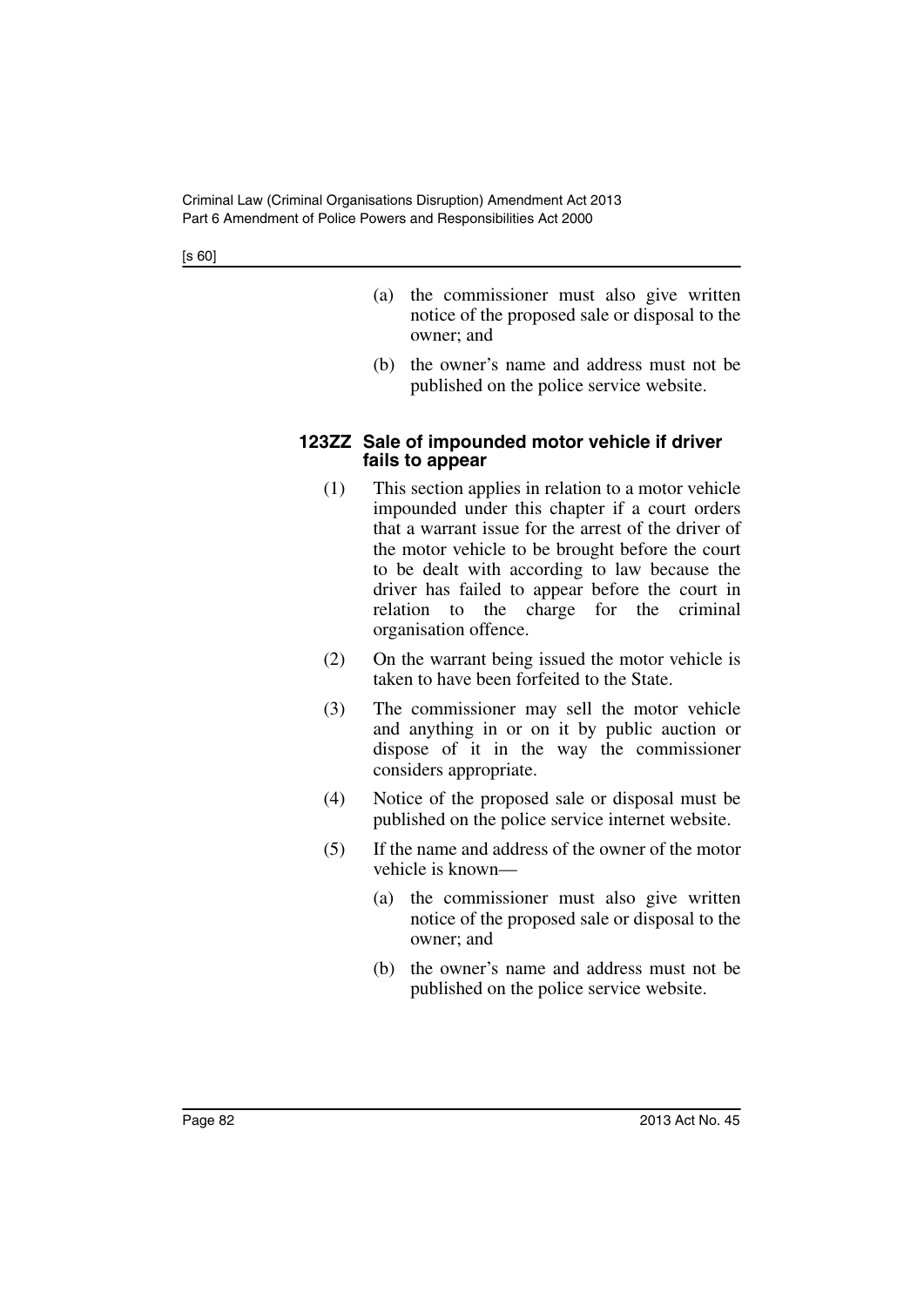# **123ZZA Disposal of forfeited motor vehicle**

The commissioner may dispose of a motor vehicle forfeited to the State under this chapter in the way the commissioner considers appropriate, including by selling it.

# **123ZZB Application of proceeds of sale**

- (1) This section applies if the commissioner sells a motor vehicle under section 123ZY, 123ZZ or 123ZZA.
- (2) The proceeds of the sale are to be applied in the following order—
	- (a) in payment of the expenses of the sale;
	- (b) in payment of the costs of removing and keeping the motor vehicle and for searching registers for giving notice of the motor vehicle's impounding or immobilisation;
	- (c) if there is an amount owing to a person under a security interest registered for the motor vehicle under the *Personal Property Securities Act 2009* (Cwlth)—in payment of the amount owing to the holder of the security interest;
	- (d) if the motor vehicle is sold under section 123ZY—in payment of any balance to the owner;
	- (e) if the motor vehicle is sold under section 123ZZ—
		- (i) if the person the subject of the warrant mentioned in section 123ZZ is not the owner, usual driver or usual possessor of the vehicle—in payment of any balance to the owner; or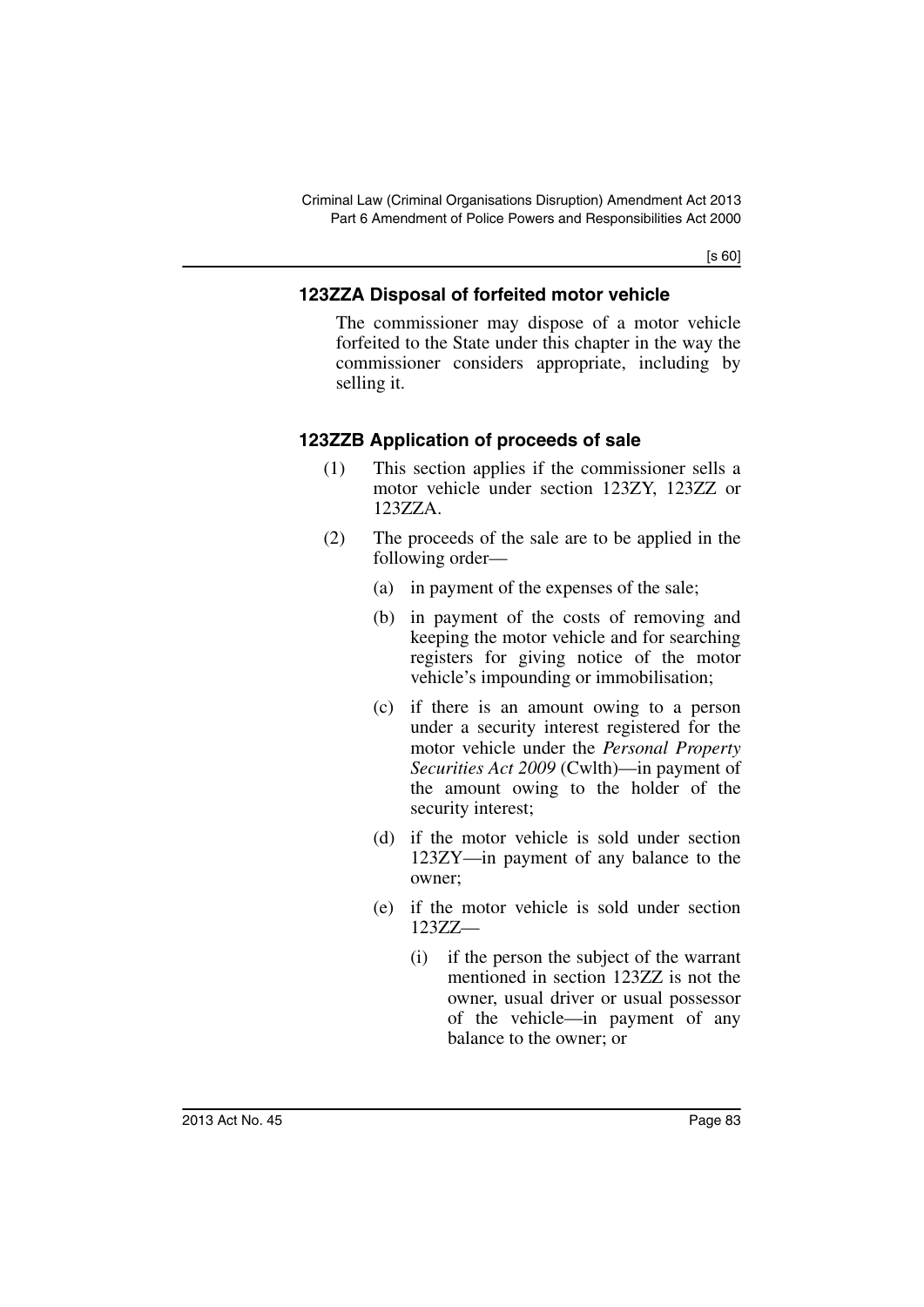- (ii) otherwise—in payment to the consolidated fund;
- (f) if the motor vehicle is sold under section 123ZZA—in payment to the consolidated fund.

### **123ZZC Compensation for disposal of motor vehicle if driver found not guilty etc.**

- (1) This section applies if—
	- (a) any of the following happens—
		- (i) a driver is found not guilty of a criminal organisation offence;
		- (ii) the proceeding for a criminal organisation offence is discontinued;
		- (iii) a driver is found guilty of an offence against a provision mentioned in section  $123B(1)(b)$  or (c) but not in the circumstance of being a participant in a criminal organisation; and
	- (b) the commissioner has before the happening of the event mentioned in paragraph (a) received the motor vehicle to which the offence relates under this chapter; and
	- (c) the commissioner has—
		- (i) sold the motor vehicle; or
		- (ii) otherwise disposed of the vehicle.
- (2) Compensation is payable by the State to the person whose motor vehicle is sold or otherwise disposed of.
- (3) The Minister is to decide the amount of the compensation.
- (4) A person who is dissatisfied with the Minister's decision under subsection (3) may apply to a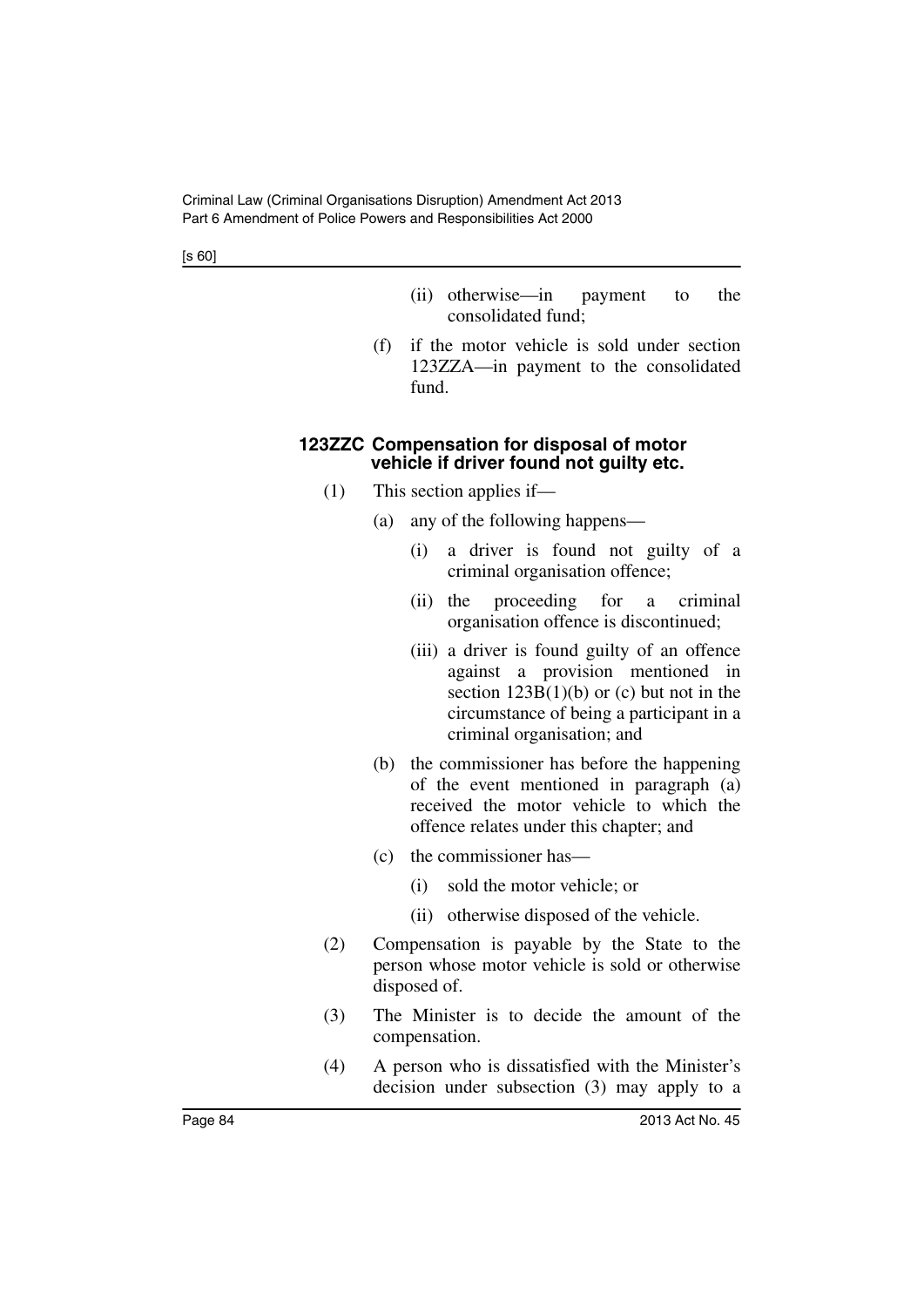court, within 28 days, for compensation under this section.

(5) If the person applies under subsection (4), the court may decide the amount of the compensation.

# **Division 4 Other provisions**

# **123ZZD Protection from liability**

- (1) A police officer acting in good faith and without negligence is not liable for any damage, loss or depreciation to a motor vehicle, including the motor vehicle's number plates, during the impounding of the motor vehicle.
- (2) If subsection (1) prevents liability attaching to a police officer, liability instead attaches to the State.
- (3) Also, if a police officer signs a towing authority under section 123S for the motor vehicle, the State is not liable for any damage, loss or depreciation to the motor vehicle while it is being moved under the towing authority and while it is impounded in the holding yard of the person authorised under the towing authority to tow the motor vehicle.

# **123ZZE Third party protection relating to forfeiture**

- (1) This section applies in relation to a person, other than a defendant, who has an interest in a motor vehicle forfeited to the State under this chapter.
- (2) The person may apply to a determining court for an order under subsection (7).
- (3) Subsection (2) applies even though the value of the motor vehicle may be more than the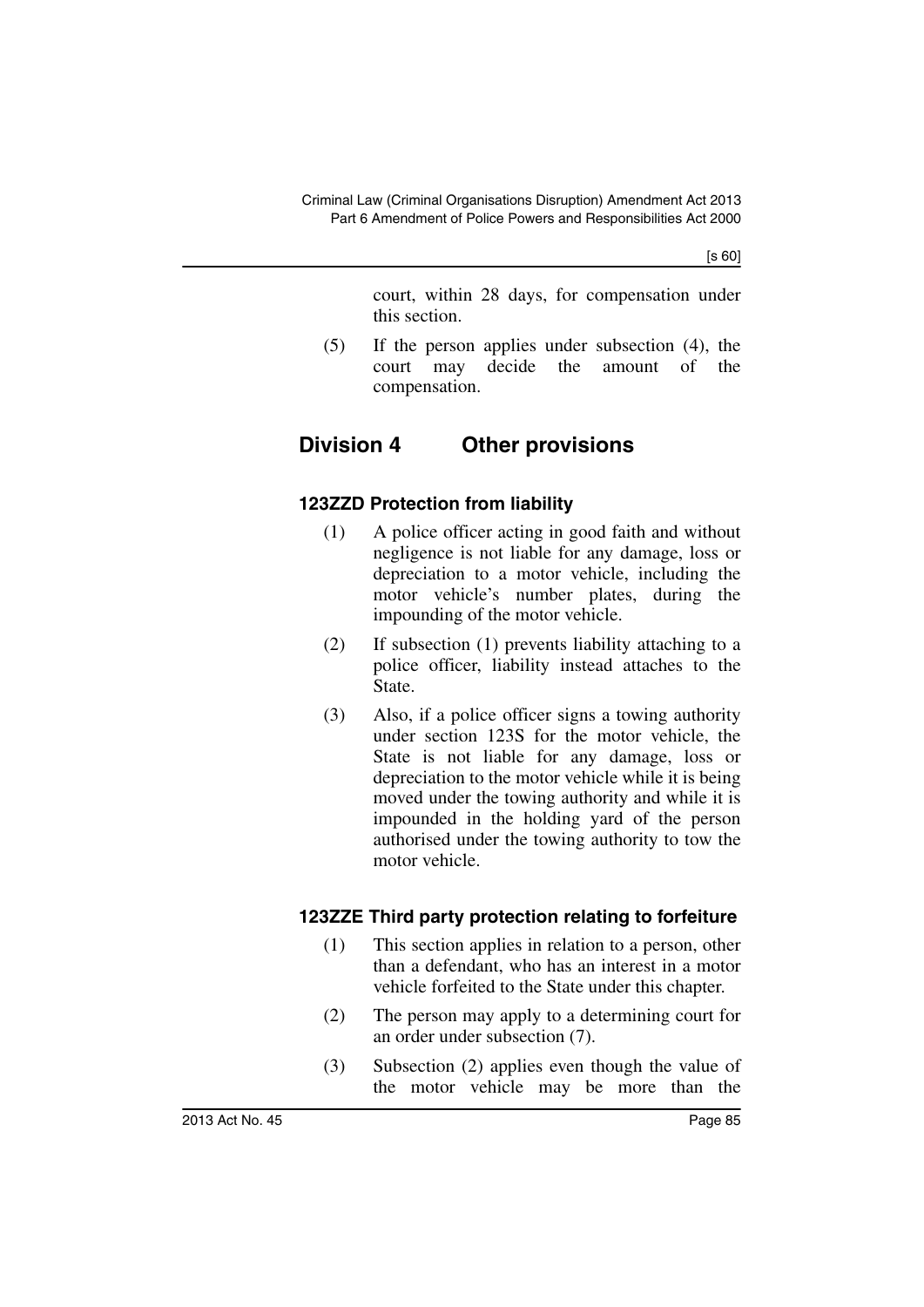maximum amount that may be claimed in a personal action in the civil jurisdiction of a Magistrates Court.

- (4) Unless the determining court gives leave, the application must be made within 6 months after the day the motor vehicle became the property of the State.
- (5) The determining court may give leave for a later application if it is satisfied that the delay in applying was not because of the applicant's neglect.
- (6) Unless the determining court gives leave, a person who was given notice of the hearing of the charge for the criminal organisation offence can not apply to the court for an order under subsection (7).
- (7) On an application, an order may be made—
	- (a) declaring the nature, extent and, if necessary for the order, the value (when the declaration is made) of the applicant's interest in the motor vehicle; and
	- (b) directing the State—
		- (i) if the motor vehicle is still vested in the State—to transfer the motor vehicle to the applicant; or
		- (ii) if the motor vehicle is no longer vested in the State—to pay to the applicant the value of the applicant's interest in the motor vehicle after taking into account any amount paid to the holder of a registered security interest under section  $123ZZB(2)(c)$ .
- (8) The determining court must, and may only, make the order if it is satisfied—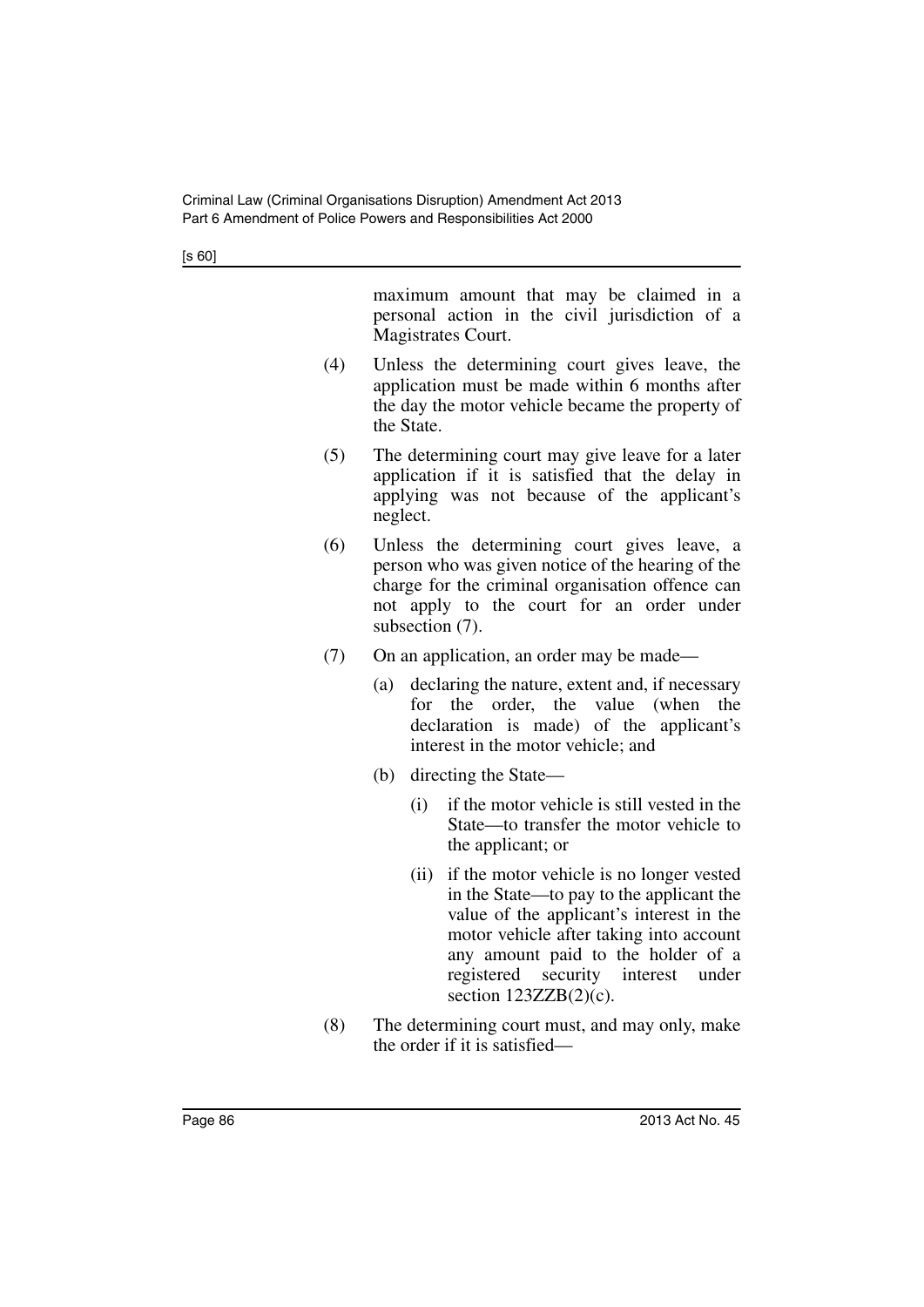[s 61]

- (a) the applicant has or, apart from the forfeiture, would have a genuine interest in the motor vehicle; and
- (b) the relevant criminal organisation offence happened without the knowledge and consent of the applicant.
- (9) For all applications, including applications for leave to apply, the applicant must give notice of the making of the application to the commissioner.
- (10) In this section—

*defendant* means a person found guilty of the criminal organisation offence because of which the forfeiture under this chapter happened.

*determining court* means—

- (a) the Magistrates Court for the Magistrates Court district, or division of the district, in which the motor vehicle was impounded for the criminal organisation offence; or
- (b) the court before which the defendant was convicted of the criminal organisation offence.

# **123ZZF Delegation—commissioner**

The commissioner may delegate any of the commissioner's powers under this chapter including, for example, considering an application for the release of an impounded vehicle under part 2, division 5 and making a decision about the application, to a police officer of at least the rank of inspector.

# **61 Amendment of s 150 (Search warrant application)**

Section  $150(1)(c)$ , after 'chapter  $4'$ —

*insert*—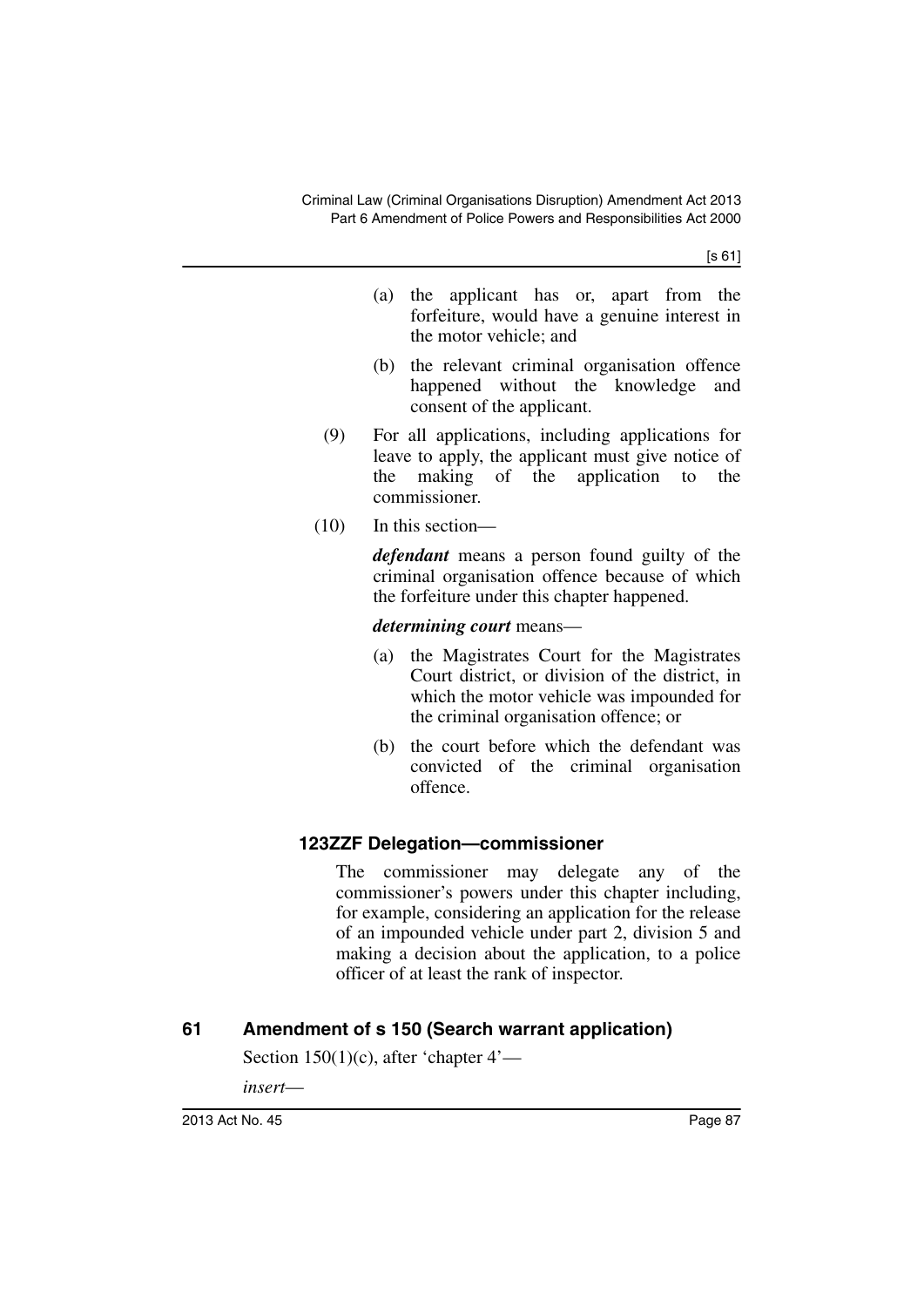Criminal Law (Criminal Organisations Disruption) Amendment Act 2013 Part 6 Amendment of Police Powers and Responsibilities Act 2000

[s 62]

, 4A

# **62 Amendment of s 156 (What search warrant must state)**

Section  $156(1)(b)(iv)$ , after 'chapter  $4'$ —

*insert*—

, 4A

# **63 Amendment of s 686 (Application of pt 3)**

Section  $686(2)(a)$ , after 'chapter  $4'$ —

*insert*—

, 4A

### **64 Amendment of s 754 (Offence for driver of motor vehicle to fail to stop motor vehicle)**

Section 754(2), 'Minimum penalty—50 penalty units.'—

*omit, insert*—

Minimum penalty—

- (a) if the driver is a participant in a criminal organisation within the meaning of the Criminal Code, section 60A—100 penalty units or 100 days imprisonment served wholly in a corrective services facility; or
- (b) otherwise—50 penalty units or 50 days imprisonment served wholly in a corrective services facility.

# **65 Amendment of s 809 (Regulation-making power)**

(1) Section 809(2)(b), after ', 4'—

*insert*—

, 4A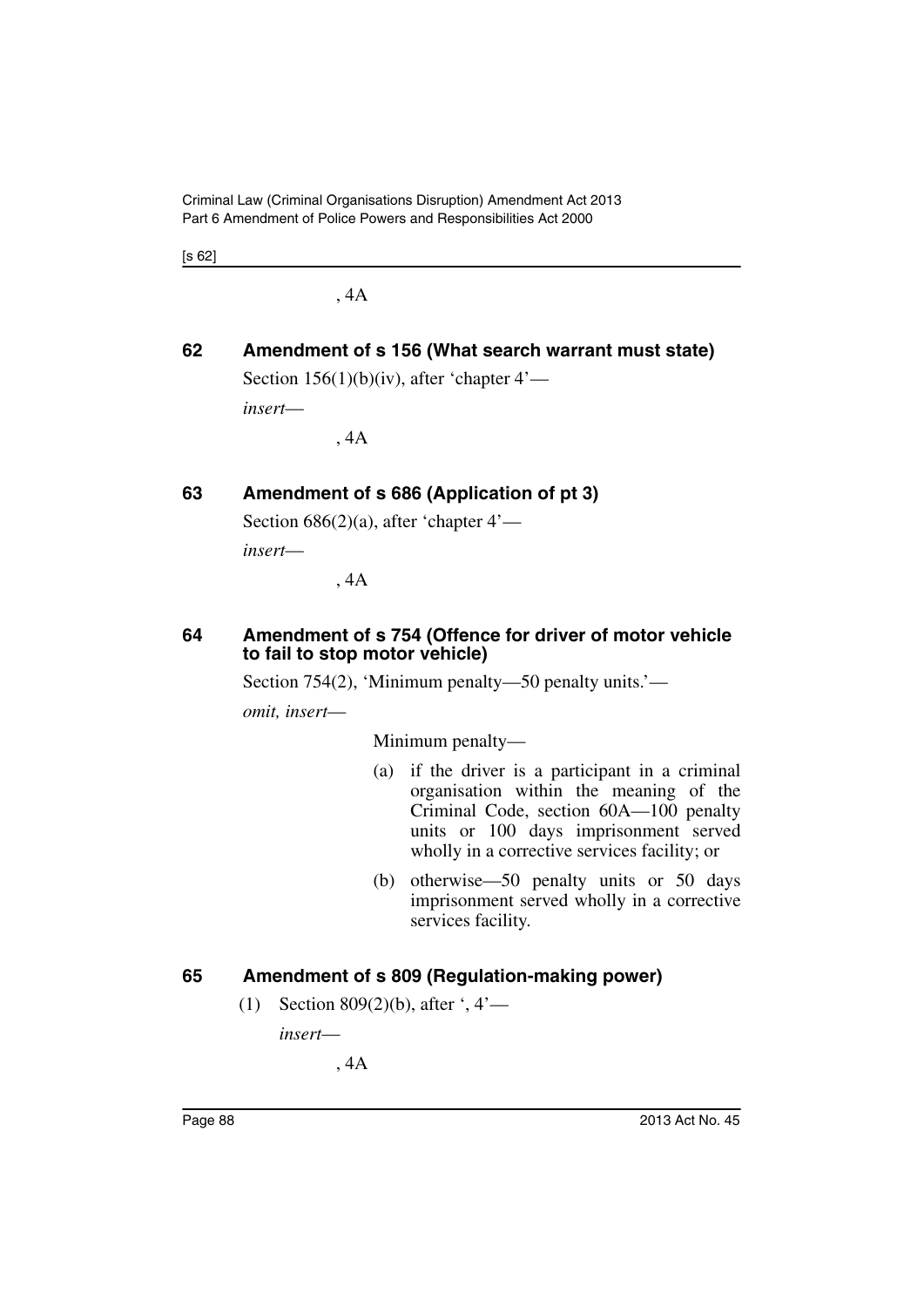[s 66]

(2) Section 809(2)—

*insert*—

(d) notice requirements for impounding or immobilising motor vehicles under chapter 4A.

# **66 Amendment of sch 6 (Dictionary)**

- (1) Schedule 6, definition *participant omit.*
- (2) Schedule 6—

*insert*—

### *criminal organisation—*

- (a) generally, see Criminal Code, section 1; and
- (b) in relation to an offence against the Criminal Code, section 60C—see that section.

*criminal organisation offence*, for chapter 4A, see section 123B.

*eligible person*, for chapter 4A, part 2, division 5, see section 123U.

*immobilise*, for chapter 4A, see section 123A.

*immobilising device*, for chapter 4A, see section 123A.

*immobilising notice*, for chapter 4A, see section 123T(2).

*impounding notice*, for chapter 4A, see section 123T(2).

*information notice*, for chapter 4A, part 2, division 5, see section 123U.

*number plate*, for chapter 4A, see section 123A.

*number plate confiscation notice*, for chapter 4A, see section 123K(2).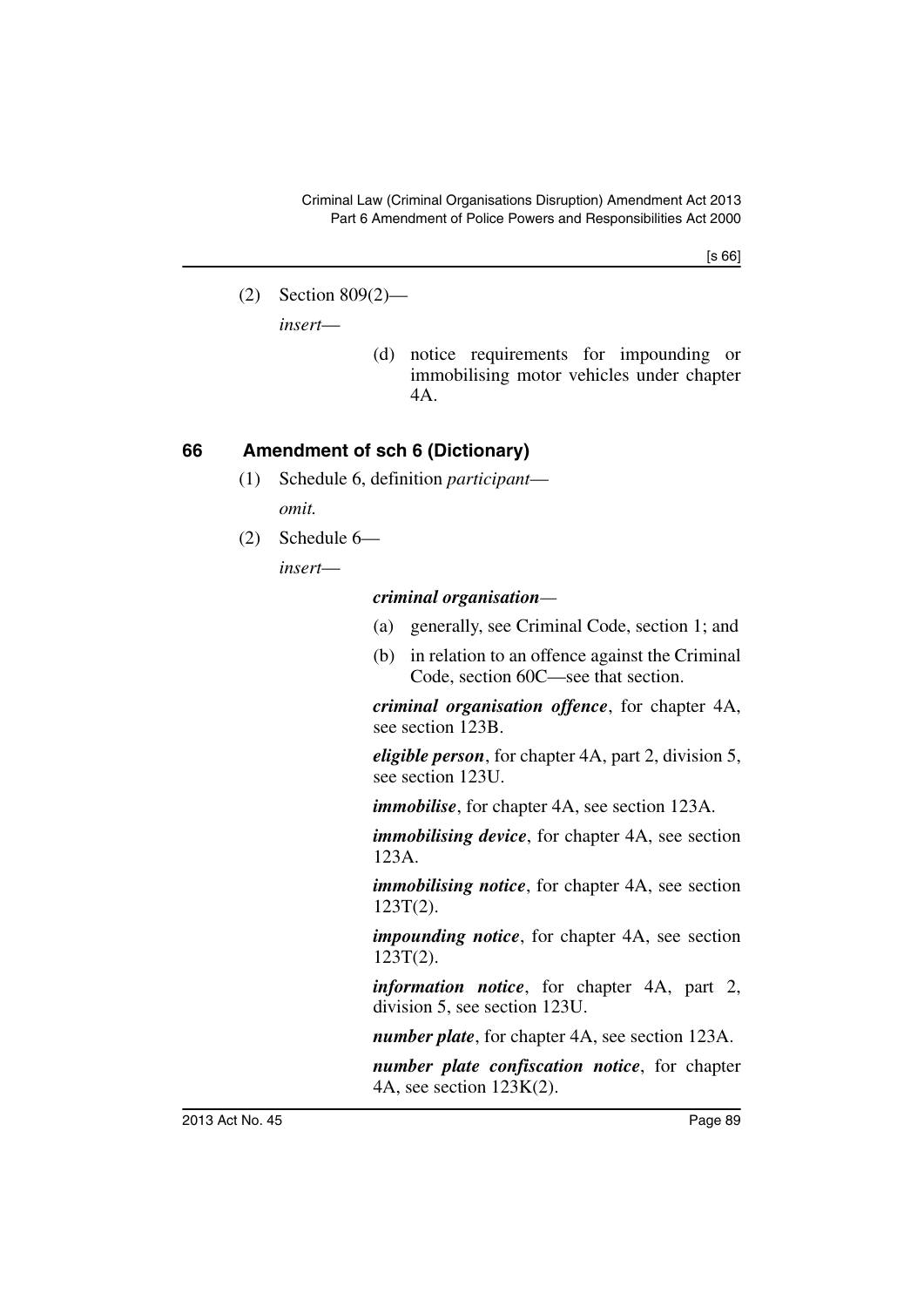[s 67]

### *participant*—

- (a) in a criminal organisation, see Criminal Code, section 60A; or
- (b) for chapter 11, see section 229.

*usual possessor*, for chapter 4A, see section 123A.

*vehicle production notice*, for chapter 4A, see section 123N(2).

*vehicle release notice*, for chapter 4A, part 2, division 5, see section 123U.

(3) Schedule 6, definition *owner*, after 'chapter 4'—

*insert*—

, 4A

# **Part 7** Amendment of Tow Truck Act **1973**

# **67 Act amended**

This part amends the *Tow Truck Act 1973*.

# **68 Amendment of s 38 (Exemptions)**

Section 38(2), after 'chapter 4,' *insert*—

4A,

**69 Amendment of s 43 (Regulation-making power)** Section  $43(2)(r)$ , after 'chapter  $4'$ —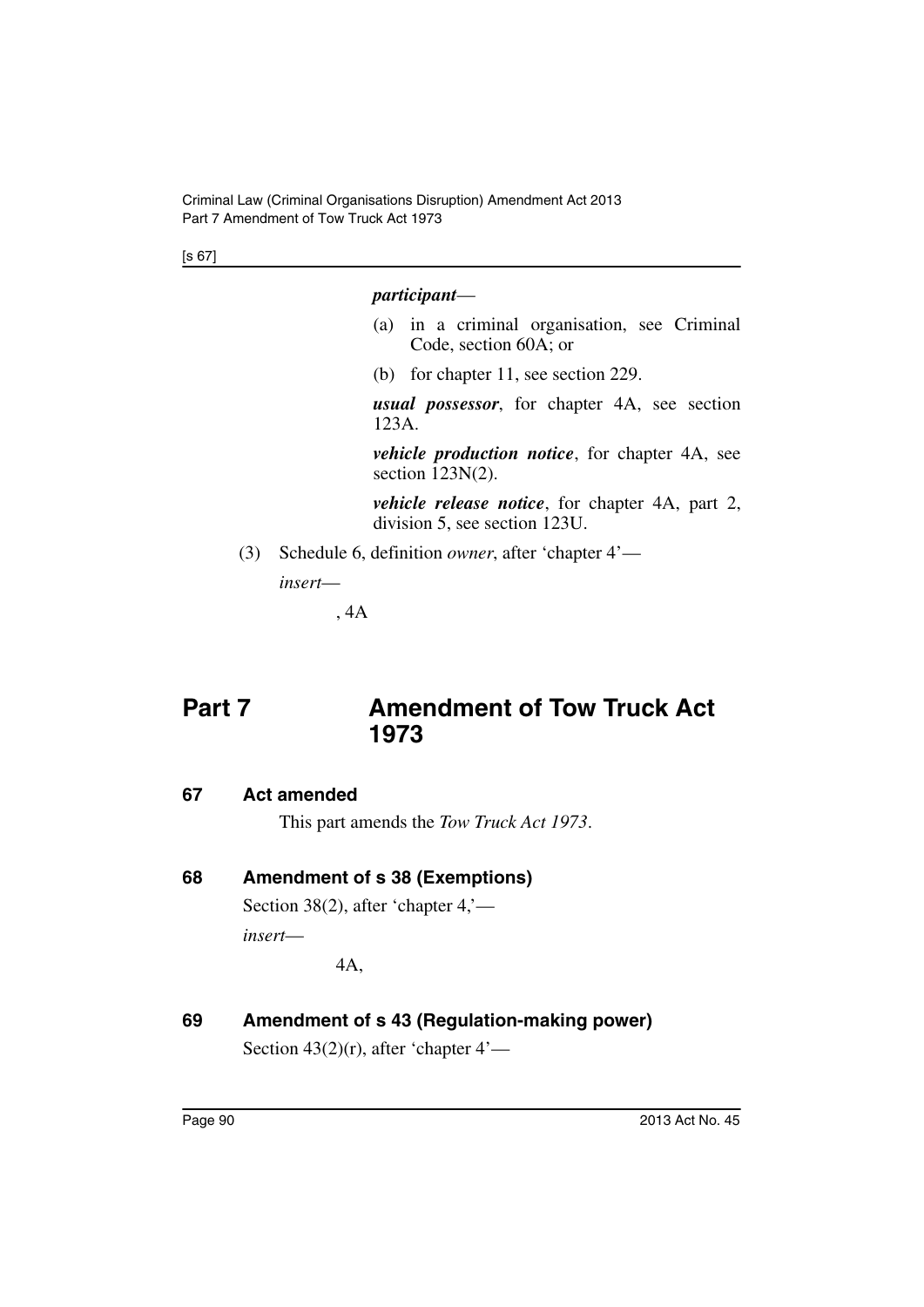[s 70]

*insert*—

, 4A

# **Part 8 Other matters**

#### **70 Making of Criminal Code (Criminal Organisations) Regulation 2013**

- (1) Schedule 1 has effect to make the *Criminal Code (Criminal Organisations) Regulation 2013* that is set out in schedule 1 as a regulation under the Criminal Code.
- (2) To remove any doubt, it is declared that the *Criminal Code (Criminal Organisations) Regulation 2013*, on the commencement of schedule 1, stops being a provision of this Act and becomes a regulation made under the Criminal Code.

# **71 Regulation amended**

Schedule 2 amends the *Crime and Misconduct Regulation 2005*.

### **72 Automatic repeal**

For the purpose of the *Acts Interpretation Act 1954*, section 22C, this Act is an amending Act.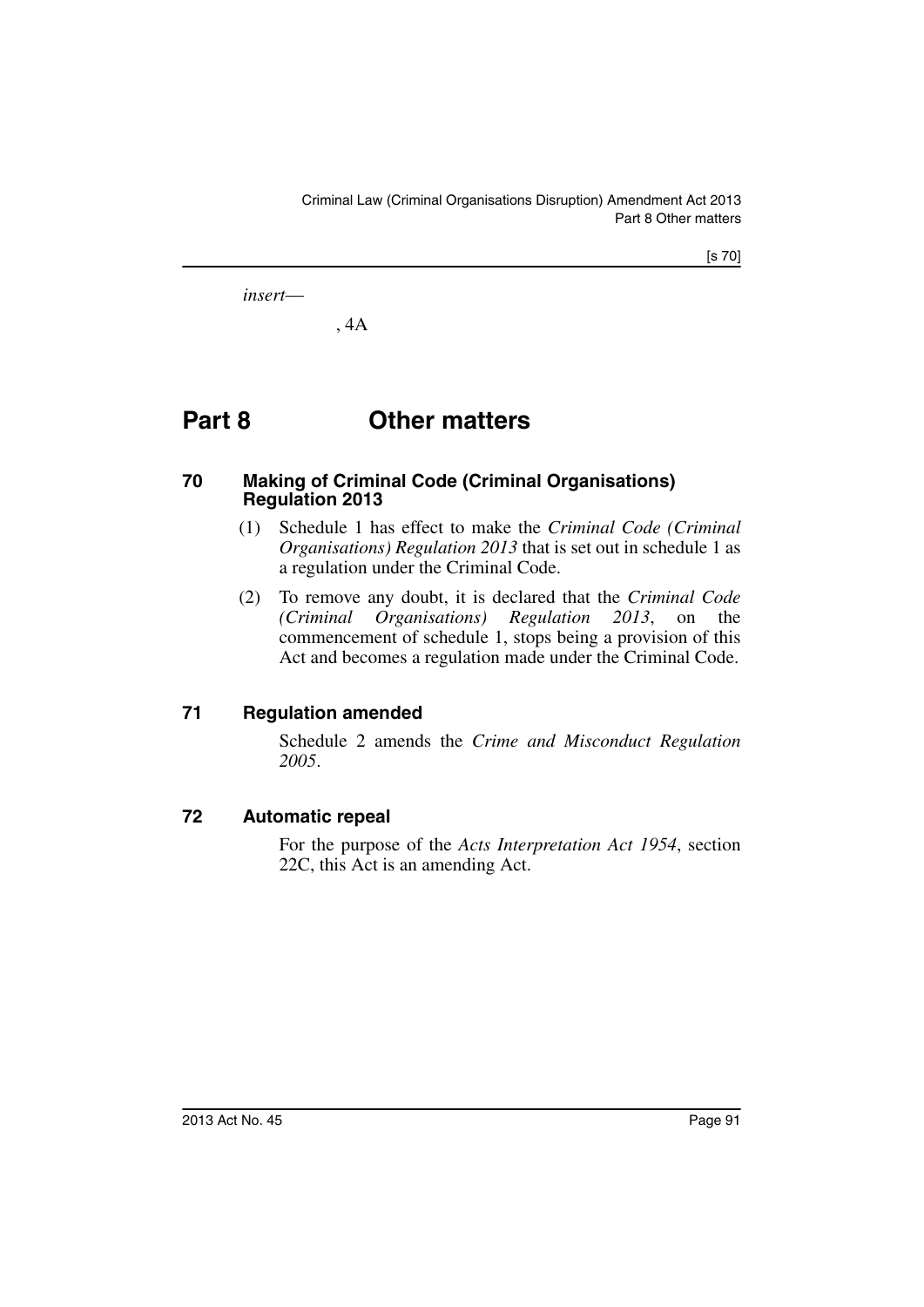# **Schedule 1 Criminal Code (Criminal Organisations) Regulation 2013**

section 70

### **1 Short title**

This regulation may be cited as the *Criminal Code (Criminal Organisations) Regulation 2013*.

### **2 Entities declared to be criminal organisations**

For the Criminal Code, section 1, definition *criminal organisation*, paragraph (c), the following entities are declared to be criminal organisations—

- the motorcycle club known as the Bandidos
- the motorcycle club known as the Black Uhlans
- the motorcycle club known as the Coffin Cheaters
- the motorcycle club known as the Comancheros
- the motorcycle club known as the Finks
- the motorcycle club known as the Fourth Reich
- the motorcycle club known as the Gladiators
- the motorcycle club known as the Gypsy Jokers
- the motorcycle club known as the Hells Angels
- the motorcycle club known as the Highway 61
- the motorcycle club known as the Iron Horsemen
- the motorcycle club known as the Life and Death
- the motorcycle club known as the Lone Wolf
- the motorcycle club known as the Mobshitters
- the motorcycle club known as the Mongols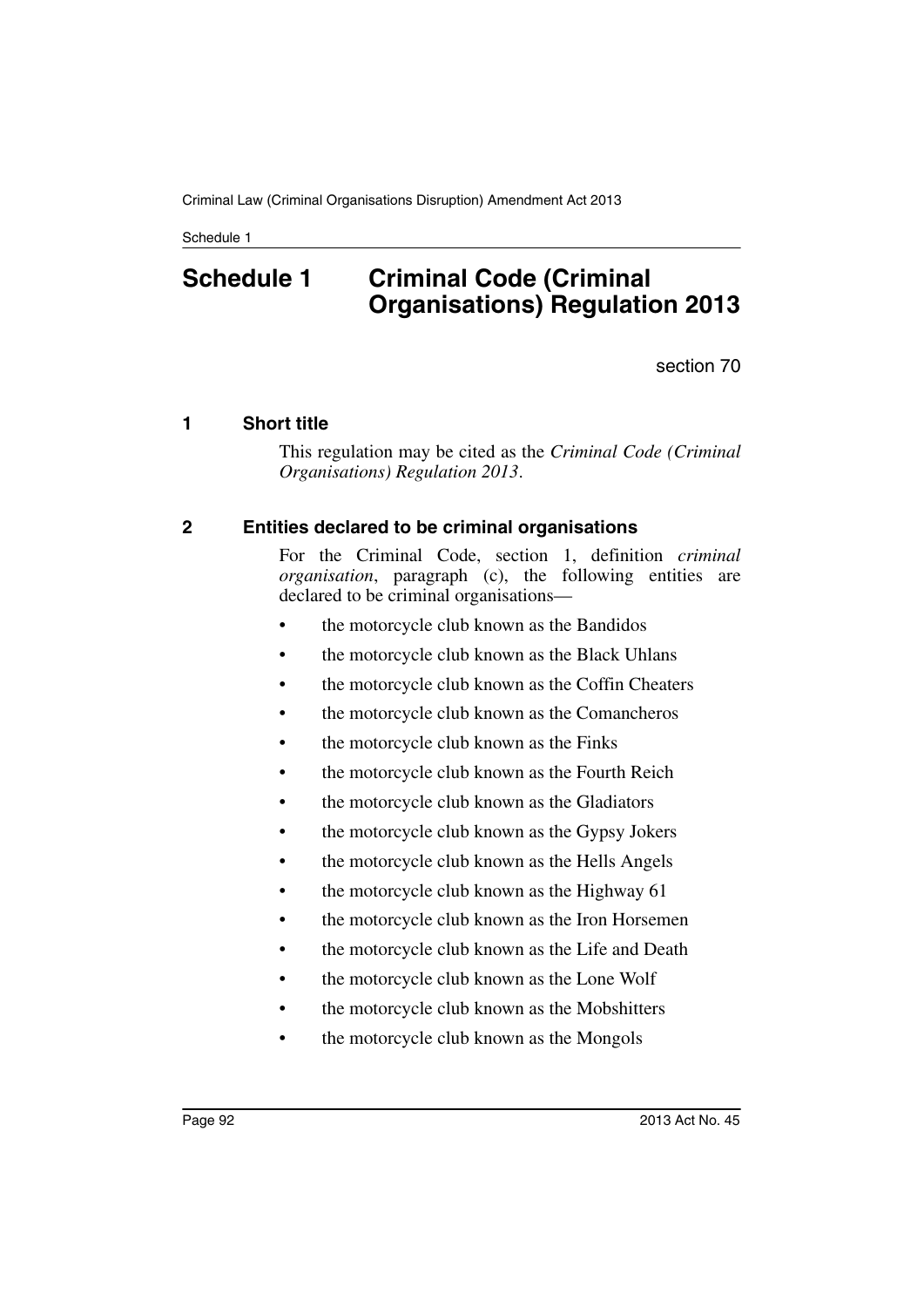- the motorcycle club known as the Muslim Brotherhood Movement
- the motorcycle club known as the Nomads
- the motorcycle club known as the Notorious
- the motorcycle club known as the Odins Warriors
- the motorcycle club known as the Outcasts
- the motorcycle club known as the Outlaws
- the motorcycle club known as the Phoenix
- the motorcycle club known as the Rebels
- the motorcycle club known as the Red Devils
- the motorcycle club known as the Renegades
- the motorcycle club known as the Scorpions

### **3 Places declared to be prescribed places**

For the Criminal Code, section 60B(4), definition *prescribed place*, the following places are declared to be prescribed places—

- 11 Frodsham Street, Albion
- shop 5/1 Thorsborne Street, Beenleigh
- 6 Enterprise Street, Boyne Island
- shed 14/136 Aumuller Street, Bungalow
- 200 Hartley Street, Bungalow
- 1/16 Ern Harley Drive, Burleigh Heads
- 34 Lemana Lane, Burleigh Heads
- unit 3/7 Lear Jet Drive, Caboolture
- 104 Spence Street, Cairns
- unit 3/37 Caloundra Road, Caloundra West
- shed 1/5 Garema Street, Cannonvale
- shed 4/11 Ryecroft Street, Carrara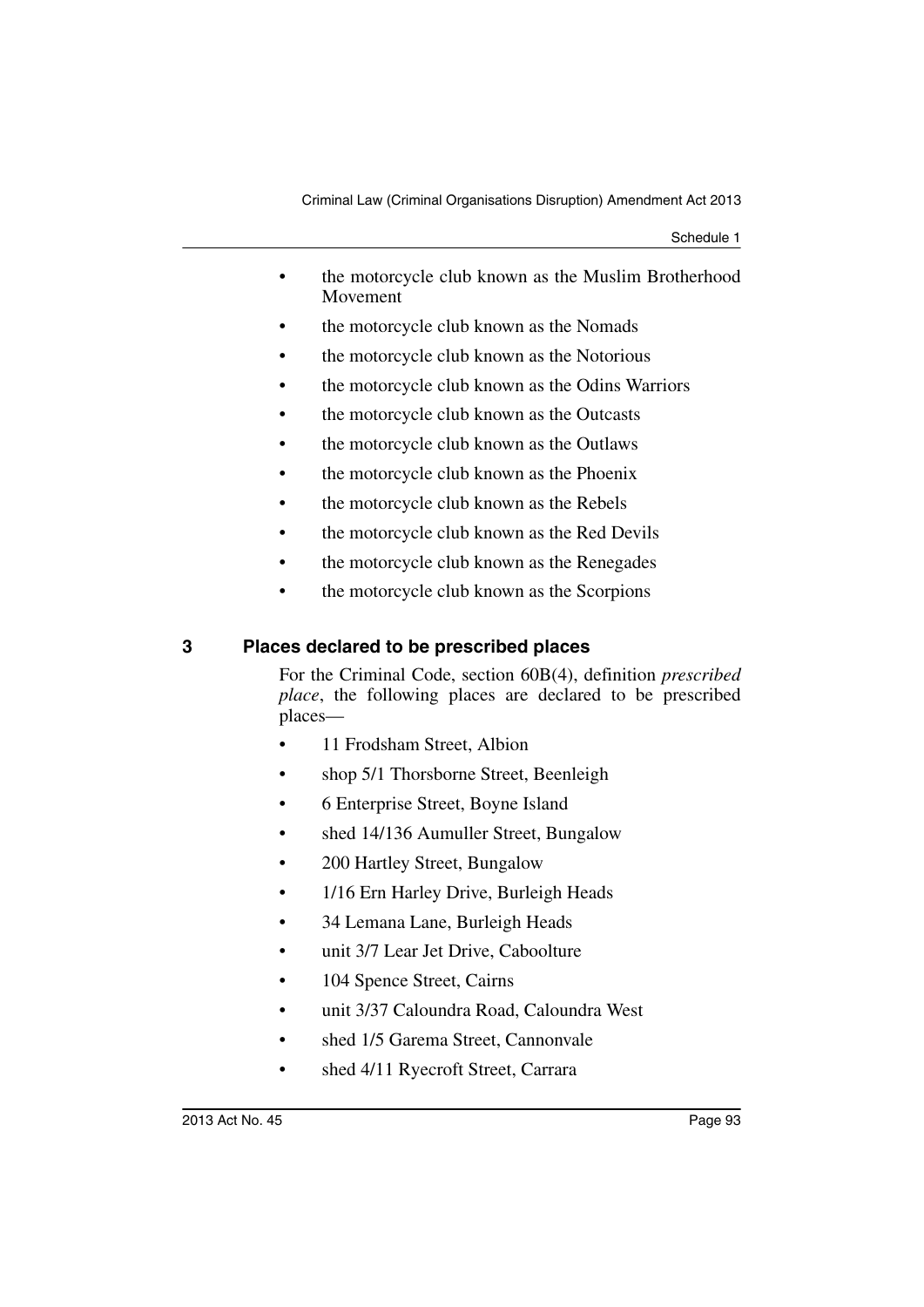| 31 Selhurst Street, Coopers Plains          |
|---------------------------------------------|
| unit 7/12 Hayter Street, Currumbin Waters   |
| unit 5/17 Cottonview Street, Emerald        |
| 11 Greer Lane, Eumundi                      |
| shed 3/85 Hanson Road, Gladstone            |
| unit 3/31 Tradelink Drive, Hillcrest        |
| unit 5/29 Pound Street, Kingaroy            |
| 15–17 Avian Street, Kunda Park              |
| unit 5/1 Chain Street, Mackay               |
| 4 Keats Street, Mackay                      |
| unit 4/55 Cronulla Avenue, Mermaid Beach    |
| 4 Ellen Street, Moorooka                    |
| 31 Unwin Street, Moorooka                   |
| 1 Zena Street, Mt Isa                       |
| unit 2/12 Lawrence Drive, Nerang            |
| unit 5/144 Eumundi Noosa Road, Noosaville   |
| 2 Millchester Road, Queenton                |
| 26252 Peak Downs Highway, Racecourse        |
| shed 12/13 Turley Street, Raceview          |
| 36 East Lane, Rockhampton                   |
| unit 1/26 Rowland Street, Slacks Creek      |
| unit 2/8 Proprietary Drive, Tingalpa        |
| shed 4/14 Civil Court, Toowoomba            |
| 209 James Street, Toowoomba                 |
| units 3 and 4/82 Leyland Street, Townsville |
| 29 Matheson Street, Virginia                |
| 81 Ingham Road, West End                    |
| 391 Montague Road, West End                 |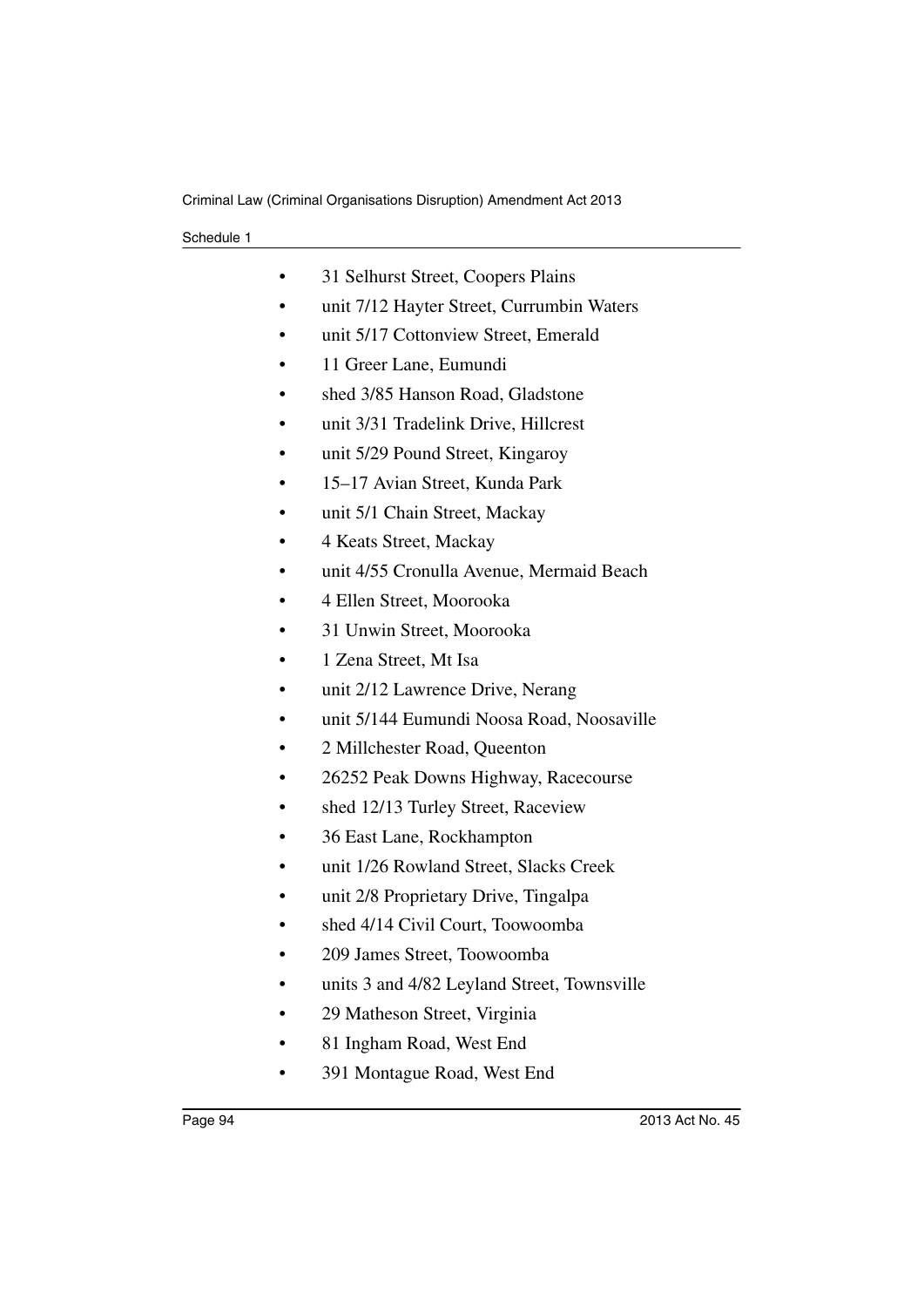• shed 1A/10 Industrial Avenue, Yeppoon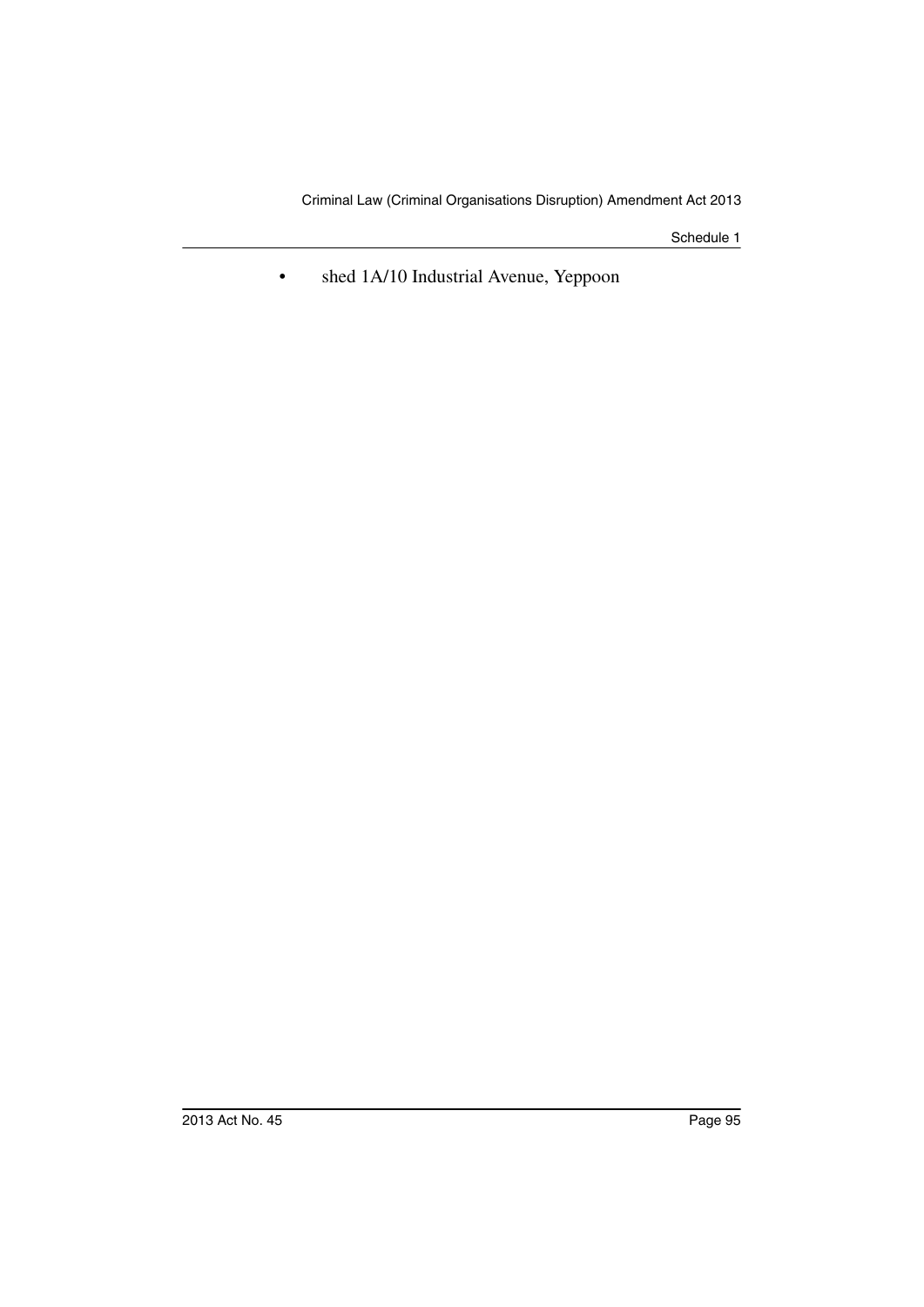# **Schedule 2 Other amendments**

section 71

### **1 Regulation amended**

This schedule amends the *Crime and Misconduct Regulation 2005*.

### **2 Insertion of new s 18**

Part 5—

*insert*—

**18 Entities declared to be criminal organisations**

The following entities are declared to be criminal organisations—

- the motorcycle club known as the Bandidos
- the motorcycle club known as the Black Uhlans
- the motorcycle club known as the Coffin Cheaters
- the motorcycle club known as the Comancheros
- the motorcycle club known as the Finks
- the motorcycle club known as the Fourth Reich
- the motorcycle club known as the Gladiators
- the motorcycle club known as the Gypsy Jokers
- the motorcycle club known as the Hells Angels
- the motorcycle club known as the Highway 61
- the motorcycle club known as the Iron Horsemen
- the motorcycle club known as the Life and Death
- the motorcycle club known as the Lone Wolf
- the motorcycle club known as the Mobshitters
- the motorcycle club known as the Mongols